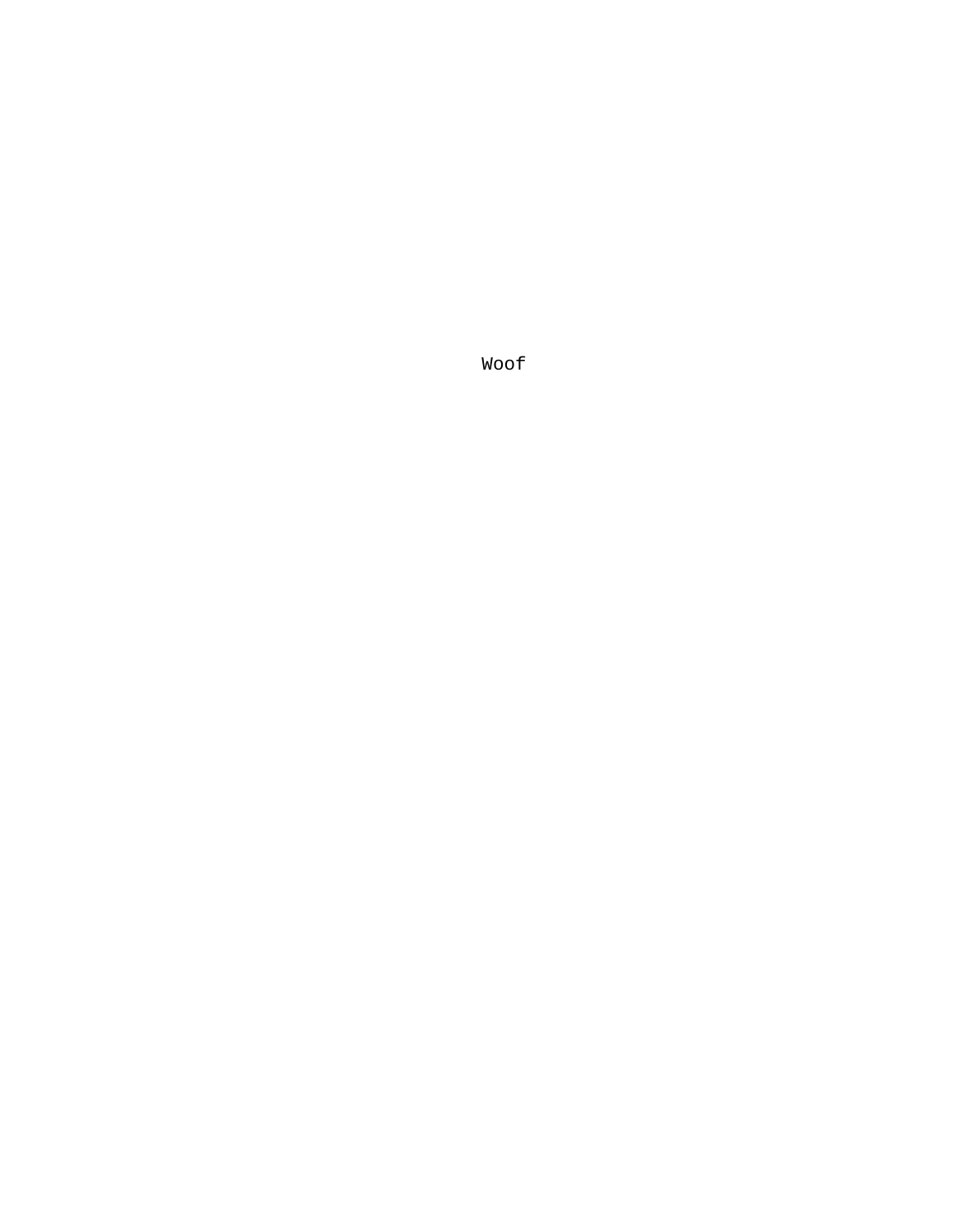FADE IN:

EXT. MOUNTAIN TOP - NIGHT

CLOSE UP of a growling wolf. The wolf's snarling white teeth are exposed, and he seems fierce.

LOGO

Grrrr . . .

RIDGE (O.S.) (Enthusiastic) That's good. No, that's great. Keep it coming, Logo. Feel it from deep within. Feel it like a wildfire burning out of control!

Logo, the wolf, overemphasizes the growl, giving it all he has.

> RIDGE (O.S.) Good. Now slowly lift your head towards the moon, and let out the greatest, most amazing howl of all time.

PAN OUT to a scrawny wolf pup standing next to a porcupine. Logo angles his head up towards a half moon, opens his mouth to howl, and . . .

Nothing happens.

He hangs his head in shame and turns away from Ridge, the porcupine.

> LOGO It's never gonna happen, Ridge.

The two unlikely friends begin to descend the mountain, weaving through the snow capped trees of Yellowstone National Park.

> RIDGE Well, not with an attitude like that. I do have a few more exercises we could try. You could change your diet. Or, have you ever considered hypnosis? Because I know a guy . . .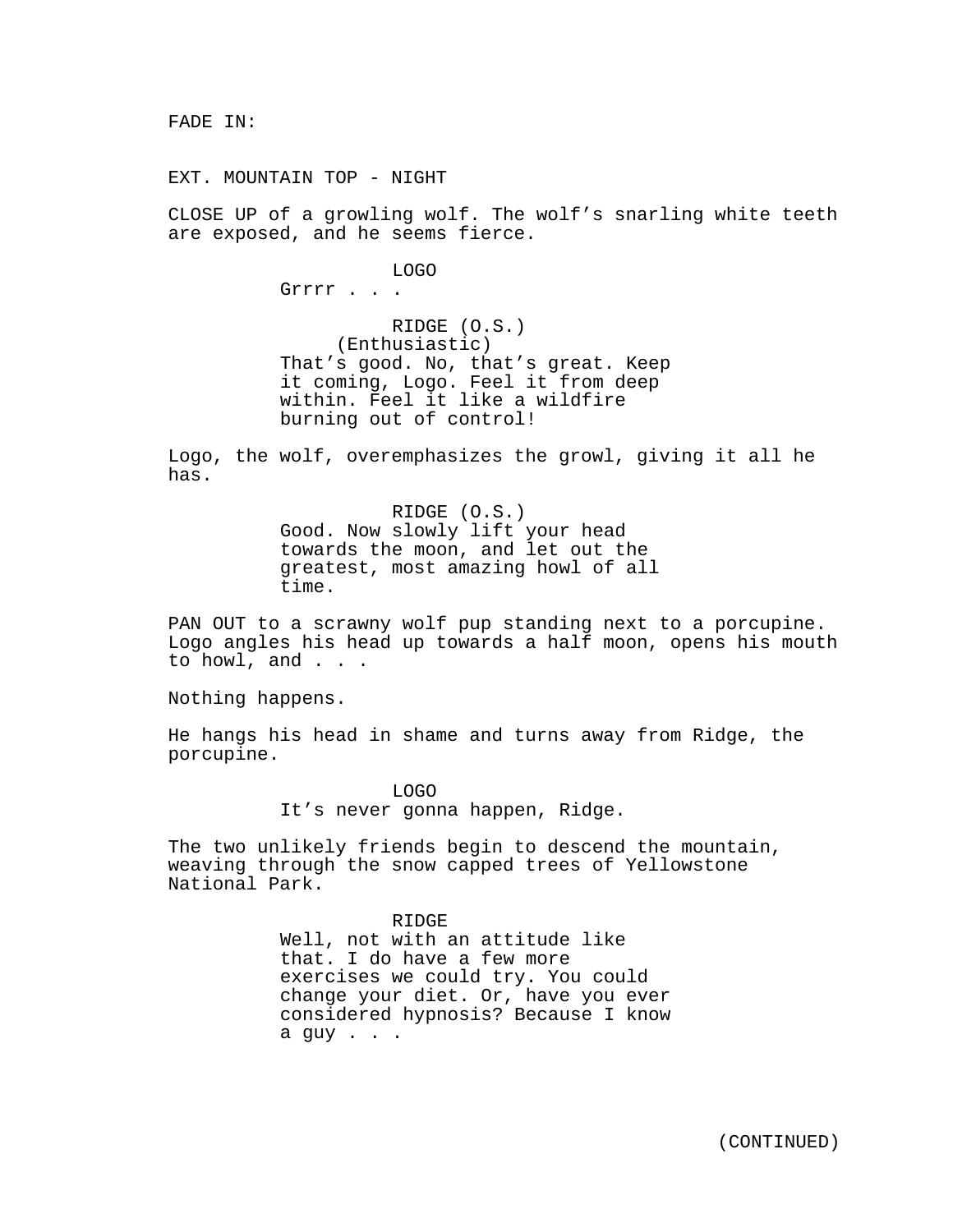LOGO I already told you, I don't want to be hypnotized.

RIDGE Ok, then how about hiring a professional howl coach?

LOGO It's just a lost cause. If I was able to howl I would have done it by now.

RIDGE You're a late bloomer, that's all. I had a cousin who didn't get his first prickly quill until the age of fifty-four. Whew. Boy was he embarrassed.

LOGO You're not helping.

Ridge walks through a silky spiderweb, which wraps around his face. He rips it away, and the homeless spider sneaks into his quills.

> RIDGE What's so great about howling, anyways?

LOGO A wolf's howl is the most important thing in his life. They say a wolf who can't howl is just--just a dog.

RIDGE (Shrugs) I always liked dogs.

Ridge struggles to keep up with the young wolf. They turn into WOLF VALLEY, a flat area between two mountains that is lit by scattered lights. Dozens of caves are dug into the mountainsides, some lit by the warm glow of firelight.

> LOGO Come on. Let's get something to eat, then I'll walk you home. And try not to cause a scene this time, ok?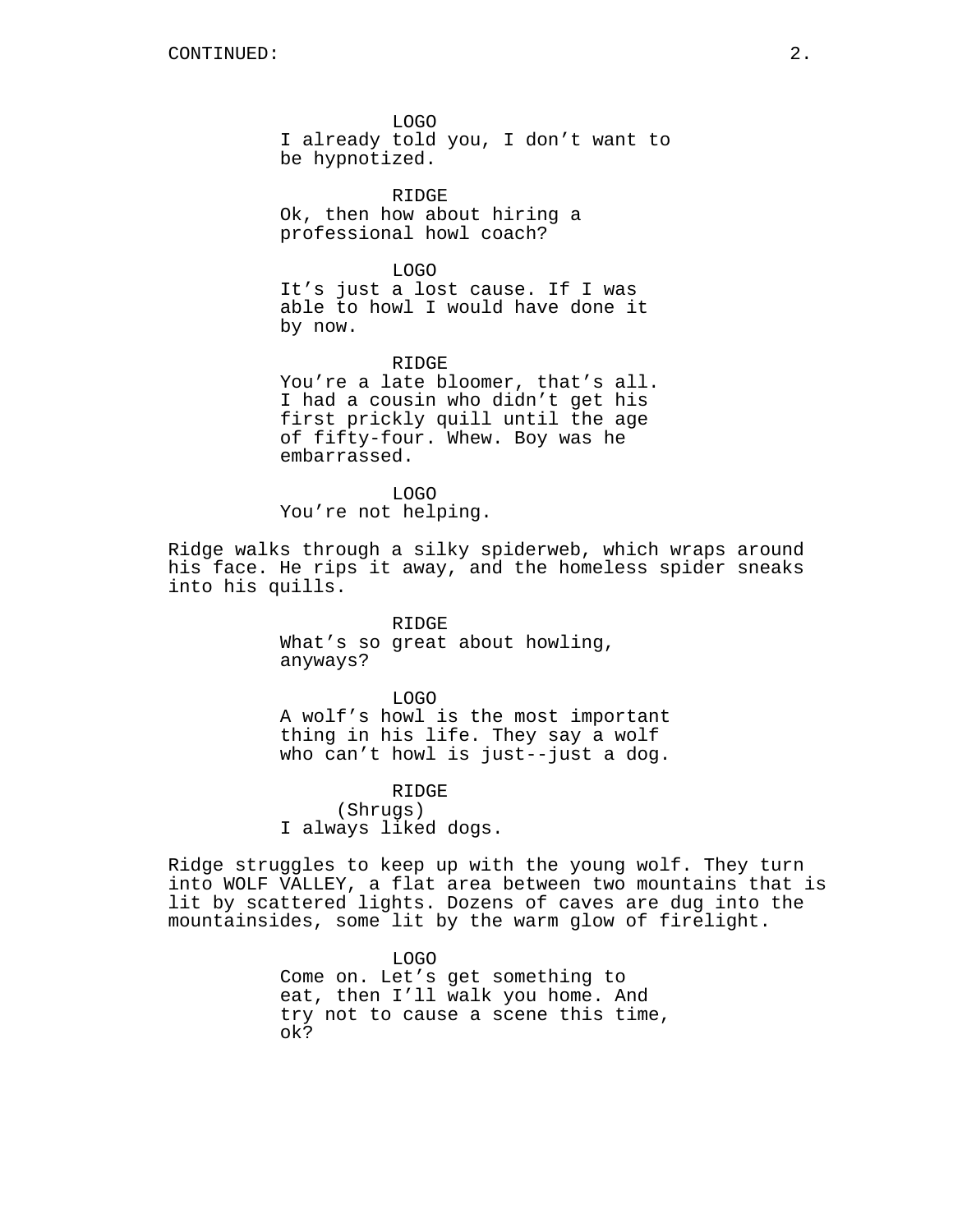EXT. CAVE - NIGHT

Logo and Ridge cross through the valley and approach a cave. From within, the crowd sounds raucous.

A GUARD wolf stands at the cave entrance.

**GUARD** (To Ridge) And just who do you think you are?

LOGO Don't worry. He's with me.

GUARD (A hungry grin) Hey Logo, your friend sure looks tasty. And I haven't had my third supper yet.

At the threat, Ridge puffs out into a ferocious ball of quills, and the bouncer steps back.

> GUARD Easy fella. It was just a joke.

RIDGE I'd hate for things to get messy, Mr. Tough Guy.

Ridge waddles forward, and the guard retreats, pressing his back against the mountainside.

> RIDGE Not so hungry now, are you?

LOGO Let it go, Ridge. Come on.

Ridge deflates to his normal state. Logo walks inside and Ridge follows, staring at the guard all the while. Just before entering, Ridge puffs into a ball again, and the guard shrieks.

> RIDGE That's what I thought.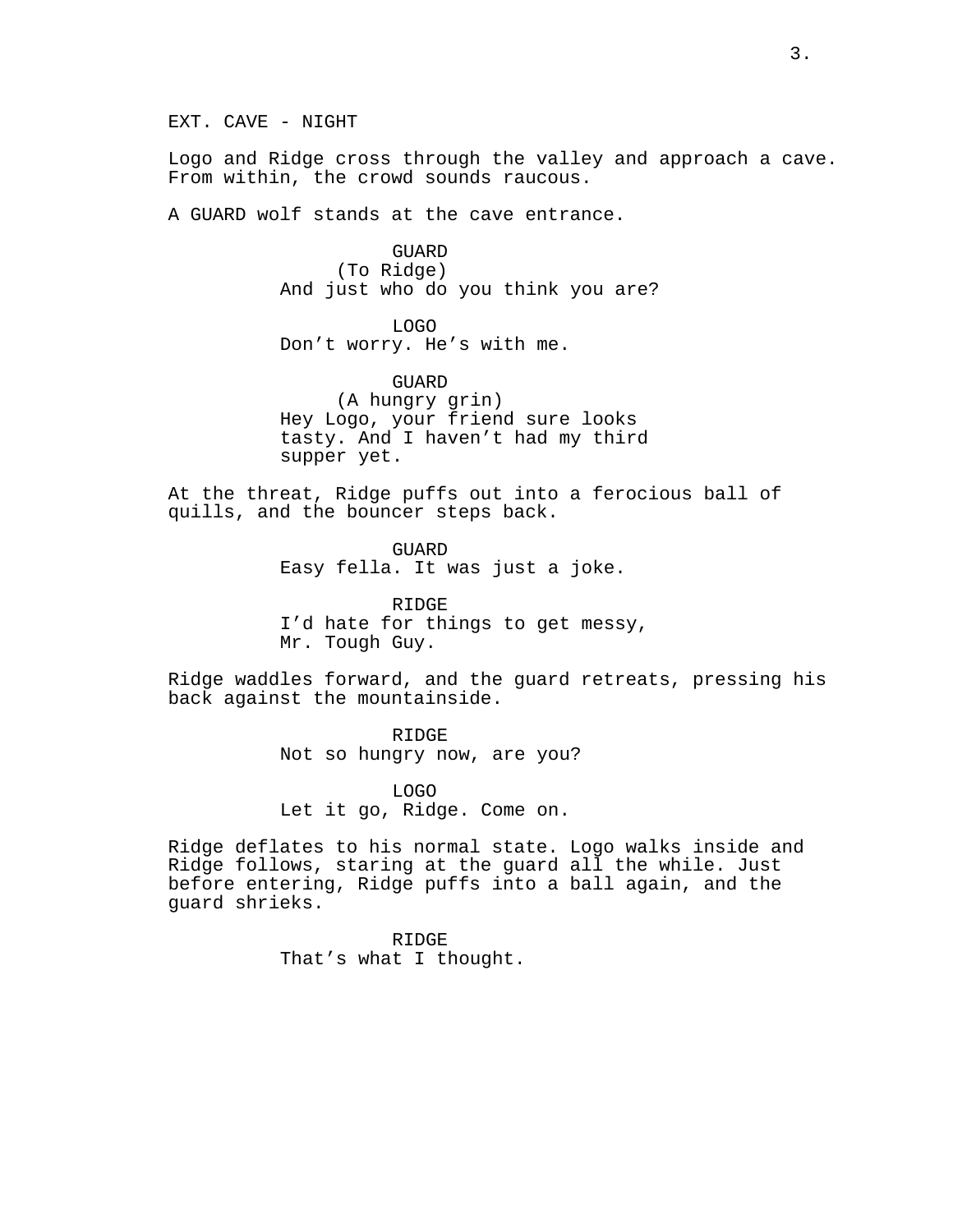INT. CAVE - CONTINUOUS

Within the cave is a rowdy crowd of wolves. Wolves are gathered at stone tables, feasting on raw dinner. Others stand around, laughing and talking. Logo is bumped by a few wolves, who are all bigger and stronger than him. He stumbles, but regains his footing. Logo is a little guy, far more frail than the others of his pack.

From across the room, we see Striker. A bone hangs out of his mouth like a toothpick. He is a dominant wolf, and has a crowd of adorers gathered around. Striker looks over and sees Logo.

# STRIKER Hey, little brother!

Logo lifts his head in acknowledgment.

LOGO (Mumbles) Great.

STRIKER Get over here, kid. I want you to meet a few of my friends!

Striker drapes his paw over Logo's shoulder and guides him to a group of attractive females and dominant males. A few of the girls bat their eyes at the little guy, while the males snicker at his stature.

> GIRL #1 So this is little bitty Logo. You're actually kind of cute.

She turns to her friend.

GIRL #1 (Whispers) He's cute.

GIRL #2 Except he can't howl.

Striker lightly nudges Logo, who blushes in embarrassment.

STRIKER That's all about to change. Logo, why don't you tell these beautiful ladies about what you'll be doing on the night of the first full moon?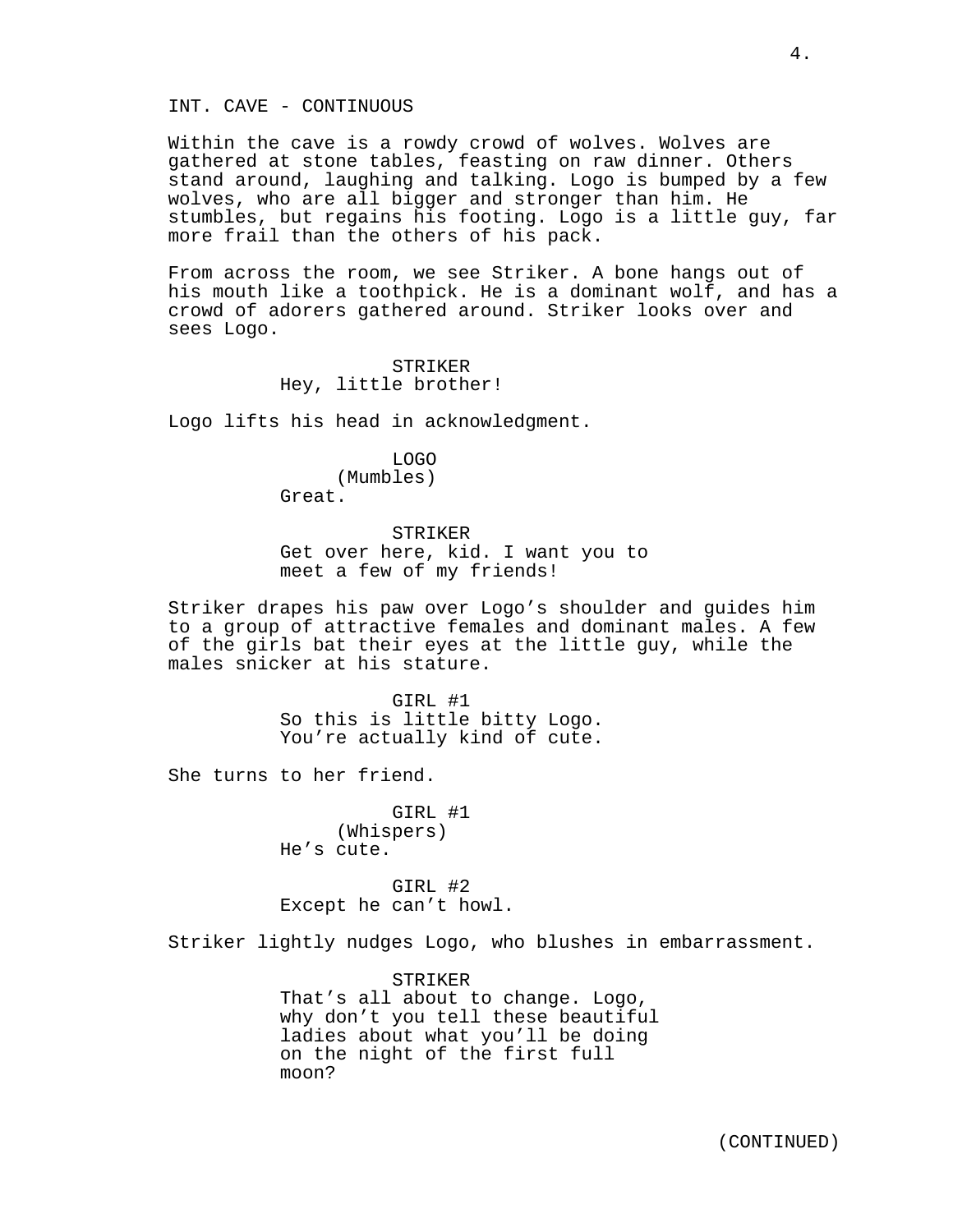LOGO I dunno Striker.

STRIKER Don't be so shy! Tell them!

GIRL #1 Yeah tell us, Logo.

Logo glances at Ridge, who begins whistling and looking in different directions.

> LOGO I'm--well, me and the other junior wolves will be leading the pack howl at the first full moon of the new year.

The girls' eyes grow wide, impressed by the grand opportunity.

> STRIKER That's right! My own little brother following in the footsteps of the three-time howl champion! Woo-wee!

With meat and bones falling from their mouths, many of the wolves look up to honor the great feat.

CHORUS

Hear hear!

WOLF #1 Hey Striker, why don't you give us one of those famous howls!

Striker feigns bashfulness.

STRIKER I probably shouldn't. Might wake up the neighbors.

CHORUS Come on Striker, just one howl! Come on!

Striker nods his head and motions for the crowd to quiet down. The wolves stop talking and look to Striker with anticipation. He arches his shoulders, tilts his chin, and releases a magnificent howl that shakes the entire room.

Everyone bursts into applause.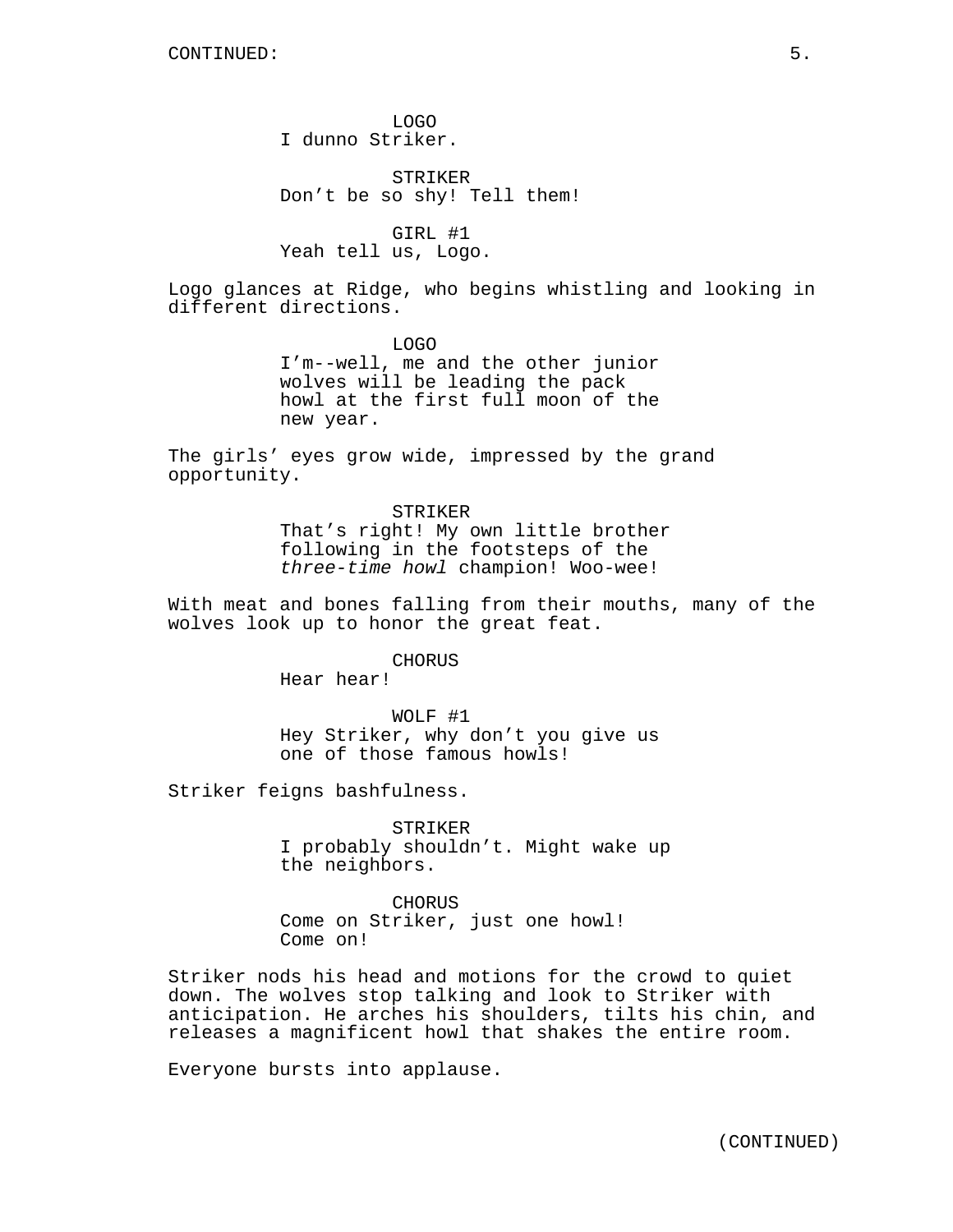STRIKER Thank you! You're so kind, all of you. I guess I should take this moment to announce that my own little brother . . .

Logo frantically motions for Striker to stop talking, but Striker ignores him.

> STRIKER (Continuous) . . . will be leading the pack howl at this year's first full moon! How about that?

The crowd bursts into mocking laughter. Logo is nothing more than a joke to the others. His face sinks in humiliation.

### STRIKER

(Nodding in agreement) Sure, he may not always act like a real wolf. And I know he hangs out with this little . . .(To Ridge) what are you again?

RIDGE

(Shocked) I'm a porcupine. We've already had this conversation like a hundred times.

STRIKER

Yeah, he's got some nerdy friend. But on the night of the full moon, my little brother will finally howl for the first time, and become a REAL WOLF. Isn't that right, Logo?

Striker narrows his eyes at his little brother, offering him little choice.

> LOGO I hope so, Striker, but . . .

STRIKER Isn't that right, Logo? You're finally going to howl, aren't you?

Logo gulps.

LOGO

Yep.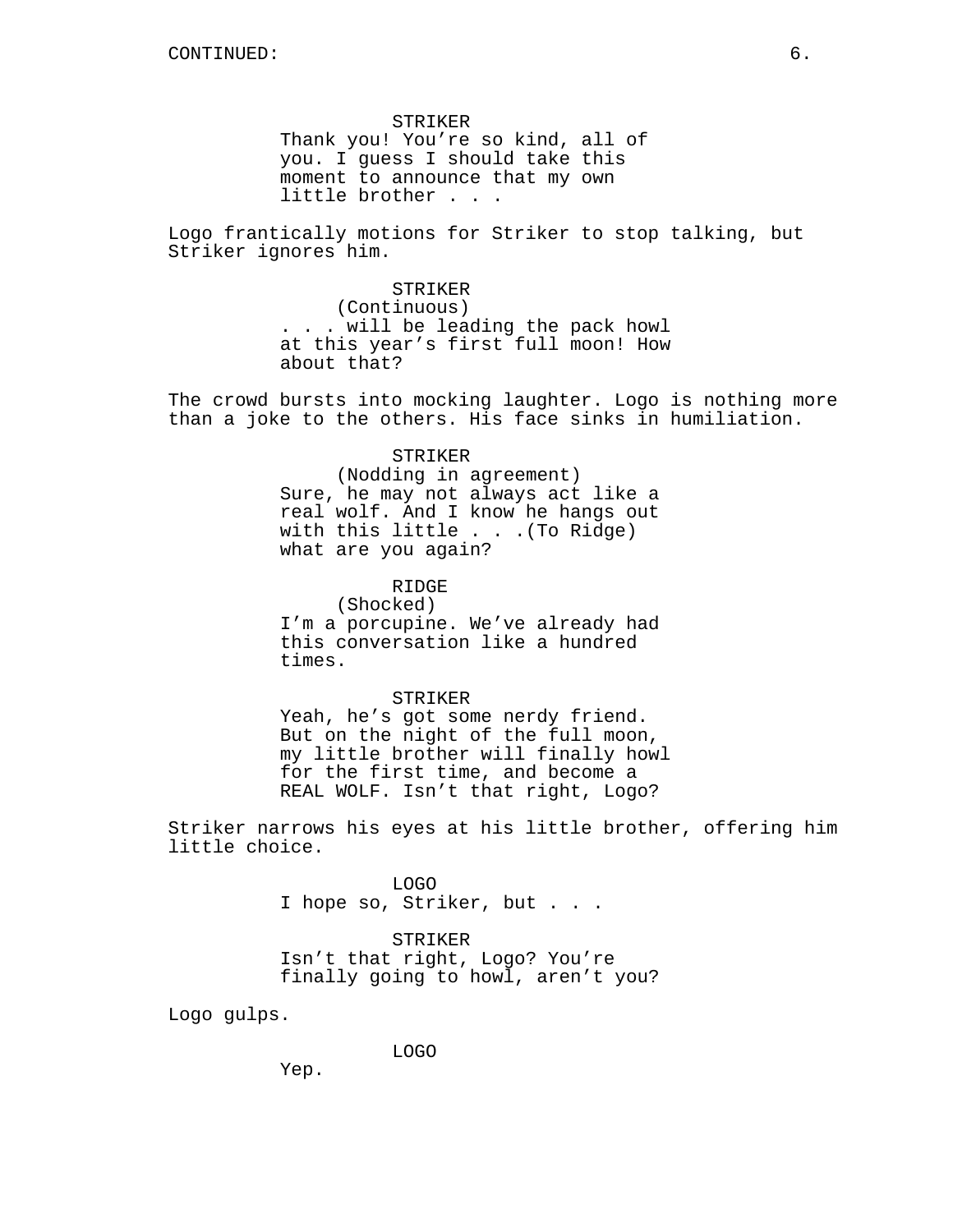Logo and Ridge walk through Wolf Valley, with Logo down and out. He hangs his head as they weave through the trees.

> RIDGE Man Striker's a cool guy. Lots of people say I'm a cool guy, but I'm not nearly as cool as Striker.

Logo doesn't respond, and halfheartedly kicks a rock as they walk along.

> RIDGE Come to think of it, I guess we're equally cool. I can't believe he didn't remember my name. Do you think I should invite him to come over sometime? My mom could make a macaroni casserole.

LOGO Sorry, Ridge, I'm just not in the mood to talk right now.

RIDGE No problem. Don't let this howling stuff get to you, pal.

LOGO Easy for you to say. You're not the one who's going to be humiliated in front of the whole pack.

RIDGE I'm no stranger to humiliation . . .

Just then, three of Logo's peers step from behind a boulder. They are led by QUAKE, a cocky young wolf with everything Logo doesn't have.

> QUAKE Did I hear someone say 'humiliated'?

RIDGE (Matter of fact) Actually, you did. Good ears.

LOGO What do you want, Quake?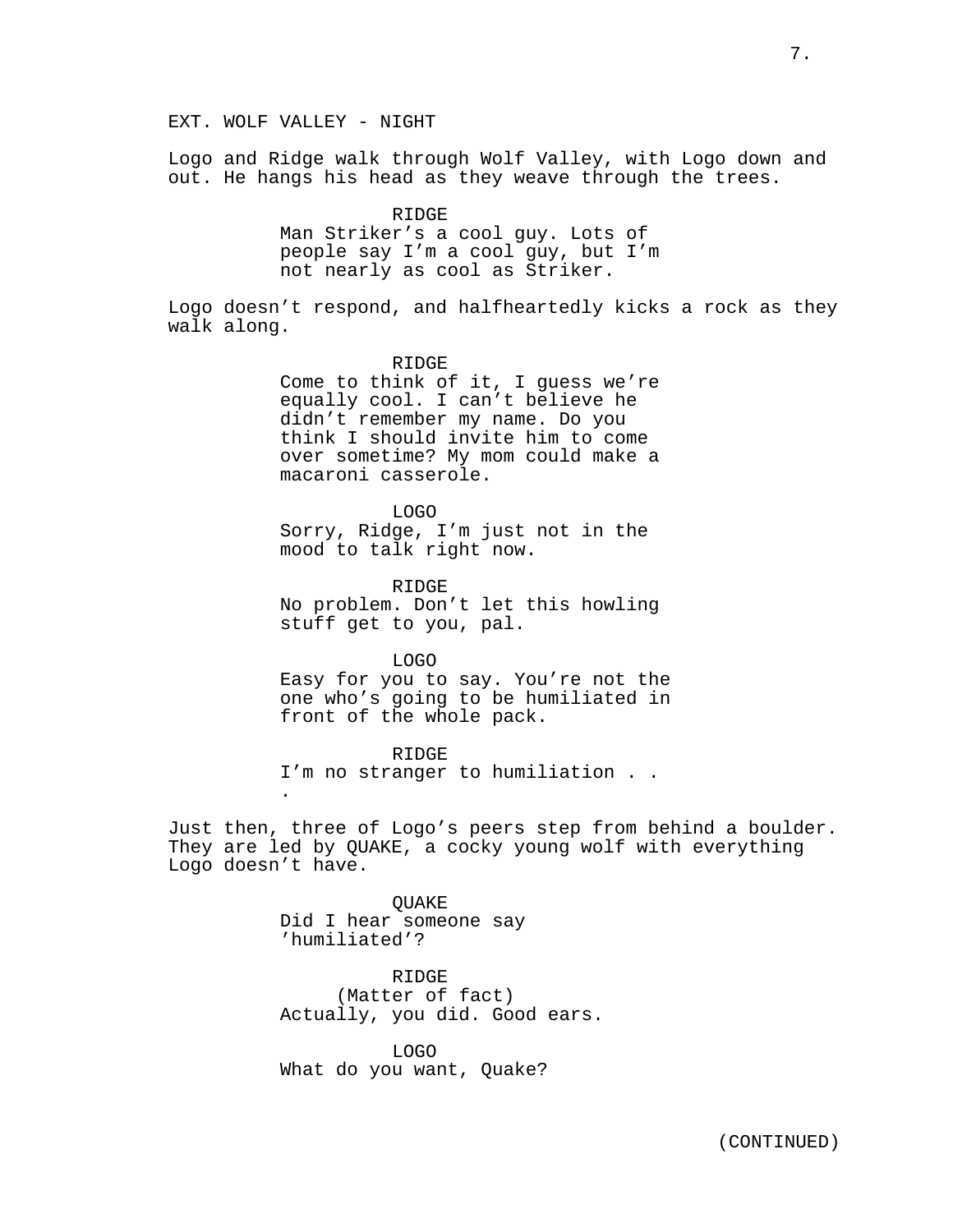QUAKE Oh, I don't know. Maybe I want to hear you say that you'll NEVER be a real wolf. How about that?

Three more of Quake's friends step out behind Logo, surrounding them. Two more of Quake's accomplices lie in wait in the tree above, holding a bucket of water above Logo.

> RIDGE Are you guys crazy? Look at him. He's a wolf as sure as I'm a porcupine!

QUAKE (Taunting) If he's a wolf, then let's hear a howl.

Quake forcefully pokes Logo's shoulder. Logo moves backwards, but bumps into the others who surround him. He glances around, with no place to escape.

> LOGO (Nervous) I'll--I'll howl with you guys at the ceremony.

Quake struts in front of Logo, arrogantly swinging his head.

QUAKE You know what I think? I think you're just a dog.

The other wolves begin to cackle with laughter.

QUAKE That's right, Logo. You're just A DOG. You'd be better off trying to wag your little tail and bark. I think we ought to start calling you 'woof'.

RIDGE Listen here Quake, I don't appreciate your tone one bit. Not one tiny bit.

QUAKE Shutup, prickly pear.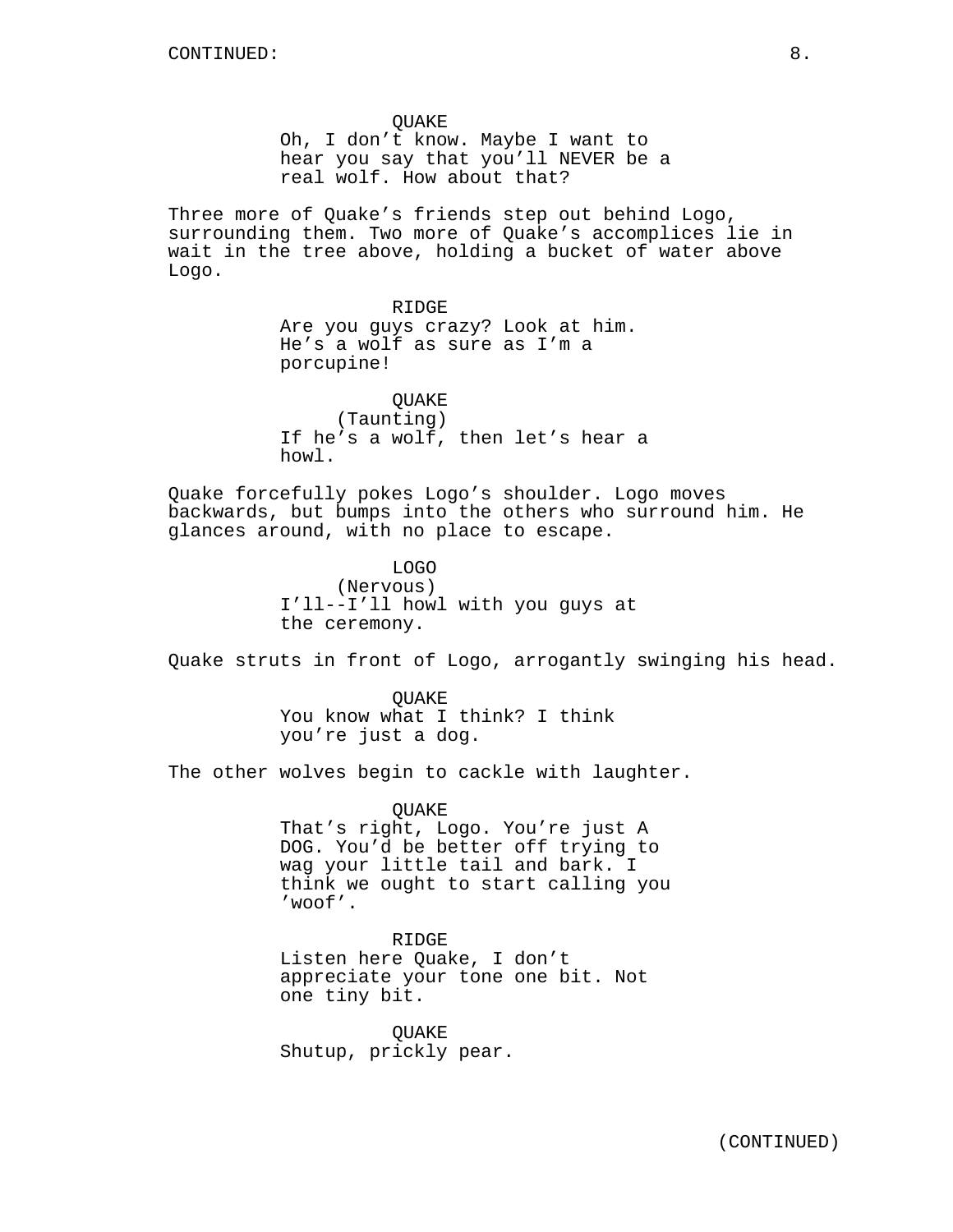### RIDGE

Ok.

Quake approaches Logo and messes up the fur on his head. He yanks Logo's ears out so they become floppy, and Logo looks more like a dog now than a wolf.

## QUAKE We're still missing one thing.

Quake steps back and glances up at his accomplices, who dump the water on Logo and Ridge. The bullies laugh wildly as they saunter away, leaving Logo and Ridge soaking wet and in shock. Logo looks like a DOG. Ridge blows the water off his face.

> RIDGE At least we don't have to take a shower now.

Thunder rolls and lightning strikes.

EXT. BROWN PACK CAMP - NIGHT

Lightning strikes above as another pack of wolves has gathered around a campfire. The dozens of warriors are fierce, determined. Unlike Logo's pack, this rival pack is BROWN.

Apart from the others, a young wolf and her mother stand in the shadows . . .

Zee looks at Moxie's fur, which is brown with a hint of white.

> ZEE You need a fresh coat, Moxie. You're starting to show through.

MOXIE, a beautiful wolf Logo's age, averts her eyes. Moxie has one blue eye and one green eye. Her mother, Zee, steps forward.

> ZEE I said roll, Moxie. We can't take any chances tonight with the storm.

Reluctantly, Moxie bends down and rolls in the dirt. Once Moxie is sufficiently covered with brown dirt, she stands up.

(CONTINUED)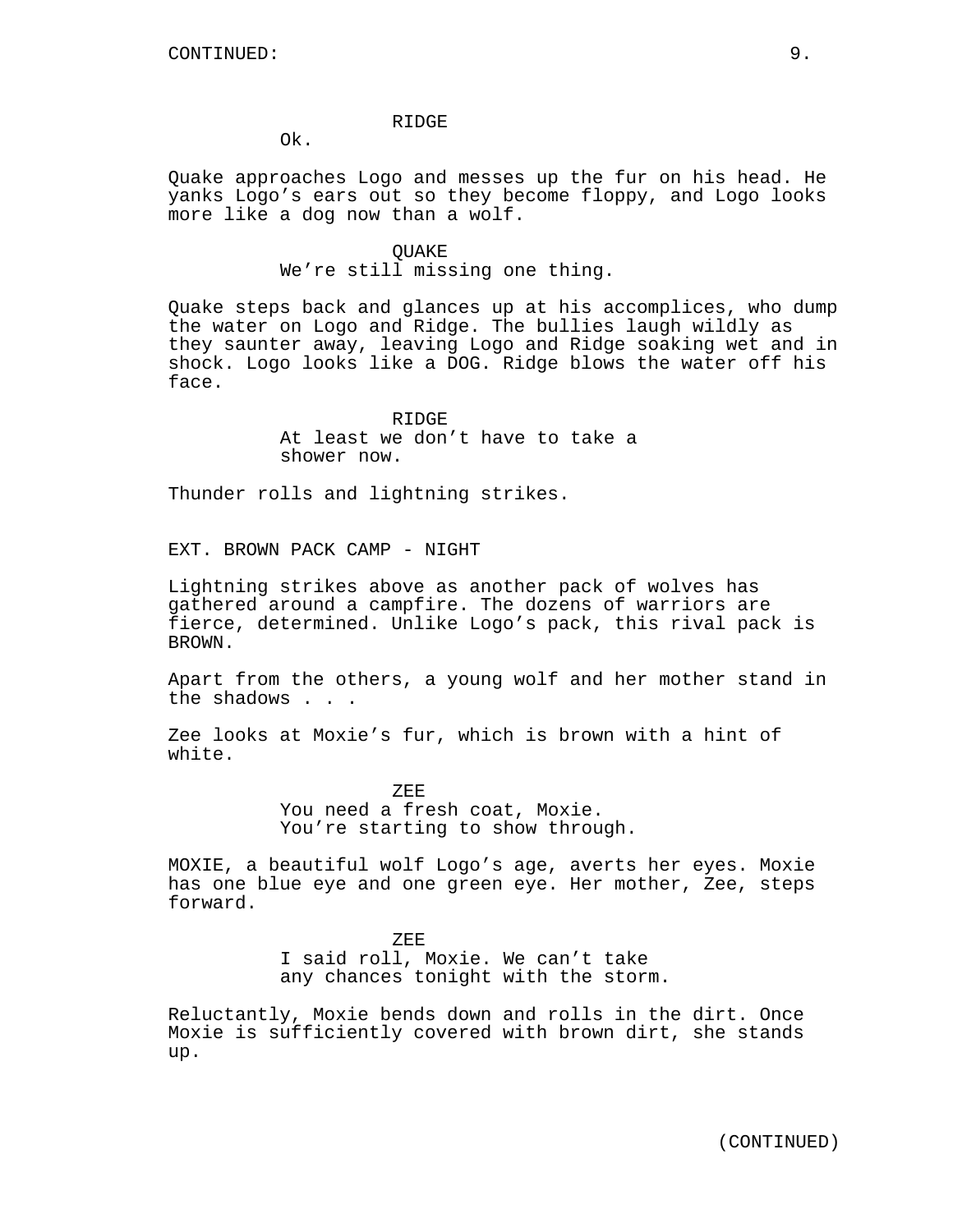MOXIE (Defiant) I'd hate to show the pack who I really am.

ZEE (Fierce) Don't you start with me young lady. Sometimes . . . sometimes you do what you must to fit in.

Moxie watches as her mother walks away to join the ring of warriors. She wipes some dirt from her eye and flicks it to the ground. The pack looks to Zee as a leader, and await her instruction on how to raid the grey pack . . .

> ZEE Is everyone clear on what happens tonight? Wolf Valley belongs to us. It's time we take it back.

The brown pack nods in agreement.

ZEE

Good. Everything changes tonight.

The brown wolves scatter from the fire, preparing for the coming raid. Moxie shakes her head in disgust, watching as her mother rallies the troops. Zee glances over and meets Moxie's gaze. She walks over.

> ZEE Don't do anything foolish, Moxie. We'll be back in the morning.

**MOXTE** I'd hate to do anything to stand out.

ZEE We have to do what's best for the pack.

Zee glances up at the coming storm, and a raindrop falls on her forehead.

> ZEE Remember. Do what's best for the pack.

A brown wolf howls, and the warriors begin making their way towards him. The raiding party is set to leave. Zee looks to Moxie as if she's about to say something, but withholds. She turns away . . .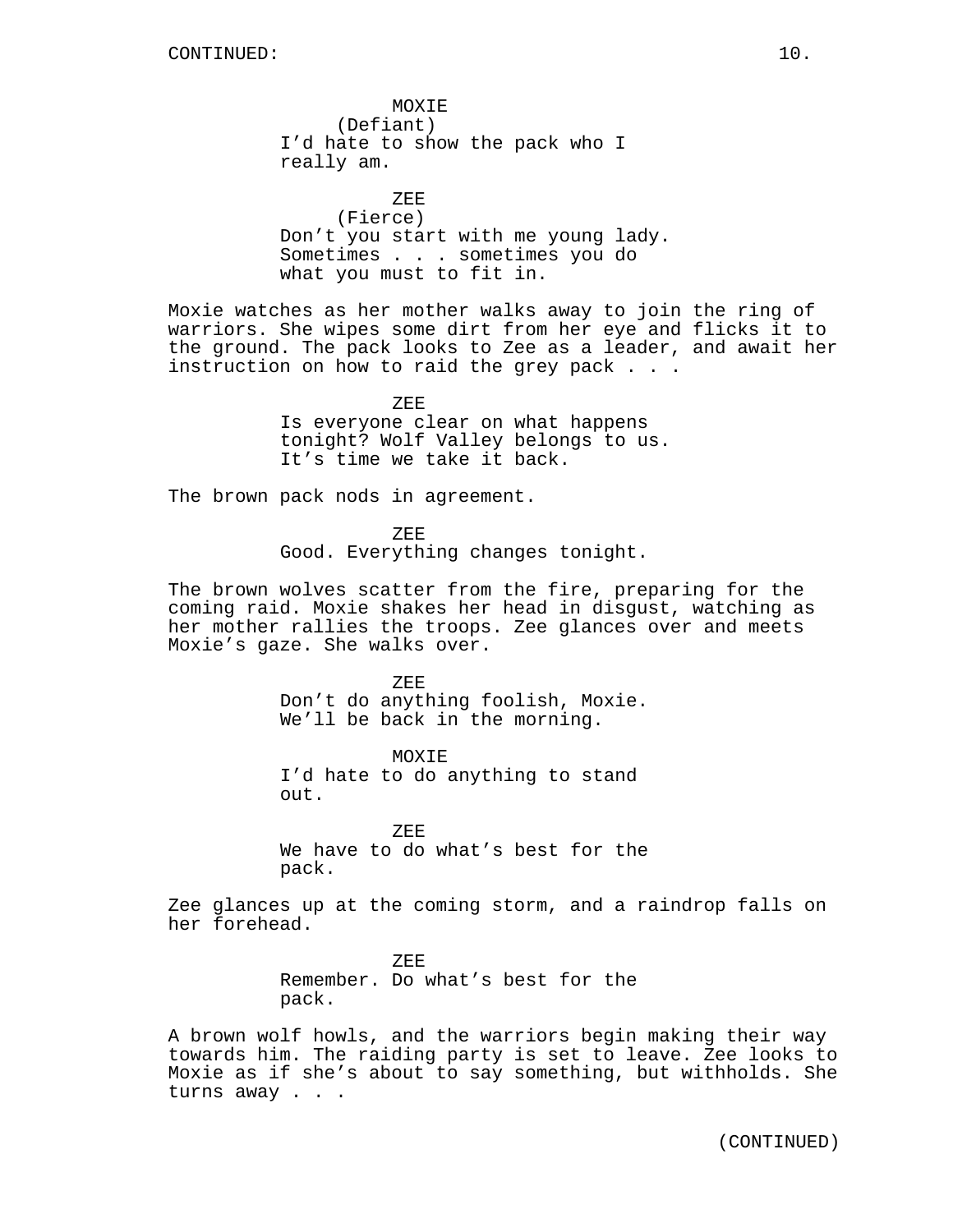Moxie watches Zee and the others disappear into the dark night. As soon as they are gone, Moxie takes a deep breath. A raindrop falls on her face, leaving a WHITE streak where her brown fur once was.

> **MOXTE** (To herself) Gotta do what's best for the pack.

Moxie glances over both shoulders, and sneaks into the forest opposite where the raiders just left.

EXT. OUTSIDE LOGO'S CAVE - LATER THAT NIGHT

Logo lays on his back, looking up at the clouds rolling past the moon. Thunder rolls, but the storm has passed. He throws a rock up and down to himself, deep in thought. His eyes grow tired, and he stops throwing the rock. Finally, he drifts off to his dreams . . .

EXT. WOLF VALLEY - NIGHT

In a dream sequence, we see Logo's family of dominant males through the years--GRAMPS, POPS, Striker, and Logo. They all stand in a line. Gramps turns to Logo.

> GRAMPS (In disgust) You know, a wolf who can't howl is nothing but a dog . . .

In turn, Gramps howls at the moon.

Pops howls at the moon.

Striker howls at the moon.

Logo lifts his head to howl, but nothing happens. That's when he notices the whole pack is watching, shocked and disappointed. His family members hang their heads in shame.

Embarassed, Logo scans the crowd for some support. His eyes meet Quake.

> QUAKE You'll never be a real wolf.

The words echo as we fade out of the dream . . .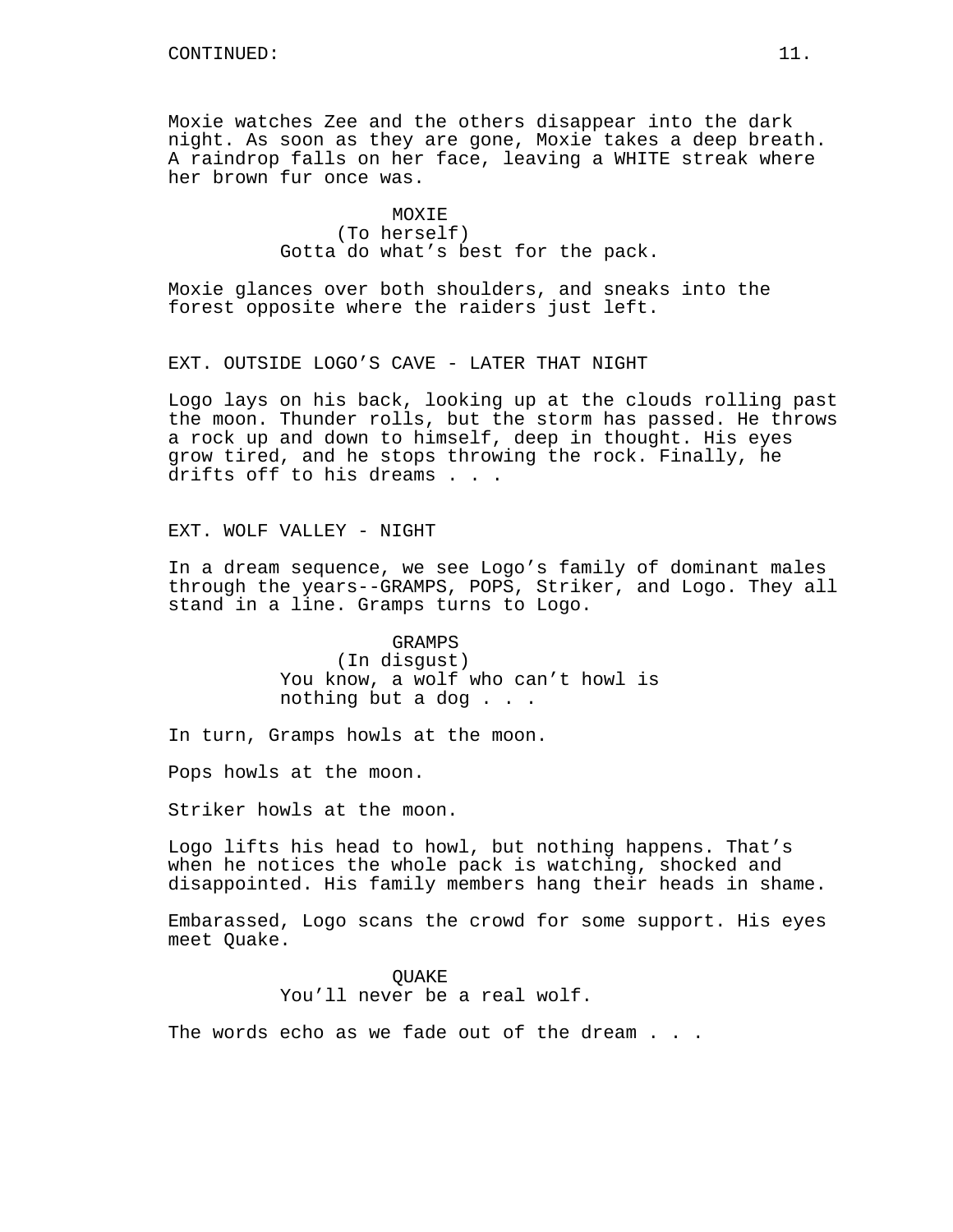EXT. OUTSIDE LOGO'S CAVE - LATER THAT NIGHT

A rustling of footsteps breaks through the still night, and Logo awakes with a startle. He glances over to see a rival wolf pack sneaking through the trees, preparing a raid. They are led by Zee.

Scared, Logo lifts his head to howl a warning to the others, but nothing comes out.

EXT. WOLF VALLEY - CONTINUOUS

Logo rushes through the trees to find someone to help. He trips over an ant mound, tumbles, and keeps going. Out of breath, he finally comes upon a few wolves lounging on the ground beneath some trees. Striker is among them, and stands at the sight of his brother so distraught.

> LOGO (Short of breath) The--other wolf--there's a raid. The brown pack is raiding.

The others stand at attention, and scan the treeline.

STRIKER Are you sure?

LOGO I just saw them. Just now. Maybe ten or twelve altogether.

STRIKER Why didn't you howl a warning?

LOGO I . . . I . . .

STRIKER (Ashamed) Nevermind.

Striker looks to the other 'real' wolves.

STRIKER Quick, you two gather the others. When you hear my howl, return the call. You three come with me. Logo, you too.

Two wolves go one direction, and the rest go in the opposite. Logo reluctantly follows his brother.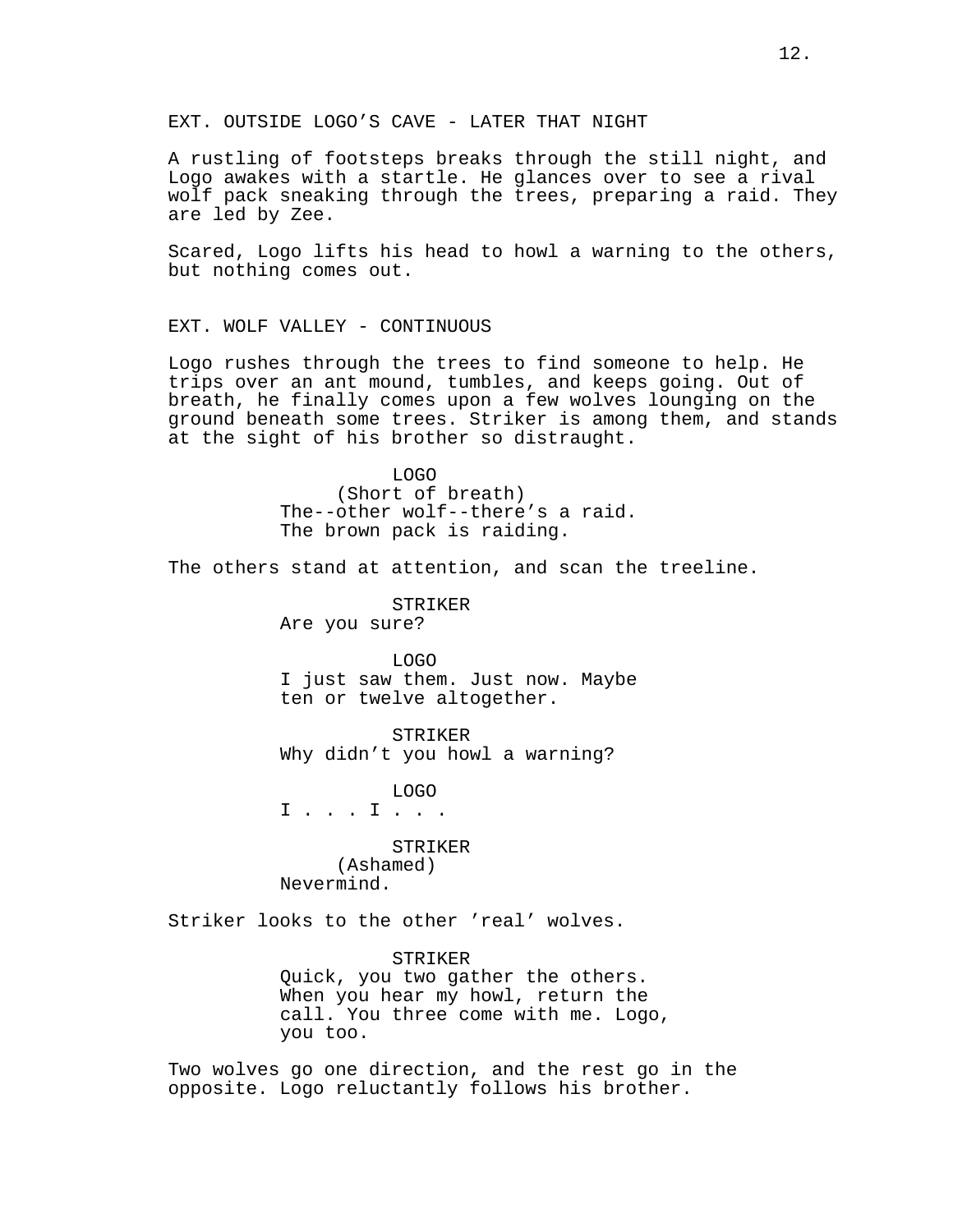Logo runs after Striker and the others, who are charged up for battle. They dart through trees, over a small brook, and up the mountain. Logo struggles to keep up with the athleticism of the others. They finally reach a boulder that juts out from the mountain and overlooks Wolf Valley.

From their perch, they can see the brown wolves sneaking through the trees below.

> STRIKER We'll see how brave they are when they know our whole pack is surrounding them. Ready?

> > WOLF #1

Ready.

WOLF #2

Ready.

WOLF #3

Ready.

They wait for Logo, who stands back. They turn to him, and he is caught off guard.

> LOGO Oh. Yeah. Me too. I mean, I'm ready.

Striker nods at his little brother.

STRIKER One. Two. Three!

The wolves begin to howl, and are answered by the resounding echoes of howls throughout the valley. The sound is harrowing, as all the wolves of the pack howl in unison--except Logo. He lifts his head, but nothing comes out. He checks to make sure the others don't notice.

In the valley below, the raiding wolves stand at attention, glancing around. They realize they are surrounded, and scurry through the trees to escape.

Looking down at the retreat, Striker and the others celebrate.

> STRIKER (Calling down to the retreating pack) (MORE)

(CONTINUED)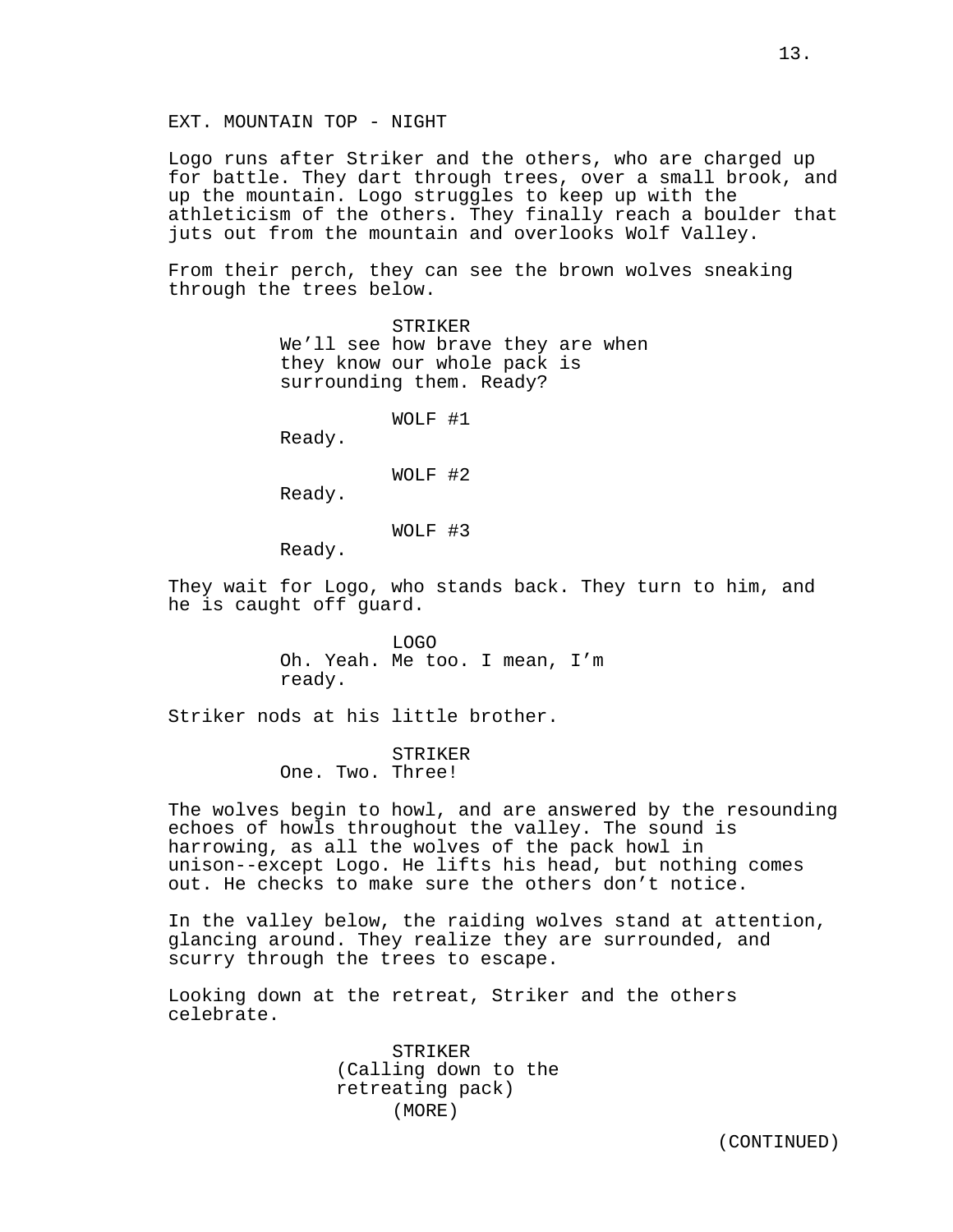STRIKER (cont'd) You'll never take Wolf Valley from us! This is our land and it always will be!

Striker howls again in joy, even spinning in circles to celebrate.

INT. LOGO'S CAVE - MORNING

Logo looks at moon markings on the wall. He has marked through all but two nights leading up to the full moon, which is circled.

In the background, we see Pops and MA lounging at a stone table.

Logo marks through another day, leaving only one more night before he will have to lead the pack in the howl.

Logo sighs.

A knock echoes on the front of the cave. Logo looks that way. He walks over to find Ridge standing there.

> RIDGE Well hello Mr. Hero. I heard you saved the pack from a raid! Everyone's talking about it.

> > LOGO

(Hopeful) Really?

RIDGE Well, at least one lady was. I think she had something wrong with her. She was like . . .

Ridge begins to twitch.

LOGO I didn't do much.

RIDGE Oh come on. They say you scared 'em off! Wolf Valley would've been raided if it weren't for you.

LOGO If it weren't for Striker, maybe. I tried to--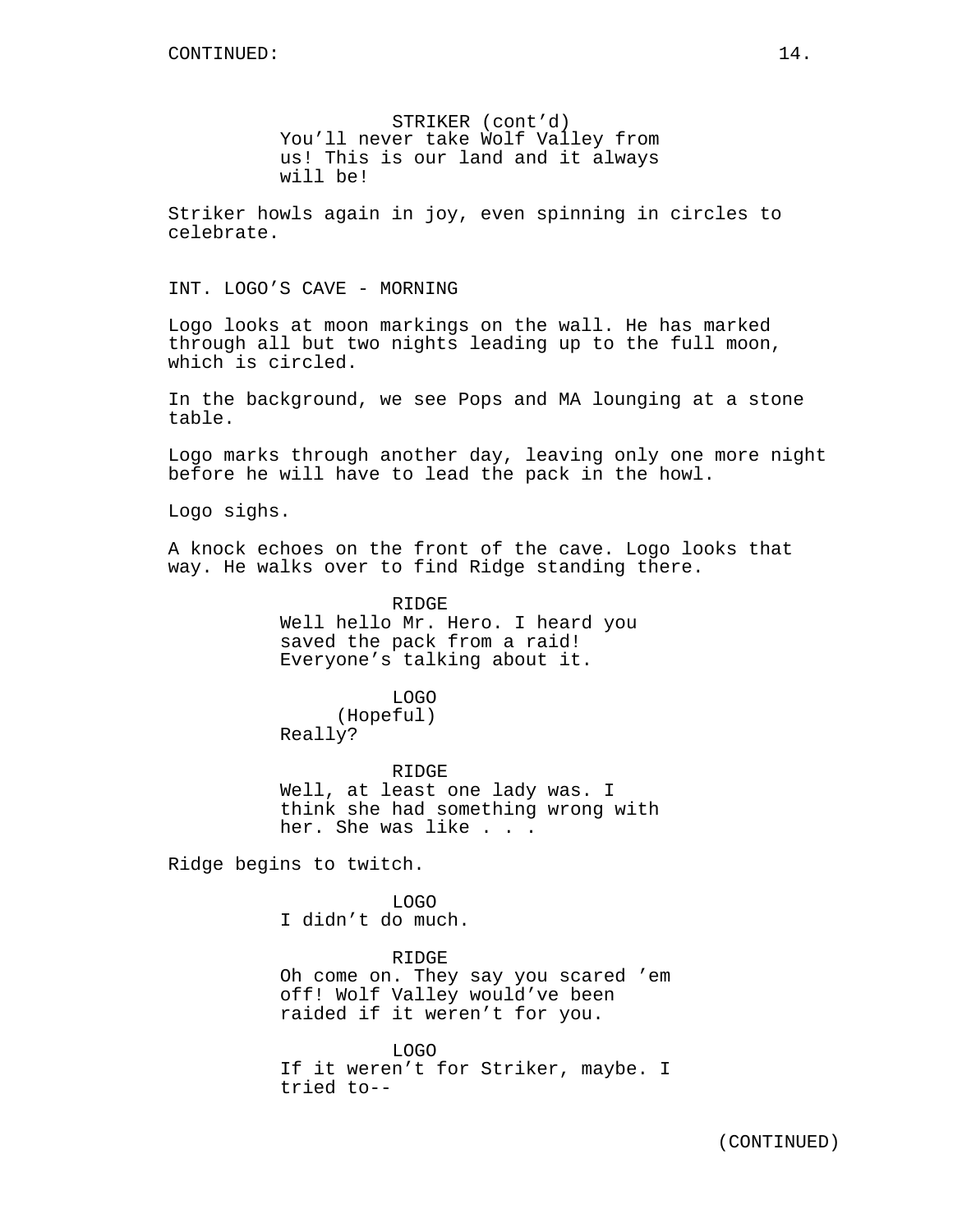### CONTINUED: 15.

Logo looks over both shoulders.

LOGO (Whispers) --you know. Howl. To warn everyone.

RIDGE Uh oh . . . And?

LOGO What do you think?

Ridge shrugs.

Striker appears from the back of the cave with a bone hanging out of his mouth.

> STRIKER Hey Logo, who's here?

LOGO It's Ridge.

## STRIKER

Ridge?

LOGO Yeah my friend. You've met him before.

Striker shrugs, as if the name is completely unfamiliar.

### STRIKER

I don't think so.

RIDGE I'm the porcupine. We've met like a hundred times, dude. We're really close friends.

STRIKER Whatever. Hey Logo, don't forget that we have a hunting trip tomorrow.

LOGO I dunno Striker. The other guys don't seem to like me all that much.

STRIKER They just need to get to know you, that's all. Run down a few rabbits, and they'll be your best friend.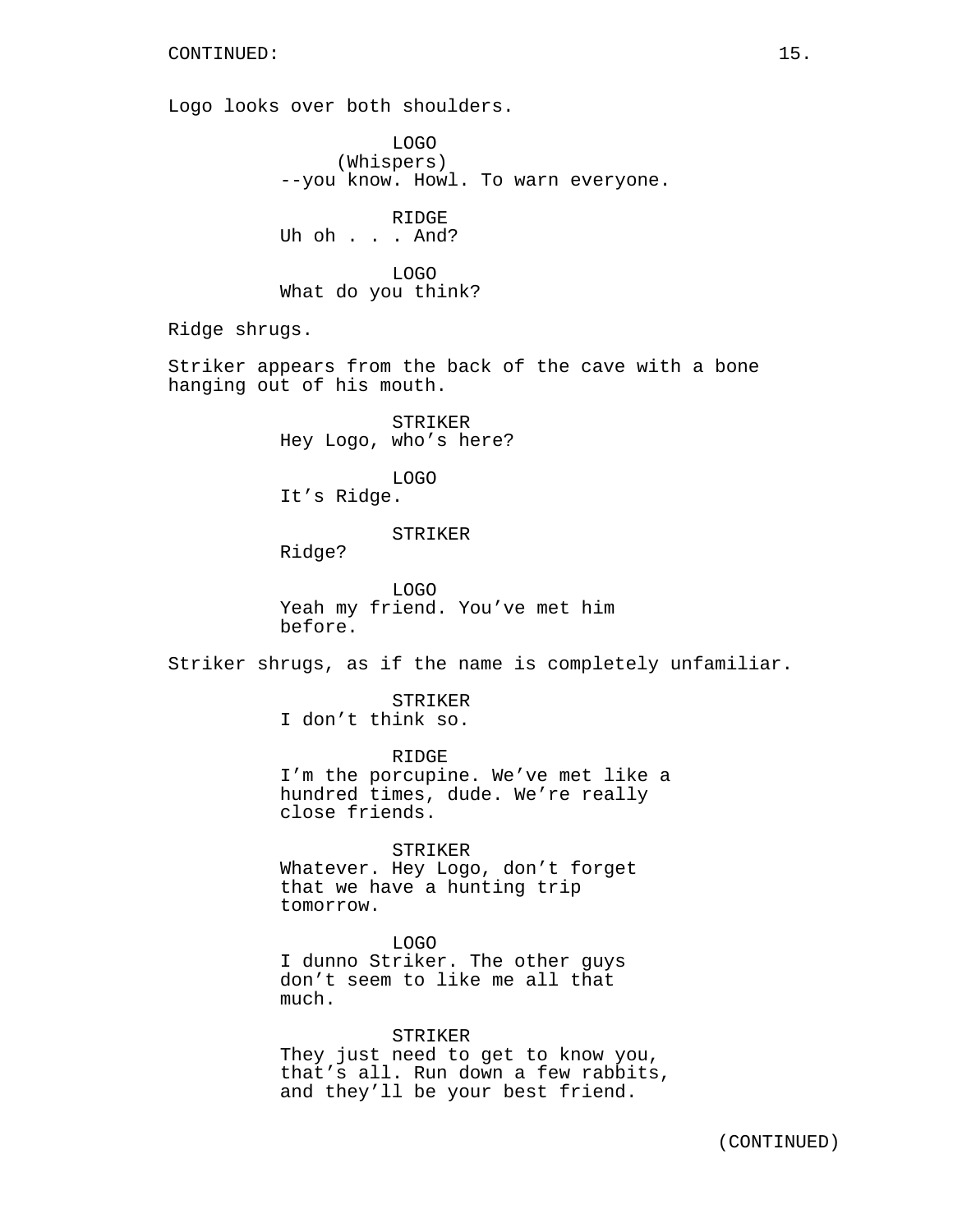RIDGE (Scoffing) Ha! Logo catching a rabbit. Have you ever seen him--

Logo elbows Ridge, who gulps.

STRIKER Have I ever seen what?

RIDGE

Have you ever . . . seen him do a cartwheel? He's an acrobat. A real body bender.

The two friends glance at one another, and Ridge shrugs. Striker narrows his eyes.

#### STRIKER

Logo you need to get rid of this guy and start focusing on the full moon howl. It may be your best chance to prove yourself to the pack. Maybe the other wolves will stop pushing you around once and for all.

LOGO (Quietly) Or maybe it will make things worse than they already are.

EXT. MOUNTAIN TOP - DAY

Logo's eyes are closed, and Ridge moves in circles around him.

> RIDGE Now, imagine you're standing in the desert, wearing a bright red cloak. Got it?

Logo nods.

RIDGE

(With sweeping hand gestures) And little creatures come from far and wide to hear you howl. Because it's MAGIC! And this little bitty bug with twenty-five eyeballs crawls across the hot sands, looks you in the eye, and says (in a (MORE)

(CONTINUED)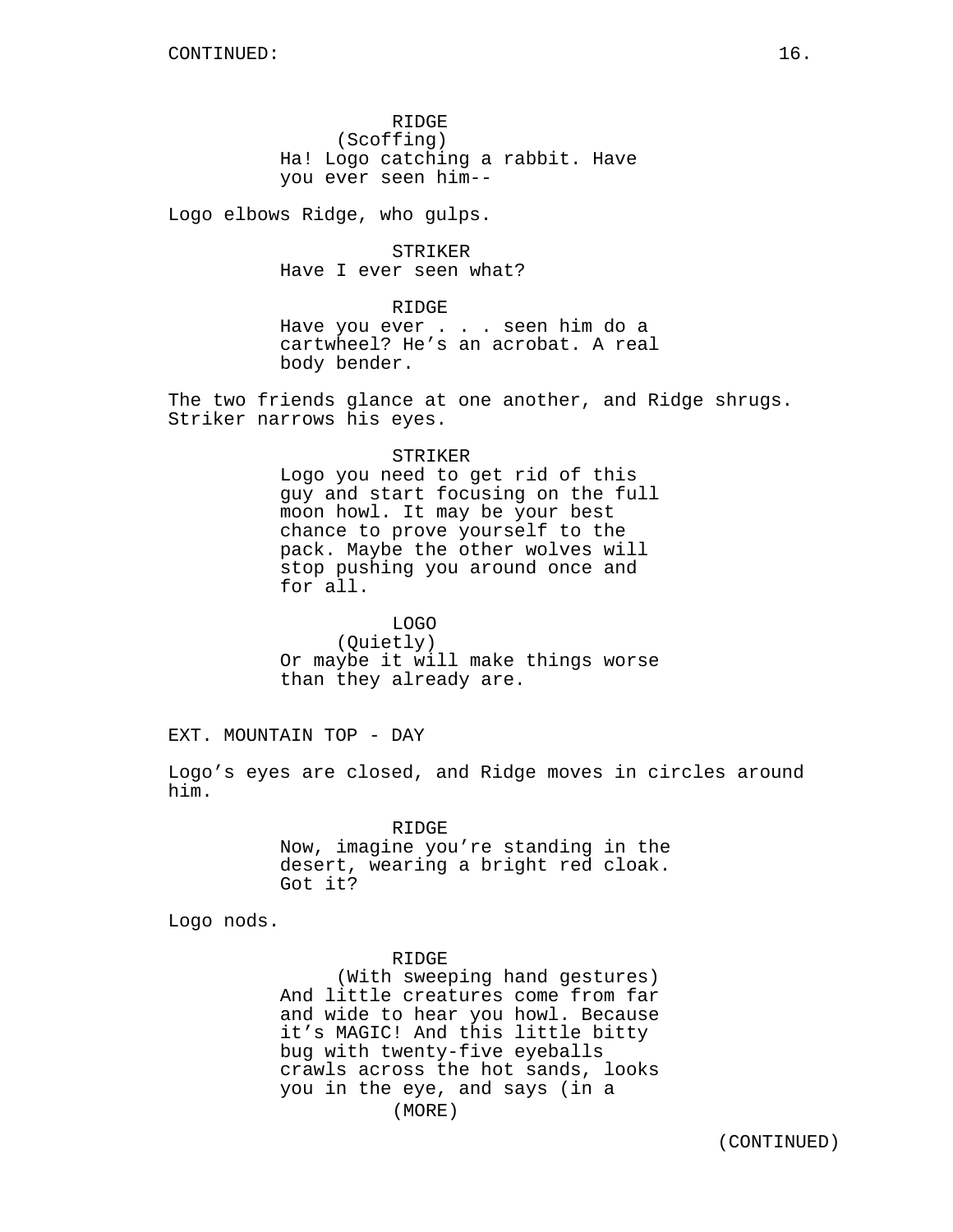RIDGE (cont'd) nasally voice) 'I've traveled five hundred miles to hear your magical howl.'

Logo opens his eyes and glances distrustfully at Ridge.

## RIDGE

Keep 'em closed!

Logo closes his eyes again, not sold on Ridge's techniques.

RIDGE (Still in a nasally voice) Because if I don't hear your magic howl, me and my whole family are going to--we're all gonna DIE! So howl, or we're all gonna die and- the world's gonna explode!

Logo takes a deep breath, tilts his chin upwards, and prepares to howl. Still, nothing.

> LOGO I'm going to have to pretend like I'm sick.

RIDGE Man, I really thought the bug bit was going to work. I stayed up late thinking of that.

A chorus of female voices can be heard through the trees. Wolf girls who are Logo's age appear in an opening, and look towards Logo and Ridge. The head of the pack is Petra, who Logo crushes on.

> PETRA Logo? Is that you?

LOGO (Bashful) Hi, Petra.

PETRA What are you doing out here?

LOGO Just--just uh getting some fresh air. Love that fresh air.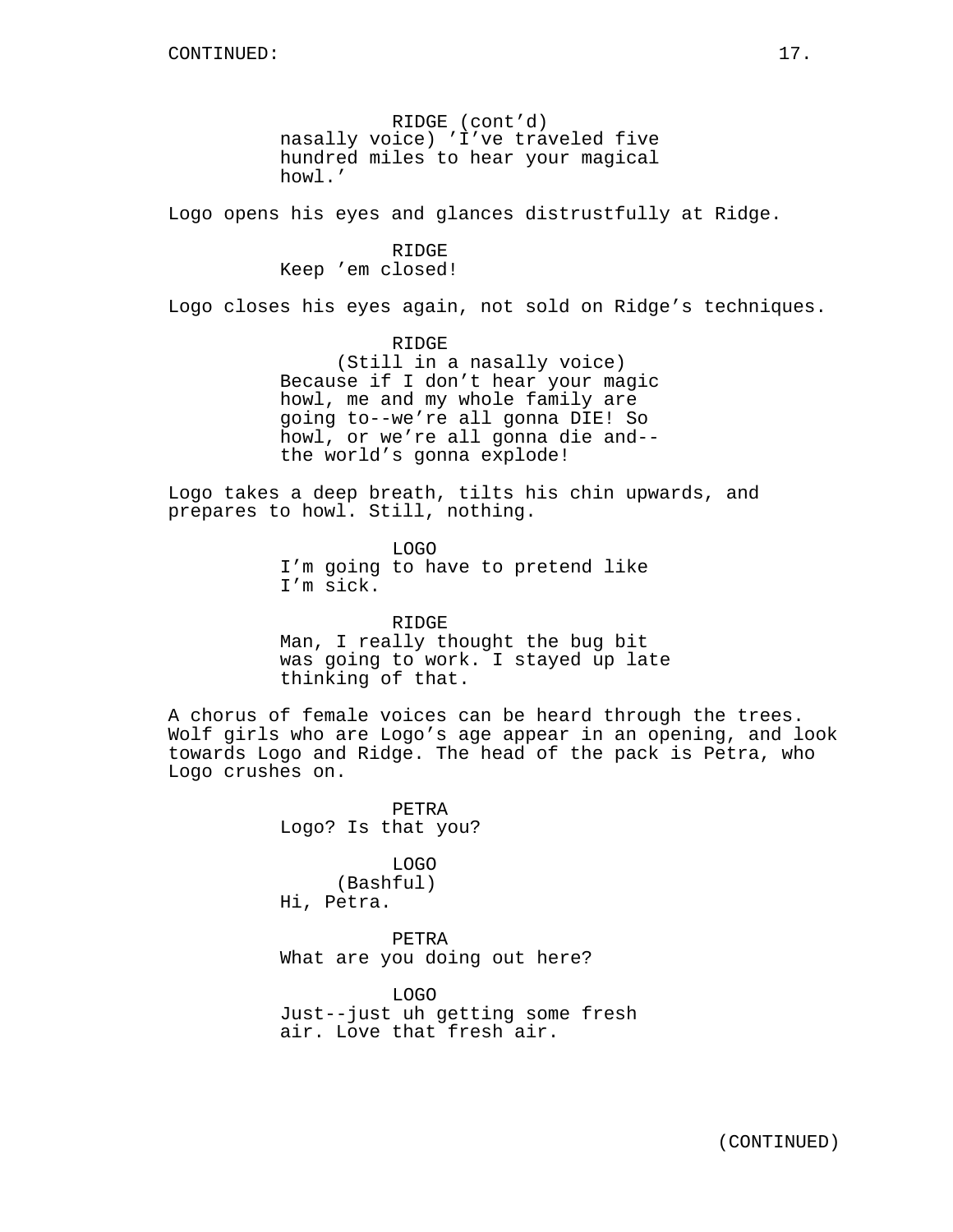RIDGE Love that fresh air. I basically survive on it.

PETRA Ok. Well, me and the girls were going to have brunch on the other side of the mountain.

LOGO That sounds nice.

RIDGE Yeah, brunch is great. Brunch, lunch, fruit punch. One time I even had a hunch. My brother in law had a hunch back.

Ridge make a hunch in his back.

R TDGE He died really young.

Logo elbows Ridge to shut him up.

PETRA You should come with us, Logo. We're meeting Quake and some of the other guys from class.

LOGO Quake and the other guys? Oh, I--I can't. I'm--uh--uh . . .

RIDGE He's practicing.

PETRA Practicing? What for? Oh wait I bet I know. The junior wolves are leading the pack howl tomorrow night!

Logo shrugs. The other girls are impressed.

PETRA (Playfully) Do you think we could have a little sample?

The other girls encourage the idea.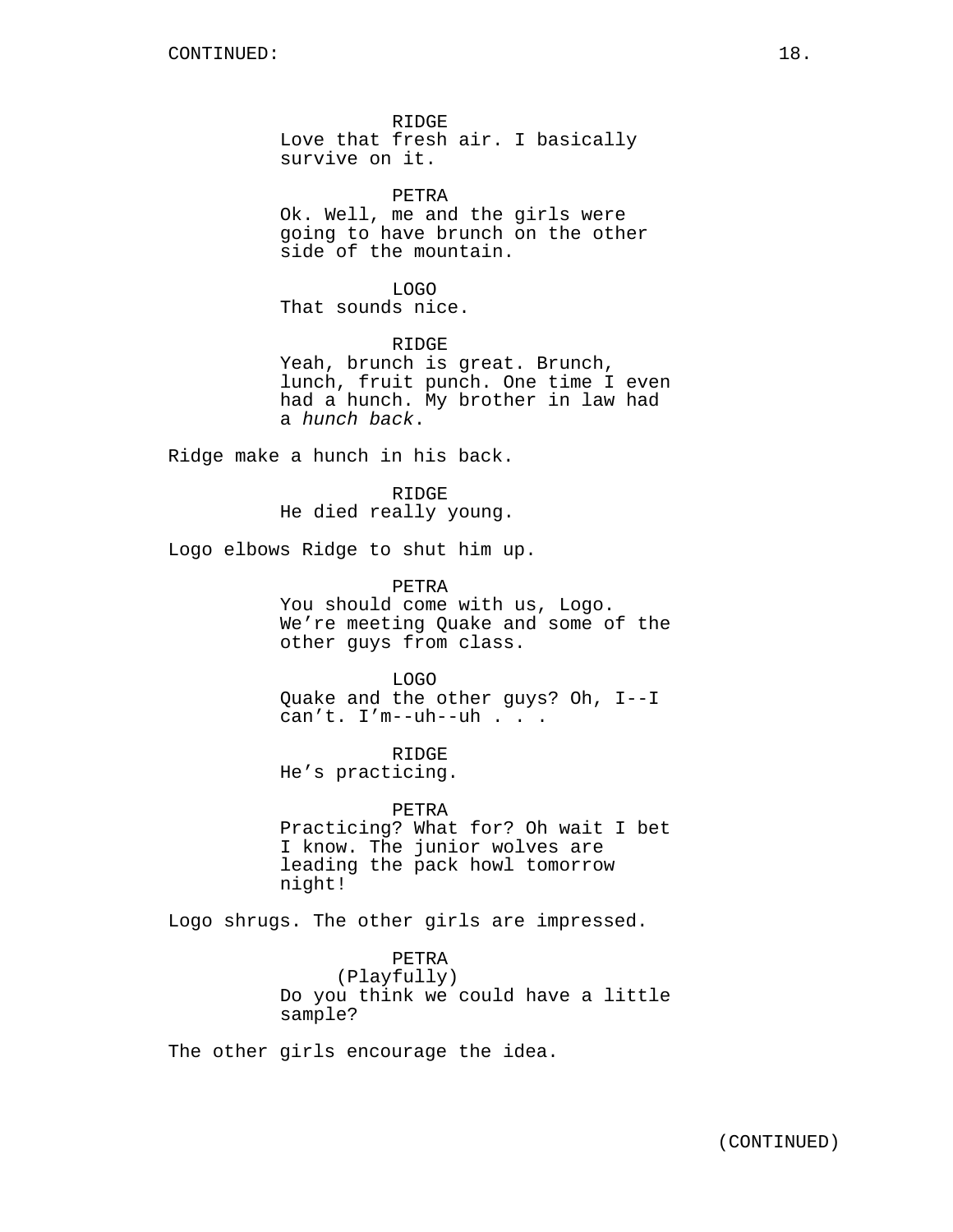LOGO (Panicked) I probably shouldn't. I need to save my vocal chords.

PETRA Just a small sample.

The other girls continue to voice their encouragement.

LOGO Oh--ok. Just. . .would you mind turning around? I don't like to--just maybe turn around so I don't get embarrassed.

Petra and the others glance at each other and giggle at Logo's expense, then turn around.

> PETRA Whatever you say.

Ridge moves in close to Logo to hear a game plan.

RIDGE (Whispers) Let's make a run for it.

LOGO (Whispers) We can't run away. They'll think I'm a weirdo.

RIDGE (Whispers) Everyone already thinks you're a weirdo.

LOGO (Whispers) Howl for me.

RIDGE (Shouts) What?!?

LOGO (Whispers) Shh. Shh. Just--just howl for me. Please.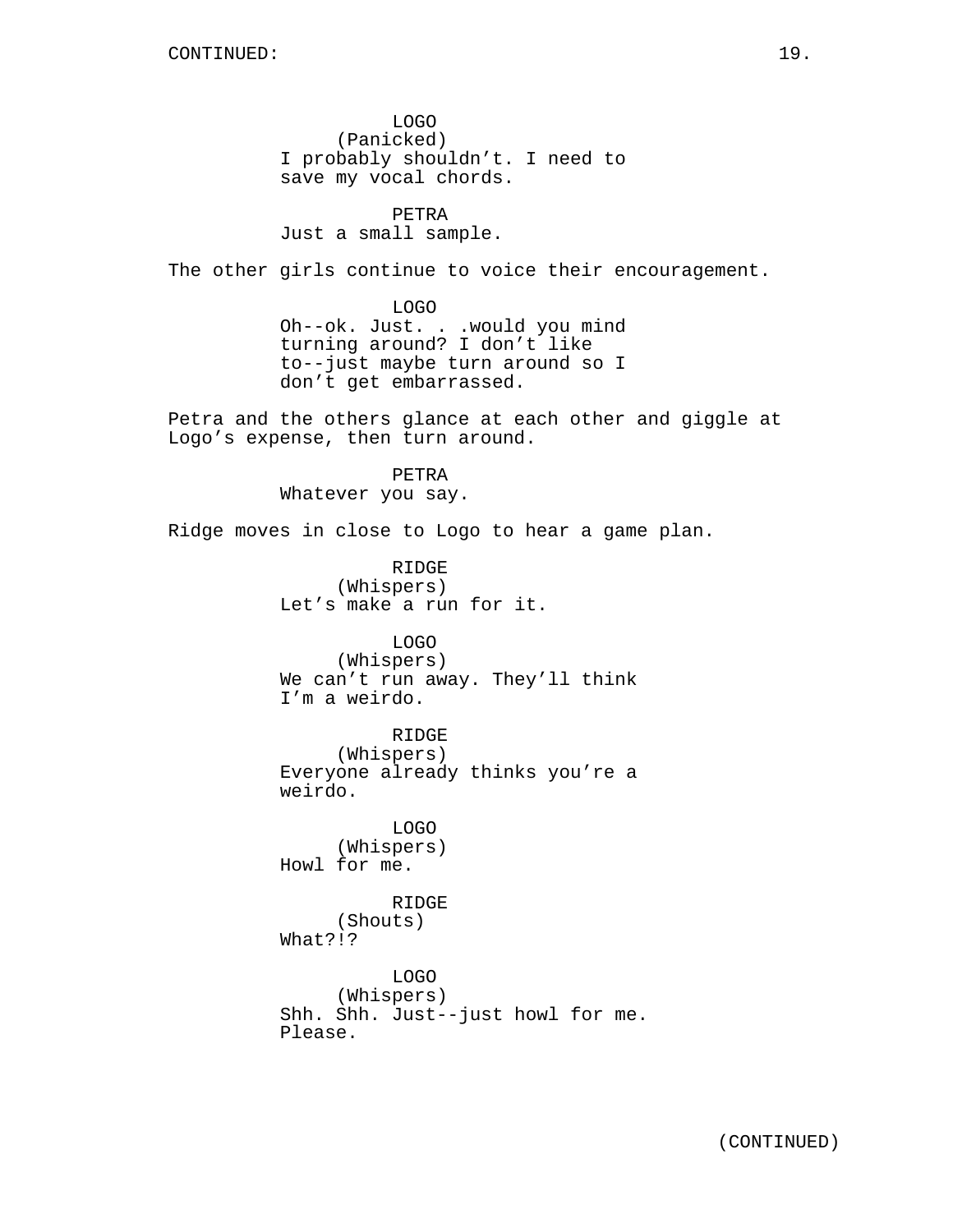PETRA (Still turned around) We're waiting . . .

RIDGE

Fine.

Ridge clears his throat, puffs into a ball of quills, angles his head up to the sky, and releases a bizarre howl that sounds more like croaking.

The girls turn around, baffled by what they have just heard.

LOGO That may have sounded a little weird. It's not always like that. I'm just--just . . .

RIDGE Sick! He's got the tuberculosis. It's going around.

PETRA

(Confused) Ok. Well, I hope you feel better by tomorrow. Maybe we'll see you at the parade?

LOGO Sure thing. Ok, bye Petra.

The girls walk away giggling, leaving Logo and Ridge alone.

LOGO Tuberculosis?

RIDGE It just came out.

EXT. BROWN PACK CAMP - DAY

Zee walks through the camp with the other raiders who returned unsuccessful. She glances around for Moxie, who is gone.

> ZEE (Calling out) Moxie?

Zee looks around, but to no avail.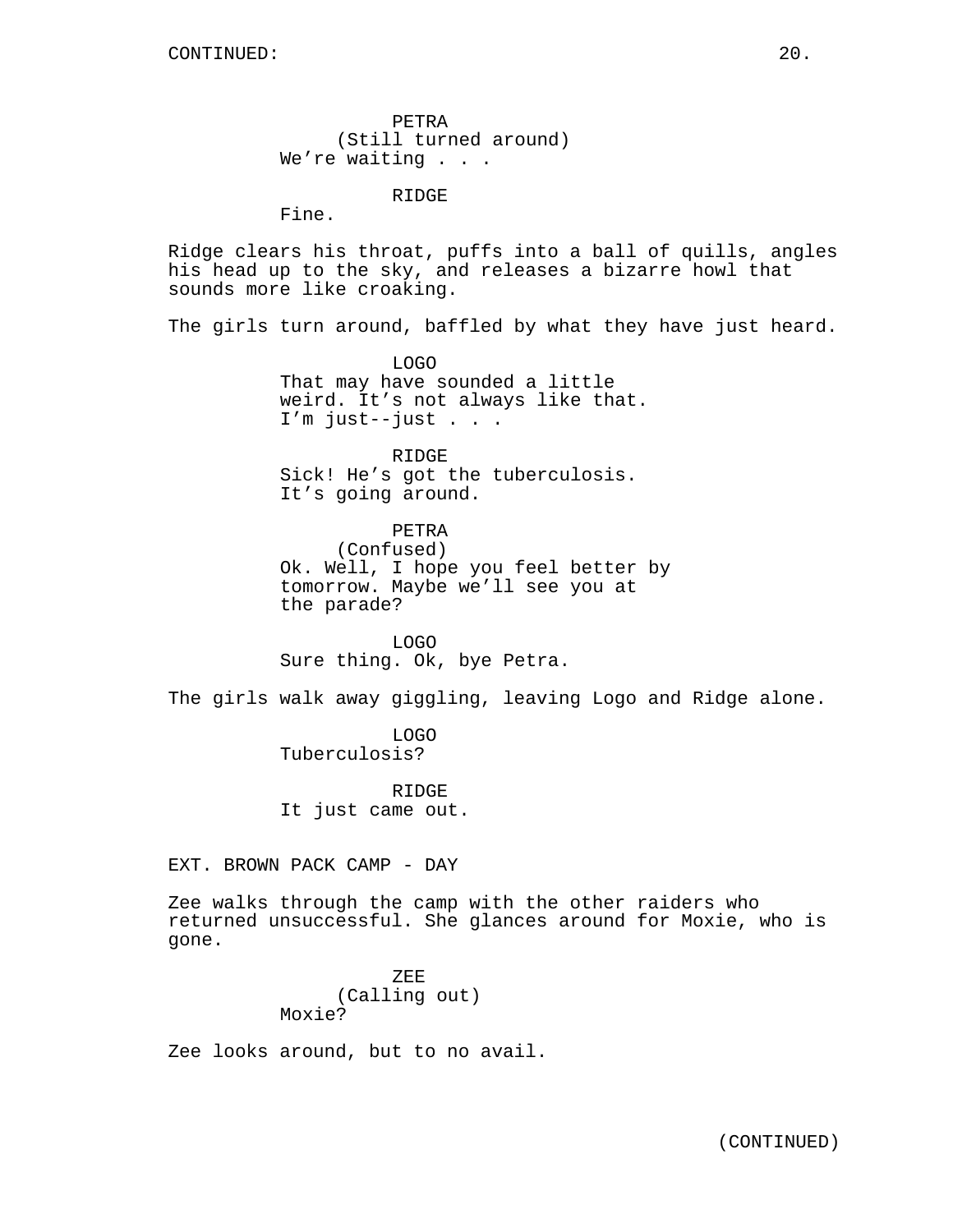ZEE (To the rest of the pack) Has anyone seen my daughter?

A brown wolf runs into the camp out of breath. The others gather around to hear what he has to say. Zee looks once more for Moxie, then runs to hear the update.

# WOLF #1

Good news, Zee. Our spies say the hunters of the grey pack just left. If we beat them to Avalanche Point . . .

ZEE We could ambush them from above. Let's move!

The brown pack sprints out of camp and through the trees. Zee slides to a stop and looks back at the empty camp. Moxie is nowhere to be found.

EXT. MOUNTAIN SIDE - DAY

Out of breath, Logo struggles to keep up with the dozen hunters. They chase a rabbit through the snow, cutting right and left. The wolves surround the rabbit and begin to close in on him, baring their teeth. Seeing that he is surrounded, the rabbit stands up straight, and faints.

> STRIKER (Disappointed) Why do they always do that?

Striker picks up the unconscious rabbit and places him in his pouch. Once the wolves have turned their attention elsewhere, the rabbit opens the flap and jumps out.

Logo watches with mild amusement, and says nothing.

Striker turns to his brother.

STRIKER You got the next one, pal. Let's see that speed.

LOGO Sure thing, Striker. I got the next one.

Quake jogs up next to Logo and bumps him into a small ditch. Logo faceplants.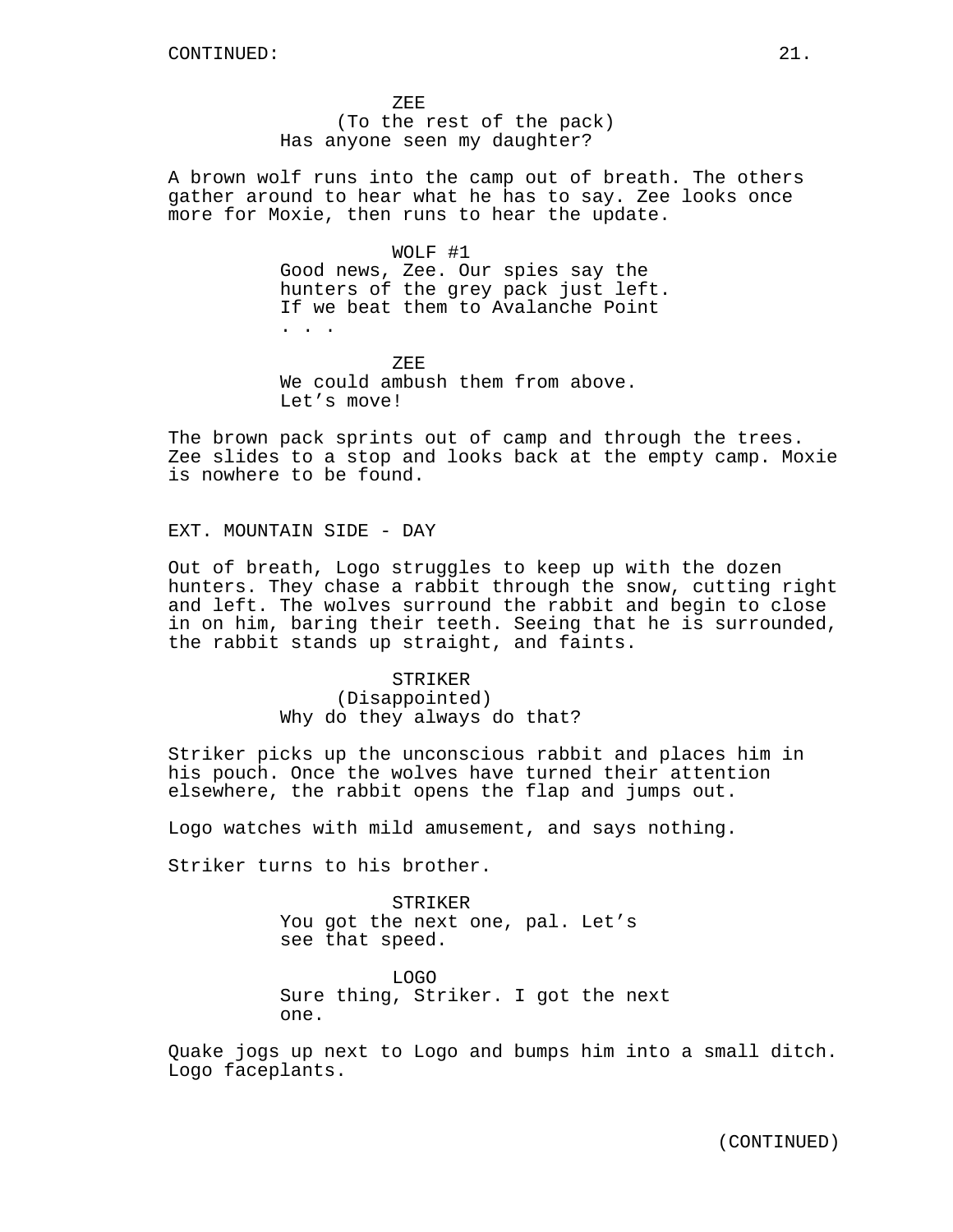**OUAKE** Sure you do, Woof.

Quake chuckles and saunters away.

One of the wolves perks his ears to a noise, and the whole group sprints off after a new creature.

#### STRIKER

Get it!

LOGO (To himself) Here we go again.

Logo follows in the wake of the wolf pack, trying to keep up. A mass of snow falls from a tree limb above and completely buries Logo, who struggles to push through to the other side.

Just then, Logo glances up to see wolves from the brown pack sneaking across the mountain at a higher elevation.

He looks to his own pack, and realizes they have no idea the other pack is present.

LOGO

Oh no . . .

Zee and the brown pack positions themselves above the grey pack, and begin to push against a boulder. They are planning a sabotage.

Logo lifts his head to howl, but to no avail. Quickly, he tries again. Nothing. Again. Again. It's no use.

> LOGO Striker! Guys! Look out!

The grey pack cannot hear him through the windy cold. He is out of earshot.

The brown pack has loosened the boulder, and with a heave they push it down the mountain, causing an avalanche of snow to rush towards the grey pack. Unaware of the coming snow, the grey pack is sideswiped by the avalanche and cast down the side of the mountain. Only Logo remains.

One of the brown wolves sees Logo standing alone, and howls at the others. They look to the lone wolf, and begin sprinting down the mountain after him. His eyes grow wide.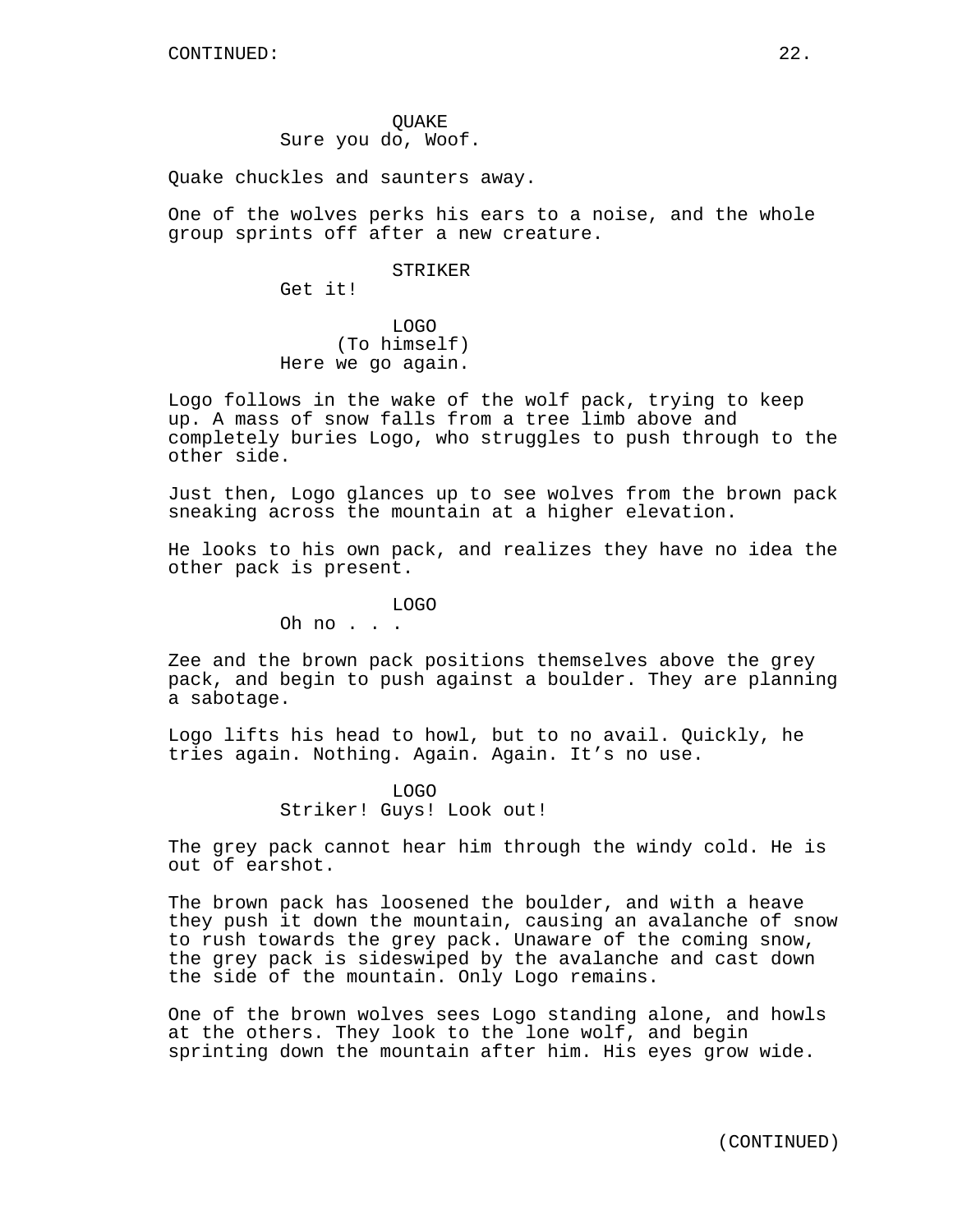### LOGO

Oh boy.

Logo runs as fast as he can through the trees, leaping over a fallen log, ducking under low branches, and bouncing off boulders.

The brown pack is right on his tail, ferociously growling at him.

> BROWN WOLF #1 Come here kid!

One of the brown wolves snaps at Logo's tail, but Logo flicks it away at the last second.

A second group of brown wolves emerges from the right, causing Logo to cut to the left. He finally reaches a precipice overlooking an icy, rushing river. Logo slides to a stop at the edge of the precipice. Logo turns around to face over a dozen brown wolves, who have him cornered and are growling.

> ZEE Nowhere to go, kid.

BROWN WOLF #3 We'll throw you down the mountain like your friends. Wolf Valley belongs to our pack!

Logo glances over his shoulder at the river far below. He inches backwards and his back foot slips off. The brown wolves step forward.

> ZEE Don't do anything stupid.

Logo takes a deep breath, turns, and leaps off the precipice towards the river. He freefalls, screaming at the top of his lungs.

EXT. RIVER - CONTINUOUS

Logo splashes into the rushing tides, and struggles to keep his head above water. He reaches for a boulder in the river but is swept away toward a steep waterfall. Coming towards the edge, Logo tries to swim upstream, but it's futile. The water carries him over the edge, and he is lost in the white foam of the raging river.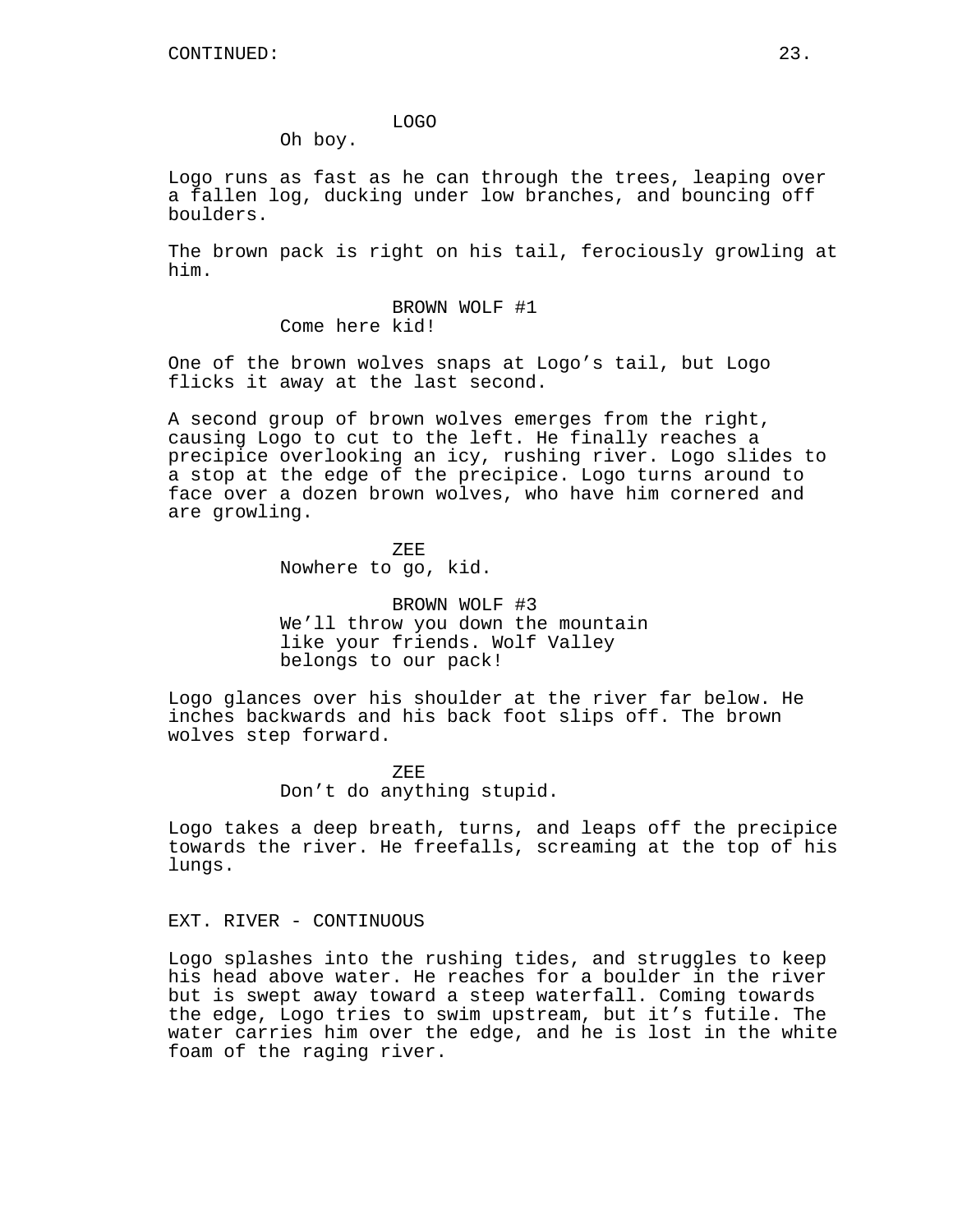### EXT. FOREST FLOOR - HOURS LATER

Moxie walks along through the forest, with large sections of her brown fur changed to WHITE, making clear that she is WHITE underneath. She is ragged from traveling alone, and tired. She looks ahead at the river and notices something unusual. She squints her eyes, and then opens them wide at what she sees . . .

A tree has fallen across the river, and some grey creature is draped over the tree, saved by the branches.

Moxie runs to the edge of the water and places a paw on the fallen tree. She climbs onto it, and the tree shifts in the river. She takes a deep breath, frightened by her daring. She moves ahead, slowly, one foot in front of the other. The tree shifts again, and she looks down at the rushing water.

A fall might mean her death . . .

She moves ahead and reaches out to touch the grey creature. She turns its shoulder to find it is Logo.

> MOXIE (Narrowing her eyes in distrust) A grey wolf?

Just then, the tree breaks off into the rushing water, carried by the tide at breakneck speed. Moxie fights to keep her balance, and sees Logo's body slipping off the limb. She looks ahead to see the point of a cliff stretching over the water.

The tree spins in the river, and Moxie cries out in desperation and fear. Once they reach the overhanging cliff, she leaps out of the water and grips onto it with one hand.

She breathes a sigh of relief as the tree continues flowing down the river.

Only then do we see she holds Logo in her other hand.

EXT. FOREST FLOOR - DAY

Logo opens his blurry eyes, and blinks to gain clarity. A beautiful face lingers above . . .

Moxie nudges Logo with her snout as her words fade into hearing.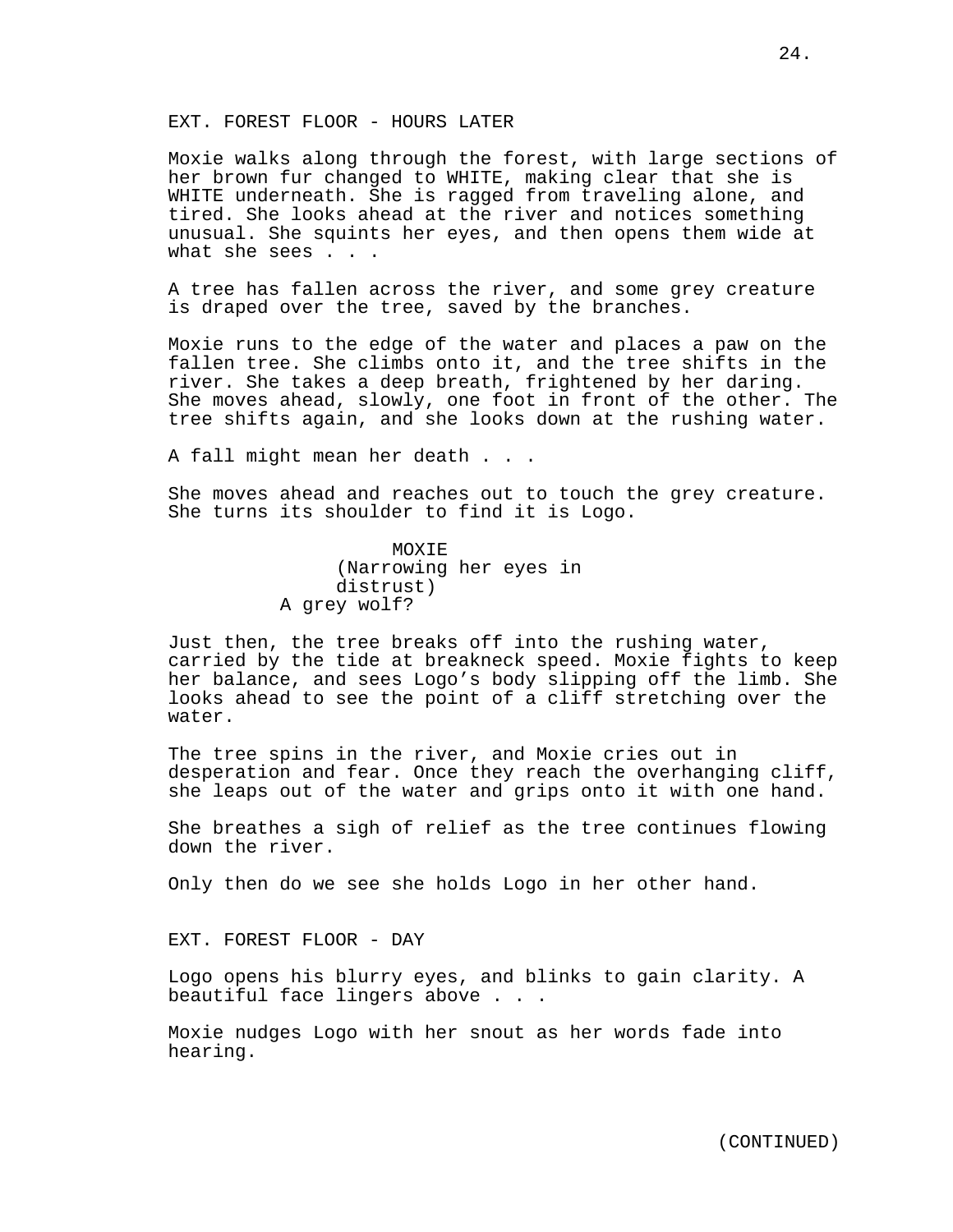MOXIE Hey . . . Are you okay? Can you hear me?

Logo takes a deep breath, and then coughs up some water.

LOGO I--I--what happened? Where am I?

Moxie steps back as Logo struggles to his feet. She is hesitant. He finally sees her fully. She is now completely white, washed clean from the river. Logo squints to see her.

> LOGO Are you . . . a white wolf? I thought all the white wolves were gone from these parts.

Moxie looks down and away, ashamed of her beauty.

MOXIE

Who are you?

LOGO My name's Logo.

MOXIE (Suspicious) And you're a part of the grey pack.

Logo's face sinks.

LOGO It's complicated.

MOXIE What do you mean?

LOGO I wouldn't say I'm exactly part of the pack.

MOXIE

Why?

LOGO (Blunt) They hate me . . .

MOXIE (Shocked)

Oh.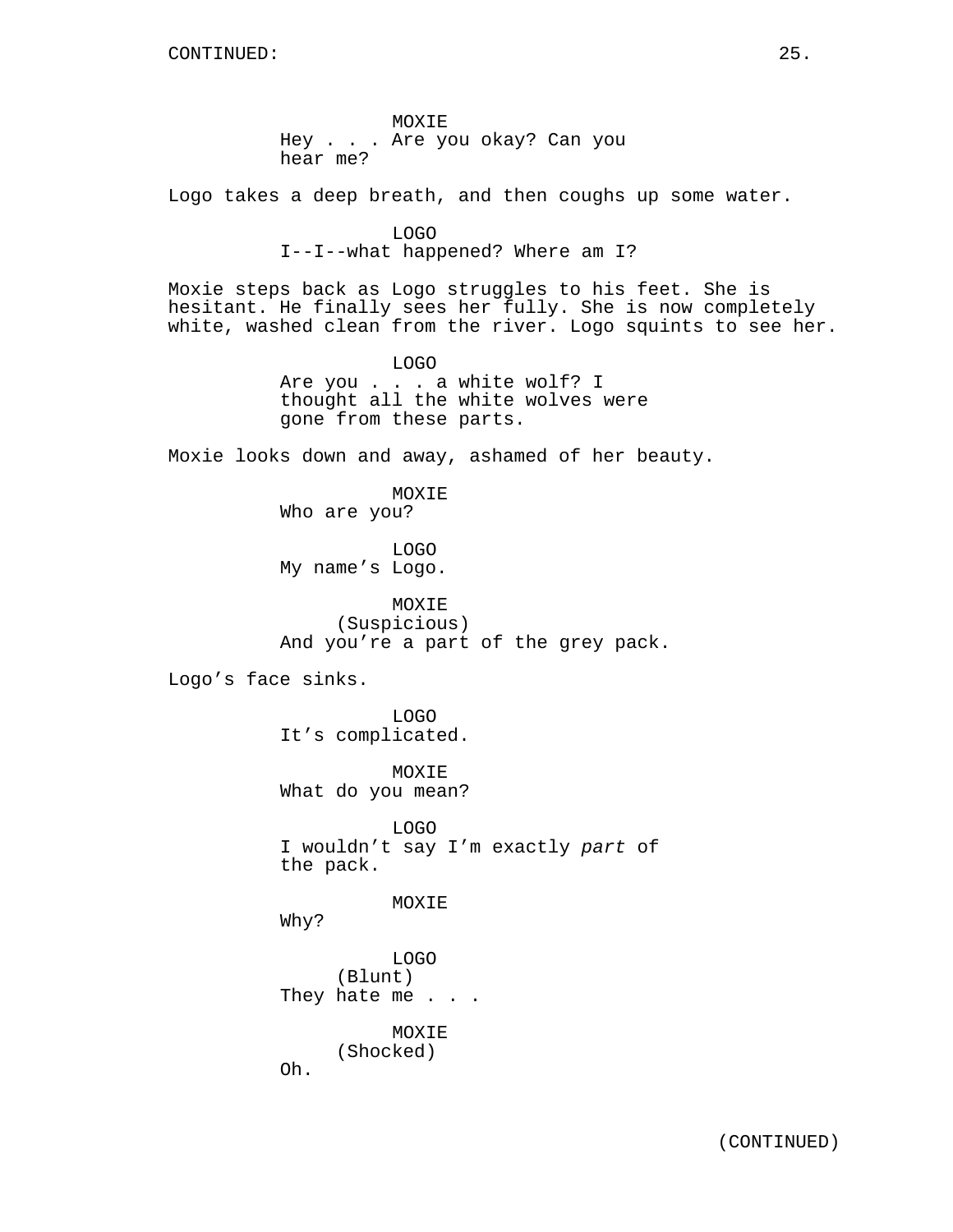LOGO

What happened back there? Last thing I knew, I was in the middle of the river, swimming for my life . . .

MOXIE

You, uh, you got stuck on a tree.

A ruckus of noisy voices rises in the forest, growing louder and closer.

### LOGO

Do you hear something?

Both wolves walk to the edge of the trees, where it sounds like fifty people are rushing towards them . . .

All of a sudden, four dogs burst through the trees, slobbering madly and running for their lives. They each carry a bag in their mouths, full of human food. The dogs whoosh past Logo and Moxie.

> DOG Ruuuuuuuuunnnnnnn!!!

Moxie and Logo look at one another in panic.

# MOXIE Did he say run?

They look to where the dogs came from and see a maddened PARK RANGER bumbling through the woods after them. He carries a large dogcatcher's net. WILBUR, the ranger, is powerfully built with a classic mustache, wearing a name tag, his shirt tucked in tight. On sight of Moxie and Logo, Wilbur becomes all the more impassioned in his chase.

> WILBUR Come here, you dogs!

### LOGO

(To Moxie)

Run!

Logo and Moxie run in the wake of the four dogs, quickly catching up to them. The dogs' ears flop, and drool flings onto Logo's face. RUMOR is a German Shepherd. CIRCLES is a border collie. TUESDAY is a Saint Bernard. BACON is a yorkshire terrier.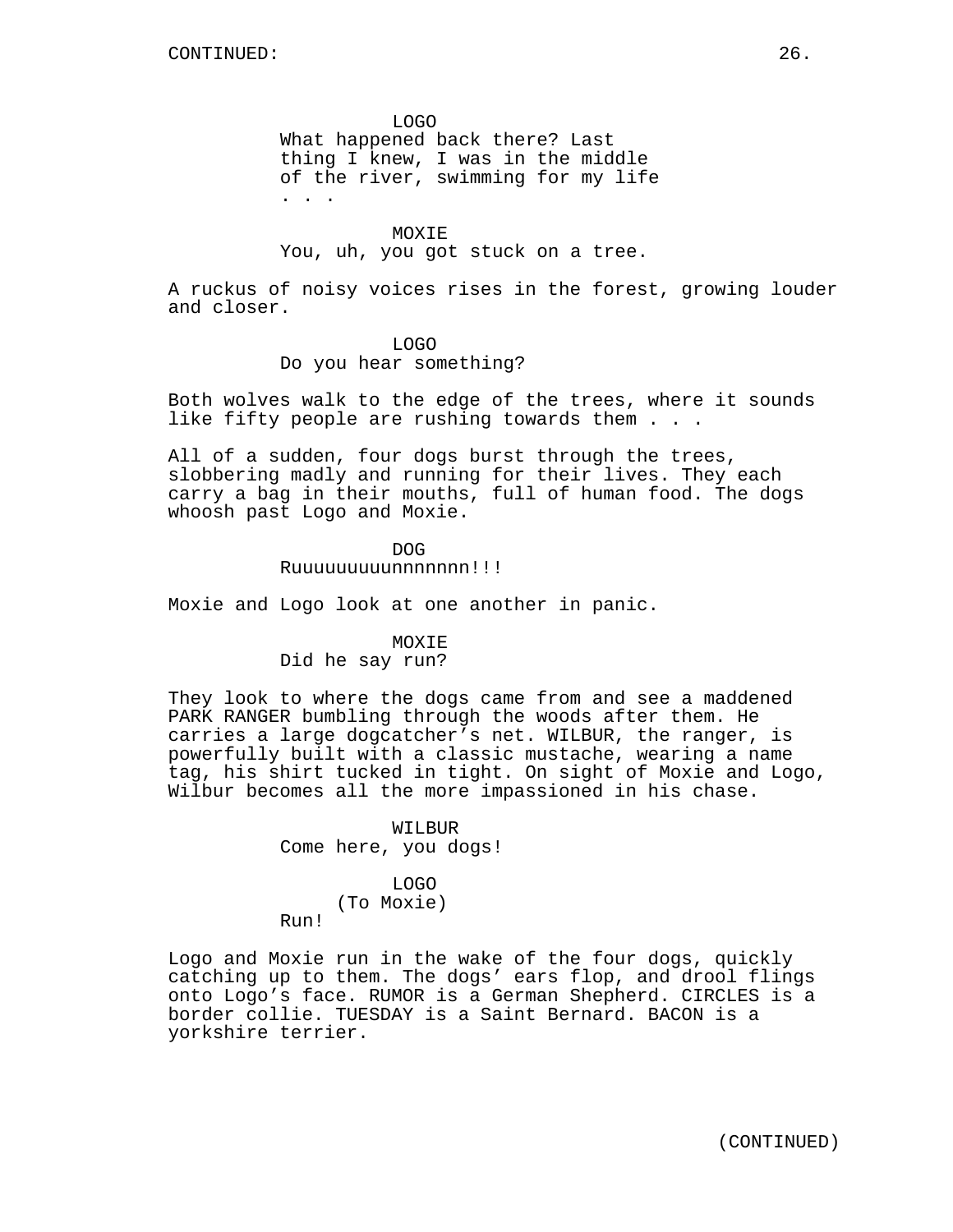#### RUMOR

## Doubleback on the 'ole ranger!

The dogs split into two groups and peel around backwards around the oncoming ranger. He continues running, and now the dogs and wolves are running behind him.

Soon Wilbur stops, looks around, raises his net, and bumbles off into the forest. The dogs bend over in laughter, congratulating one another on a job well done. Simultaneously they turn to look at Logo and Moxie.

## BACON

And just who are you?

## EXT. WOLF VALLEY - DAY

The hunting party returns home limping and bedraggled from the avalanche. They are missing a few of the wolves, who we must assume were killed.

Striker leads the wounded pack into the valley, and is met by Pops. Striker's eyes sink low.

> POPS Where's the boy? Where's young Logo?

Striker shakes his head.

POPS Tell me, Striker. Where's the boy?

STRIKER I don't know, Pops. It all happened so fast. The brown pack caused an avalanche.

POPS (Sadly) Is he--is Logo . . .

# STRIKER

I don't know. We never found his body. We looked for hours and hours, but the avalanche was so big, and he's just so small.

POPS My boy Logo.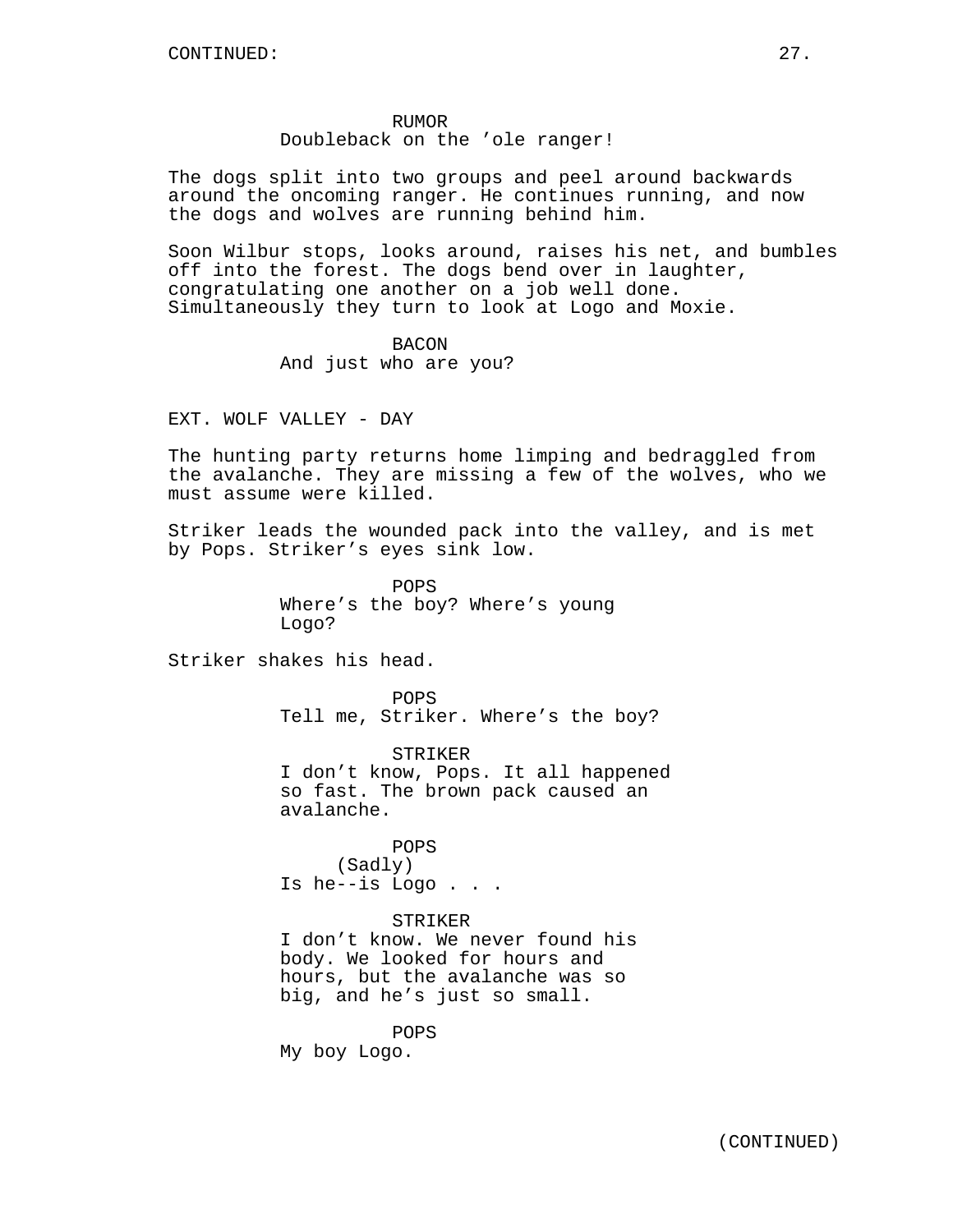STRIKER (Distraught) It must have washed him down the mountain.

Hidden in the shadows of a nearby tree, Ridge has heard everything that was said. A tear runs down his face, and he scurries away.

> POPS (Determined) Then we must take revenge! This has gone far enough!

Pops lifts his head and howls in honor of the son he believes is dead. The howl seems to carry throughout the entire world as we fade away from Wolf Valley . . .

EXT. FOREST FLOOR - DAY

Logo and Moxie are held off the ground by TUESDAY, who is a female Saint Bernard. Circles watches, and Bacon bounces up and down behind the bigger dogs . . .

> BACON Lemme at 'em! Lemme at 'em!

CIRCLES Lay off, Bacon.

BACON They're spies, I tell you! Spies!

Tuesday shakes the wolves a bit, threateningly.

CIRCLES (To Logo and Moxie) What's your business here?

BACON They wanna take us back! I can't go back there! I won't do it! Ahhh!!!

Bacon lifts his arms and shakes wildly.

CIRCLES (To Tuesday) Bacon needs his bacon.

TUESDAY (Stutters) Fa-fa-fa for crying out loud just take it easy.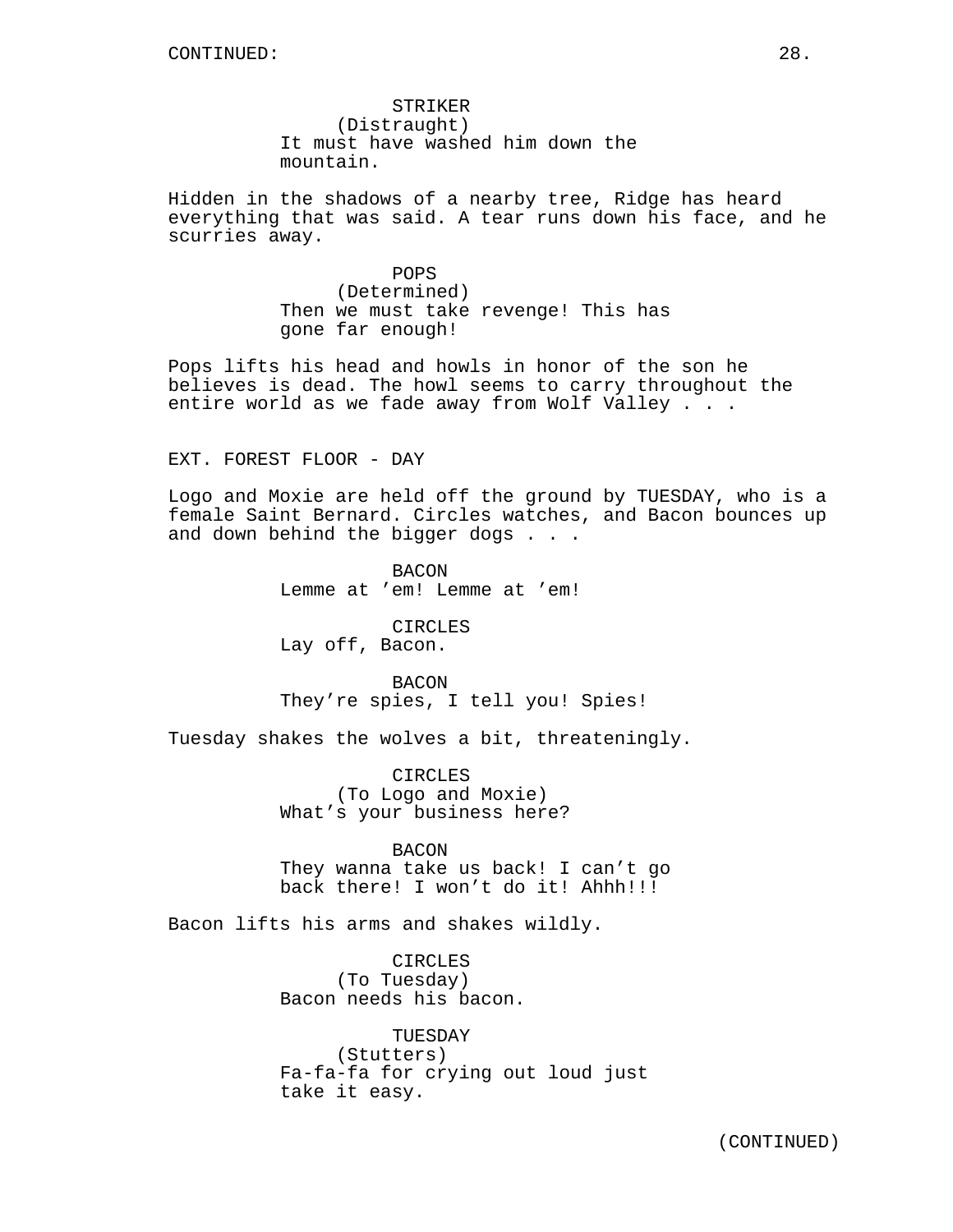Tuesday pulls out a piece of bacon and extends it towards Bacon, whose eyes widen at the sight of it. His mouth opens, salivating, as he moves towards the treat in a trance. He chomps down on the bacon . . .

> BACON Ohhh . . . So good. The flavors melting in my mouth! (Noticing Logo and Moxie) So who are our new friends?

TUESDAY We were just trying to fa-fa-fa figure that out.

Logo and Moxie glance at one another.

MOXIE We live here in these woods. We're wolves. This is our natural habitat.

The dogs nod, as if they haven't considered it.

LOGO We actually just met when you guys came past telling us to run. So we ran. And wound up here. Then you two picked us up.

Tuesday glances at Circles, shrugs, and lowers the wolves. Circles glances back at her own wagging tail and begins to chase it ferociously.

> TUESDAY Good enough for me. I'm Tuesday. That there is Circles, and you've already met Bacon. And our fearless leader Rumor is around here somewhere, too.

Rumor, a German Shepherd, comes onto the scene. He sniffs Logo and Moxie up and down, and seeming satisfied, pats them on the shoulder . . .

> RUMOR Who's ready for lunch?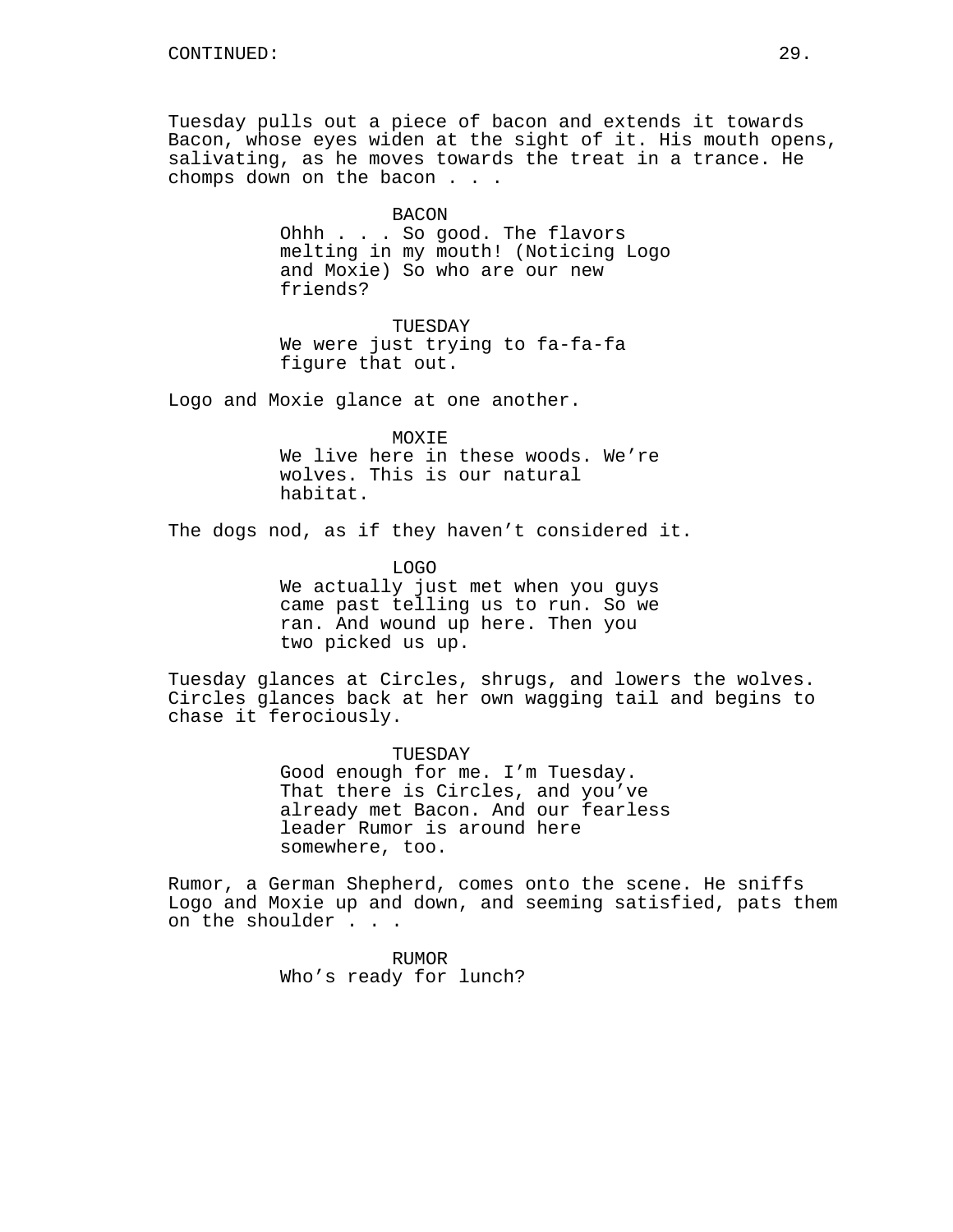EXT. DOG CAMP - CONTINUOUS

The dogs inspect the bags they have stolen, tossing loaves of bread, bananas, granola bars, etc. in every direction. Bacon runs in and out of their legs . . .

> BACON Any bacon? Hey. Hey. Hey. Any bacon?

> CIRCLES Looks like a good loot, boss.

Someone tosses a package of pre-cooked bacon into the air, and Bacon runs around underneath it until it comes down and smashes him on the face.

> BACON Ahh, bacon . . . Gotta cook this bacon.

Bacon begins rubbing two sticks together, and quickly starts a fire to cook his bacon.

> **BACON** (To himself) Hot fire means hot bacon. Hot bacon means happy Bacon . . .

The dogs begin to take their choice, scarfing up whatever they desire of the bounty. Tuesday sprays whipped cream into his mouth. Circles glances back at Moxie and Logo, who watch in confused disgust.

> CIRCLES You guys gonna get in on this grub or not?

Rumor tosses a packaged cinnamon bun to Logo, who has never had food like this. He sniffs the package, and recoils. Reluctantly, Logo rips the package open and eats it.

> RUMOR That's the spirit. Gotta carbo-load. We've got another raid coming up soon. And you two are coming with us.

Moxie turns her head, uncertain of what is being said. They all begin to scarf their lunch down.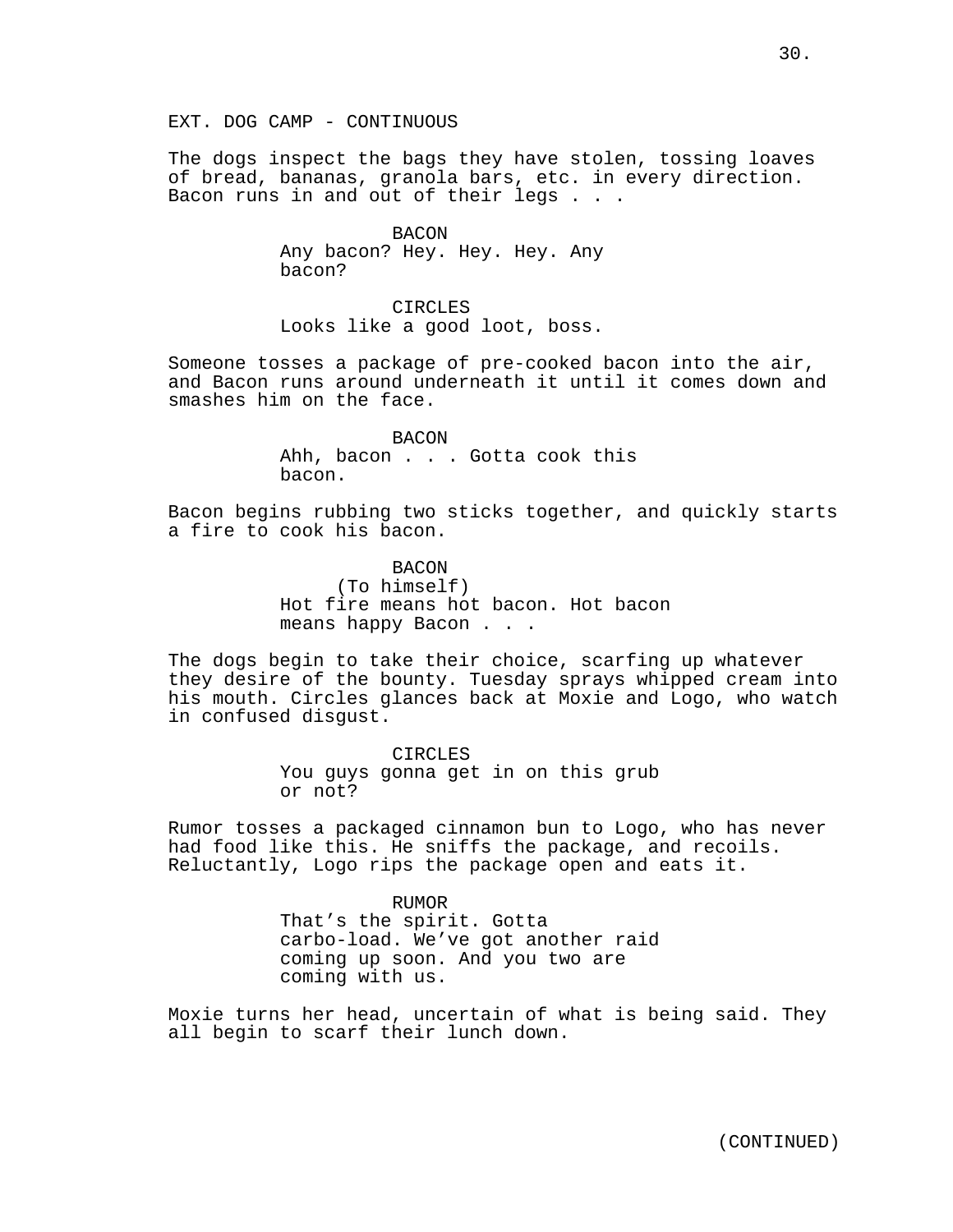TUESDAY (Food falling from her mouth) So fa-fa-fa four raids last week, and another fa-fa-fa-fa-fa-fa-fa-fa-fa-fa-fa

Circles slaps Tuesday on the back.

TUESDAY five this week.

RUMOR We're gettin' around.

CIRCLES Sure beats dog food at the pound.

Circles begins chasing her tail.

TUESDAY

Hear, hear!

CIRCLES (To Rumor) So tell me, boss, what are we supposed to do with the wolves?

Rumor finishes his lunch and burps. The burp scares Bacon, who shrieks and jumps in the air.

> **BACON** Bacon's almost cooked . . . not enough to share. Maybe next time. Sorry. So sorry.

RUMOR (To Logo and Moxie) Tell me, can you run fast?

The wolves look at each other, and both nod.

RUMOR You ever stole anything from a human?

MOXIE No. Today was the first time I ever saw a human.

All four dogs burst into laughter at the naivete.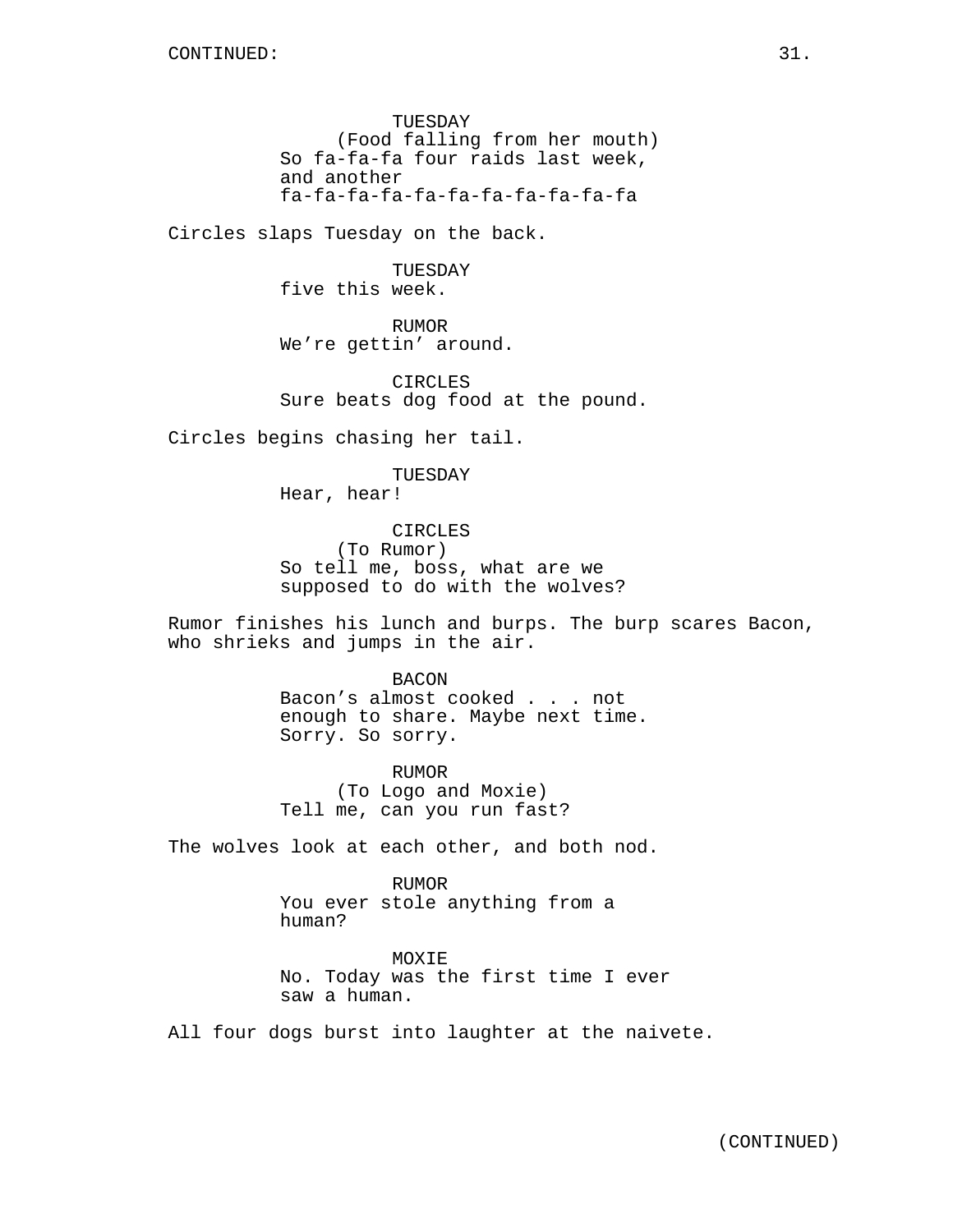TUESDAY Never seen a human!

CIRCLES I thought I'd heard everything!

Moxie narrows her eyes.

#### RUMOR

There's not much to know. They like taking photos and are scared of the dark. The worst are the park rangers.

CIRCLES

The worst.

BACON The worst of the worst of the worst.

## TUESDAY

'Specially that Wilbur fa-fa-fa fella. He's on to us. Made it his own personal mission to send us back to the pound.

Bacon stands and shakes his arms violently.

BACON

I won't go back there! I'm not gonna do it! I'll DIE first!

RUMOR

Don't worry, Bacon. We're always one step ahead of that rascal.

**TUESDAY** Got to be careful.

BACON So so so careful.

Bacon's bacon is finally cooked, and he scoops it into his mouth one piece after another.

> LOGO So . . . you came from a pound?

Again, the group laughs at the wolves.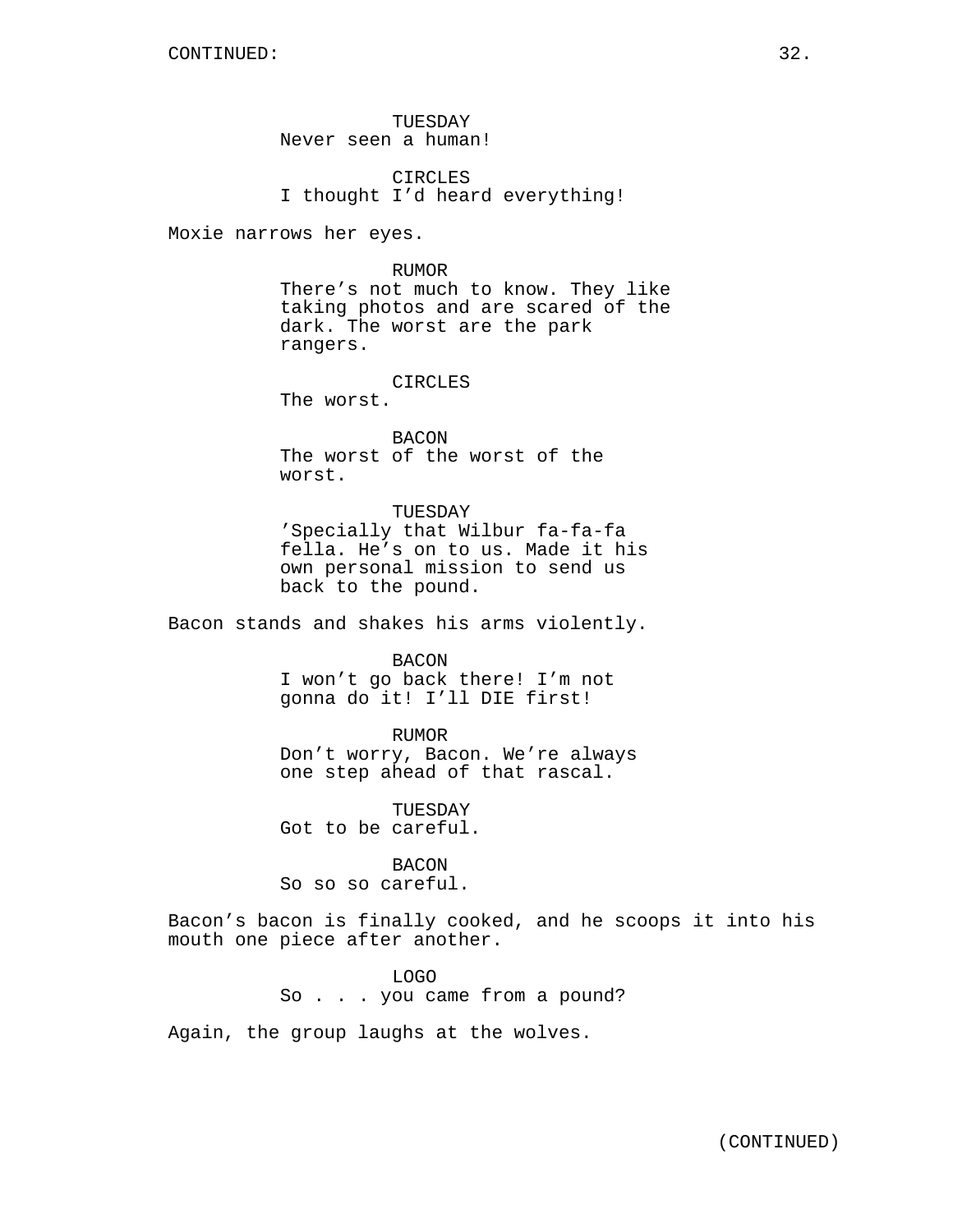## CIRCLES

That's right. Busted out, we did. A maximum security joint out Californi-way. Hopped a train headed east and took a spill in the forest. Just so happened to be Yellowstone National Park.

### TUESDAY

Been here ever since.

## RUMOR

That's right. Now, we do what we have to to survive.

MOXIE (Unimpressed) Meaning, you steal things.

## RUMOR

(Offended by the term) 'Steal' is an ugly word. We just . . . do what we have to.

**MOXTE** 

You steal things.

### TUESDAY

We just take one or two things here and there. It's fa-fa-fa free living.

CIRCLES Environmentally responsible.

RUMOR

And we could use a few wolves who know their way around. Besides, you two sure look a whole lot like dogs. We're basically the same thing. Dogs, wolves, wolves, dogs.

BACON No difference. I'm a wolf.

Moxie elbows Logo.

MOXIE (To Logo) Can I talk to you in private?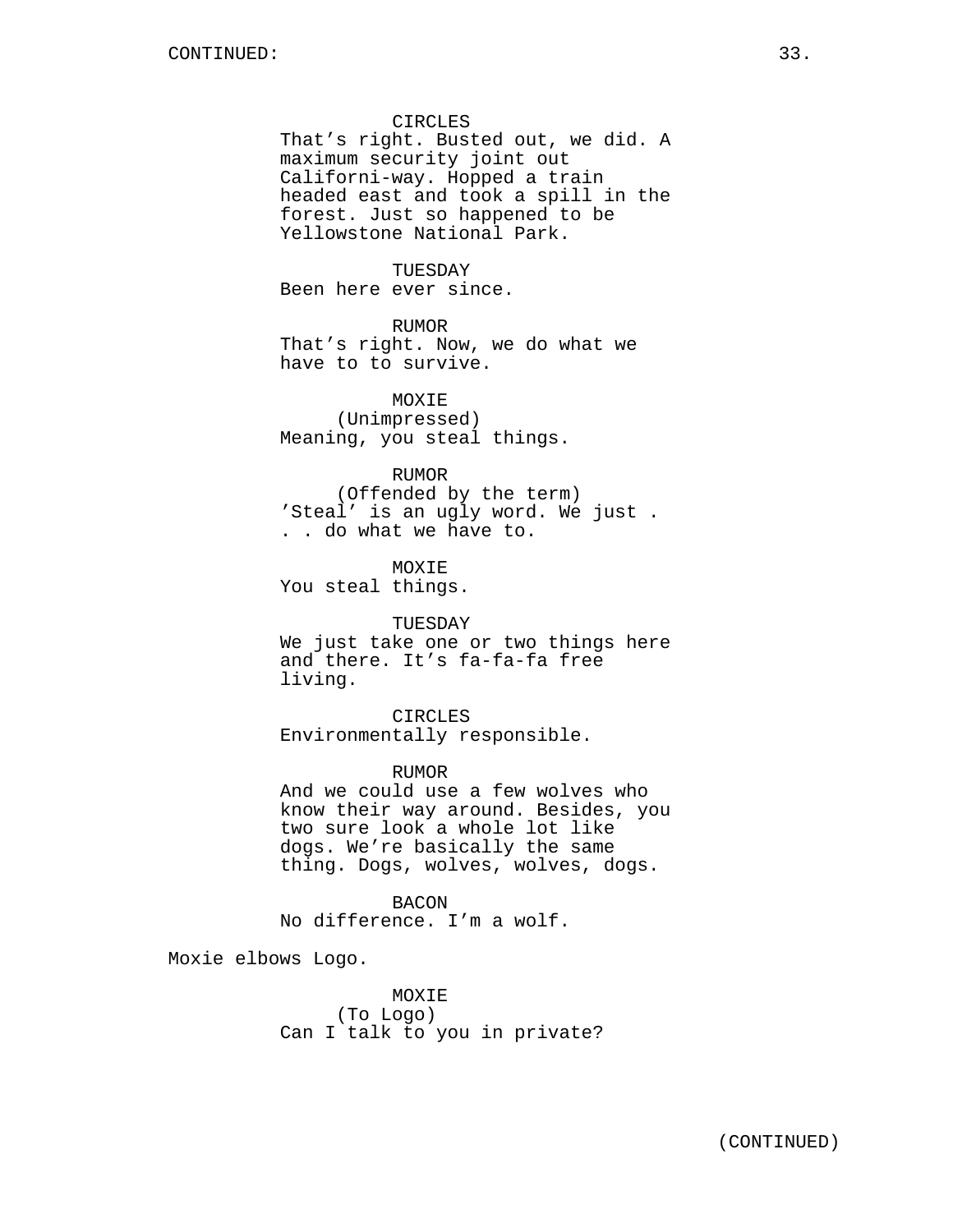LOGO

Sure.

Logo and Moxie turn from the group and whisper in private . . .

> MOXIE We can't stay with them. They're thieves. And they called us 'dogs'.

LOGO That's nothing new.

MOXIE We're WOLVES, Logo. Not dogs.

LOGO What else are we supposed to do, Moxie? I can't go pack to my pack.

MOXIE

Why not?

LOGO I--I just can't, ok? They don't want me there. You're welcome to go back to your pack whenever you want.

Moxie steps back, off put at the thought of it. She shakes her head, no.

> MOXIE So we're supposed to what, just stay with them? What if we get caught by the ranger? There's no telling what they'd do to us.

LOGO We'll just stay with them until we figure out what to do next.

Logo and Moxie look back at the group of dogs. Bacon is bounding around, jazzed from his lunch. Tuesday scratches behind her ears, and bugs jump around her fur. Circles naps in the sun.

> RUMOR Well, what's it gonna be?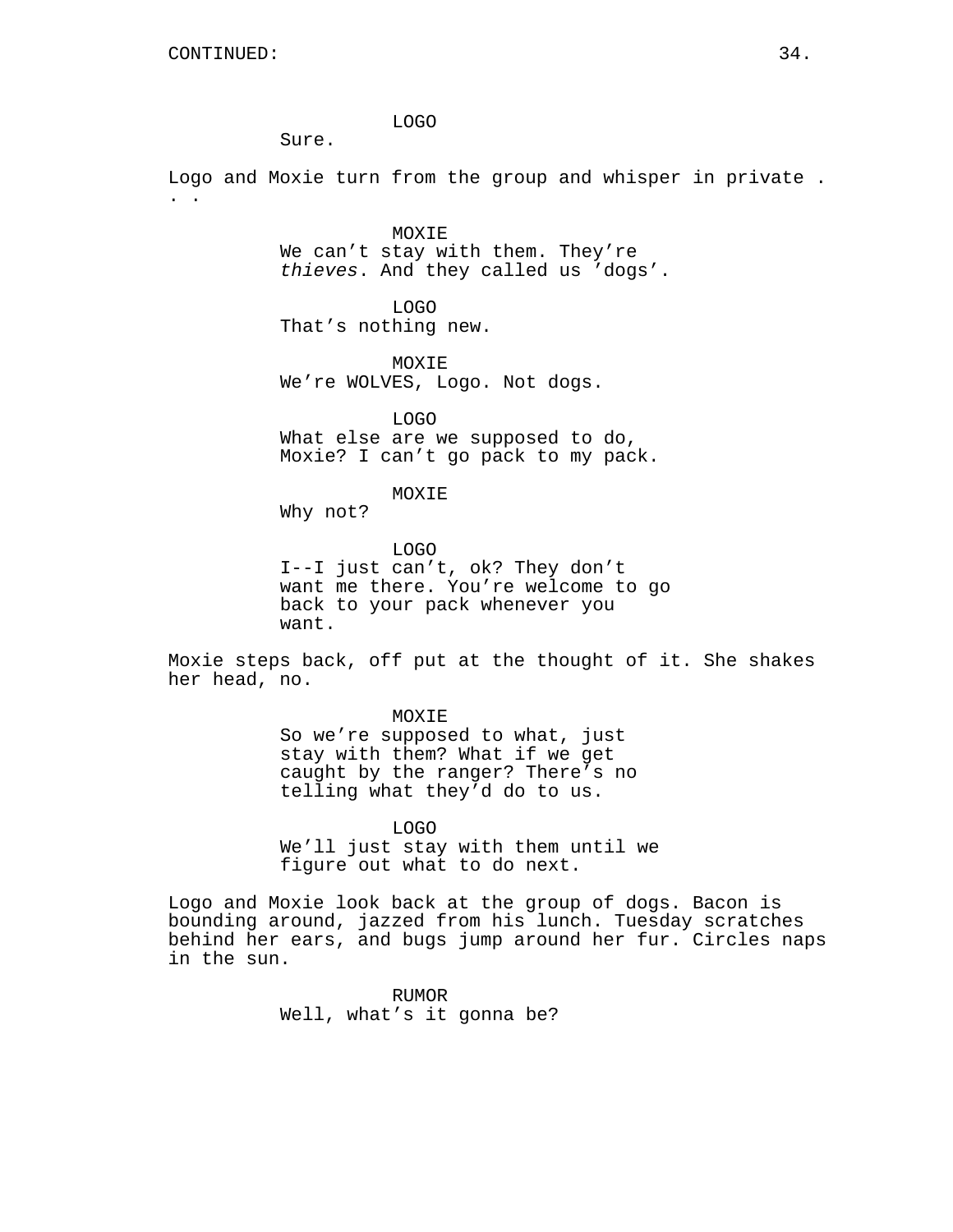EXT. RANGER TOWER - DAY

Wilbur, the park ranger, climbs up a tall ladder to a lookout station.

INT. RANGER TOWER - CONTINUOUS

Wilbur sits down at his desk and looks over the beautiful scenery of Yellowstone National Park. Another ranger is in the station with him--a chubby younger woman with thick glasses named Brenda. Wilbur removes his cap and tosses it with disgust. Brenda slowly peeks over his shoulder . . .

### BRENDA

Any luck catching the dog pack?

Wilbur slowly turns to her and narrows his eyes.

WILBUR What do you think Brenda?

**BRENDA** 

I think you ourght ta take some painkillers.

She shakes a bottle of medicine in his face.

Wilbur shakes in fury, too maddened to even speak. He turns back to look over the forest below, and takes a sip of coffee, his hand quivering. Brenda has returned to her desk.

#### WILBUR

Yellowstone National Park is my personal responsibility. I am a ranger, for goodness sakes. And I will NOT! have dogs running loose and terrorizing campers. Do you hear me, Brenda? Do you hear the words that are coming out of my mouth?!?

Silence.

BRENDA

I'm sorry boss was you sayin' somethin? I was workin' my crossword puzzle.

Wilbur's mustache twitches in fury.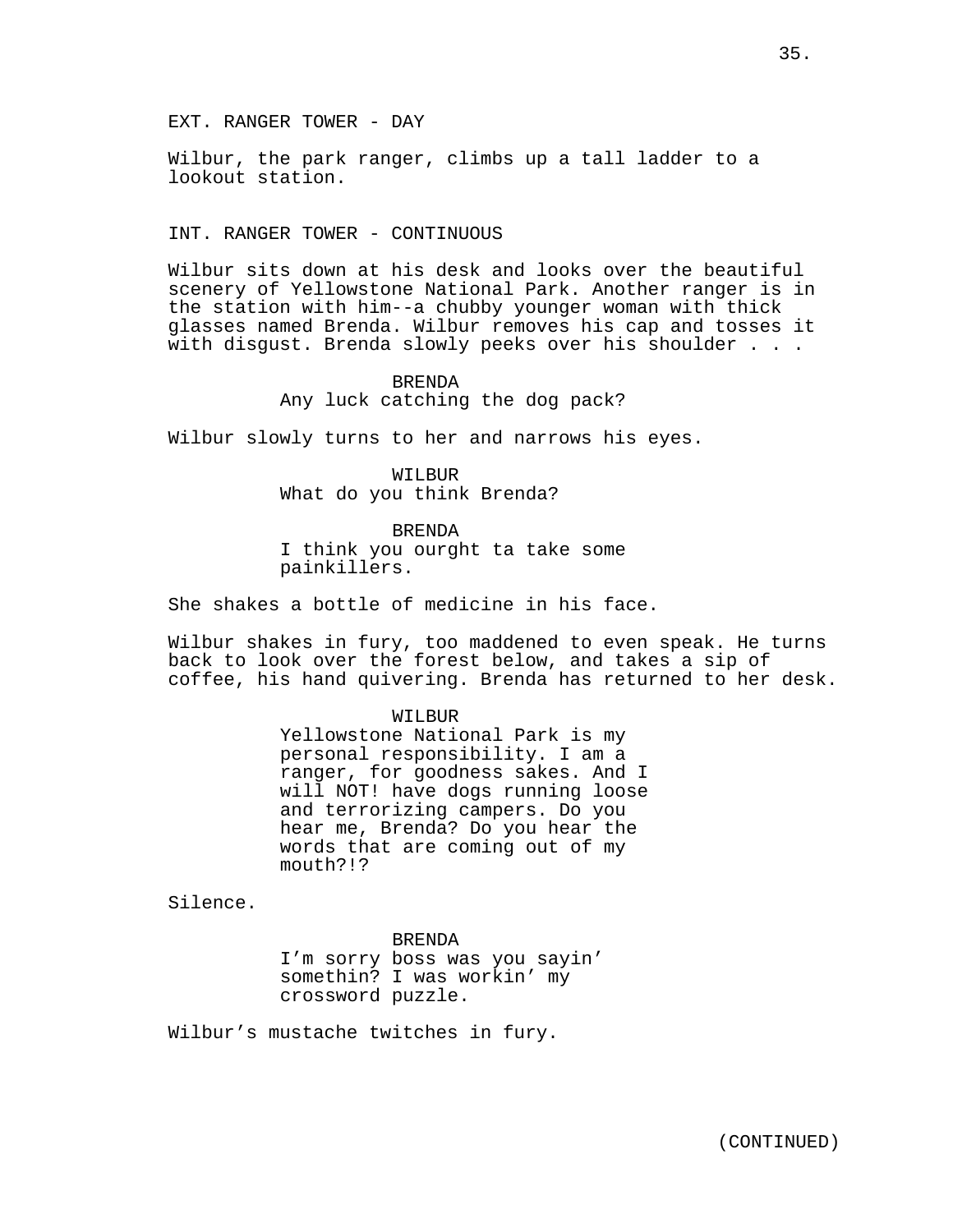WILBUR (To himself) I'll catch those dogs if it's the last thing I ever do. And send them right back to the POUND!

Wilbur turns to a map on the wall, marked with red 'X's. He has made over a dozen marks on campgrounds hit by the dogs. He takes a pen and makes a new mark. He then circles a campground that hasn't been hit.

> WILBUR You dogs may think you're smart, but I'll be waiting . . .

EXT. MOUNTAIN SIDE - DAY

Ridge sniffs around in the snow where the avalanche occurred. He looks up to the place where the brown pack must have been standing. The snow is washed out, preventing any kind of investigation.

Until . . .

Ridge notices the footprints leading away from the avalanche.

> RIDGE (To himself, investigating) It looks as if . . . One wolf was lagging behind the others. Probably a much smaller wolf. Possibly even my good friend Logo.

He jumps into the carved out path through the snow, puts his nose down, and follows the path where Logo was chased.

> RIDGE He was in a fright. Running for his life. Yeah, someone had it out for him. But he was too smart.

## EXT. RIVERSIDE - CONTINUOUS

Ridge is led to the precipice overlooking the raging river. He glances down, and a revelation occurs to him.

> RIDGE With only two choices, Logo looked deep into his heart and mustered all the courage he had to survive.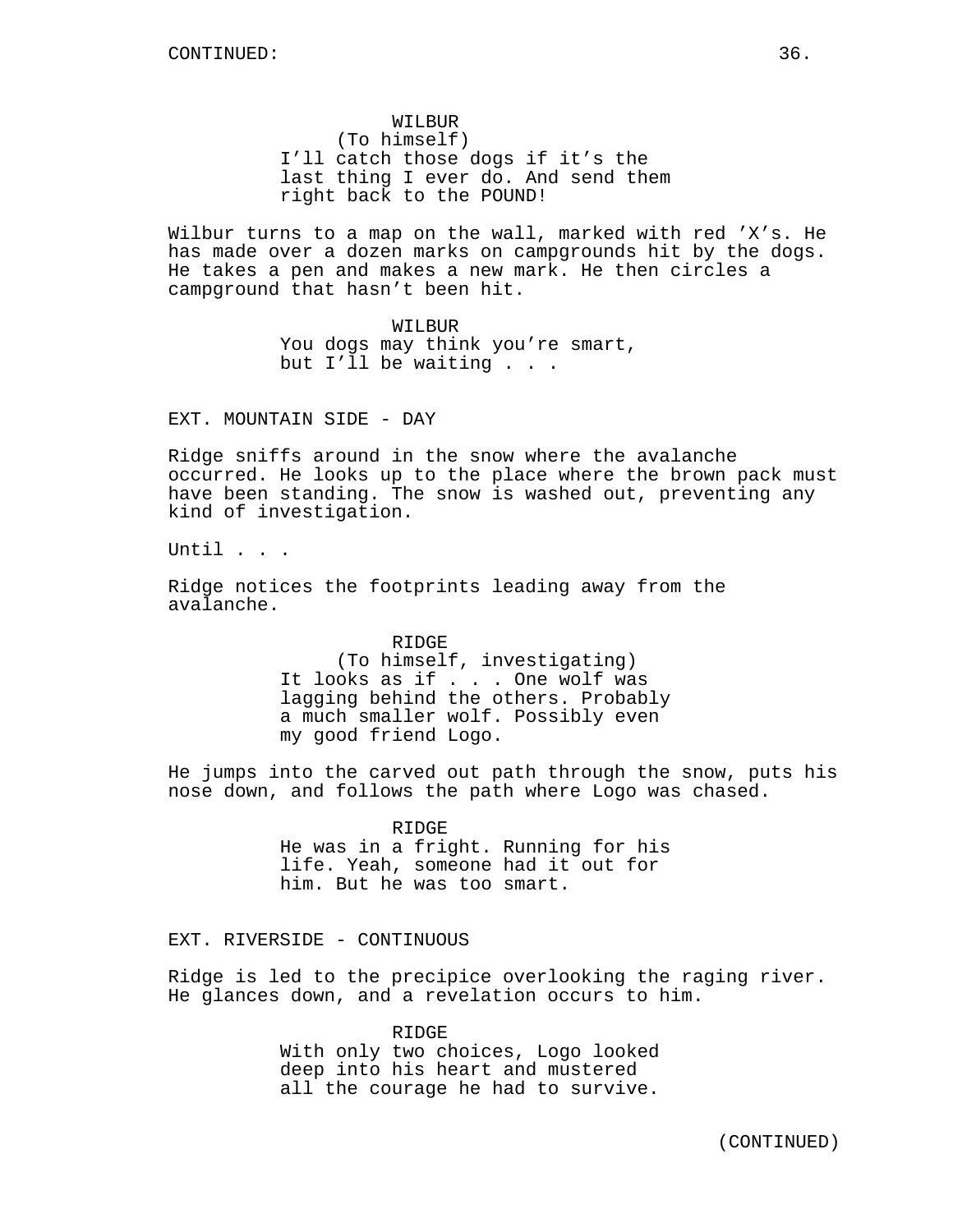Ridge looks into the river, spits in each of his hands, rubs them together, and prepares to dive.

> RIDGE Logo, here I coooooooomee!!!

Ridge puffs into a ball and leaps into the river.

### RIDGE

Whaaaaaaaaaaaaaahhhh!!!

EXT. DOG CAMP - DAY

Logo watches as the dogs pack up the rest of the food and put out the fire. Moxie rests at the edge of the woods, sniffing a package of cookies. She finally eats one . . . and then another. She catches Logo looking at her, and pretends she doesn't like the cookies.

Rumor sidles up to Logo and lightly nudges him.

RUMOR So what do you think, Logo? Can you and Moxie hang out with a few stray dogs for a while?

LOGO We don't really have any place else to go.

RUMOR

(Shrugs) Maybe we're thievin' pound dogs, but we're a good-hearted bunch.

LOGO

I believe you.

#### RUMOR

And yeah, maybe we all did a stretch in the pound, but that doesn't mean anything. Now, this park is home.

Logo says nothing at the mention of home. Rumor glances at him, and notices the hesitation. Rumor points at Circles, who looks suspiciously at her own tail, and then begins chasing it.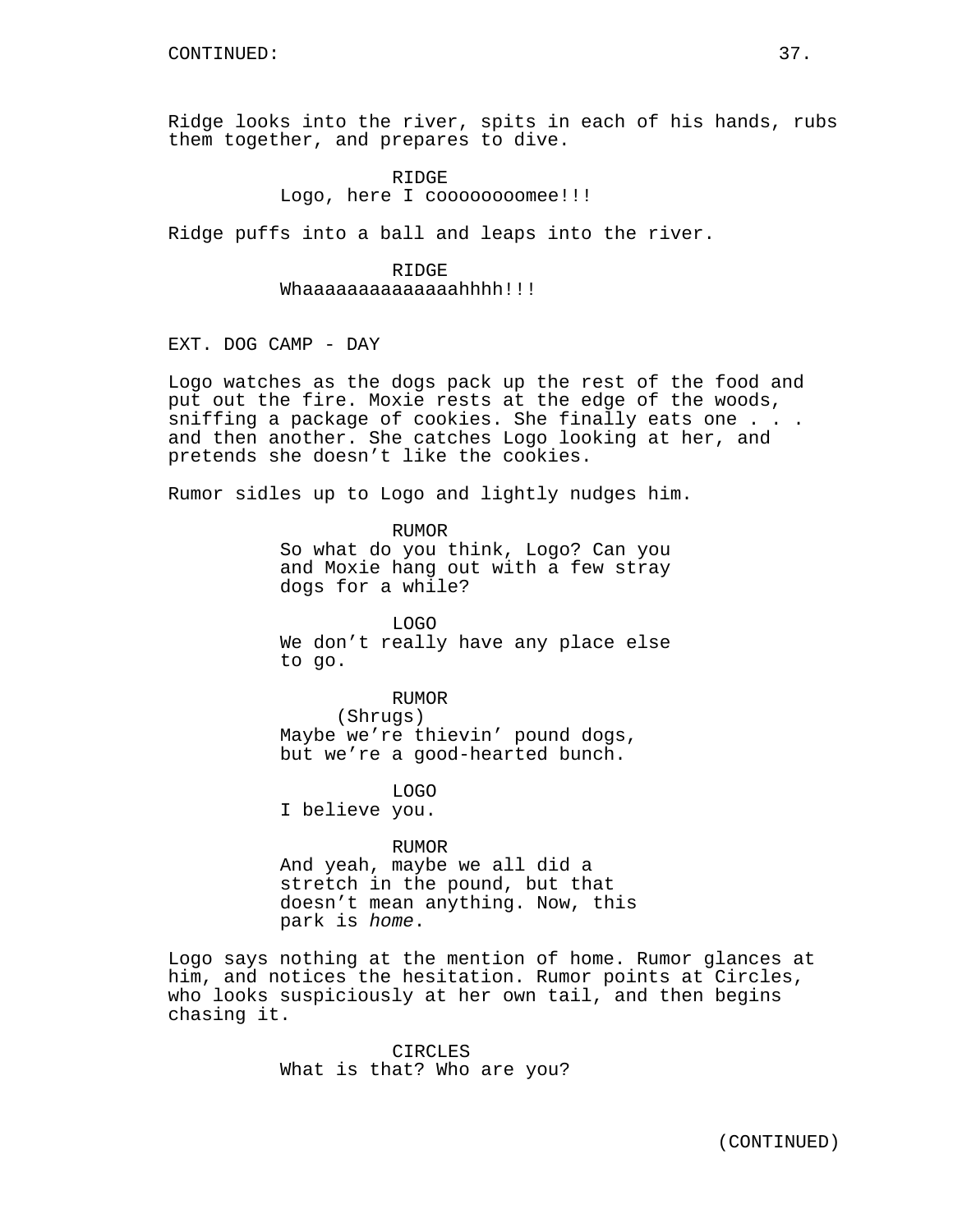RUMOR

Circles over there was born in the pound. She'd never been any place else. They had her on death row prolly a dozen different times.

We change focus to Bacon, who puts out the fire and burns his paws. He jumps around holding onto his paw and wincing.

> BACON (To himself) Yowza. Yowza. Yowza.

RUMOR Bacon over there bit a mailman. That got him a few years. Got out on probation, then bit another one.

We change focus to Tuesday, who snores in the sunlight. Her lips flutter each time he breathes out.

RUMOR

Tuesday got sick on a Wednesday cause she ate a tub of butter on a Monday. Well, her owners decided to give her up on Thursday. By Friday she might as well have been named Saturday, cause on Sunday she was already a pound dog. Poor gal didn't see it coming.

Rumor turns to Logo.

RUMOR

With all this talk about home, I'm surprised you aren't talking about finding your way back to the pack. A normal fella would be missing his family by now.

LOGO (Determined) I can't go back.

RUMOR And why is that?

LOGO I just--I just can't. I'm not like them. I'll never be a real--nevermind.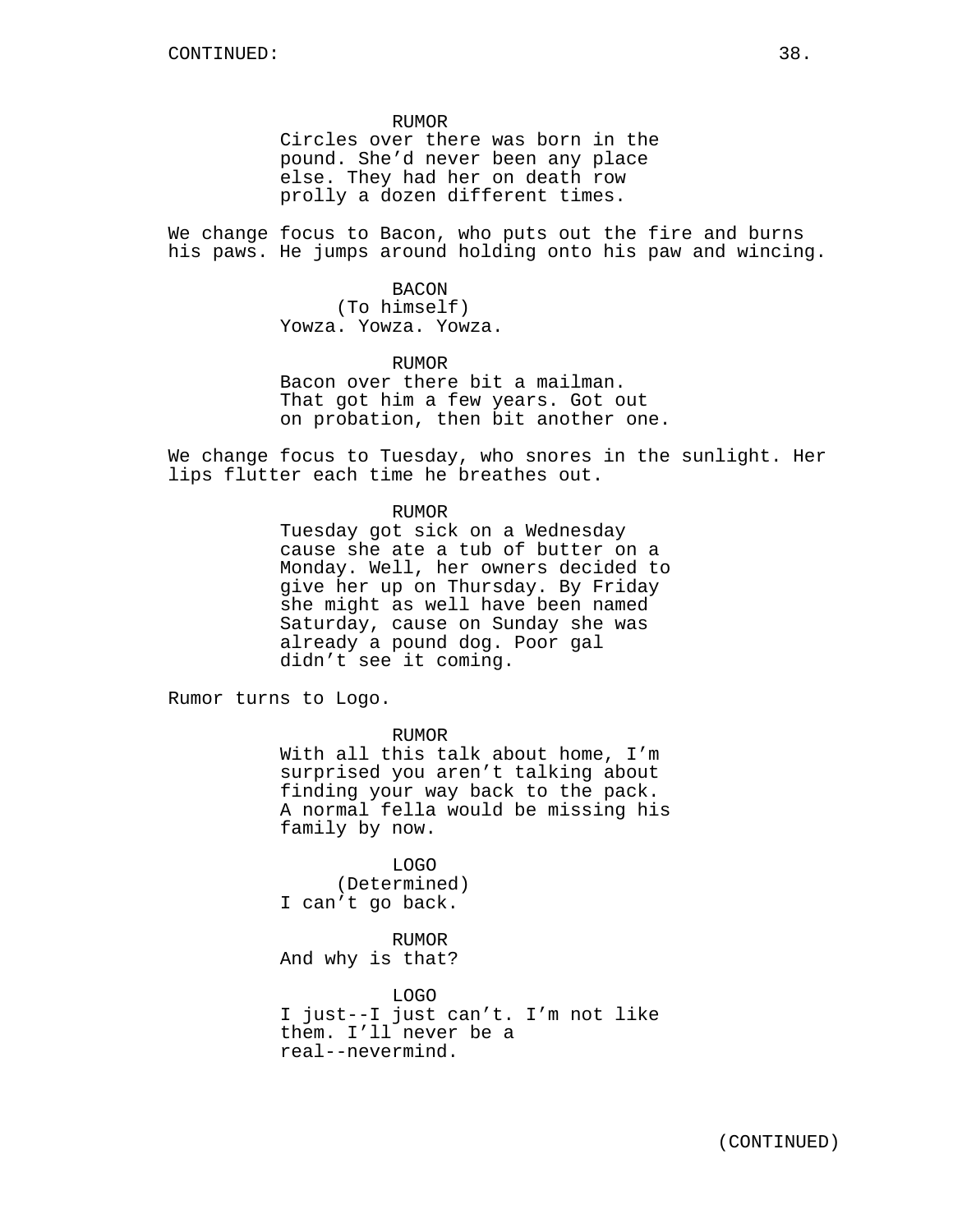RUMOR Go on . . . LOGO (Dejected) I'll never be a real wolf. That's all. I can't even howl. I'm more like a dog than anything.

Rumor winks.

RUMOR

Then I guess you're in the right place after all. Get some rest, Logo. We're going on a raid tonight.

EXT. WOODS BEYOND TENT CAMPGROUND - AFTER MIDNIGHT

The pack of dogs and wolves look down into a sleepy campground. Smoke rises from the extinguished fires, and most campers are asleep. A few stragglers walk about, making preparations for bed.

> RUMOR You wolves got the plan down?

MOXIE (Confused) Wait. What plan?

RUMOR

The plan.

MOXIE We didn't talk about a plan.

RUMOR Sure we did. The plan.

MOXIE The only plan I heard was to run into the campground and take whatever looked best.

RUMOR That's the plan.

Moxie turns to Logo with an unimpressed look, one eyebrow raised higher than the other, as if this is all his fault.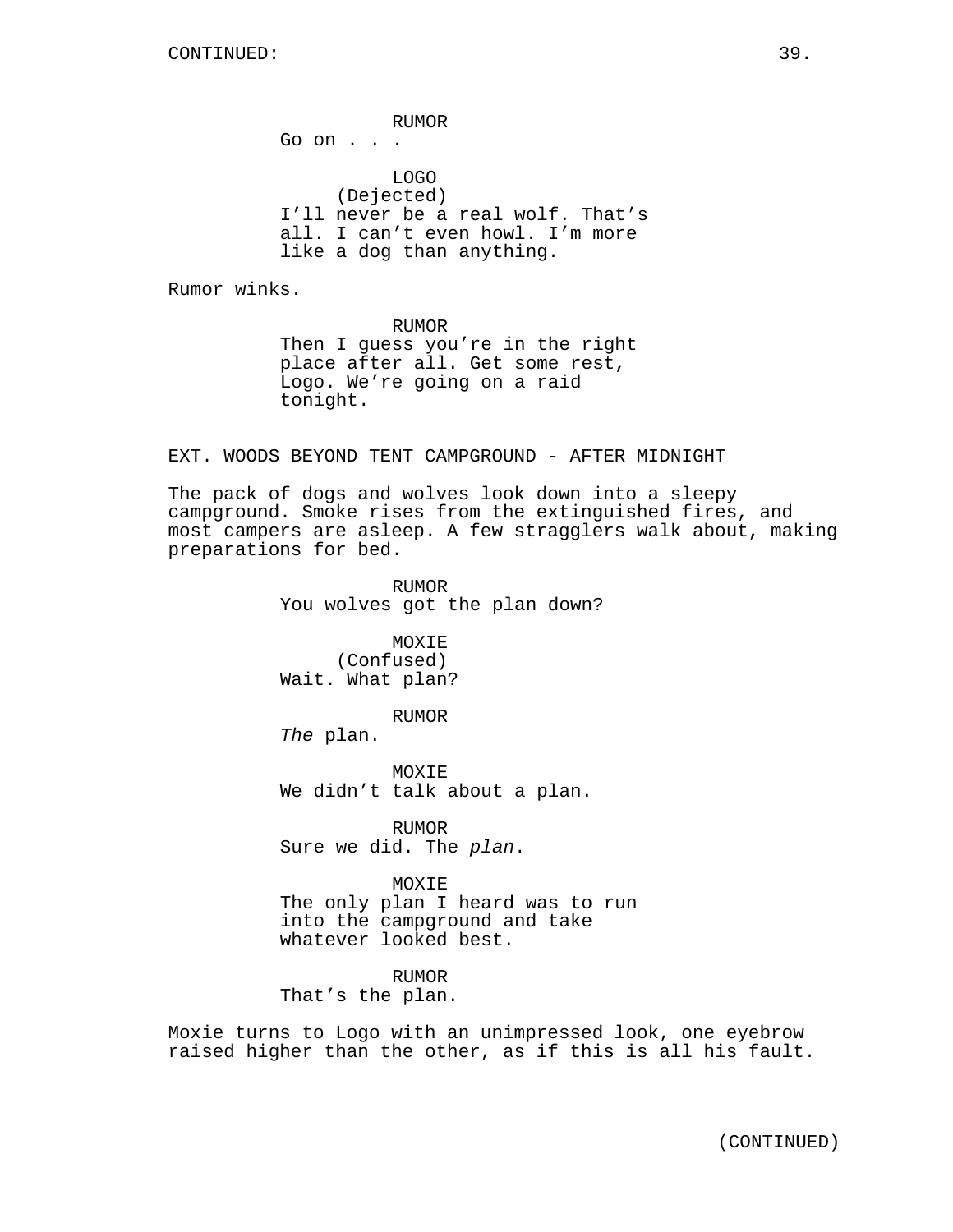TUESDAY It's a fa-fa-fa fine plan, boss.

CIRCLES Best plan I ever heard.

BACON The plan's to look for bacon. Bacon. Let everything else alone.

Go for the bacon.

LOGO

What if we get chased?

RUMOR

We run.

TUESDAY

We run.

**BACON** We look for bacon.

The whole group turns to Bacon, who quivers with excitement.

BACON And then we run.

EXT. CAMPGROUND - AFTER MIDNIGHT

Wilbur and Brenda walk amongst the tents and dying campfires. Hundreds of tents are spread throughout the campground. Wilbur approaches a group of quiet young couples sitting around their campfire. They roast marshmallows.

> WILBUR (Stern) Good evening, folks. I'm going to have to ask you to keep the ruckus down.

One of the men glances around.

MAN I'm sorry. I didn't realize we were being loud.

Wilbur bends down and picks up a stick. He points it at the man and other couples.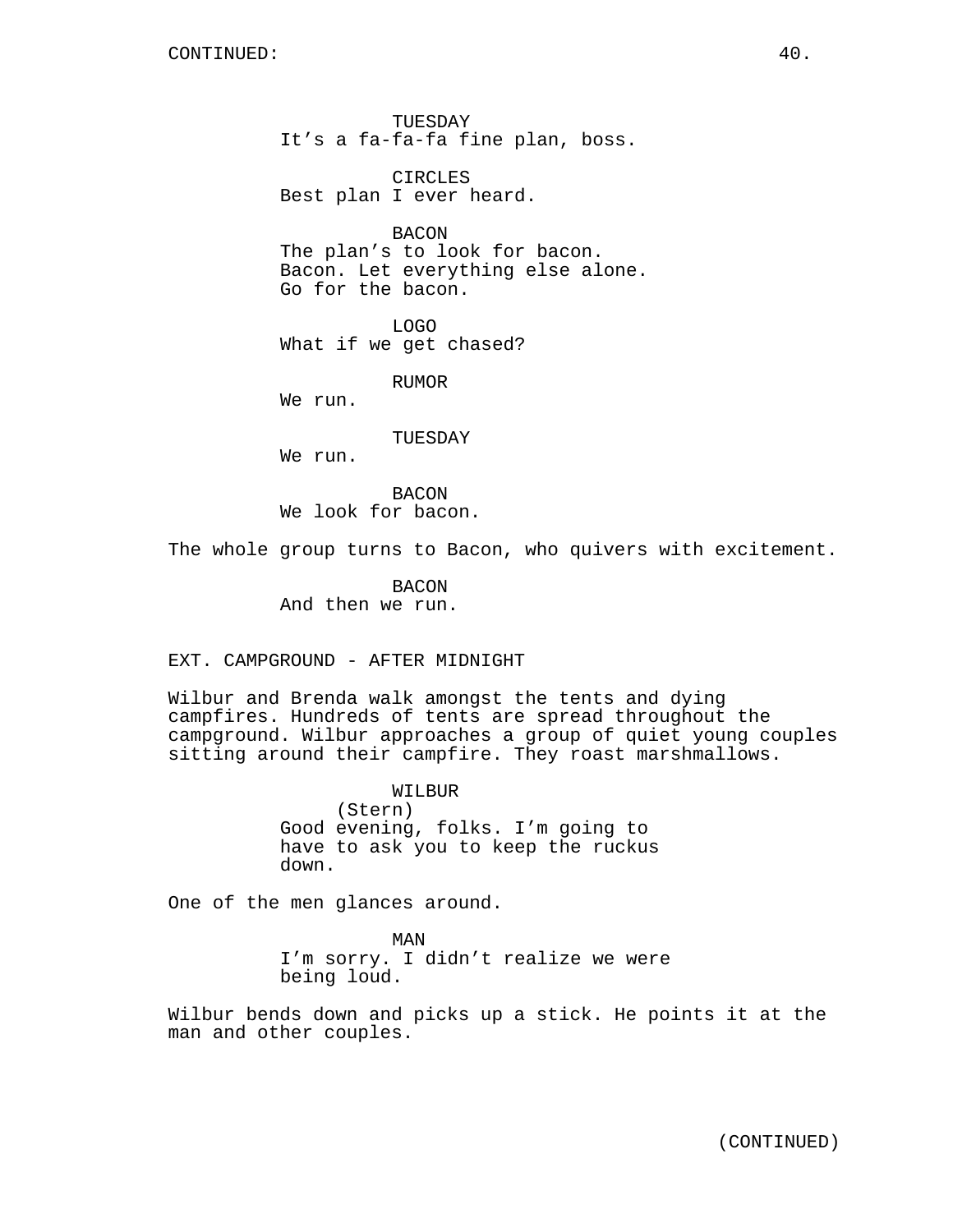WILBUR You're not. But if you decide to make a ruckus, remember I warned you to keep it down.

Wilbur breaks the stick in half over his knee and tosses the pieces onto the ground. Wilbur nods, happy with his message. He and Brenda stroll over to a dumpster and find an empty plastic bottle on the ground. A little girl is walking past, and Wilbur whips his arm right in front of her. She glances at him.

> WILBUR Are you the one throwing trash all over the ground?

Brenda shines a flashlight directly into the girl's face.

The little girl shakes her head, no. Wilbur bends down and narrows his eyes at the little girl.

> WILBUR Are you a liar?

EXT. CAMPGROUND - CONTINUOUS

The dogs sneak through the darkness amongst the tents, quietly rustling through coolers and grocery bags. Logo finds a steak, and drops it into a satchel. Moxie finds a bag of chips and drops them into her bag.

A tent slightly unzips, and a pair of frightened eyes appears at the entrance, watching the raid.

Bacon runs from cooler to cooler, opening and closing at rapid pace.

> BACON (Opening a cooler) Nope.

He closes it and moves on to the next.

BACON

Nope.

He moves on to the next, and opens it.

BACON

Bacon!

Bacon dives into the cooler and it closes on top of him.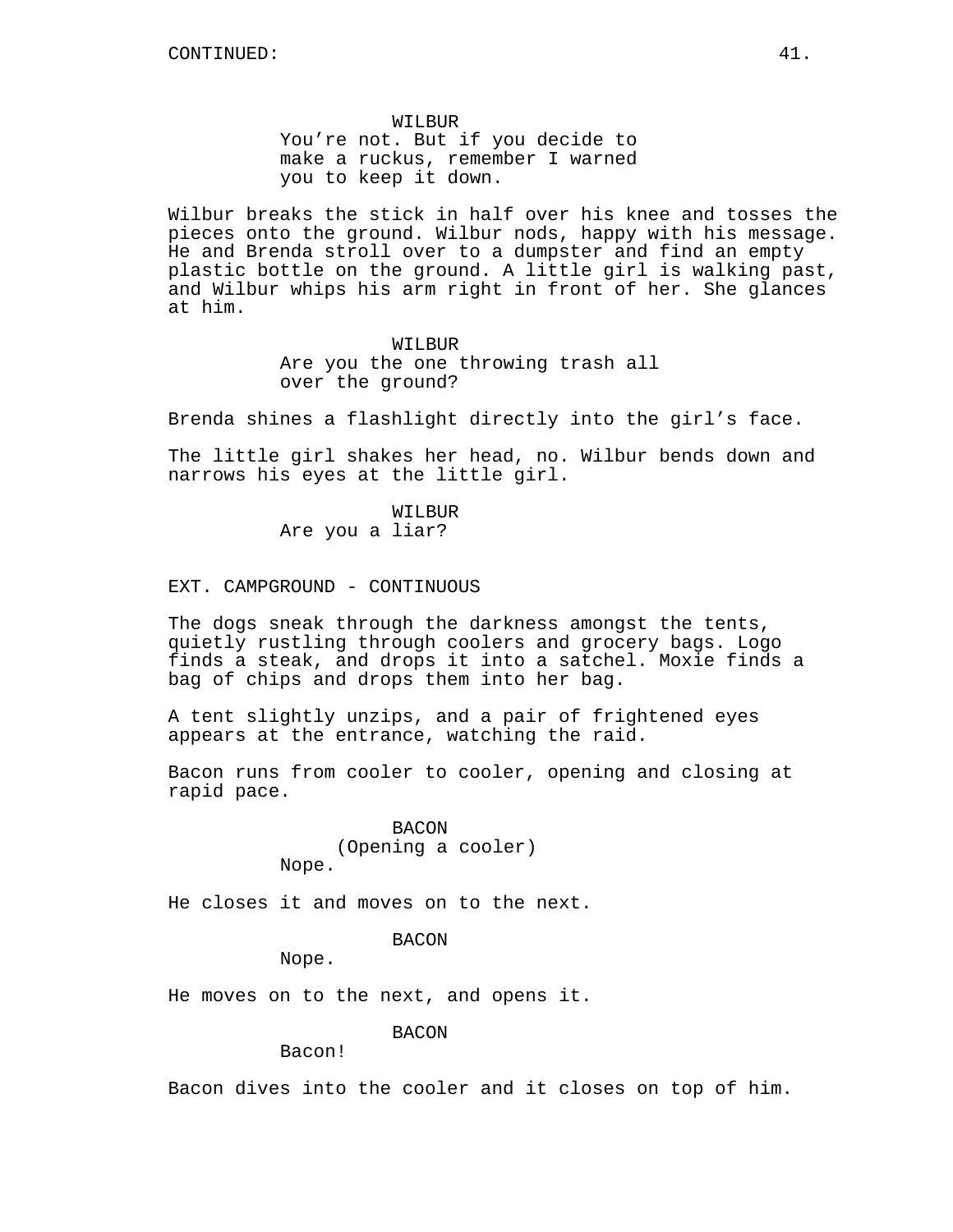EXT. CAMPGROUND - CONTINUOUS

Wilbur continues interrogating the girl.

WILBUR This bottle didn't just appear out of nowhere. Does trash appear out of nowhere?

GIRL

No.

WILBUR Then how did it get here?

GIRL

I dunno.

WILBUR You don't know anything.

The girl starts giggling.

GIRL That's a funny costume, mister.

Wilbur stands and looks down at his uniform.

WILBUR (Incredibly offended) What did you say to me?

EXT. CAMPGROUND - CONTINUOUS

The dogs continue raiding through trash bins, coolers, and grocery bags. They have collected quite a bounty when . . .

The zipper comes all the way down the suspicious tent. A woman sticks her head out and screams.

> WOMAN Thieves! Thieves! Wahhh!

The dogs perk up and look to one another.

RUMOR

Run!

The dogs begin to escape the campground with their bounty of groceries. Bacon emerges from the cooler carrying more packs of bacon than he is able to drag behind.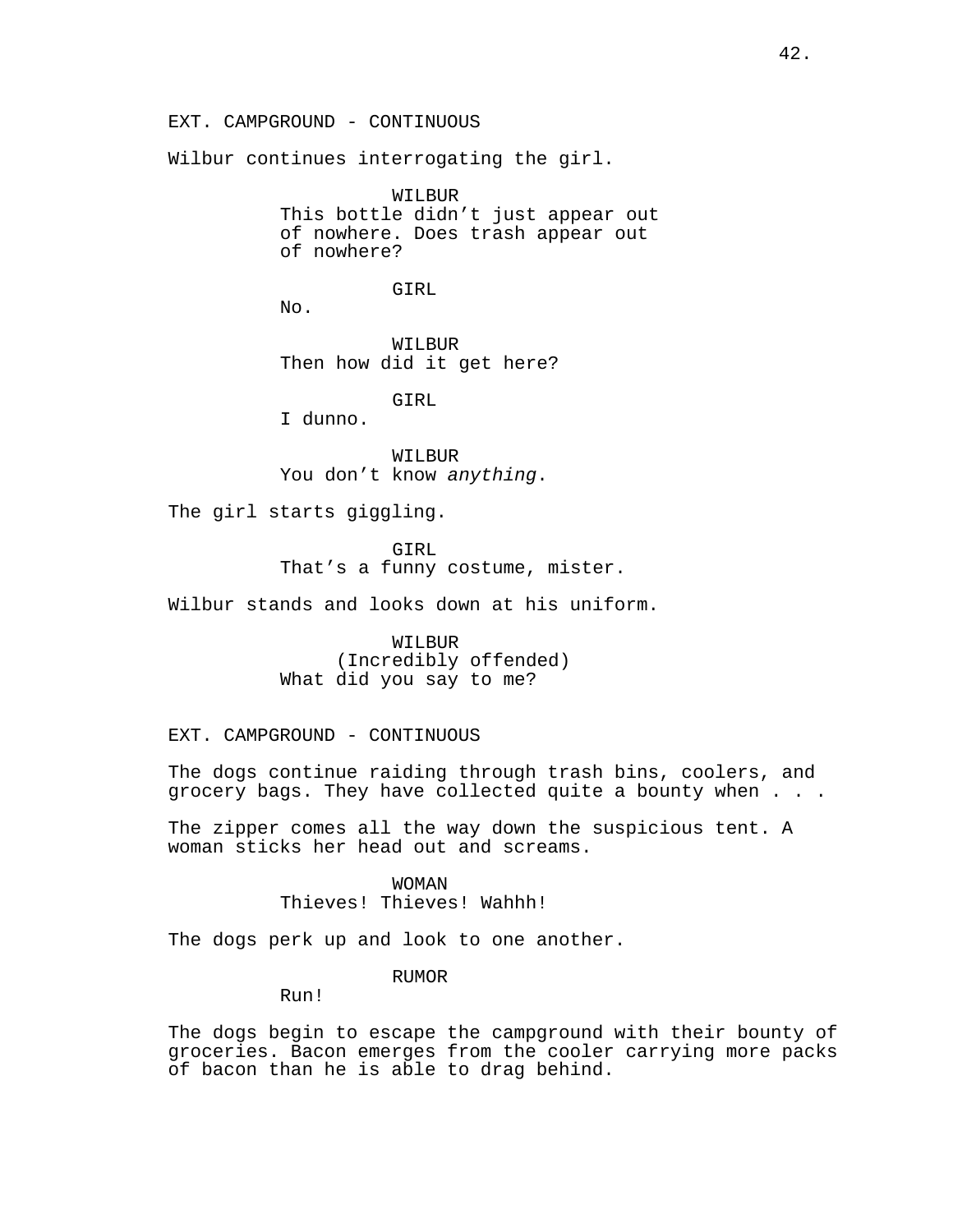Wilbur holds a rope in front of the little girl.

WILBUR No I'm not a cop. But I can tie your hands and take you to jail.

GIRL

Nope.

WILBUR Why you little--don't you test me!

The girl starts to giggle once more.

#### GIRL

You're funny, mister.

Just then, we hear the woman's cries of thievery echoing through the campground. Wilbur's eyes widen, and he runs in the direction of the commotion. He stops, and returns to the little girl.

> WILBUR (Hurried) You're lucky this time!

He and Brenda run between the tents, leaping over campfires, and ducking beneath clotheslines as he slides to a stop next to the crazed woman.

> WILBUR (Frantic) What is it? What happened?

WOMAN DOGS! Stole my weenies!

Wilbur clenches his fists, and raises his arms to the heavens, crying out with anguish in the middle of the night.

EXT. DOG CAMP #2 - MORNING

Bacon lifts his arms to the sky and shakes them violently.

Rumor and the others look over last night's bounty. They seem to have a whole grocery store before them--steaks, chicken, chips, crackers, soda. Rumor rubs his hands together.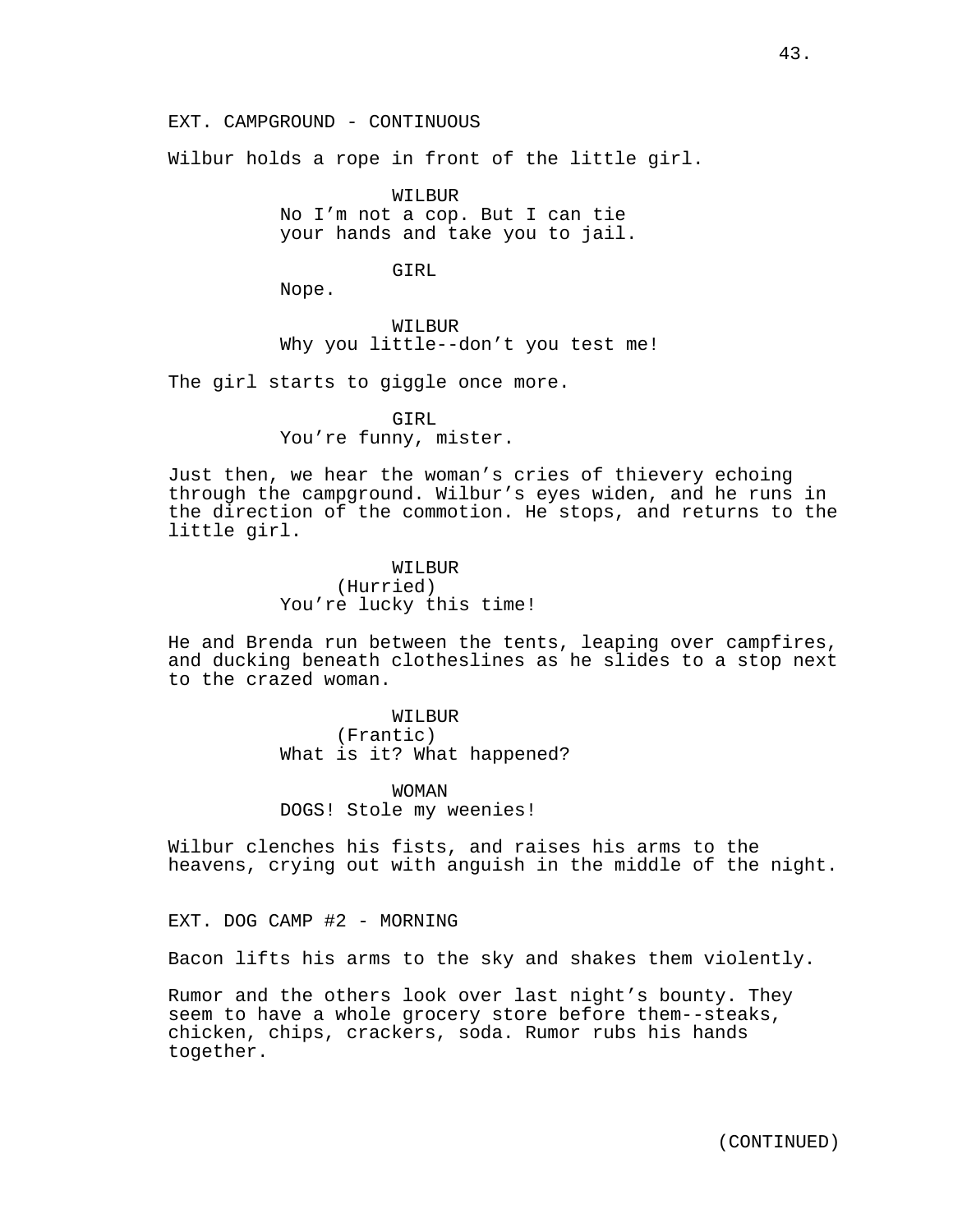RUMOR Get over here Logo. You, too Moxie.

The wolves walk over and stand next to the bounty.

RUMOR (Proudly) Look at all we've accomplished. You two are acting more like dogs every day.

The other dogs cheer in praise of the raid, and Circles pops open a two liter of soda. She guzzles the whole thing.

> CIRCLES Well, now I have to pee.

Circles walks off. Logo blushes, but Moxie is still uncomfortable in their presence.

> MOXIE (Hangs her head) I just feel like a rotten thief.

RUMOR Oh, come on! We do what we have to, isn't that right?

TUESDAY

Uh huh.

**BACON** Youuuuuuuuu betcha!

Rumor nudges Moxie's head playfully with his paw, causing a slight smile to spread across her lips.

> **MOXTE** I guess it was kind of fun.

CIRCLES And that's not all. I've got a surprise for all of you. A little treat to celebrate our victory last night.

Bacon leaps around, spinning in circles. He raises his arms and begins shaking violently.

> BACON (Tortured) Oh I can't take. Tell me, boss. I can't take a surprise, you know that. Tell me. Tell me. Tell me.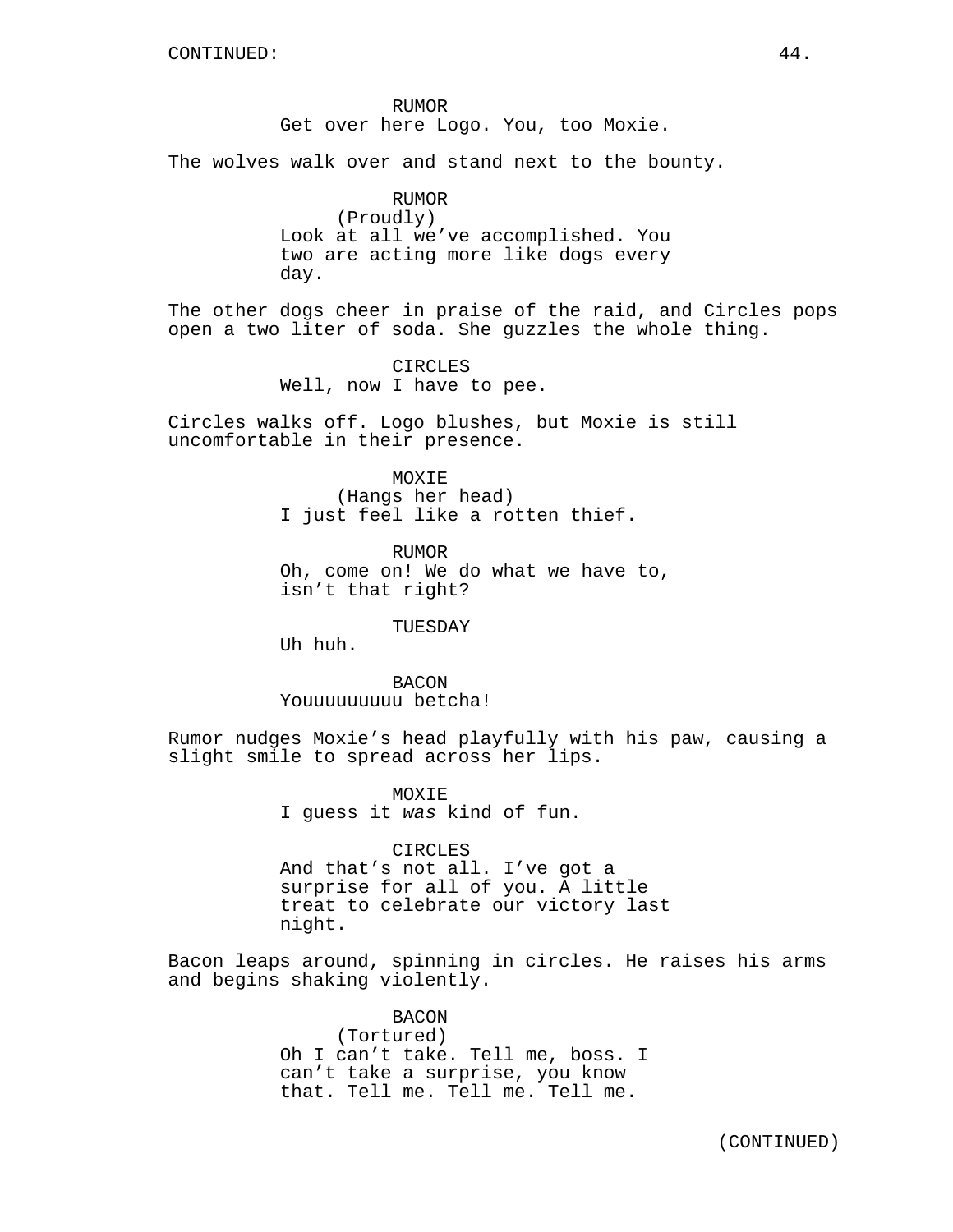RUMOR I called in a favor from a friend and got us a few tickets to see a show tonight!

Logo and Moxie glance at one another.

LOGO (Confused) What's a show?

BACON (Shaking with excitement) I'm gonna explode!!!

The dogs celebrate, woofing to one another and wagging their tails. Logo slightly wags his tail, too, and Moxie notices.

EXT. FOREST FLOOR - DAY

The river rushes by, and Ridge flings himself out of the water. He belly flops onto the land, rolls over, and spits up a load of water.

> RIDGE (Out of breath) I did it . . . I--I lived!

Ridge is slow to his feet, and puffs himself out. As he does, the water shoots off of him, and he is now completely dry. Ridge stretches his neck.

> RIDGE I may have a crick in my neck. Well, great. Just great.

He braces himself, spins his neck both ways, and it cracks like popcorn. He sighs in relief.

#### RIDGE

That's better.

Ridge inspects the area and stops at the sight of dog tracks. He sniffs down the length of the tracks until his nose meets the leg of a bull ELK. Ridge sniffs up the leg of the bull elk, not realizing what it is. Finally, he stops, and looks up to meet the stern gaze of the elk.

> ELK (New York gangster accent) Can I help you?

Ridge folds his hands together and takes a polite step back.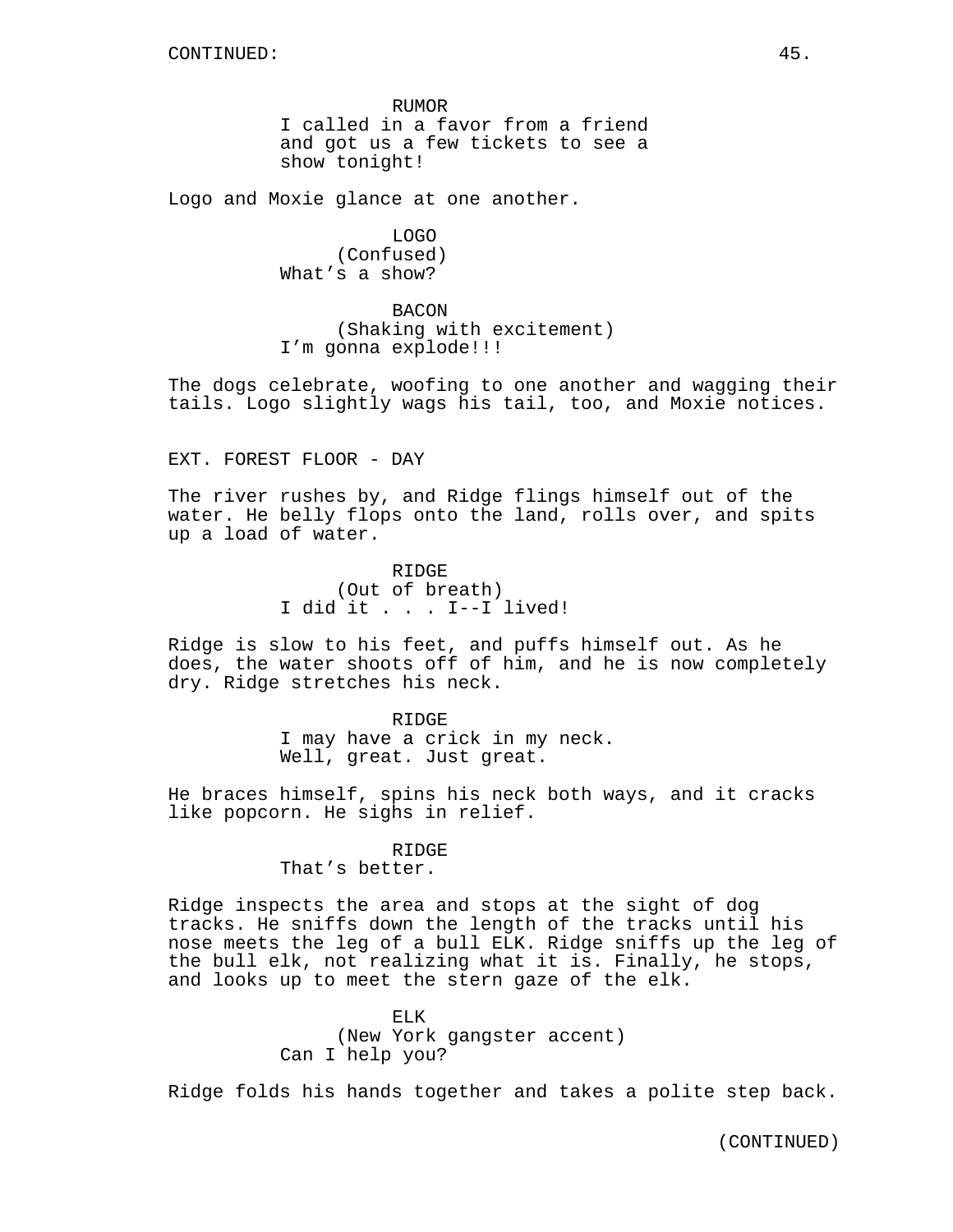#### RIDGE

Yessir. My name is Ridge, and I'm just a mere porcupine on a grand adventure, searching for my best friend. Perhaps you've seen him.

ELK

I see lots of things. But there's other things I don't see. You see?

RIDGE

I see.

ELK

A guy can't see everything. If he could, he'd go crazy with it. Imagine, seein' everything. So tell me Ridge, what's this friend of yours look like?

RIDGE He's a grey wolf, a little scrawny, about yay tall (giving a representation of Logo's height).

ELK Sure I seen him. I see everything.

### RIDGE

(Enthusiastic, rapid fire) That's great! Which way was he going? Who was he with? Was he alone? Was he scared? Did he ask about me? Did he say he misses me?

ELK Easy, easy kid! I can give you some information, but it's gonna cost you.

Ridge squints his eyes.

RIDGE (Suspicious) Alright. What's the price?

The elk glares at Ridge, as if he is going to demand something grave. Instead, the elk falls to his knees and lays down.

> ELK (Dropping the tough guy act)

> > (MORE)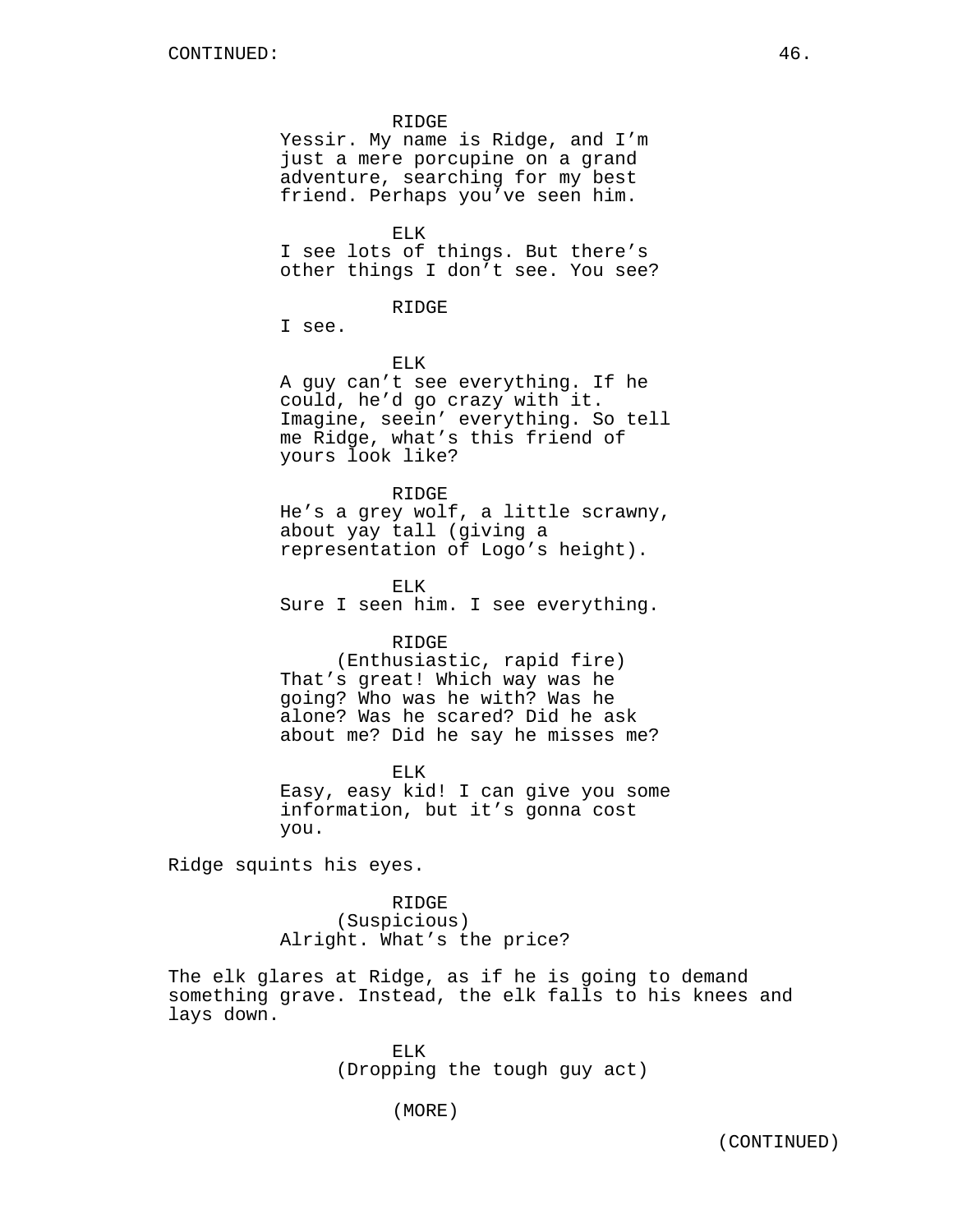ELK (cont'd) I've got this awful itch that I can't reach, and it's just killing me. If you could give me a hand.

RIDGE

An itch?

ELK Hey man, elks get itchy, too.

RIDGE

Fine.

Ridge waddles around the backside of the elk and scratches the center of his back. The elk groans in delight.

> RIDGE Well, this has been a weird day.

ELK A little farther back.

Ridge continues scratching, moving his hand a little farther towards the rear. His eyes shift back and forth, feeling a bit disgusted.

### ELK

Farther.

Ridge hesitates as he scratches farther towards the elk's butt.

> ELK A little farther. Keep going. Don't be shy.

Finally, Ridge is scratching the elk's butt.

ELK There it is. Ohhhh, mama! That's the good stuff. Woo-wee. Been needing that spot scratched for a loooooong time.

Ridge looks away as he scratches, stretching his head away from the task at hand.

> RIDGE (Looking away) So about my friend . . .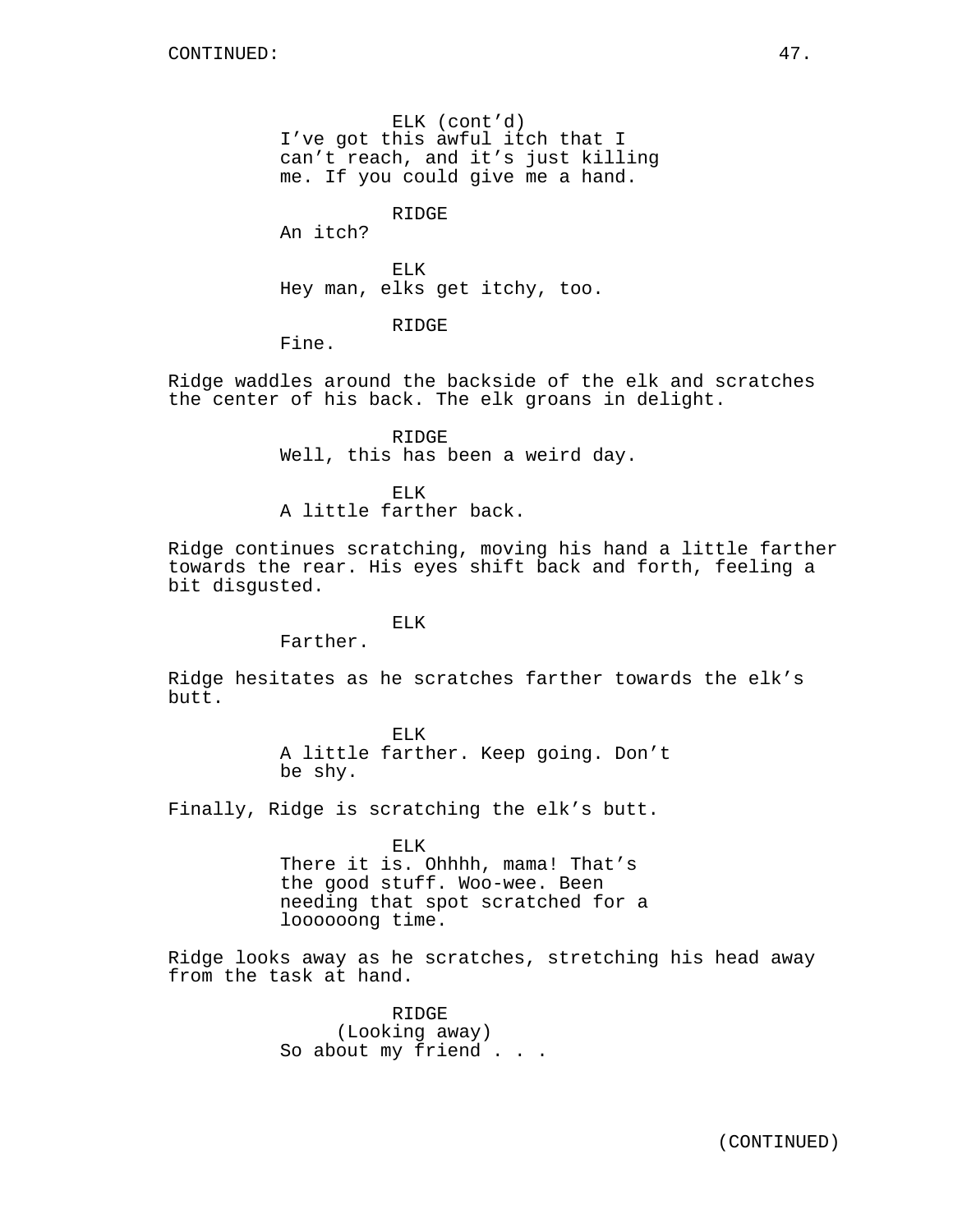ELK Oh yeah. He was knocked out when a white wolf pulled him from the river.

RIDGE A white wolf?

ELK That's right. But then they got mixed up with a pack of wild dogs. From what I hear it's a bad bunch. Raid campgrounds and cause havoc.

Ridge stops scratching and darts through the forest.

RIDGE (Calling back) Thanks, Mister!

ELK (In response) Hey, where you goin?

R TDGE To find Logo!

ELK Say, is there anything else you need to know? I got a few more places I need scratched! Where you goin' so fast?

Ridge glances over his shoulder and picks up speed, following the line of tracks.

> ELK Come back, pal! Let's make deal!

RIDGE (To himself) How humiliating . . .

EXT. RABBIT THEATER - NIGHT

Logo and the others sit in the middle of an amphitheater, surrounded on all sides by rabbits. The performers are illumined by campfires all around the stage. The moment is tense and quiet, as all in the crowd are watching the enthralling spectacle on stage. Moxie reaches over and touches Logo's arm.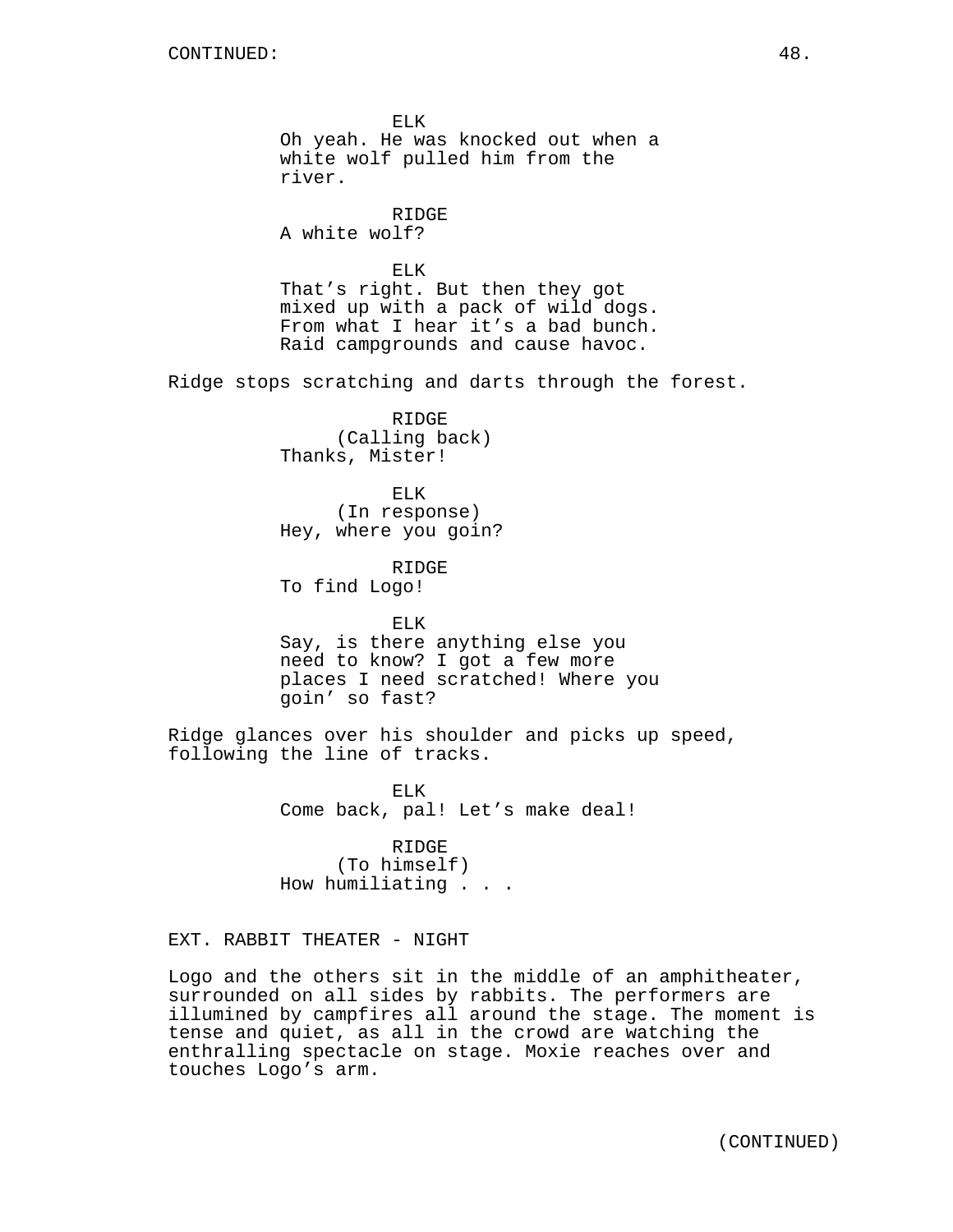Dressed in a park ranger uniform, a BLACK BEAR shines his flashlight around, as if looking for something. A MOUNTAIN LION prances behind him, unknown to the bear.

> BEAR (To the crowd) I've gotten several reports from campers of a dangerous mountain lion in the area. Have any of you seen anything?

The crowd shouts out and points.

## BEAR Behind me? That's impossible!

He whips the light around, and the mountain lion swoops behind his back. When he turns the other way, she does the same, bending her body in bizarre ways to avoid being seen. He spins around, looks between his legs, and jerks his head in different directions, but to no avail. The lion contorts herself out of reach each time.

> BEAR (To the crowd) Well, if you do see anything, make sure to let me know.

The rabbits cheer, and Logo joins them. At the end of the row, Bacon laughs hysterically, hardly able to control his small body. He lifts his arms and shakes violently.

BACON

So funny!

The bear looks over both shoulders once more, and then addresses the crowd. The mountain lion is still hiding behind him, peeking over his shoulder.

## BEAR

In all seriousness, we'd like to thank you all again for being here tonight. And as promised, none of us have eaten any of you.

The rabbits cheer, and the bear bows gracefully.

BEAR (continued) But what I'm going to need now is two volunteers.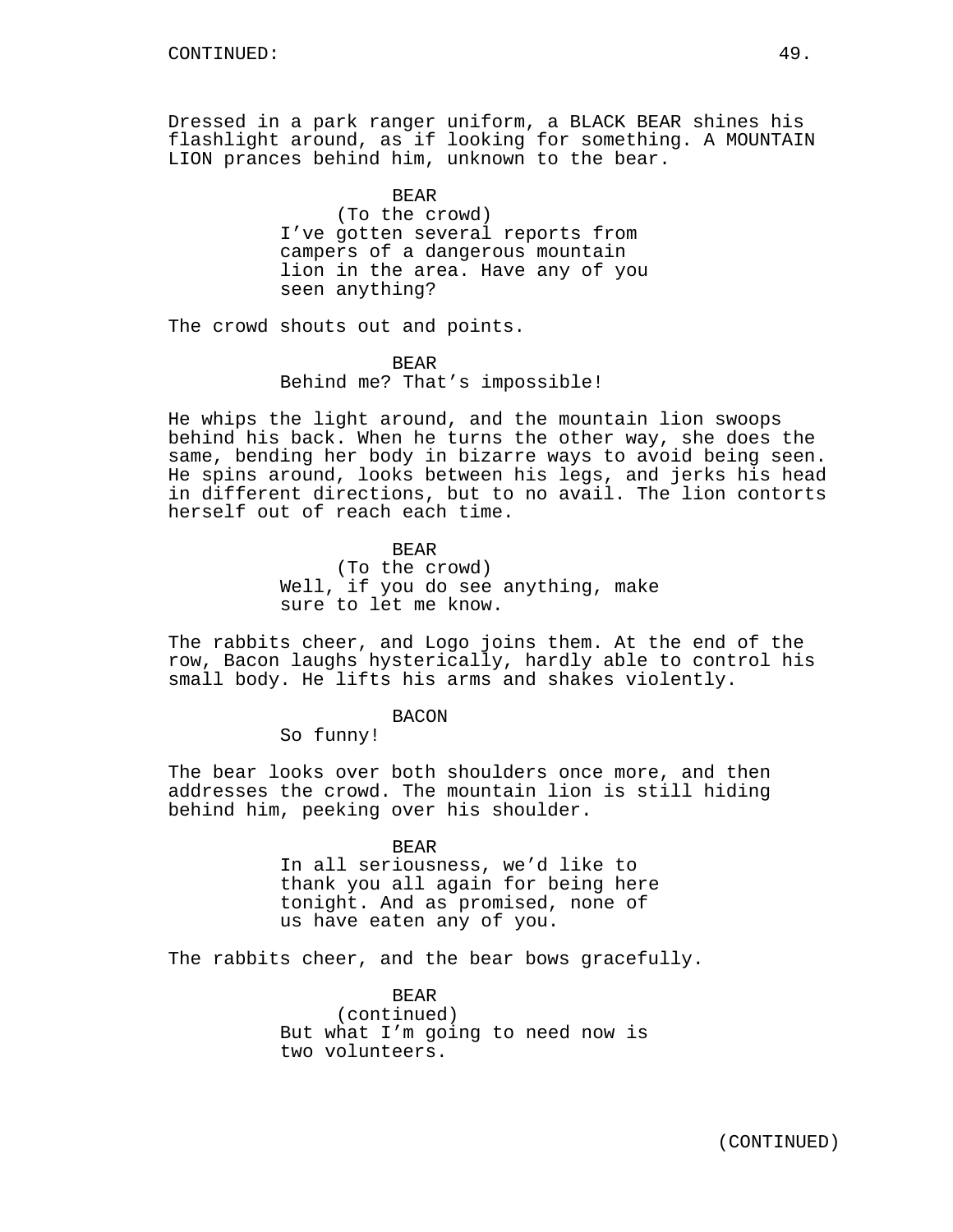In the crowd, the rabbits go crazy. There are more rabbits now than before, as they are multiplying. Each time we look back at the crowd, there are more rabbits.

The bear scans the crowd, using his hand as a visor. He looks directly at Moxie, and points at her.

> BEAR You there. The white wolf. You, and the other thing sitting next to you!

Logo sulks backwards. He looks over both shoulders, hoping there is another creature to fit that description. The rabbits are multiplying, and all of them point at themselves, as if they have been chosen.

> BEAR Come on down, sir. You. The grey WOLF!

At this, Logo stands and the growing crowd of rabbits goes wild. Moxie grabs his hand in good fun and leads him out of the crowd.

> **MOXTE** Oh, come on Logo. Don't be such a sissy.

The dogs howl in approval. Reluctantly, Logo makes his way through the crowd and walks onto the stage. He moves towards the bear.

> LOGO (Whispers) I'm sorry but you need to pick someone else.

BEAR Just go with it, kid. Trust me.

LOGO (Nervous) I thought I'd just be watching.

BEAR Well, you thought wrong. Just have a good time.

Moxie nudges Logo and smirks at him.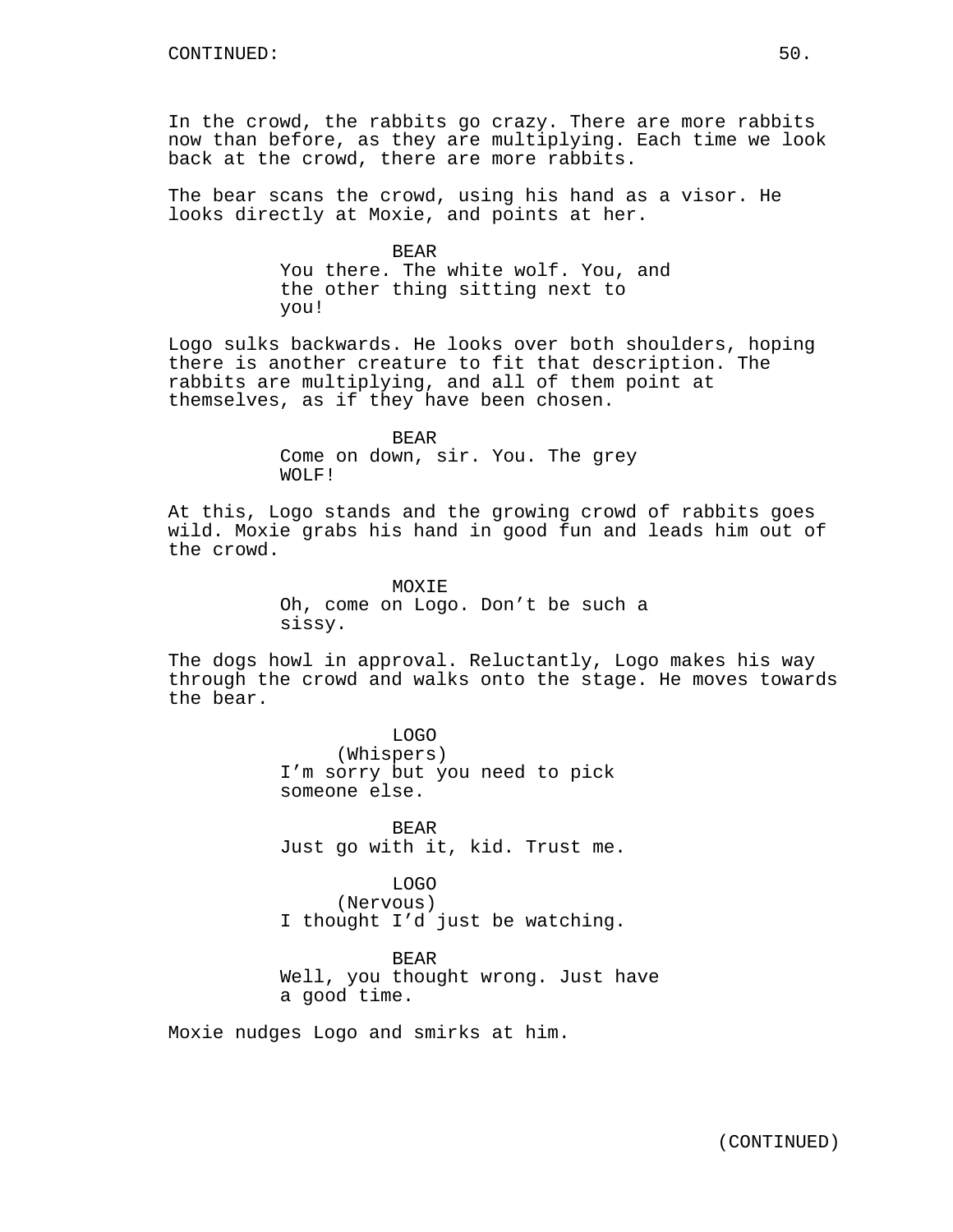MOXIE Just let loose a little, Logo. Have fun.

LOGO You don't understand . . .!

The bear completely ignores Logo, and addresses the crowd.

GUS (To the rabbits) And now I am pleased to present a dance competition. Hit the music, boys!

Logo's eyes grow wide, and his face turns beet red. He waves his arms for the music to stop. Moxie laughs aloud at Logo's discomfort. She extends her hand.

> **MOXTE** (Playful) Dance with me, Logo?

On the far side of the stage three identical beavers bang on sets of homemade drums. A mountain goat burps out deep bass tones, and a deer whistles a melody. They play a funky tune, and Moxie begins to move with grace and energy.

> MOXIE Dance with me, Logo.

LOGO I--I can't! I don't know how.

MOXIE Trust me. And follow my lead.

Logo reluctantly reaches out and takes her hand. They meet eyes. In a flash, Moxie leads Logo on a wild dance, where he is barely able to hang on. They each face the crowd, and he tries to mimic her advanced moves. He tries to follow her lead, but is a few steps behind. Moxie smiles at Logo, and we feel a connection between the two of them.

On the side of the stage, the drummers pick up the tempo.

Logo trips and is about to fall on his face when Moxie swings him upwards, making it look like part of the act.

The dance continues for a moment, and Moxie spins Logo in a flashy display. He spins out of control and stumbles into the drummers, who push him back into Moxie's expert arms. Moxie swings him around gracefully, and he even breaks a

(CONTINUED)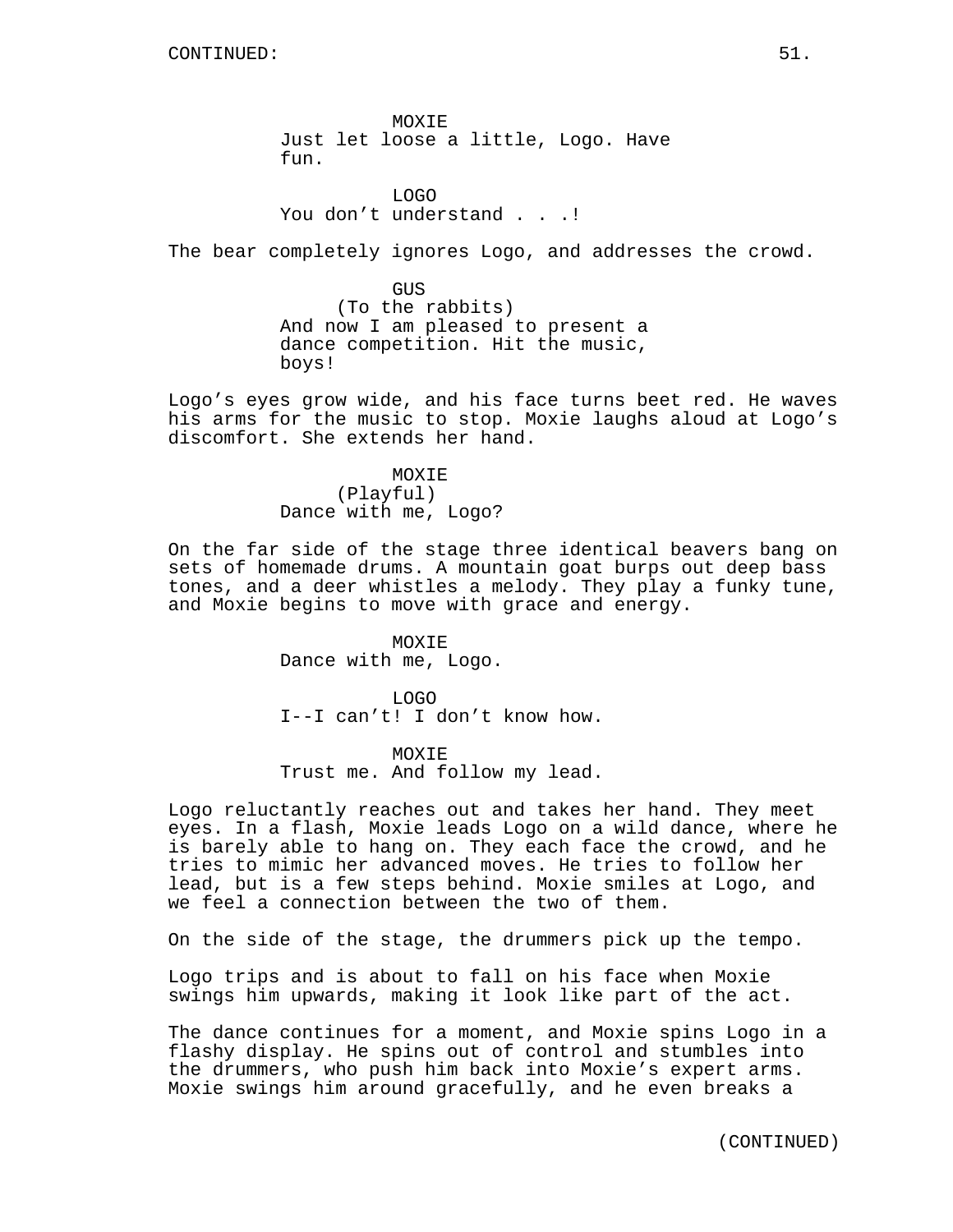smile. The music crescendoes, and Logo and Moxie fall into one another's arms.

The rabbits go crazy, and are now so populous that there is hardly any room in the crowd. The dogs bark and wag their tails, and Bacon bounds up and down on top of the rabbits' heads.

Logo looks down into Moxie's eyes.

MOXIE Like I said. Just follow my lead.

Logo grins again, breathless.

LOGO How'd you do that?

Moxie shrugs.

**MOXTE** Five years of dance lessons.

After the applause dies down, a rabbit heckler calls out from the middle of the crowd . . .

> HECKLER I wanna hear a howl!

Logo and Moxie try to ignore it. They bow, and begin to walk off stage.

> HECKLER Let's hear a real wolf howl! Hey man, let's hear a howl! Yo dude! Let's hear a howl!

The crowd supports the idea, and begins to chant.

RABBITS Howl! Howl! Howl! Howl! Howl!

Logo's face flushes red.

MOXIE Just howl for them, Logo.

LOGO (Quietly) I--I don't think I can . . .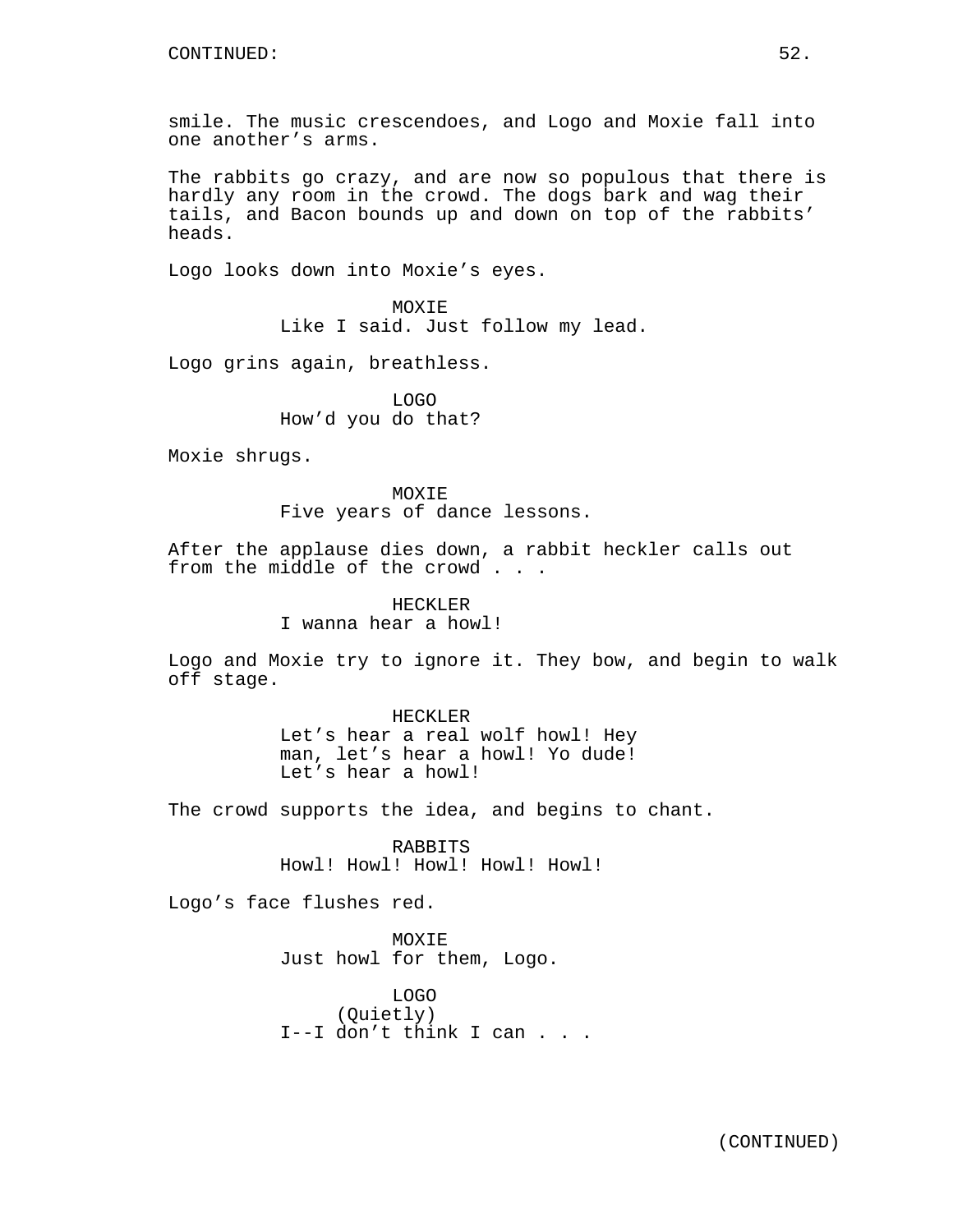MOXIE (Somewhat shocked) You can't howl?

Logo looks away in shame.

LOGO I tried to tell you, but . . .

MOXIE Ok. That's no problem. I'll do it.

LOGO No. I'm a wolf. I should be able to howl.

MOXIE You don't have to. Just walk away.

LOGO I've been walking away my whole life. Maybe I can do it now.

Logo turns to walk back onstage, leaving Moxie behind. She watches him walk away, a worried look on her face. Logo gets to center stage, and the crowd noise subsides as they wait to hear a REAL WOLF HOWL. He lifts his head, angles his mouth towards the sky, and tries to howl . . .

but nothing happens.

The crowd is completely silent, offering no feedback.

Until . . .

The heckler bursts into laughter, causing everyone in the crowd to laugh as well. The growing crowd of rabbits all laugh and point at Logo.

> HECKLER He can't even howl! He's not even a REAL WOLF!

Completely defeated, Logo hangs his head.

The crowd continues laughing as Moxie ushers Logo from the stage. The other dogs glance at one another, and hang their heads, feeling sorry for the puny wolf.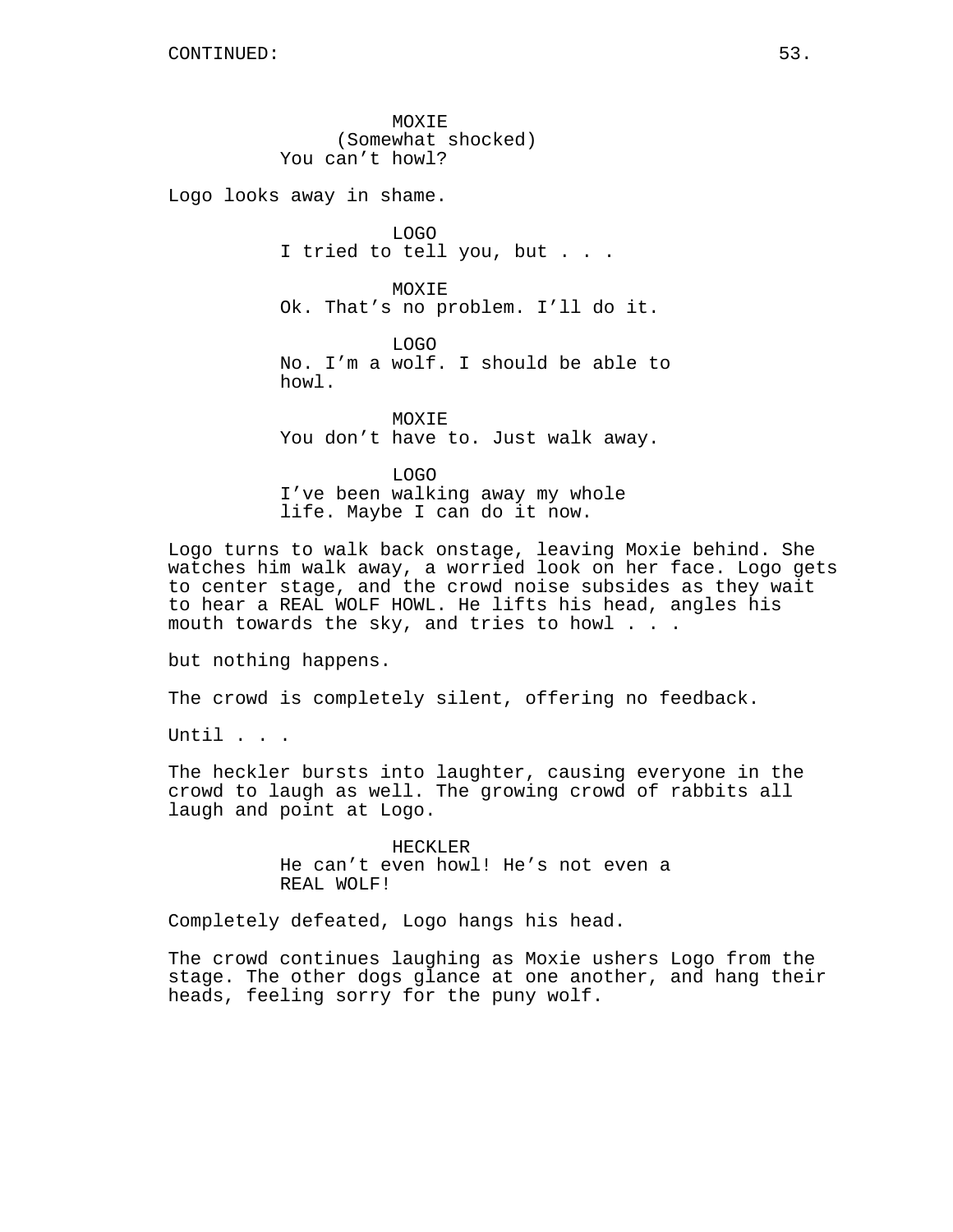EXT. DOG CAMP - LATER THAT NIGHT

In the camp lit by a campfire, Logo is separated from the rest of the group. The others sit around the campfire, dispersing dinner from their bounty. He lays flat on his back, tossing a stone up in the air to himself. The night's performance weighs heavy on his mind.

Rumor glances over from the campfire, and brings a plate of food to Logo. Logo doesn't even look at Rumor, who sets the plate next to him.

## RUMOR

# You alright, Logo?

Logo says nothing, but continues throwing the rock up in the air.

# RUMOR

You know, I never told you how I wound up in the pound. A long time ago I had a family. At least, I thought they were family. But one night my owner drove me out into the woods, and just pushed me out the door. I still remember the look of those taillights moving into the darkness. I wandered around for a long time, looking for a familiar face. And before I knew it, I got picked up by a dog catcher. You follow?

Logo slows his throwing, and nods.

From the fire, we hear laughter and camaraderie. Moxie looks over at Logo, and is worried for him.

## RUMOR

(Motioning to the others) Then I met these folks. And so this place . . . man, what a gift. I say if a fella has a few friends and fresh air to breathe, he's the richest fella in the world. Nothing else matters. Not even if you can howl or not. You promise you'll remember that?

Logo says nothing, and throws the stone up. Rumor catches it.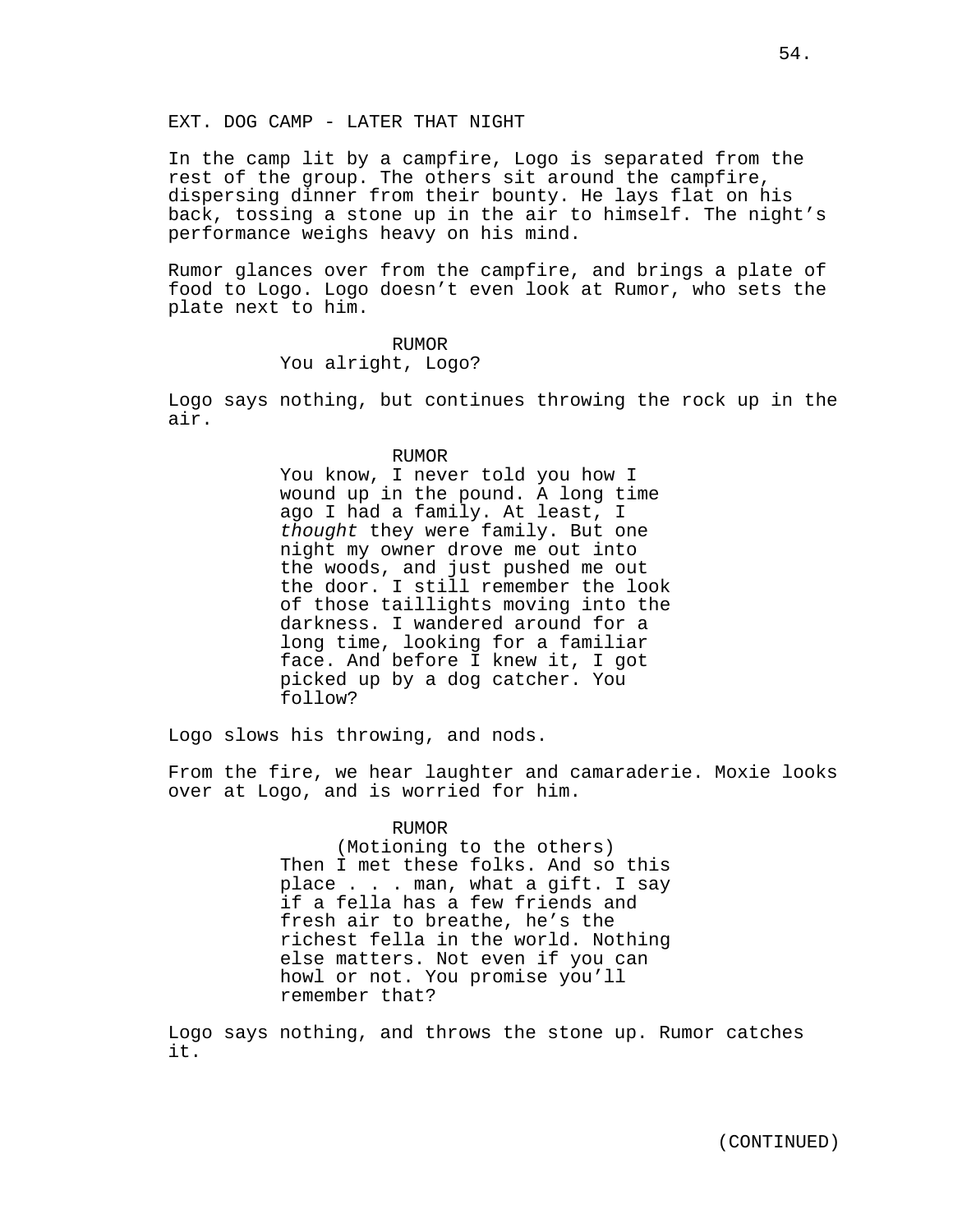RUMOR You promise me, Logo?

LOGO (Reluctant) I promise.

RUMOR Good. Now get some sleep. Tomorrow's a brand. New. Day.

Rumor wanders off, and nuzzles himself beneath a tree.

Logo throws the stone up, but his eyes become heavy. Soon, he falls into a dream . . .

EXT. WOLF VALLEY - NIGHT

In a dream sequence, we see Logo's family of dominant males through the years. They all stand in a line . . .

Gramps wolf howls at the moon.

Pops howls at the moon.

Striker howls at the moon.

Logo lifts his head to howl, but nothing happens. He looks around, and realizes he is on a stage. The audience is comprised of the whole pack, along with the rabbits from previous performances. The heckler from the crowd stands up.

> HECKLER We wanna hear a real wolf howl! Howl! Howl! Howl! Howl!

The chant continues throughout the rest of the dream.

Gramps, Pops, and Striker look to Logo.

STRIKER Howl for them Logo! Howl!

POPS Don't disappoint me, son. You've got to howl!

GRAMPS A wolf who can't howl is just a dog.

Embarrassed, Logo scans the crowd for some support. His eyes meet those of Quake.

(CONTINUED)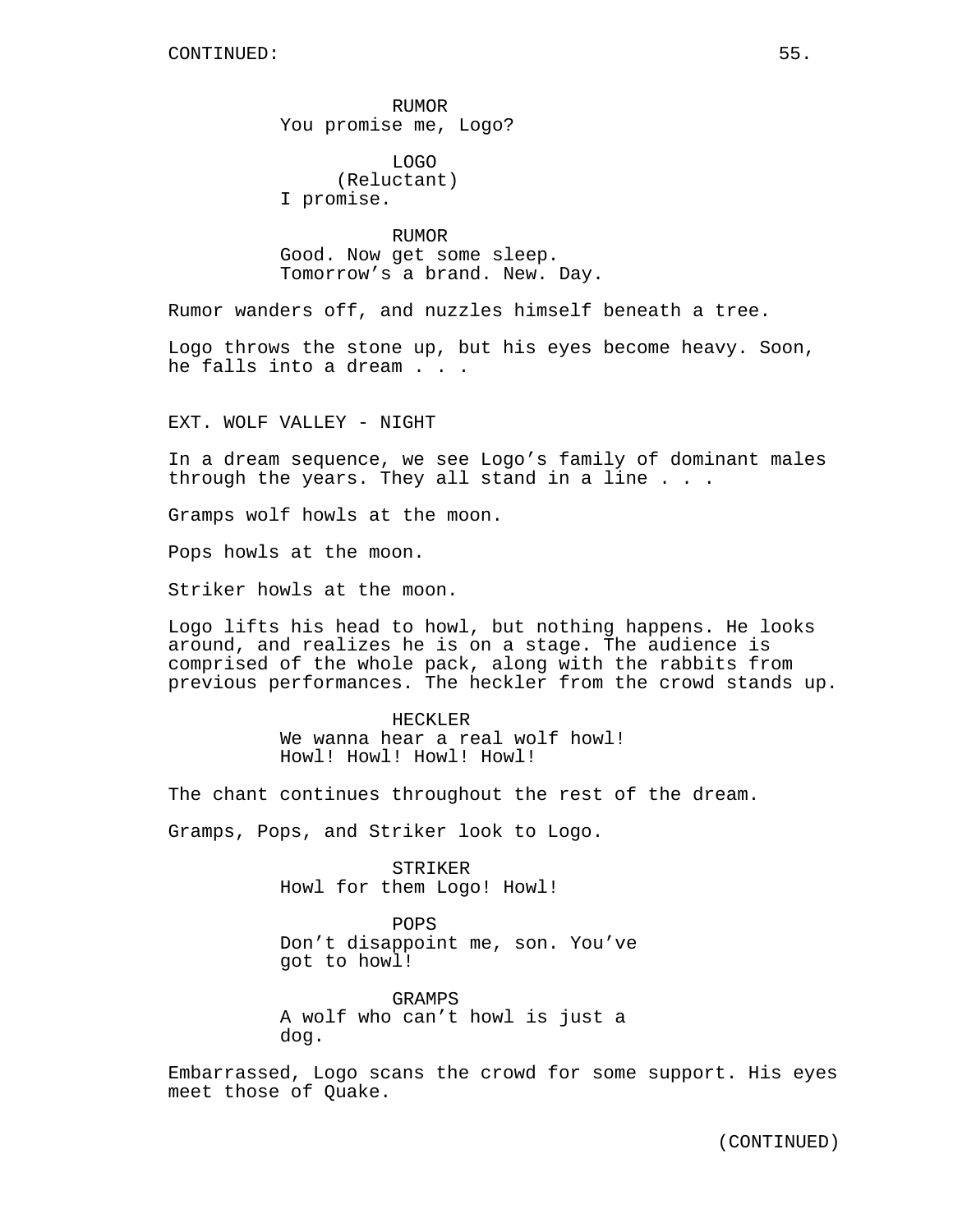**OUAKE** 

You're just a dog! That's all you'll ever be! We should call you 'Woof!'

Quake begins laughing. The tension builds until Logo cries out in agony . . .

EXT. DOG CAMP - NIGHT

Logo sits up in a fright, sweat pouring off his face. He glances around and sees the others sound asleep. He takes a deep breath, grateful it was just a dream, and lays back.

> LOGO I'm just a dog . . .

EXT. FOREST FLOOR - DAY

MONTAGE:

Ridge finds the empty dog camp, and rifles through some of the leftover food. He lifts a piece of moldy cheese to his nose, and recoils. He tosses the cheese over his shoulder.

> RIDGE (To himself) I can't believe humans eat this stuff.

Ridge walks past 'Old Faithful'. He is unsuspecting when the geyser shoots off, and he leaps off the ground with a shriek.

Ridge watches a beautiful sunset. From behind, it looks like he has his arm draped over a companion. From a frontal view, we see Ridge's arm draped over a tree branch. He takes a deep breath, thoroughly enjoying the grand adventure.

EXT. WOLF VALLEY - NIGHT

A full moon shines over the world below.

The somber wolves in the valley have gathered despite the recent tragedy. Pops addresses the crowd, all of whom are crestfallen. We see Petra, Striker, and a few other familiar faces. Quake and the other youths are gathered before the pack to howl, and become known as true wolves.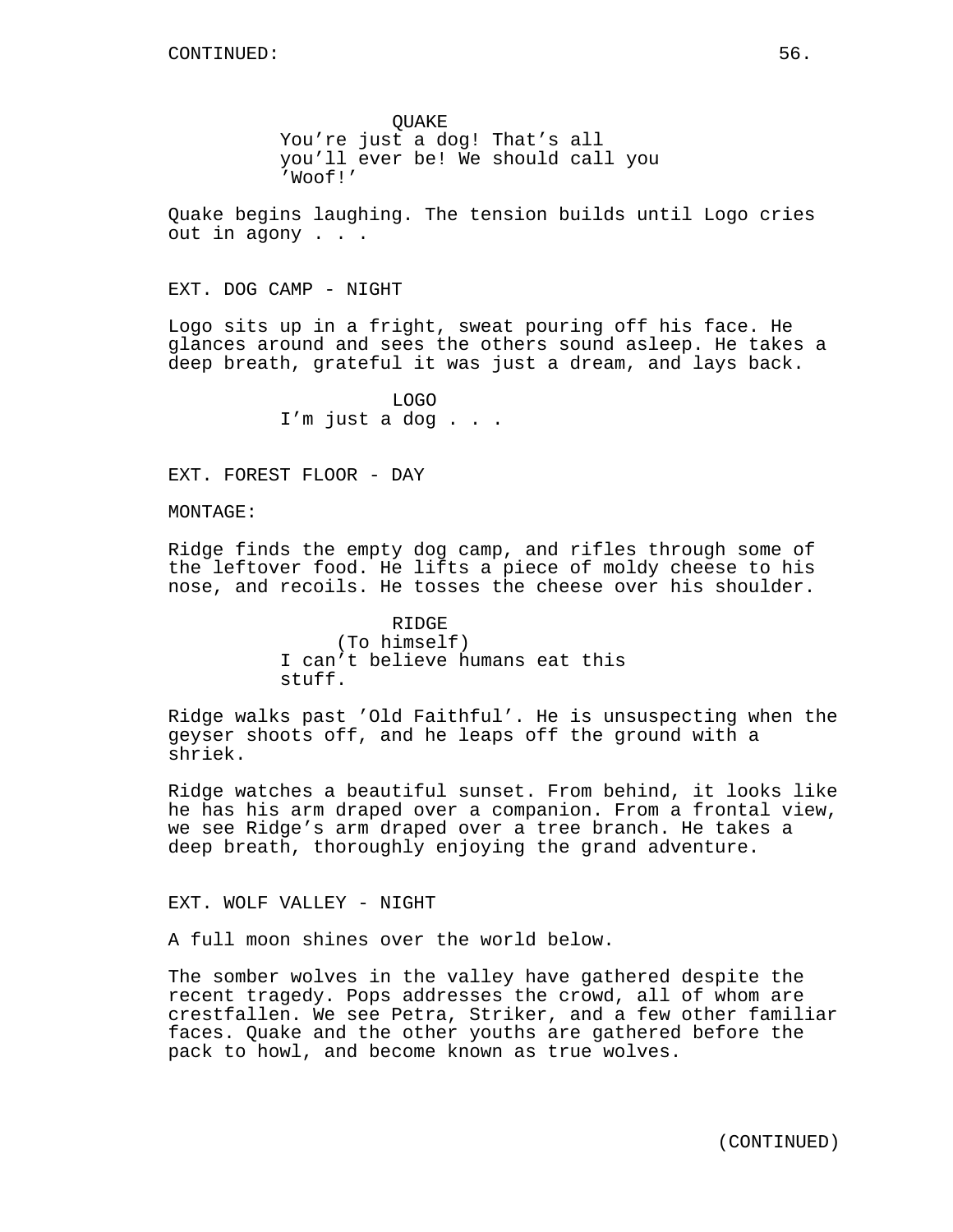POPS

On this night of mourning, we also must look to the future, and celebrate all that is to come for our pack. Many of our young wolves have gathered here tonight to howl before the pack, and become known as real wolves. Let's start with you, Quake . . .

Quake steps forward proudly, and winks at Petra in the crowd. Quake howls, and, in response, the whole pack howls back. The passionate howl spreads through Wolf Valley and extends for miles away.

As the wolves are howling, Striker approaches Pops.

STRIKER (In secret) I've gathered the warriors. We take vengeance tonight.

POPS

Show no mercy.

EXT. BROWN PACK CAMP - NIGHT

Striker leads twelve warriors from the grey pack through the trees. In his mouth Striker holds an unlit torch. He stops, holds up a paw, and motions for the pack to split up. We sense that they are moving in for some kind of attack.

Through the trees we see the encampment of brown wolves, who rest under a network of ragged canopies. Their home is much more rugged than that of Wolf Valley. Striker grimaces, and prepares to sprint ahead.

> STRIKER (To himself) It's time to pay for what you've done to Logo.

The brown wolves mill about, with no idea that they are about to be ambushed. We hear laughter and conversation from their encampment.

Striker looks over his shoulder to make sure the others are in place. He nods at the wolf right next to him, who strikes a match against a tree and lights the torch. Once it's lit, Striker rushes through the trees.

The brown wolves look up and howl, but it's too late.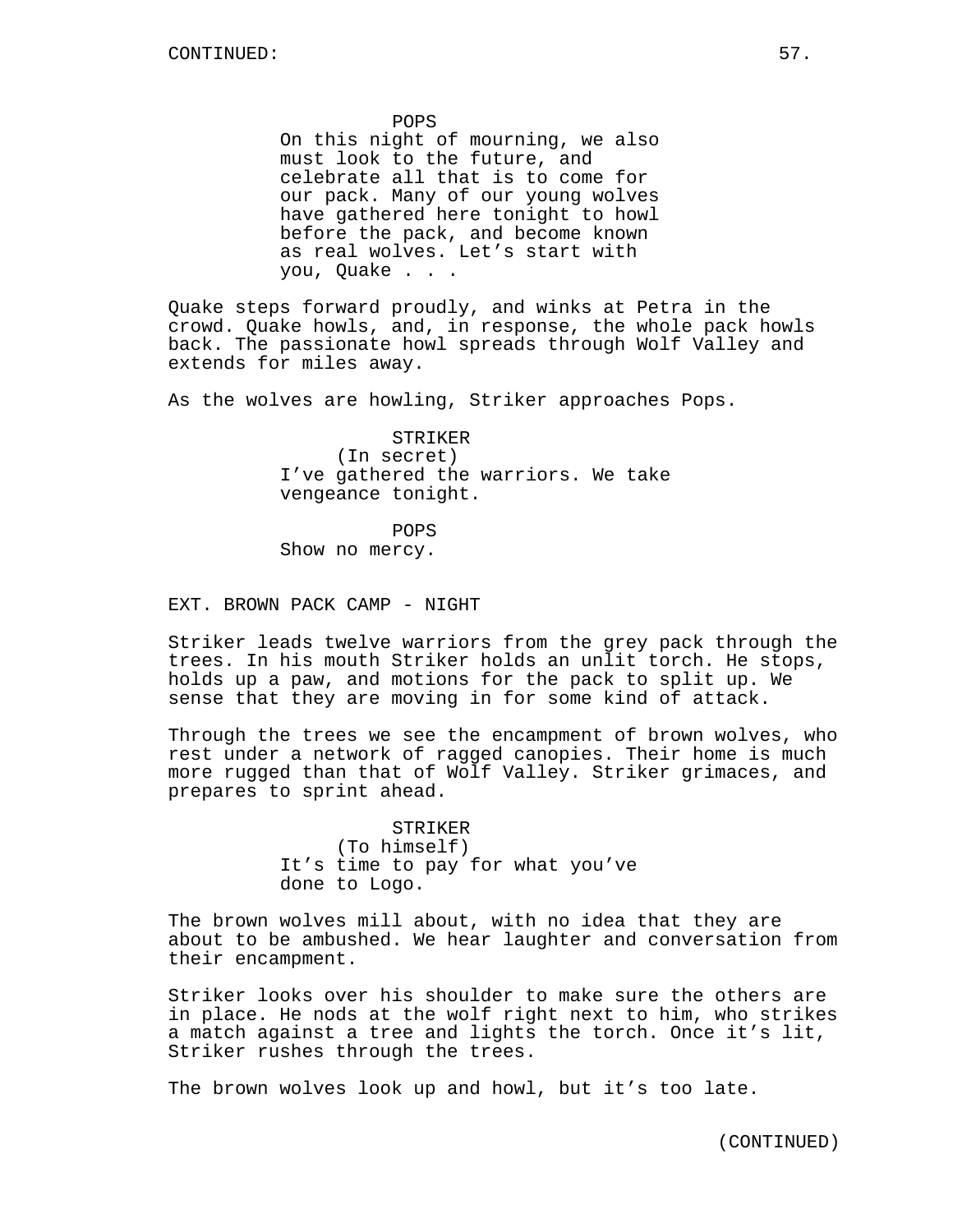The grey pack is upon them in a heartbeat, and Striker uses the torch to set the canopies on fire. Chaos. Before long, all of the trees and shrubbery have caught fire.

STRIKER

Run! Run!

The grey wolves howl with victory as they escape through the trees.

The brown wolves rush to put the fires out, allowing the grey wolves to escape.

Zee steps out and watches the grey wolves escape

ZEE (Calling out) This isn't over! You won't get away with this!

Another brown wolf steps up next to her.

WOLF #1 What do we do now?

ZEE (Fierce) Now we take Wolf Valley once and for all.

EXT. FOREST FLOOR - DAY

Ridge hums and sings to himself as he jogs along a deer trail.

> RIDGE There once was a great big porcupine . . .porcupine . . . porcupine. There once was a great big porcupine who took over the world.

He continues whistling the tune as he moves along.

From a tree, a fierce cougar watches the porcupine move along the trail. The cougar leaps out of the tree, and sneaks up behind Ridge without a sound.

> RIDGE My mother said to wash my ears...wash my ears...wash my ears. My mother said to wash my ears but she has dirty ears.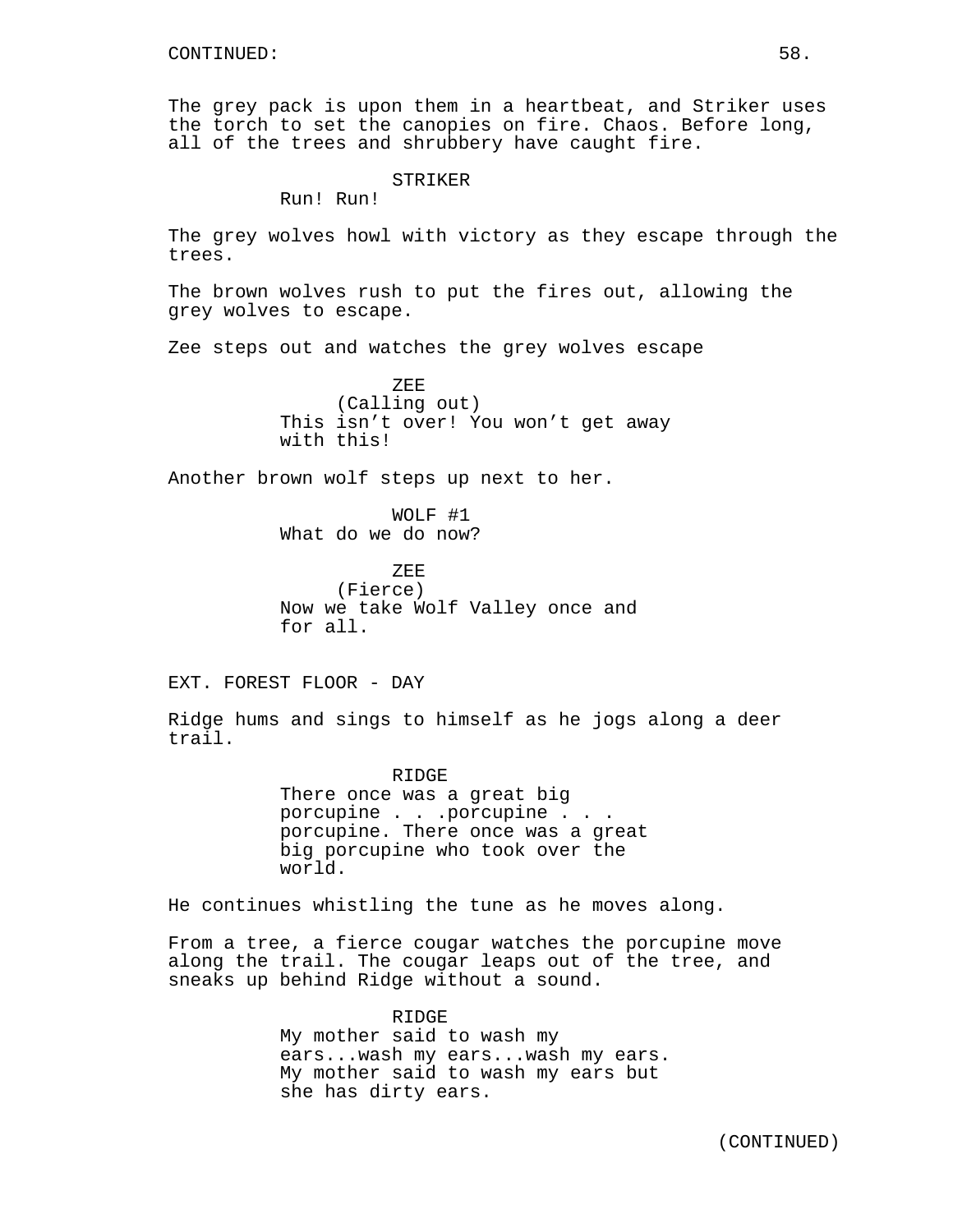Ridge stops, sniffs the air, and slowly looks over his shoulder to meet the gaze of the hungry cougar.

> COUGAR Your mother's going to miss you.

Ridge puffs up into a ball, and grimaces menacingly.

R TDGE I don't think you want any part of this, buster.

COUGAR On the contrary. All I have to do is flip you over. There's no quills on your belly.

Ridge deflates, and his eyes shift back and forth.

# RIDGE (Shrieks) Yaaaaaaaaaaahhhhhh!

Ridge runs as fast as he can to escape the oncoming cougar. He climbs up a tree, crosses a limb, jumps to another tree, and scurries down that trunk. The cougar is right behind him all the while, growling.

Ridge darts under some shrubbery, leaps over a creek, and sees a hole in the ground in the distance. His eyes widen with hope.

The cougar is gaining ground and takes a big swipe at Ridge . . .

And just misses as the porcupine escapes into the hole. The cougar sticks its head into the hole and groans in pain. When the cougar removes its head, we see that it is covered in quills.

> RIDGE (O.S.) Stay back, you! Stay back, if you know what's best!

## INT. POSSUM HOLE

In the pitch black, Ridge sighs in relief. A pair of glowing eyes shows up right next to him.

> POSSUM (In a deep urban voice) Say man, what you doin' in my hole?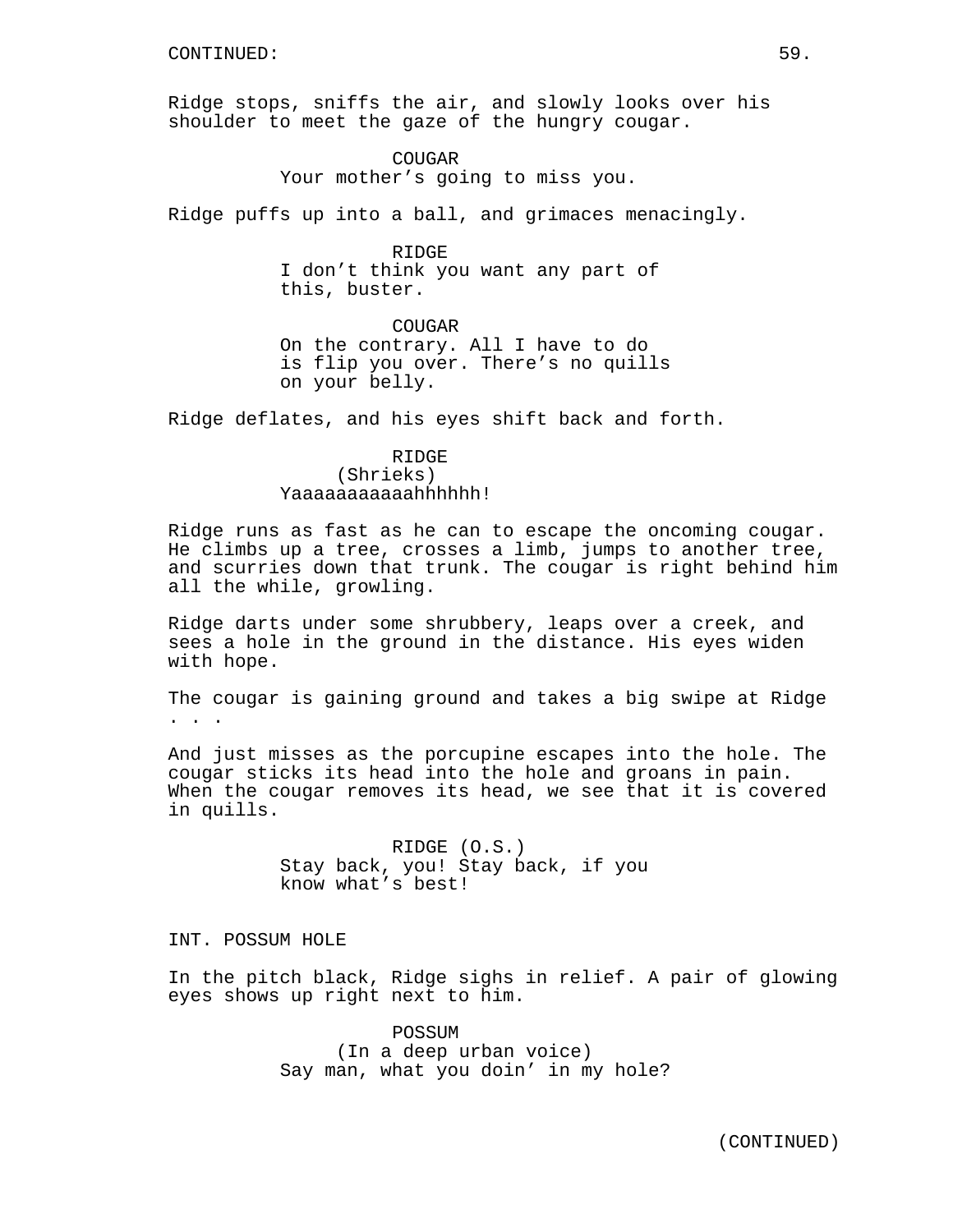RIDGE (Casually) Just . . . just visiting. I was told my Aunt Beano lived here.

POSSUM

I donno no Beano.

### RIDGE

No? We used to have Christmas over here. She always got me sweaters. Ha! Sweaters! And if you can't tell, sweaters aren't the easiest thing for me to get on and off. If I had a nickel for every sweater I've gotten stuck in . . .

POSSUM Boy, you best start making sense, or I'm gonna have to tell my friends to take you out.

Six more pairs of eyes appear in the hole.

**RIDGE** (Trembling) Would anyone like to play a round of go-fish?

EXT. FOREST FLOOR - DAY

The dogs and wolves rest in a circle, lounging in the sun and relaxing. In a tree above, a squirrel glances down at them, and then out at an acorn. He very carefully walks out onto a limb towards the acorn, now right above the dogs on a tight rope. The squirrel takes a few steps forward and hears a crack.

> SQUIRREL (To the camera) Uh oh.

The limb breaks and the squirrel falls into the middle of the dogs . . .

The squirrel looks at the dogs, and the dogs look at the squirrel, neither believing their luck. Finally, Bacon raises his arms and shakes them violently.

BACON

Squirrel!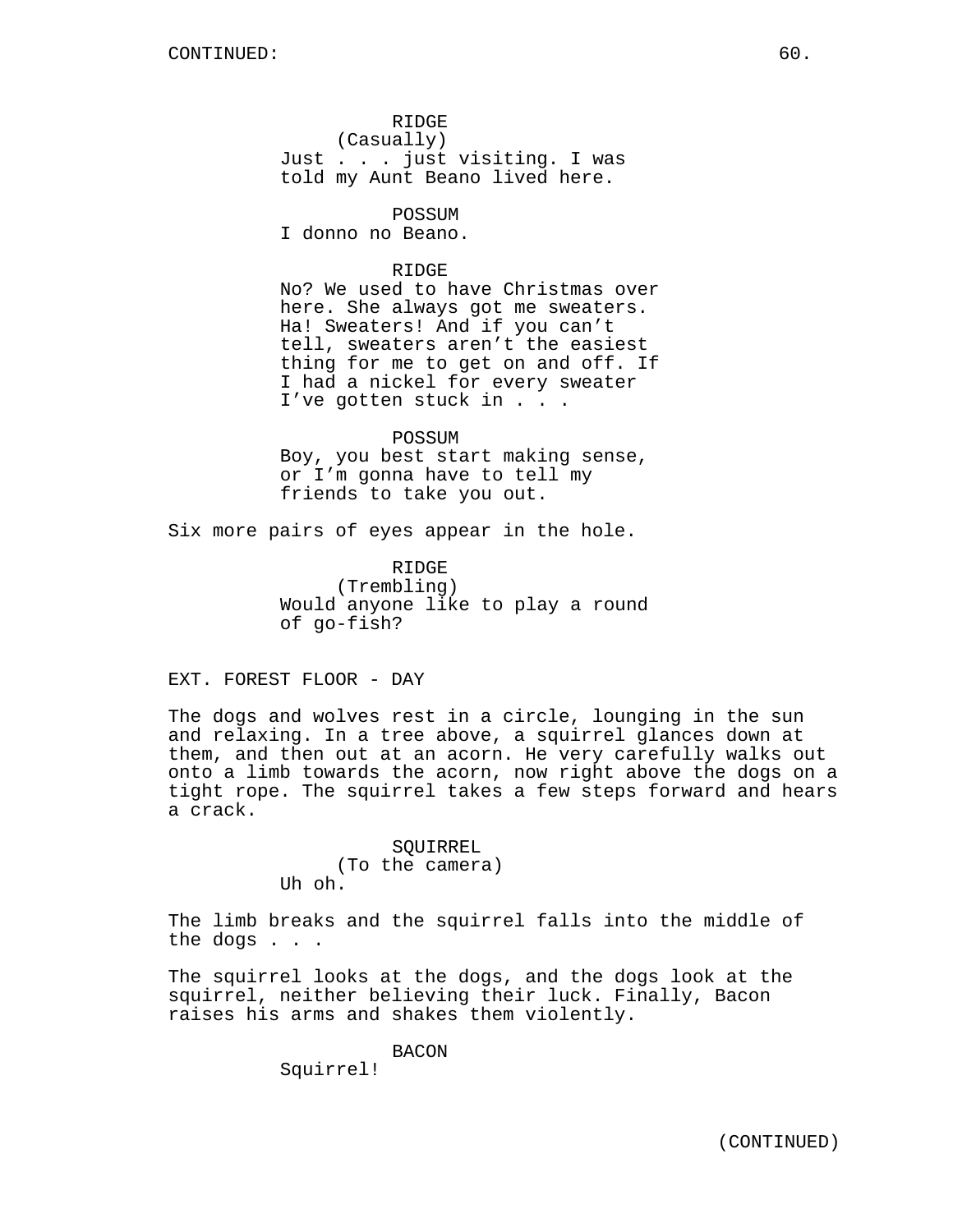The chase is on as the dogs begin barking and running the squirrel all over the open area, barking like mad. The squirrel rushes for a tree, but Rumor leaps in front of him, baring teeth.

The squirrel then rushes towards Circles, who barks ferociously.

The squirrel turns and runs towards Logo, who lets the squirrel run between his legs and escape into the forest. The dogs come to an abrupt stop, shocked by what they have just witnessed.

> TUESDAY (Pointing) That squirrel just ran between your legs.

LOGO (Confused)

So?

BACON You didn't stop it.

LOGO

So?

RUMOR So don't you like chasing squirrels?

Logo looks to Moxie for support, and she shrugs, just as confused as he.

> LOGO What was I supposed to do? I don't like how squirrels taste.

The dogs are disgusted by the idea of eating a squirrel. They gag and yack.

> BACON (Disgusted) You're not supposed to eat it!

CIRCLES I'm gonna be sick.

LOGO Then why chase after it?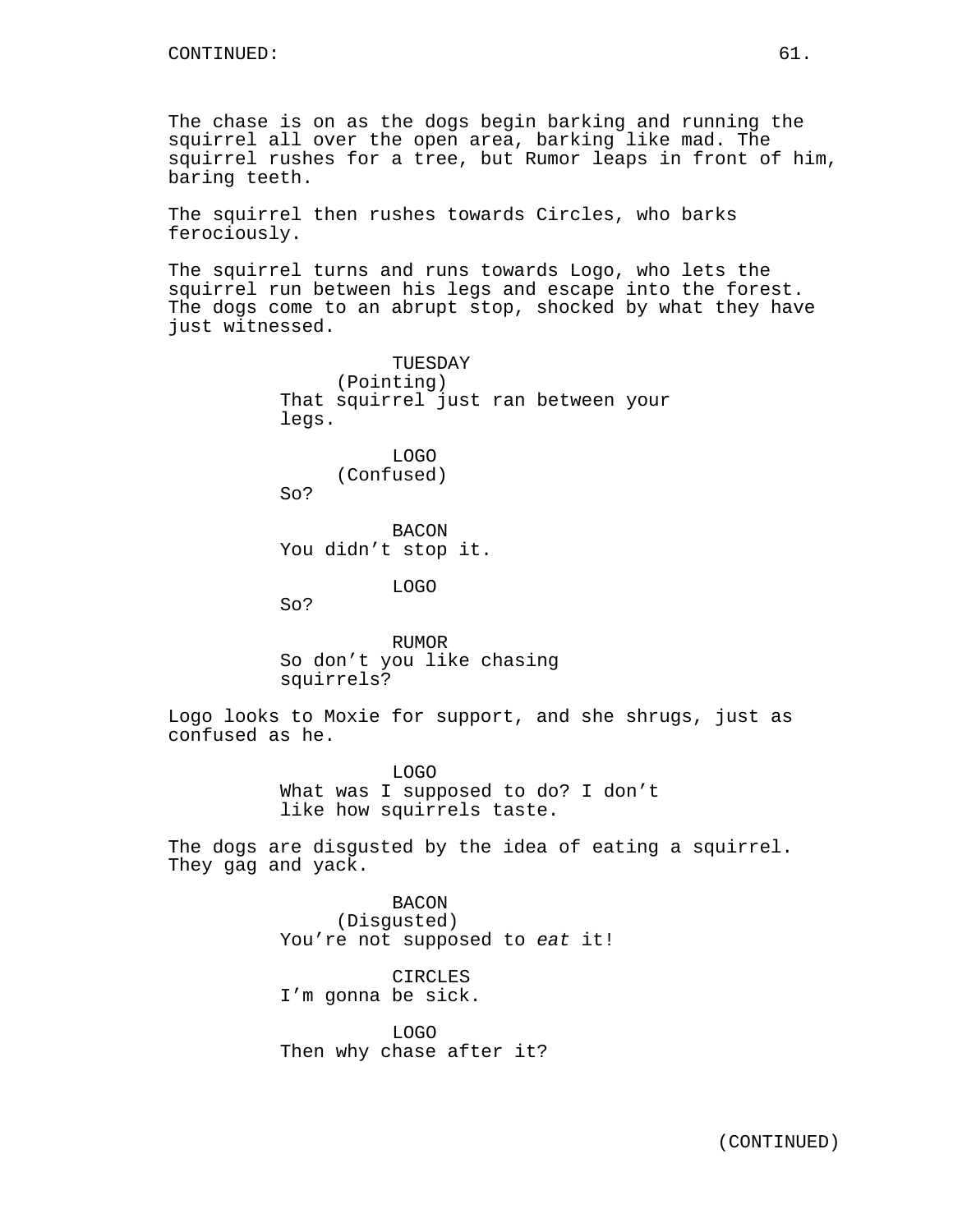TUESDAY Fa-fa-fa for crying out loud, because it's running.

MOXIE So you run after the squirrel because the squirrel is running.

CIRCLES

Yep.

Circles glances back at his tail, and begins to chase it.

RUMOR

Uh huh.

## TUESDAY You got it.

LOGO

Then what if you actually catch it?

The dogs are at a loss for words . . .

BACON Just . . . put it in your mouth for a while and let it go.

Logo and Moxie look at one another in utter confusion.

RUMOR Logo, we need to teach you how to be a dog. You've tried to be a wolf for long enough.

The dogs surround Logo and begin prodding his body. Rumor yanks his ears until they become floppy.

LOGO

Ouch!

**TUESDAY** Gotta have fa-fa-fa floppy ears.

BACON And a longer tongue.

Bacon jerks Logo's tongue and hangs onto it like a rope until it dangles out of his mouth.

> CIRCLES Wag the tail, that's what I always say. Wag the tail.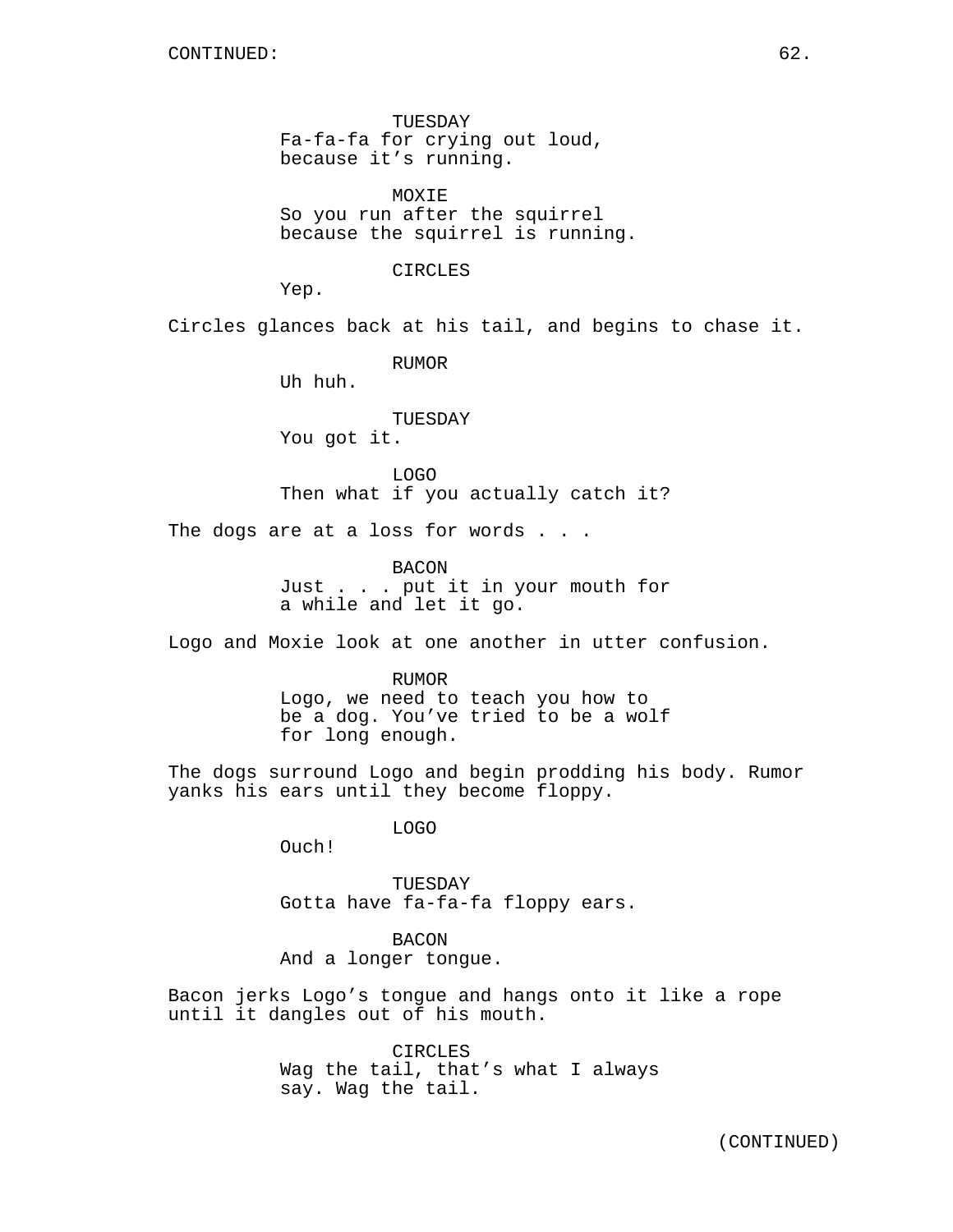Circles takes Logo's tail and shakes it back and forth.

TUESDAY Now give us all a good sniff.

LOGO

Huh?

Tuesday turns around for Logo to sniff her rear.

TUESDAY Go on and sniff me. Take a big whiff.

LOGO (Disgusted) I . . . I don't think so.

Logo now looks more like a dog than a wolf. Tuesday turns around, bitterly disappointed.

> TUESDAY Fa-fa-fa fine. Have it your way.

RUMOR Most importantly, you can learn to 'woof'. Just go like this . . .

All four dogs begin to woof at the forest, as if a mailman is walking by.

> RUMOR Now it's your turn. Come on, woof!

The word weighs heavy on him.

LOGO Maybe next time. I think I'm a little tired.

EXT. FOREST - CONTINUOUS

Logo walks through the forest to a small creek. He bends down and begins filling the jug with water. He looks down at his reflection in the water, and sees the reflection of a dog--not a wolf. The ears are floppy, and his tongue hangs out. Logo paws at the reflection to break it apart. He shakes, and goes back to his normal appearance.

That's when he hears voices. Logo glances up and sees a young boy hiking with his father. The two of them have stopped, and are looking at Logo in awe.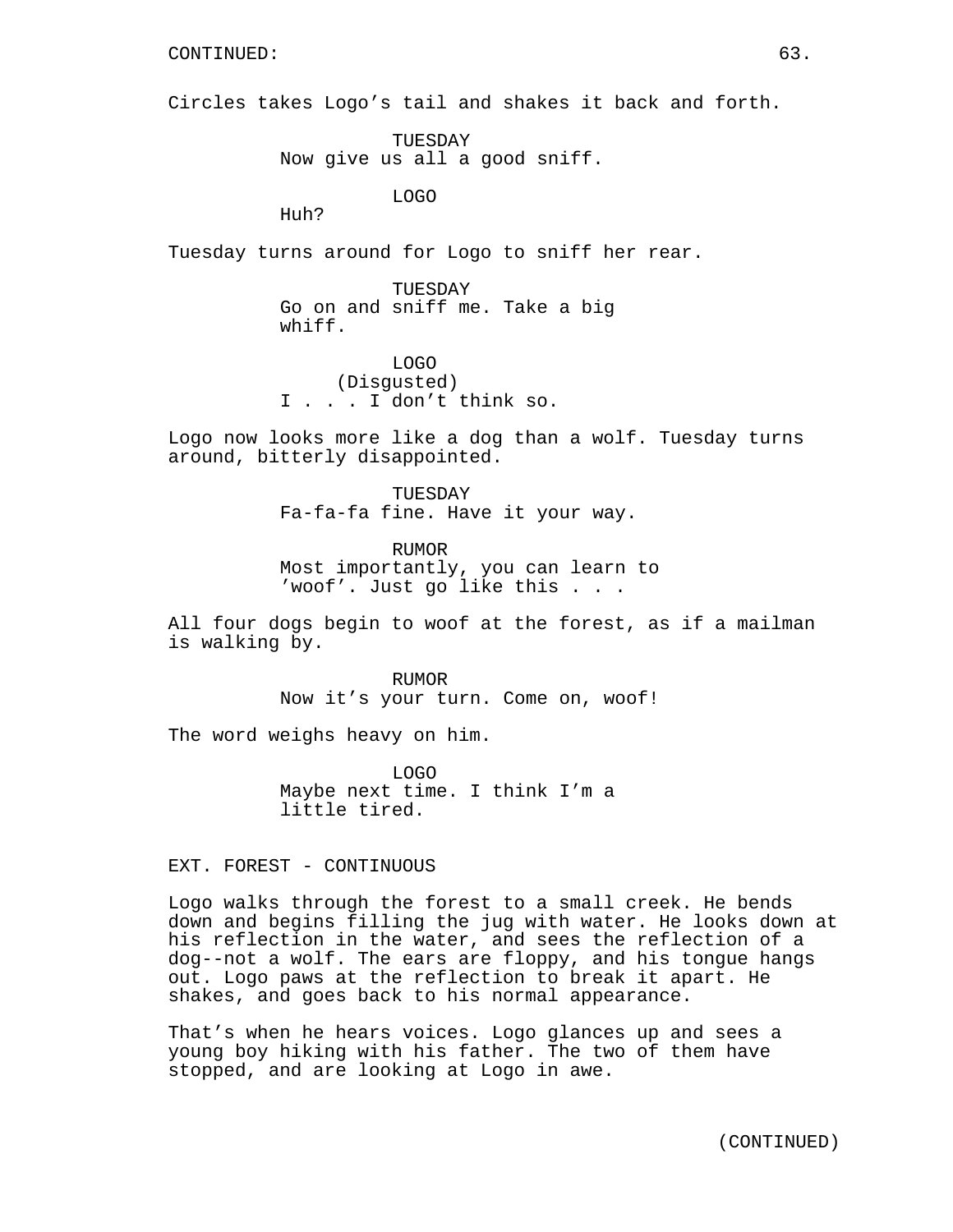BOY Look Dad. It's a real wolf!

Logo steps back out of instinct, but doesn't run.

LOGO (To himself) A real wolf?

The boy's mouth hangs open in awe. He wears a t-shirt with a wolf on it, and has a crippled hand. The father drapes his arm over his son's shoulder, and grins at him.

> FATHER Count yourself lucky, son. It's not every day that you get to see something this magical. A wolf is a special thing indeed.

Logo takes another step backwards.

BOY (To Logo) Don't run! We don't wanna hurt you!

Logo takes a hesitant step forward. The father removes a camera from his hiking pack and snaps a photo of Logo.

> BOY Can you believe it, Dad? I've always wanted to see a real wolf! This is awesome!

Logo can't help but to grin.

FATHER What will the boys at school say when they hear about this?

### BOY

(Ecstatic) They might even think I'm cool!

The father laughs aloud, and Logo nods at the two of them. He looks back down at the water, and now sees the reflection of a wolf. He turns, and walks back through the brush towards camp, holding his head a little higher.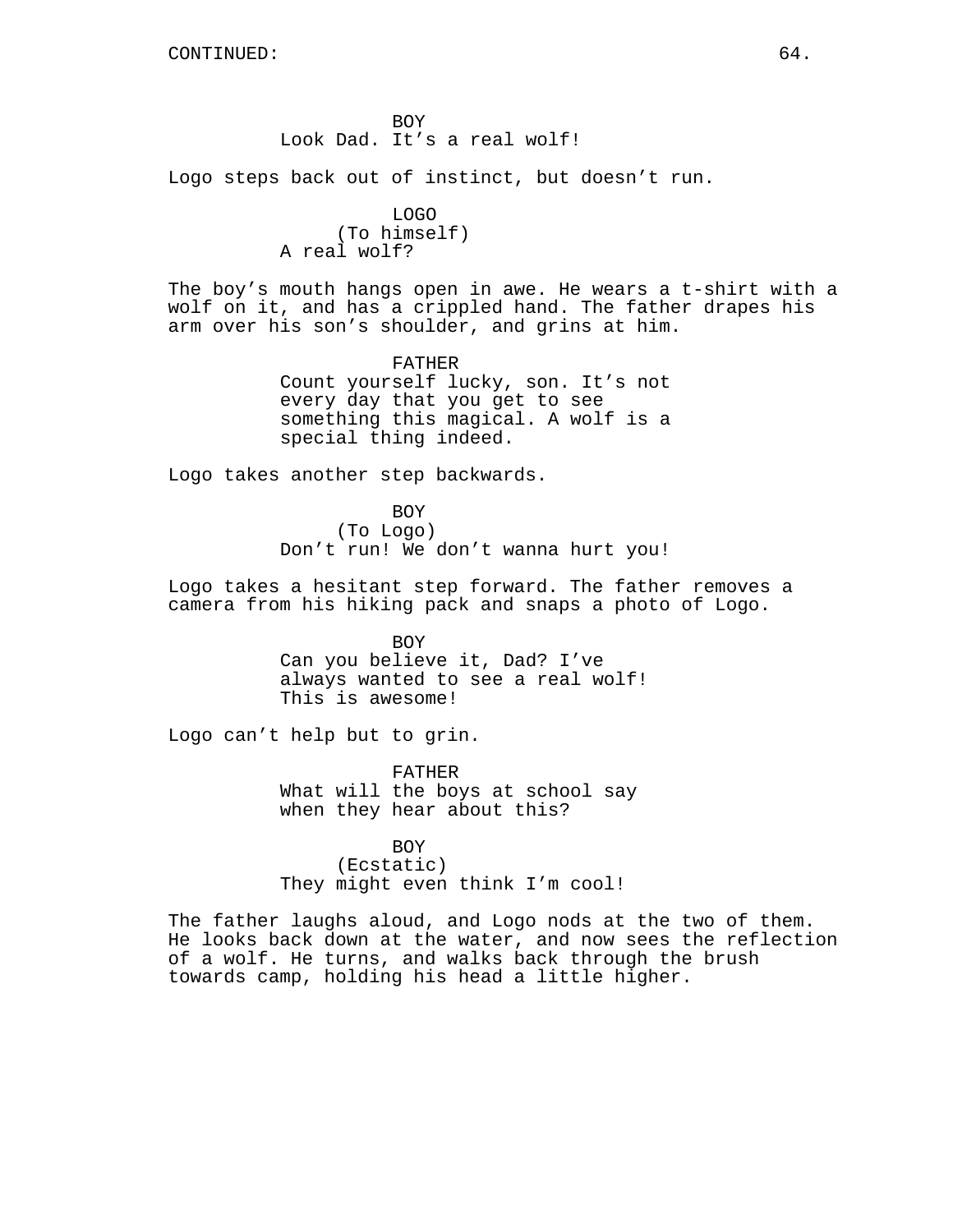Wilbur and Brenda sit in the tower overlooking the forest. Wilbur tosses a pen up and down to himself, contemplating the next move.

> BRENDA So I was watchin' the telervision the other night, and, wouldn't you know it, I see my Urncle Lewis on the Jerry Springer show.

Wilbur says nothing, and scratches his chin.

WILBUR (To himself) If you were a dog, where would you be?

BRENDA (Daydreaming, rubbing her belly) I'd be curled up somewheres lettin' somebody rub my belly.

Wilbur glances back at her in disgust.

WILBUR I wasn't talking to you, Brenda.

Wilbur stands and walks over to the map he has marked since his dog chasing days began. His eyes widen at some revelation, and he pops the cap off his pen. He begins connecting the different circles, one by one, and sees they are making a squared pattern. The dogs have one more site to hit to complete the square.

> WILBUR (Devious) We need to make a trip to the grocery store.

EXT. FOREST - DAY

MONTAGE:

Ridge hesitantly picks a suspicious berry from a bush, and pops it into his mouth. He chews, still not convinced. Then, his face enlivens with the wonderful flavor. He pops another, and another, until he is scarfing the berries with wild abandon.

Ridge is sick, his face green, as he waddles along.

(CONTINUED)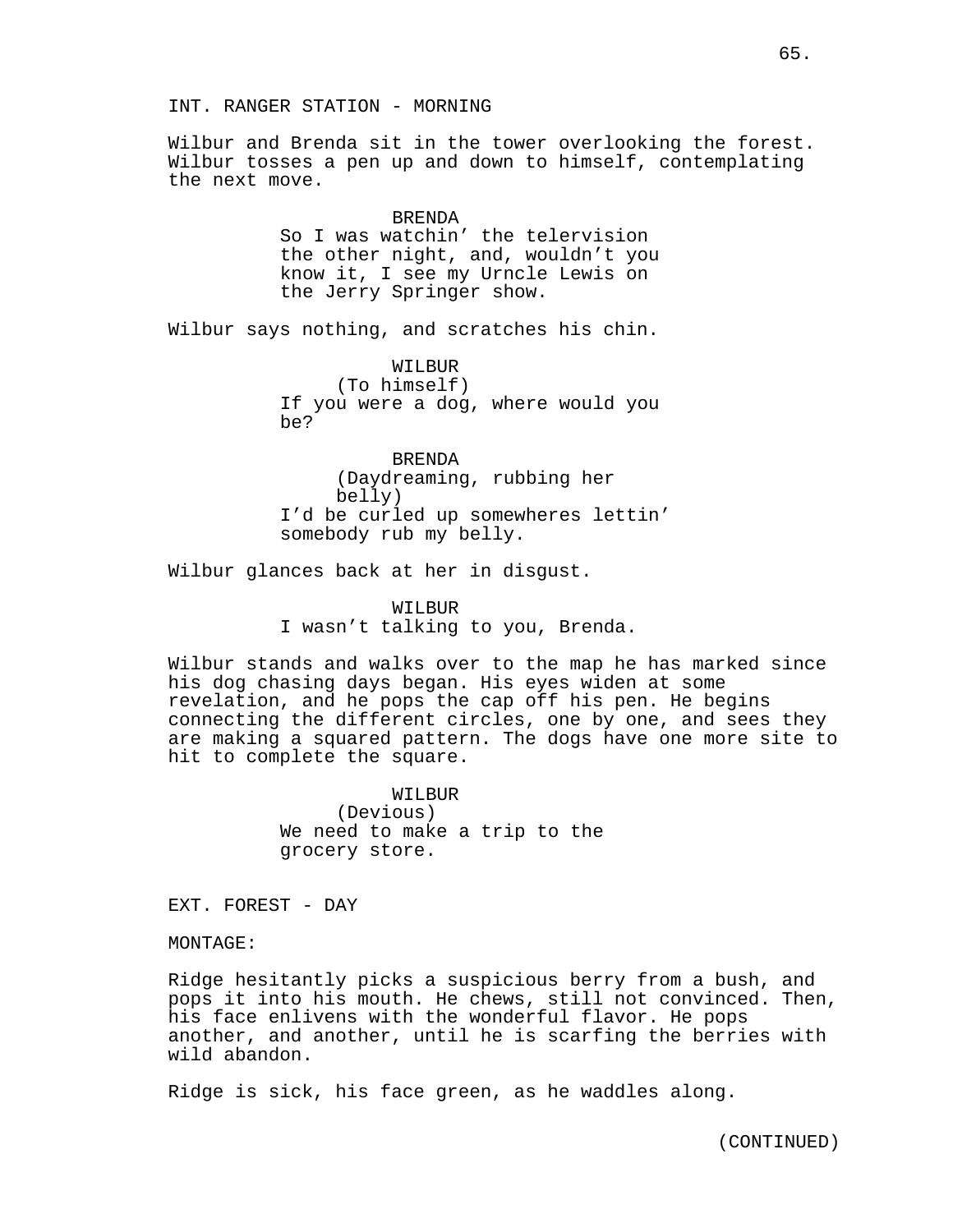An eagle carries Ridge across a deep ravine. As he flies, Ridge eats a handfull of peanuts.

The eagle drops him on the other side, and he crashes into some bushes.

Ridge tries to walk up a rocky face, and all the stones give way beneath him, causing him to slide down the mountain, tumbling head over heels.

> RIDGE Waaaaaahhh!!!

EXT. FOREST - NIGHT

Absolutely exhausted, Ridge slows to a stop and lays down. He sighs, and his eyes weigh heavy. He is just about to fall asleep when he hears voices nearby . . .

Three brown wolves are gathered together, and speak in devious voices.

> WOLF #1 So when is the attack?

WOLF #2 Soon. The wolves in Wolf Valley won't even know what hit 'em.

WOLF #3 After they burned up our camp, they deserve everything we're gonna do to them.

Ridge's eyes widen.

RIDGE (To himself) They burned up their camp?

WOLF #2 That's right. This has gone on long enough.

WOLF #1 We won't leave a single one of them alive.

WOLF #2

No mercy.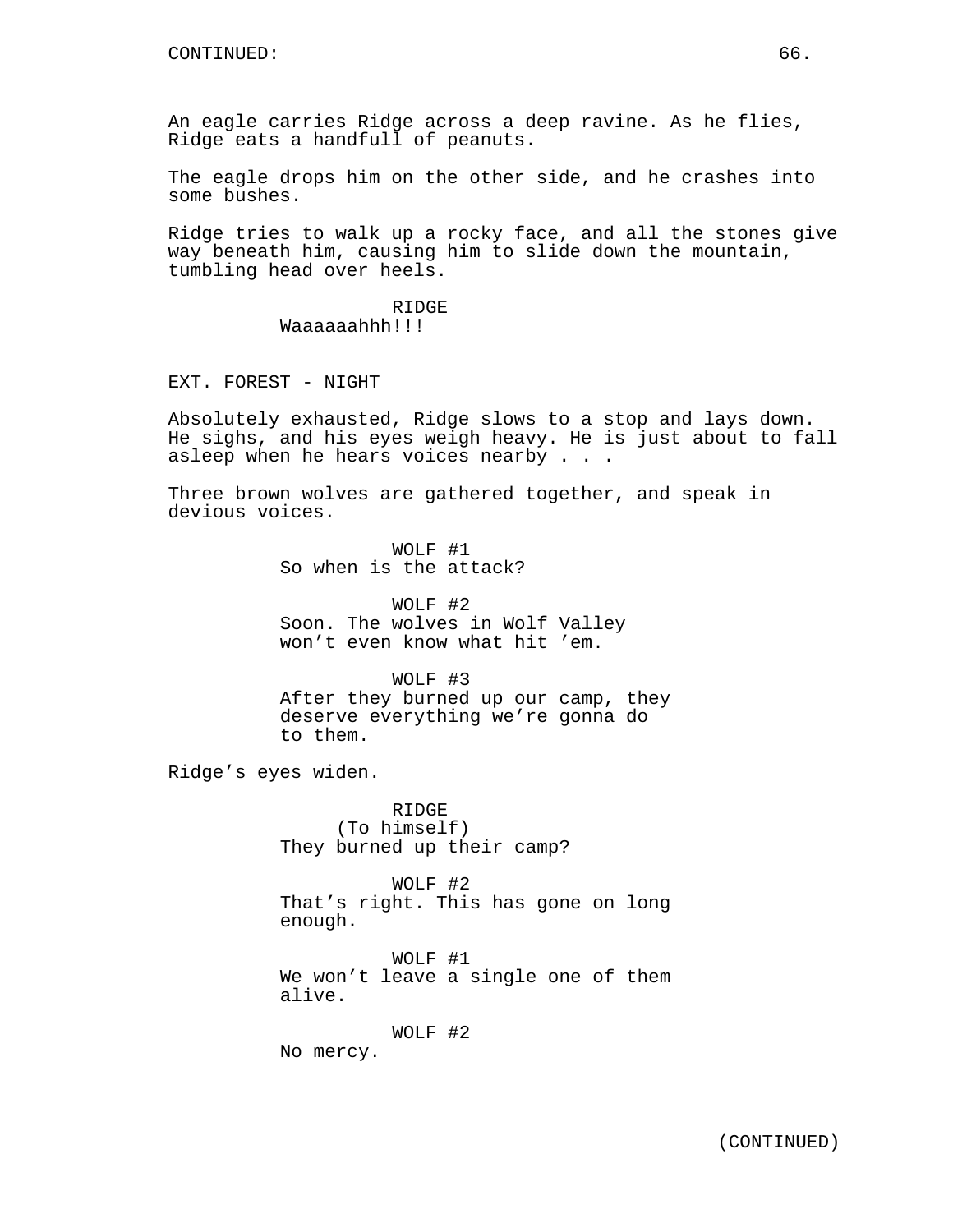WOLF #3

No mercy.

WOLF #1

No mercy!

Ridge's eyes widen with the information. He watches the wolves wander off, and then stands up.

> RIDGE (Determined) I can sleep when I'm old. For now, I've got to find Logo and warn him!

Ridge takes one step, then immediately falls over and begins snoring.

EXT. CAMPGROUND - AFTER MIDNIGHT

The dogs and wolves look down into another sleepy campground, and find it to be a perfect target for another raid. No one stirs, and campfire smoke flutters into the sky.

> MOXIE (Concerned) I have a bad feeling about this one.

**RIJMOR** Are you crazy? We'll be in and out.

RUMOR They won't even know what hit 'em.

MOXIE Something doesn't feel right. Logo, what do you think?

Logo glances at all of the eager dogs.

LOGO Looks okay to me.

RUMOR (Nods approvingly) Follow my lead.

Rumor leads the raiders across a small brook and into the campground. Following the previous method, the dogs split up and look for their favorite treats.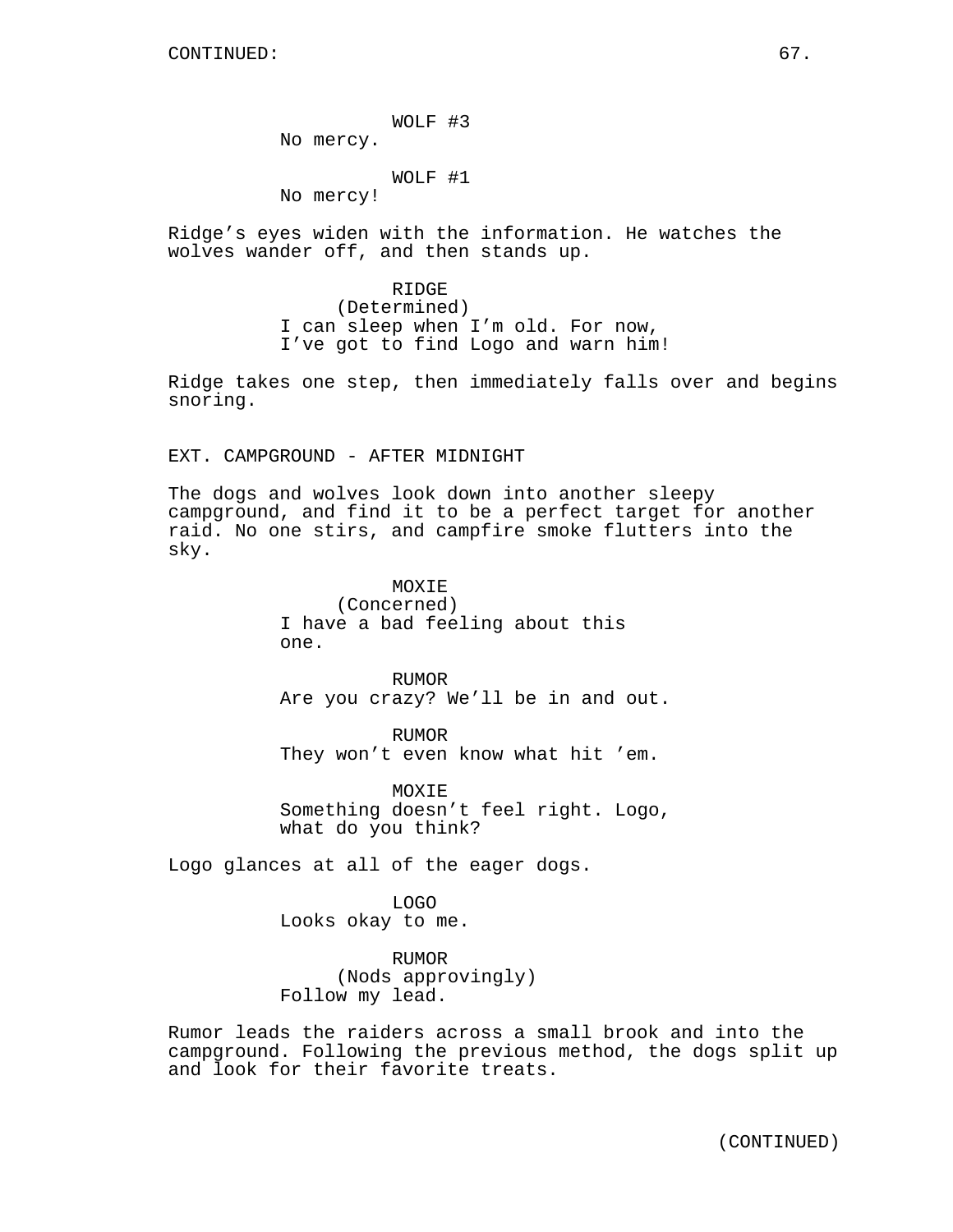Tuesday walks past a tent, and then slowly backs up, still sniffing. He carefully unzips the tent and looks inside. Within the tent is a stash of groceries greater than anything they have ever seen.

Tuesday whistles at the others, who come to her side.

TUESDAY We hit the jackpot! A whole tent full of goodies.

The others glance inside, and their eyes widen at the incredible luck.

## **BACON**

Whoa mama!

All the dogs and Logo step inside the tent. Moxie glances over both shoulders, uneasy. Still, she follows.

As soon as the raiders are inside the tent, we see Wilbur crouched outside, holding a rope. He yanks the rope, and the tent is revealed to be a trap that closes around the raiders like a net.

Out of the darkness, Brenda scurries towards the tent and secures the opening.

> WILBUR Victory is mine!

# INT. RANGER STATION - MORNING

The dogs and wolves are behind bars in a ranger station, watching as Wilbur walks up and down the hallway before them, his boots tapping on the floor. Wilbur bounces a tennis ball, and Tuesday follows its every bounce. Wilbur rolls the ball down the hallway, and Tuesday runs directly into the bars.

> TUESDAY (In pain) I gotta stop doing that.

Wilbur chuckles to himself, beyond thrilled at his victory. He whips out a notebook and flips a few pages. Wilbur then puts on a pair of dainty reading glasses.

> WILBUR Let's see here . . . What have we got? Let's start with Rumor.

Rumor looks down and away.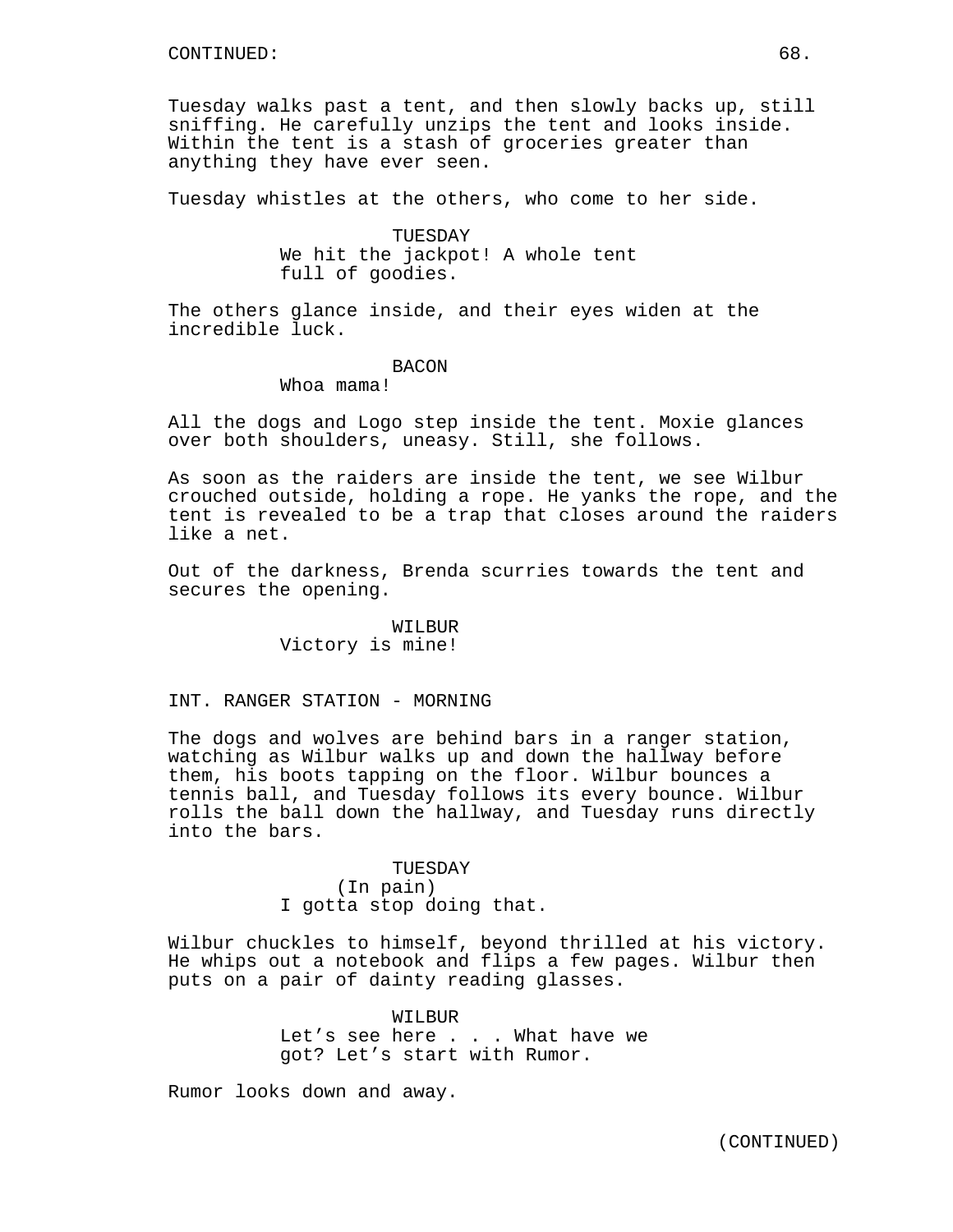### WILBUR

I see here that you escaped from the Marin County Pound in March. Stole a roadside cantaloupe on September 24th, and resisted arrest the following day. Suspected of marking your territory on a federal building.

#### RUMOR

(Humiliated) I didn't see a sign.

#### WILBUR

And a Mr. Bacon? We have quite the rap sheet on you. Biting a mailman on the kneecap. Biting a second mailman on the pinky finger. Biting a third mailman on the right buttocks.

BACON (Shaking) I'd do it again!

#### WILBUR

And a Ms. Tuesday? Well, Tuesday, I see here you're suspected of carrying rabies, along with mange and fleas. The intentional spread of disease calls for an international investigation.

Wilbur lowers the notebook and removes his glasses.

#### WILBUR

I could go on and on, but what's the point? You dogs are going straight back to the pound. And you . . .

Wilbur points at Moxie and Logo.

### WILBUR

You should be ashamed of yourselves, running with a dog pack like this. You'll be fixed right up when I send you to the zoo.

Wilbur saunters off, leaving the dogs and wolves totally defeated.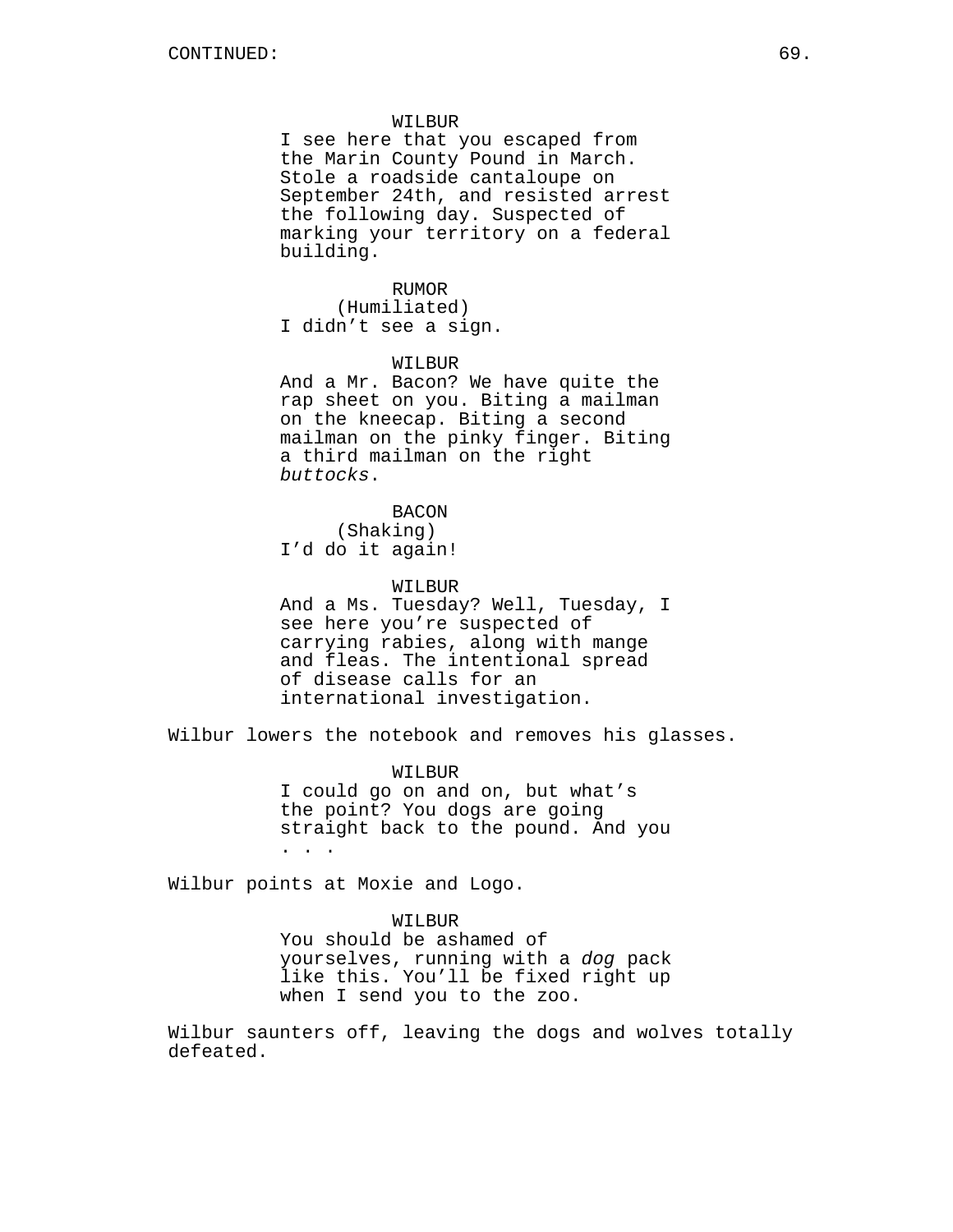EXT. MOUNTAIN TOP - EVENING

Beneath a bright moon, Striker and Pops stand next to one another, looking over the majestic beauty of their valley.

# STRIKER

(Contemplative) You think he's out there somewhere? You think he'll ever be back?

#### POPS

Striker, my son, sometimes bad things happen.

STRIKER I just miss the little guy. That's

all. I didn't realize how much I cared about him.

POPS

Howl with me, and perhaps, just perhaps, we can bring him back to us. As you know, a true howl has the power to bring the dead back to life.

Striker and Pops lift their heads and release powerful howls towards the moon. The howl echoes through Wolf Valley and beyond.

## INT. RANGER STATION - MORNING

From another room, we see Wilbur tossing the tennis ball up and down to himself. He glances into the holding tank to make sure the dogs haven't gone anywhere.

Moxie and Logo lay next to one another, looking through the bars. Down the hallway is a SMALL WINDOW.

> LOGO This is all my fault. I should have listened to you.

> MOXIE If you were acting like a wolf, you would've had a bad feeling too.

LOGO Easy for you to say.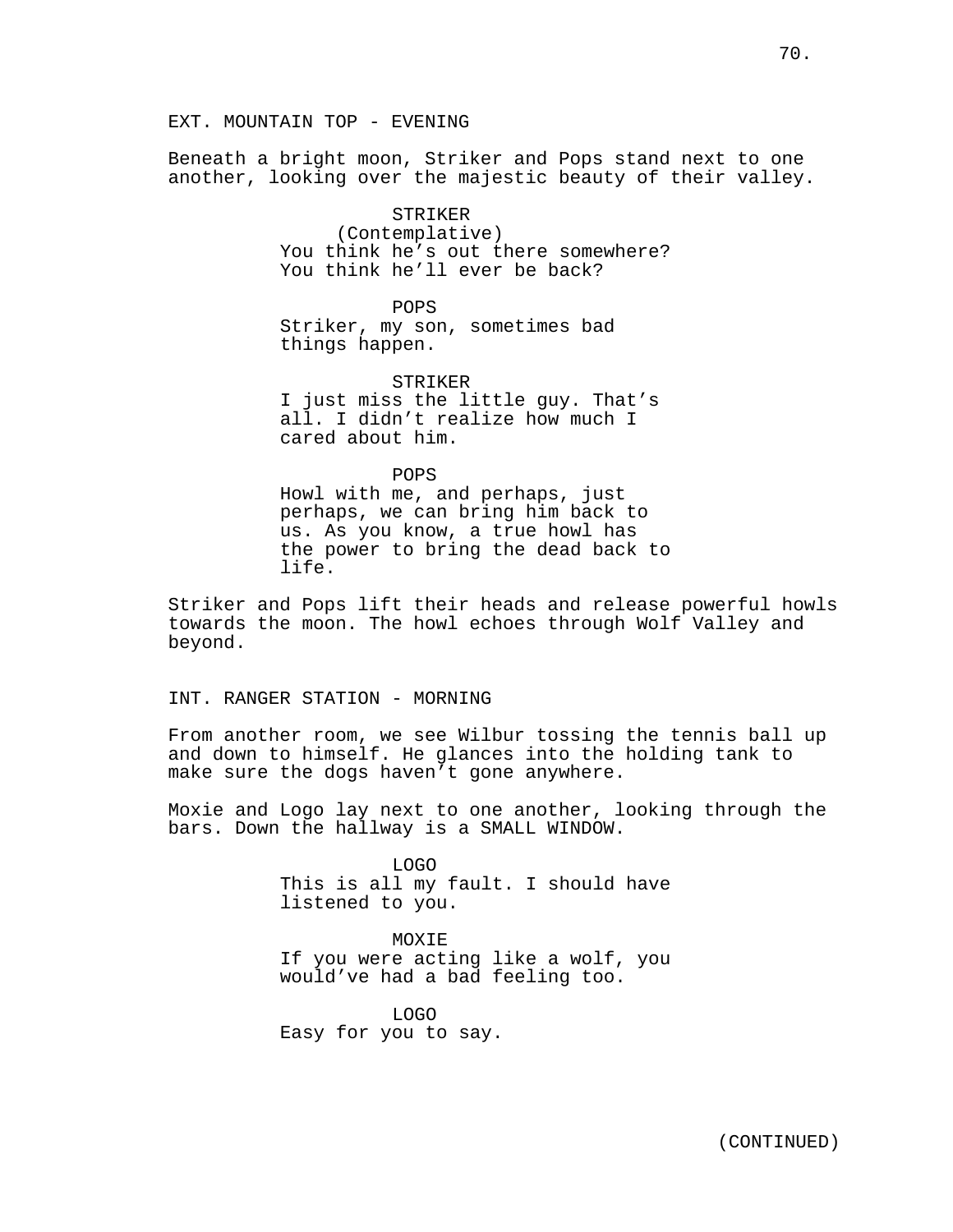MOXIE What's that supposed to mean?

LOGO It means you have it easy. You can howl. You can do everything a wolf is supposed to do.

MOXIE I have problems of my own. Believe me.

LOGO Like what? You're too smart? You're too clever? You're too pretty?

Moxie opens her mouth to say something, but stops when the words register. She blushes.

> MOXIE That's not it. My pack is . . .

That's when we hear a terrible scream, and the sound of buzzing. The wolves and dogs look through the window at the end of the hallway, and see Ridge fighting off a swarm of bees, spinning in circles and screaming for help.

He spins and crashes through the window, sending glass flying.

Ridge stands and keeps spinning, even though the bees are gone.

> RIDGE Bees! Run for your life! Killer bees! Ahhh!!!

The prisoners stand at attention, looking for bees. Logo squints his eyes.

> LOGO (Softly) Ridge?

Ridge continues to spin in circles until he slams into a wall, and promptly falls backwards.

> LOGO Ridge? Ridge is that you?

Ridge glances up, and hops to his feet. He rushes to the bars.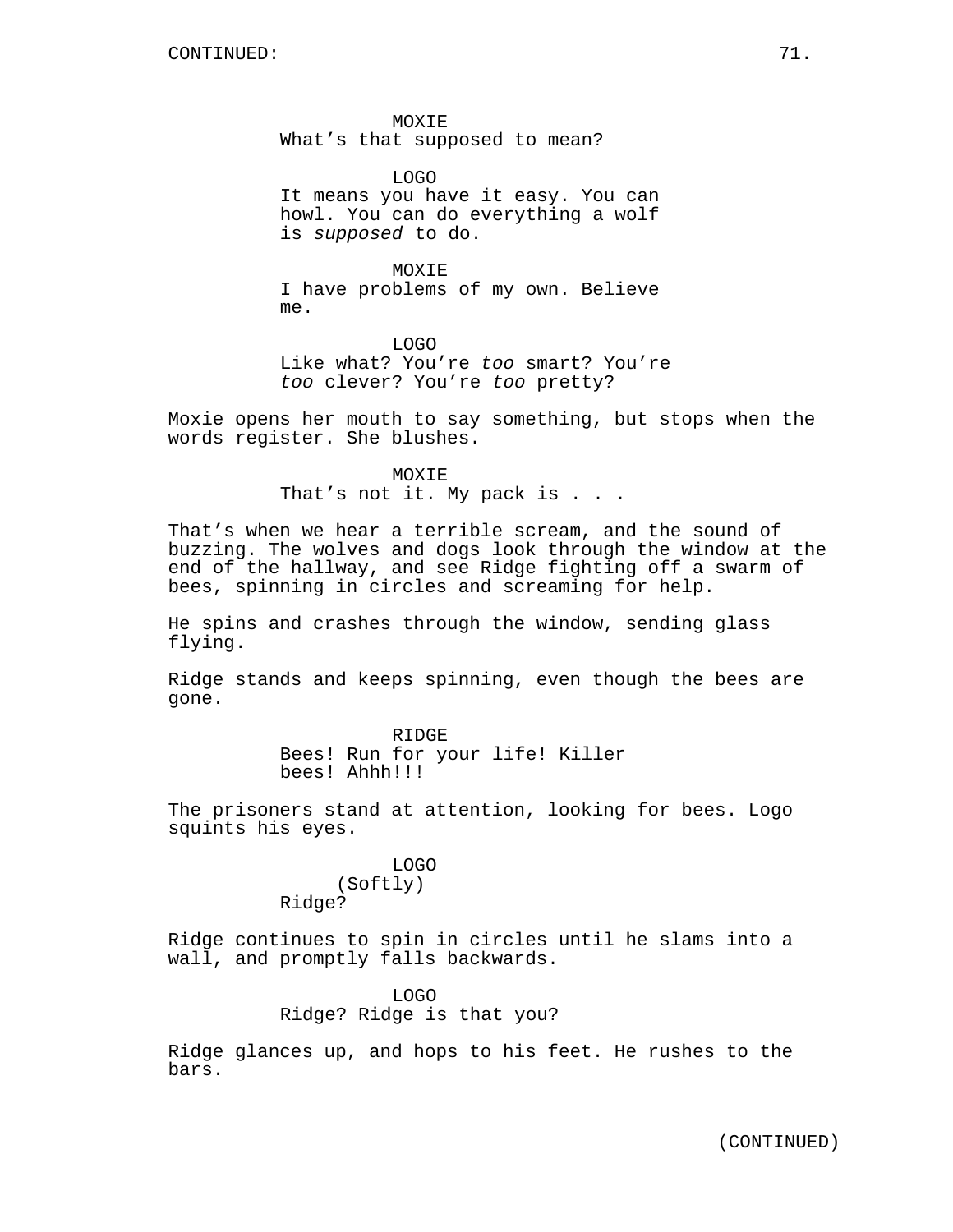RIDGE Logo! Boy oh boy am I glad to see you!

LOGO What are you doing here? How did you find me?

Ridge dusts himself off, and glances around at the others.

RIDGE I just . . .followed my instincts, that's all. I'm a pretty sharp guy, and I have had quite the adventure.

Moxie walks over, glancing through the holding tank window at Wilbur. He is still occupied tossing the ball up to himself.

> MOXIE (To Logo) Who's your friend?

LOGO Everyone, this is my best friend Ridge.

The dogs nod in acknowledgment.

RIDGE I have some big news . . .

A bee flies out of Ridge's quills and he shrieks.

RIDGE I made the mistake of trying to get some honey for breakfast. And the bees around here are not very generous.

LOGO What's the news?

RIDGE It's the wolf packs. Things are getting bad back home, Logo. And I overheard . . .

Ridge glances at Moxie, and looks her up and down. Noticing she is a white wolf, he leans in towards Logo.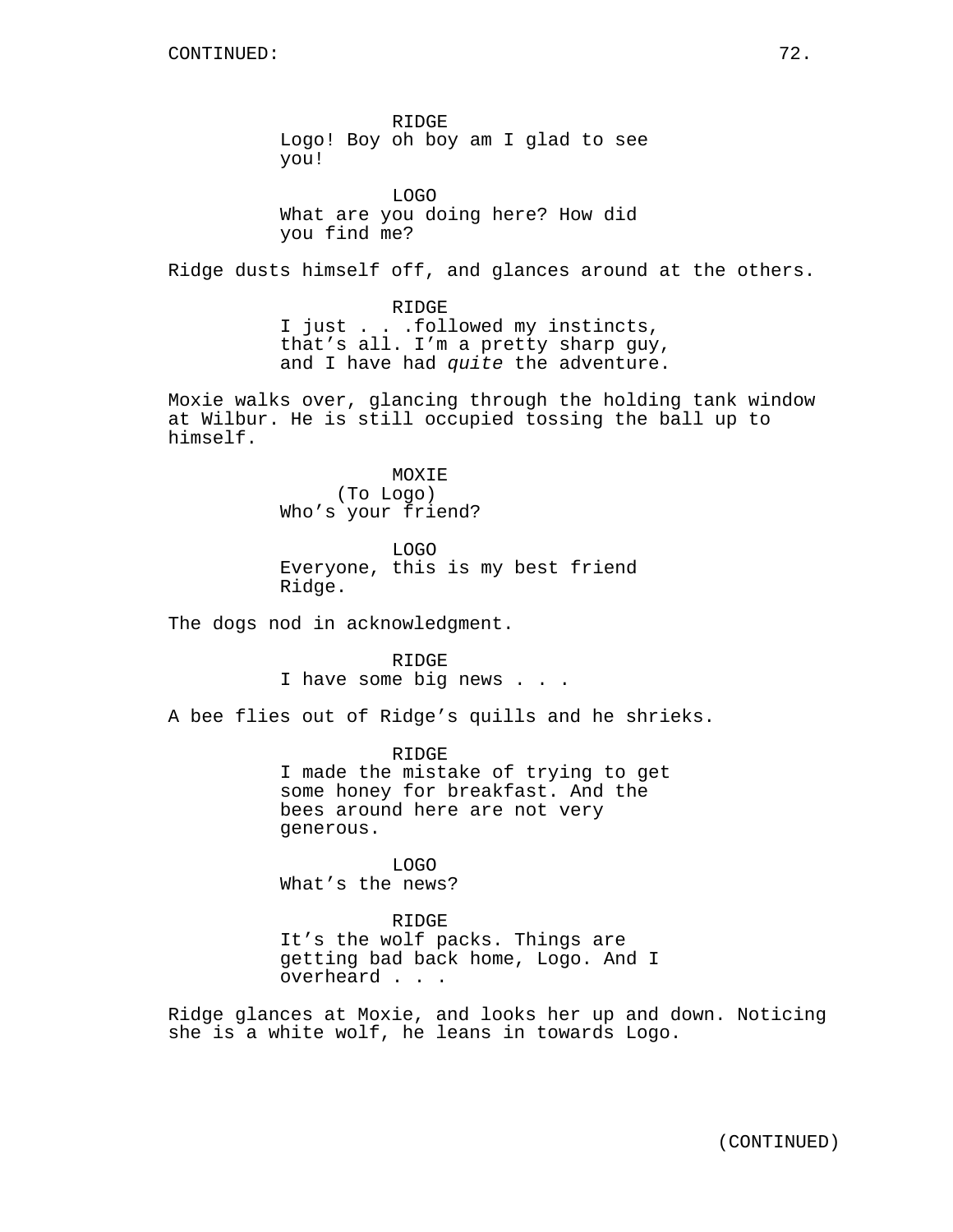RIDGE How about the cutie pa-tootie?

MOXIE I can hear you, Ridge.

#### RIDGE

Just making a harmless observation. You know, Logo's a good guy. He'd make some lucky lady very happy.

MOXIE What did you overhear?

LOGO Get to the point.

#### RIDGE

Well, from what I've gathered, the grey pack burned down the brown pack's camp. And now they're planning for revenge.

MOXIE (Shocked) Wait . . . what?

RIDGE Burned it down.

He makes a whooshing noise with his mouth.

RIDGE Down to the ground.

LOGO Serves them right after what they did to us.

Moxie's mouth hangs open in shock. She furrows her brows.

MOXIE Excuse me, Logo?

## LOGO

They deserve it. They've been messing with our pack for as long as I can remember.

MOXIE

Uh, I think you have things backwards. The grey pack has been messing with our pack for as long as I can remember.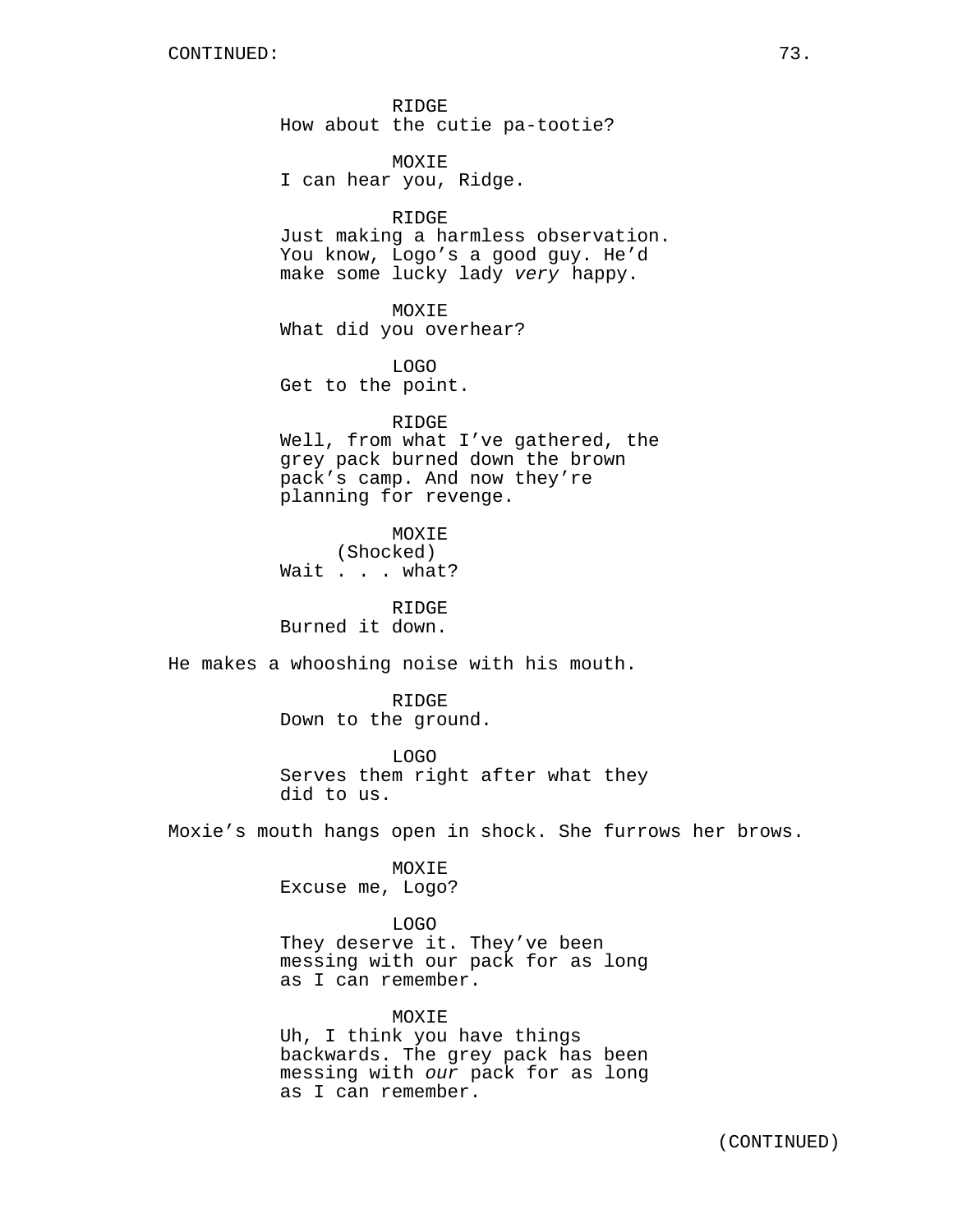RIDGE The white pack is involved in this?!?

MOXIE No, stupid.

RIDGE

No need to resort to name-calling.

LOGO What's going on here? What does this have to do with you?

MOXIE (Angry) Everything!

. .

LOGO Wait, what did I say?

MOXIE You'd never understand. Just forget it. Ridge, can you get us out of here, or not?

Ridge blows into his hands and rubs them together. He cracks his neck both ways, and releases a long sigh. He stretches his arms, and does a few jumping jacks.

> RIDGE It's going to be very complicated .

Rumor steps up to the bars, and points at a lever within Ridge's reach.

> RUMOR Just pull the lever, pal.

Ridge notices the lever for the first time, and shrugs. He yanks it, and the doors swing open. The dogs and wolves sneak into the hallway and out the broken window.

Outside the holding tank, Wilbur has no idea what's going on.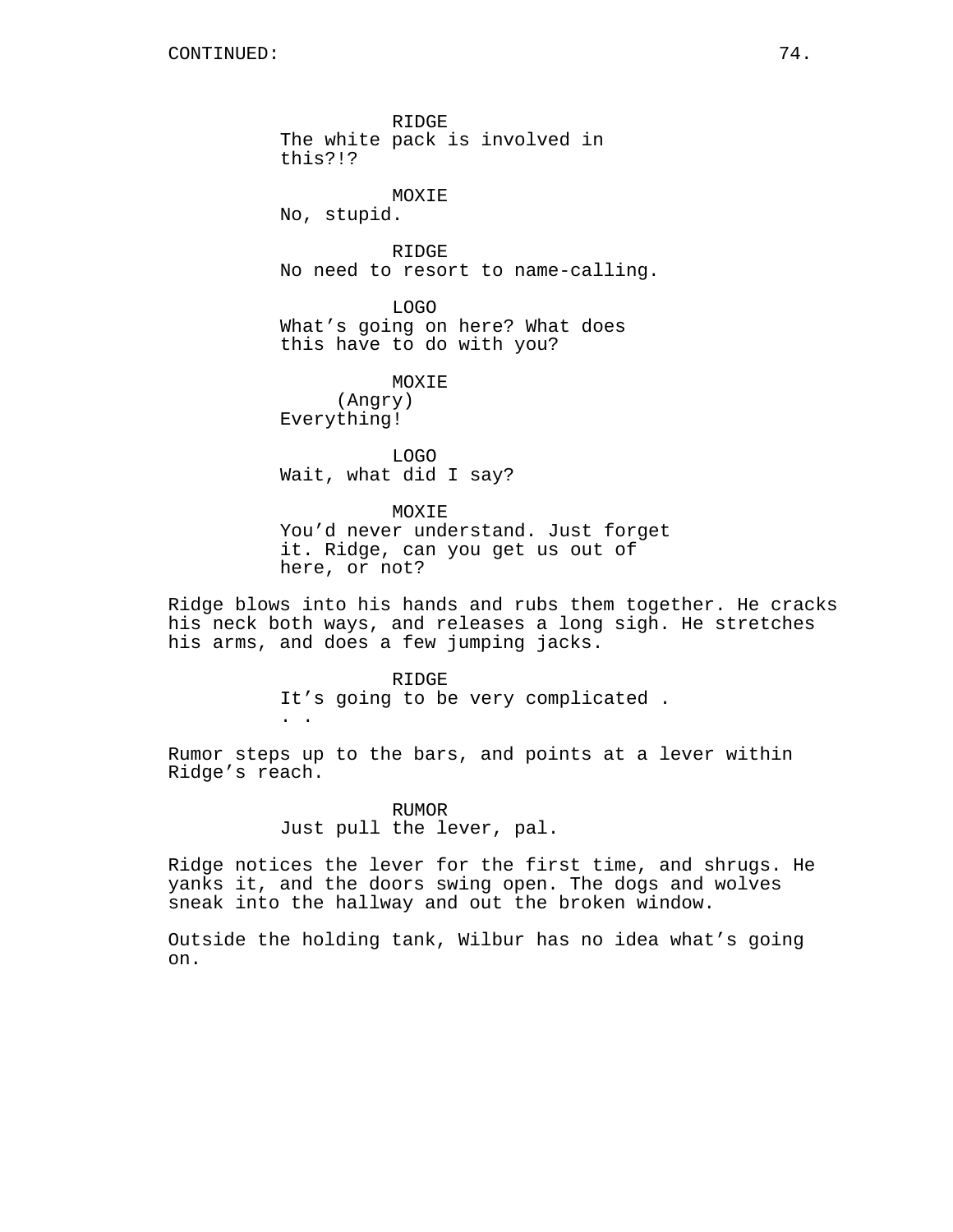EXT. RANGER STATION - CONTINUOUS

The dogs scatter for the woods, and Logo calls ahead to Moxie.

LOGO

Moxie?

Moxie ignores him and continues ahead towards the forest.

LOGO Moxie, wait. Where are you going?

Moxie stops and turns around.

MOXIE I'm going home. That's where I'm needed the most. I've got to do what's best for the pack.

LOGO Well, where is home?

Moxie steps in close, her eyes fierce.

MOXIE Home is with the brown pack. My pack.

LOGO

What?

MOXIE That's right Logo. I'm a part of the brown pack.

Moxie darts into the forest, leaving Logo aghast. Ridge steps up next to Logo.

> RIDGE I think she has her colors mixed up. Is she, you know, all there up in the noggin?

INT. RANGER STATION - DAY

Still tossing the tennis ball up and down, Wilbur glances into the holding tank with a smirk. He sees his prisoners have escaped, and falls backwards in his chair.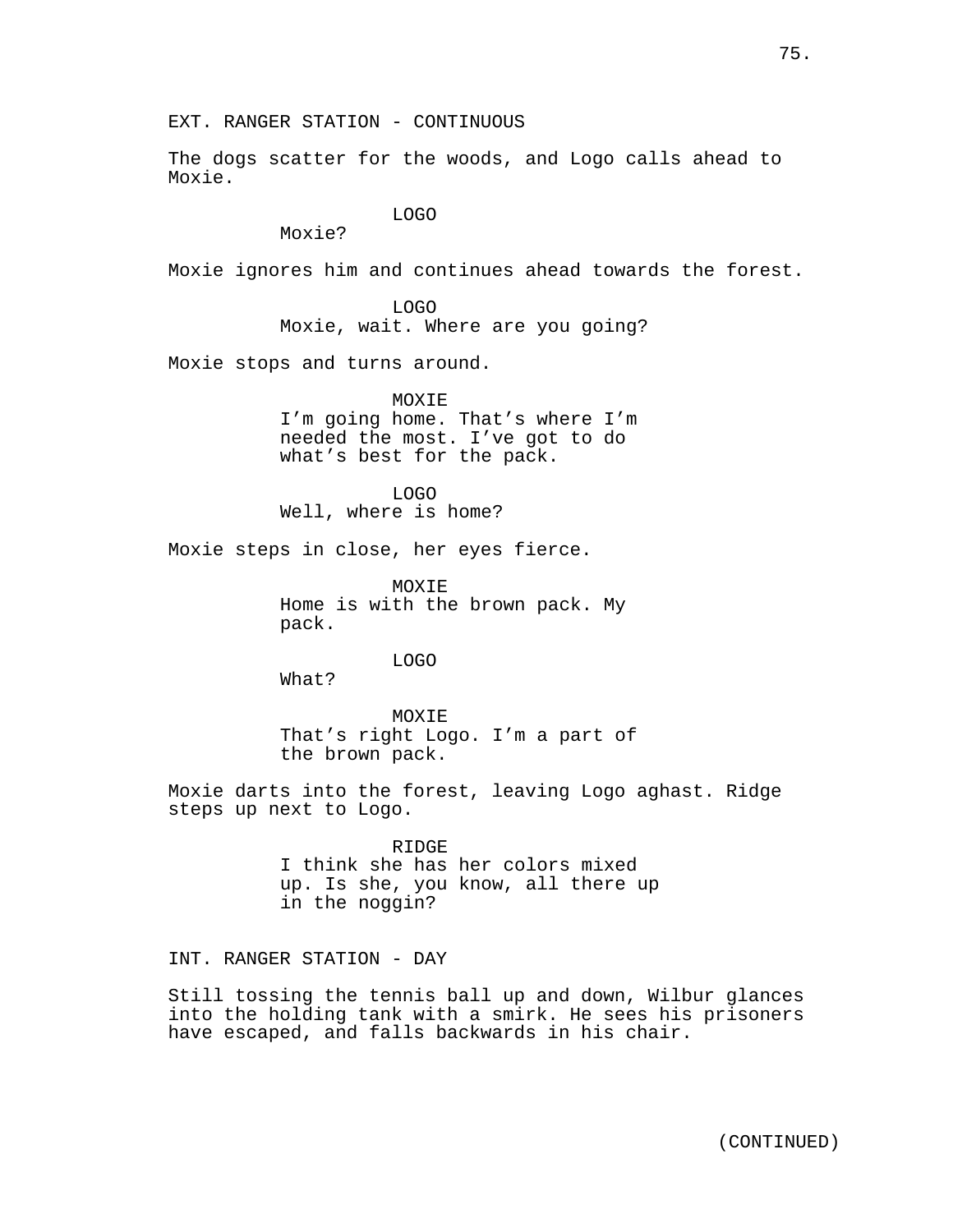#### WILBUR

Brenda!

EXT. BROWN PACK CAMP - DAY

From up on a ridge, Moxie looks down into the brown pack's camp. Evidence of the fires can be seen on all the trees and shrubbery. She takes a deep breath, and hangs her head. She looks down at a patch of dirt.

#### MOXIE

Whatever's best for the pack.

Moxie lays down and rolls in the dirt, staining her white fur with a brown hue. Once she is covered, she makes her way down to the pack.

From afar, Zee spots her daughter walking towards them.

ZEE (Shocked) Moxie, girl?

#### **MOXTE**

Hi, mom.

Zee begins running to her daughter . . .

ZEE Oh, Moxie. Moxie. I thought I'd lost you.

Zee rushes to her daughter's side and embraces her.

ZEE Welcome home.

EXT. DOG CAMP #3 - DAY

Logo frantically gathers a few provisions for his journey to find Moxie. Ridge and the other dogs watch him. It seems he will make this journey alone.

> RUMOR Where you goin?

Logo doesn't slow down.

LOGO To find her.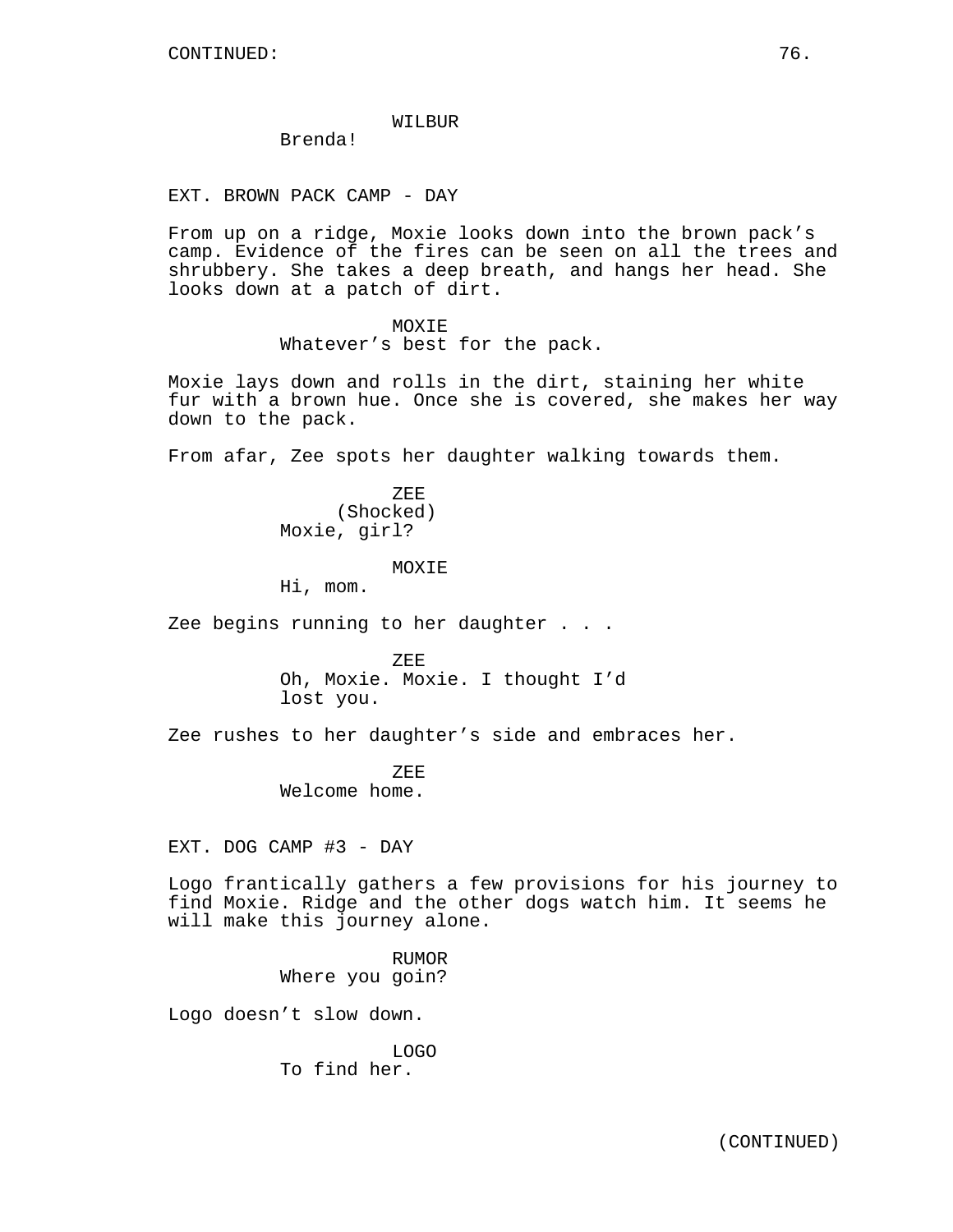RUMOR You know where she is?

LOGO I think so.

RIDGE (Romantic) The elusive white wolf.

LOGO She's not a white wolf. Well, she is. But it's complicated.

Logo has gathered all he needs for the journey, and slings a pouch over his shoulder.

> LOGO I wish I could stay.

Logo turns around to look at the others, and sees that they are all prepared for a journey, too.

> CIRCLES Lead the way, Logo.

Bacon raises his arms and shakes them violently.

BACON I love traveling! Wahhh!

INT. CAVE - NIGHT

Striker sits in a booth alone, picking through the bones on his plate. His eyes are red and vacant, as he has been missing his little brother.

A wolf named Marty calls over to Striker from across the room . . .

> MARTY Hey Striker, how about one of those famous howls! Ahhh--ewwww!

Striker simply acknowledges the request with a nod and slight grin. He returns to the plate before him.

> MARTY (Persistent) Come on, Striker. Just one for old times sake!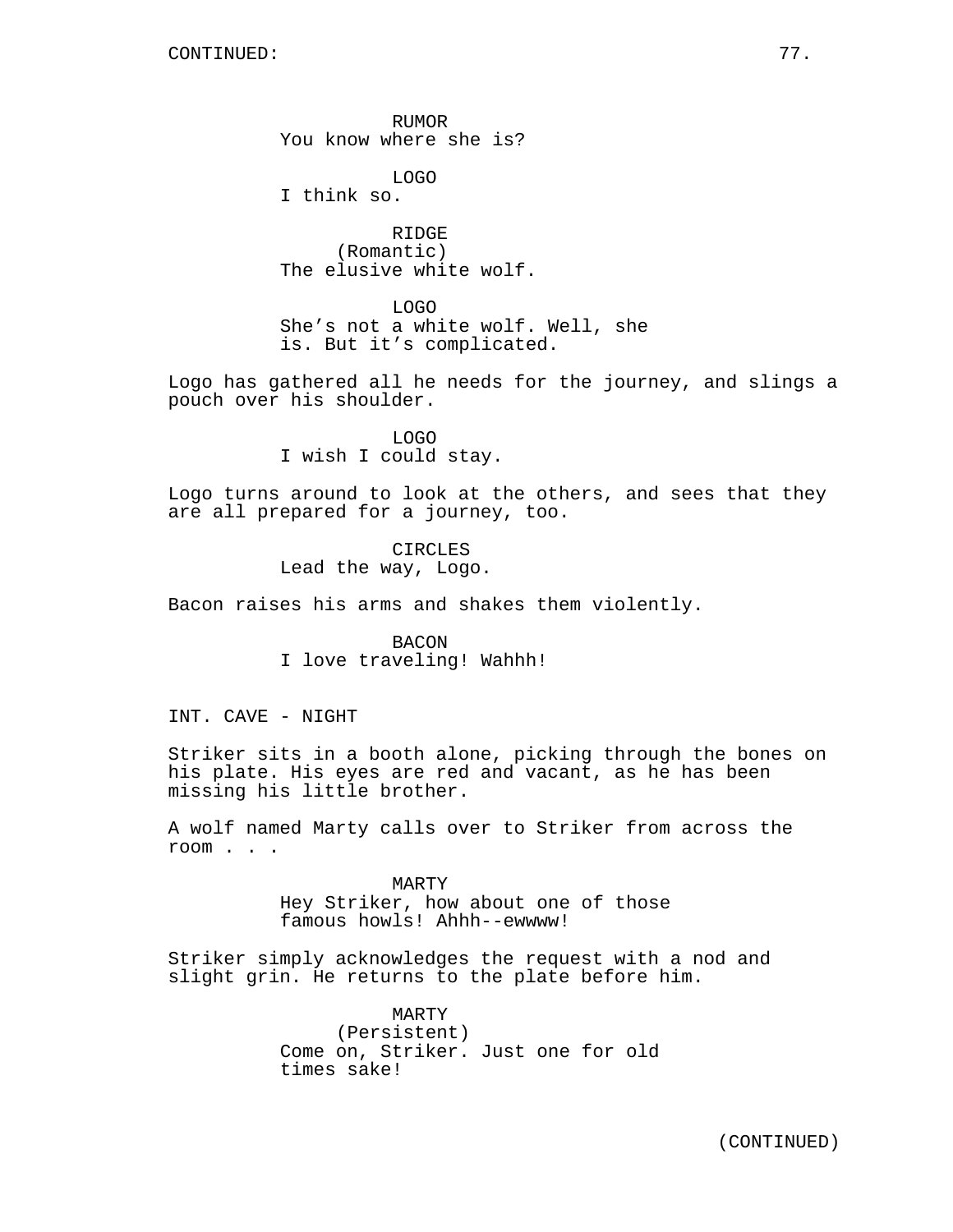STRIKER Not tonight, Marty.

MARTY (Boisterous) Aw, don't be a party pooper. Just cause the little 'Woof' is gone! He prolly fell in with a dog pack somewhere. Ha!

The whole place falls silent, and a bone drops from Striker's hand onto the plate, clanking against the porcelain. Every head is turned to see how Striker will respond to the affront.

Striker wipes his mouth with a napkin and stands up. He walks over to Marty.

STRIKER

(Quietly) My brother was more of a wolf than you'll ever be.

Striker walks out of the cave, withholding the expected violence. The crowd sighs in relief.

EXT. CAVE - CONTINUOUS

Striker stands in front of the entrance, glances up at the moon, and howls with all of his strength.

> STRIKER (Softly) Come back, Logo.

EXT. BROWN PACK CAMP - NIGHT

The leaders of the brown wolf pack are gathered in a circle around a map of Wolf Valley drawn in the dirt. Zee points at the map, and traces the attack routes. Moxie watches, her eyes empty of hope.

> ZEE They'll never see it coming. After what they've done to us, we'll show no mercy.

The others are enlivened by the idea, and a violent energy arises in their twisted smiles.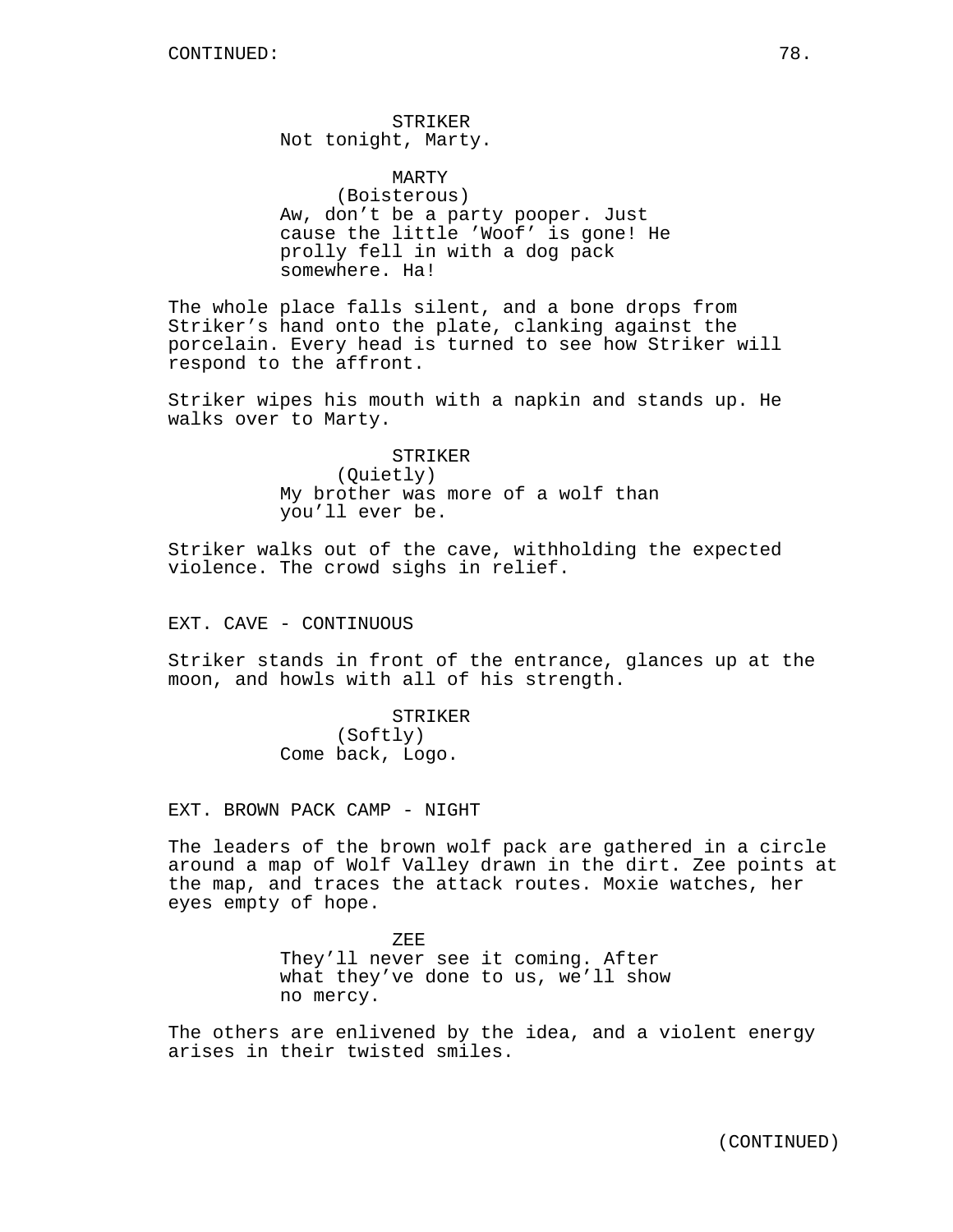ZEE Our grandfathers fought this war. Our grandfathers' grandfathers fought this war. Even their grandfathers fought this war. But we . . . Zee scans the circle of wolves. ZEE We will end it. The others howl in excitement. ZEE Two days from now, we'll all be settling in to our new homes in Wolf Valley, and nothing is going to stop us. EXT. FOREST FLOOR - MORNING Ridge rushes through the underbrush, following Logo. RIDGE (Singing to himself) Gotta stop it. Gotta stop it. Gotta stop a war! Ridge stops and huffs for breath. The other dogs pass him by, and Bacon leaps up and slaps his rear. BACON Shape up, porcupine! Ridge starts up once again. RIDGE Gotta stop it. Gotta stop it. Gotta stop a war!

Ridge bumps into a hive of bees, and they swarm around him as he runs for his life.

> RIDGE Oh no! Not again! Beeeeees!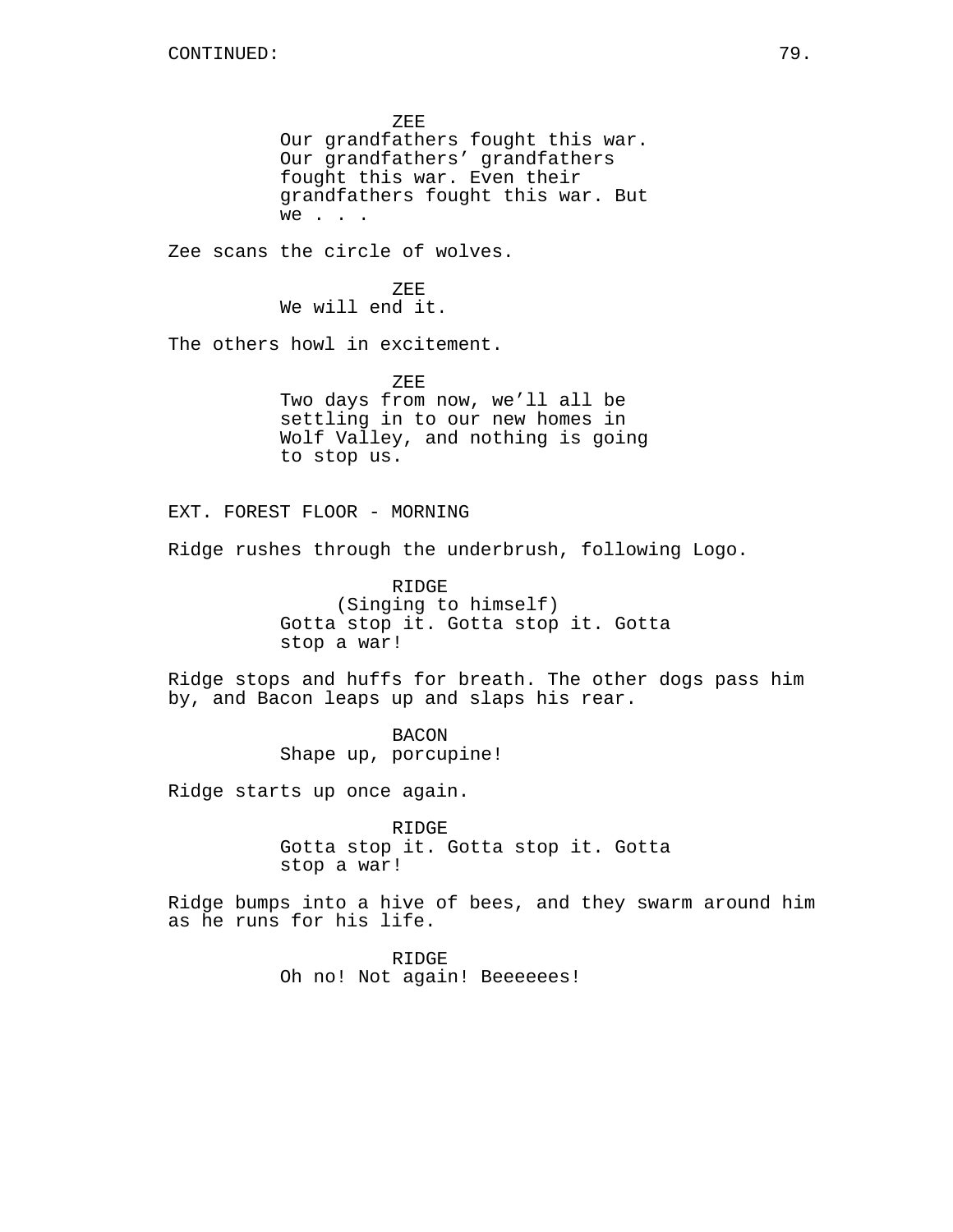INT. RANGER STATION - DAY

Wilbur examines the broken window, with Brenda leaning over him.

> WILBUR We're dealing with a very sophisticated type of beast, here.

BRENDA Like an elerphant?

Wilbur glances over his shoulder at Brenda.

WILBUR There are no elephants in Yellowstone National Park.

BRENDA How bout a anaconda?

Wilbur sighs, and leans in close to the window. He finds a porcupine quill, and holds it up into the sunlight.

> WILBUR It seems, Brenda, that we are dealing with a porcupine. Perhaps the smartest porcupine I've ever encountered. He will need to be approached with skill and caution.

EXT. BROWN PACK CAMP - NIGHT

Ridge burps.

The crew lays flat on their stomachs, looking down over the brown pack's charred camp. A few campfires are scattered across the area, and brown wolves mill about. There's no sign of Moxie.

> **RUMOR** Whew, those fires did a number on this place.

TUESDAY No wonder they're all fired up. Pun intended.

Bacon begins shaking with laughter, and covers his mouth.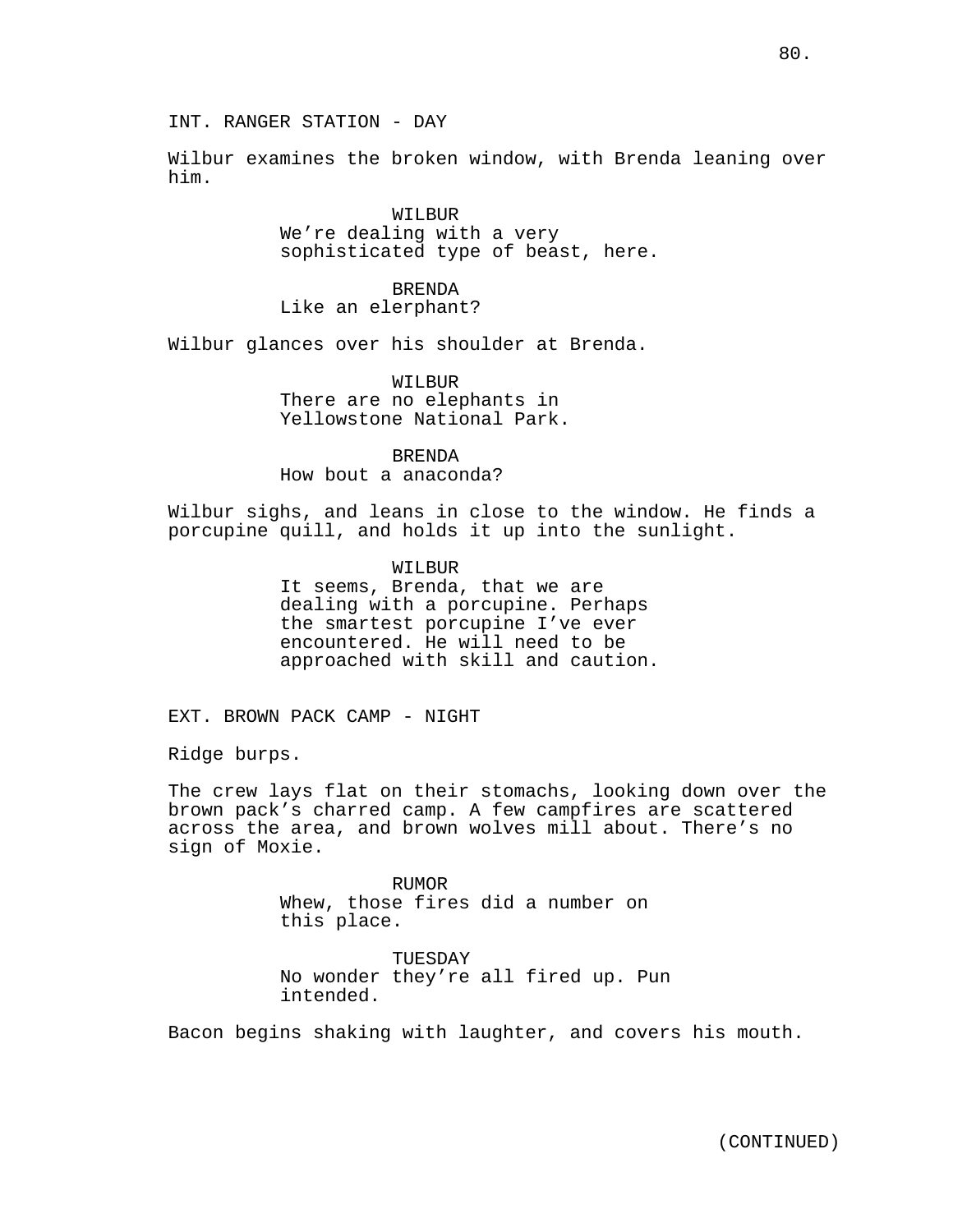LOGO Anyone see Moxie?

RIDGE Who's Moxie?

Everyone turns to glance at Ridge.

RIDGE Oh yeah. The white wolf.

Logo glances at the others . . .

LOGO I'm going down for her.

RIDGE I should go too, in case things get messy.

LOGO (To the dogs) Keep an eye on us from up here. If anything bad happens, save yourselves.

EXT. BROWN PACK CAMP - NIGHT

Logo and Ridge sneak through the trees just beyond the open area where most of the brown pack rests. They hear a crunch of leaves, and hide behind trees as a brown wolf walks past. Logo motions for Ridge to keep quiet.

> LOGO (Whispers) They'll kill us if they find us here.

Ridge gulps.

RIDGE What exactly do you mean by kill?

Logo takes a few more steps ahead and glances out into the opening. He scans a large group of wolves, but can't see Moxie.

> LOGO I need a closer look.

Logo and Ridge sneak from tree to tree, now at risk of being seen. As they peer around a tree, a shadow rises behind them.

(CONTINUED)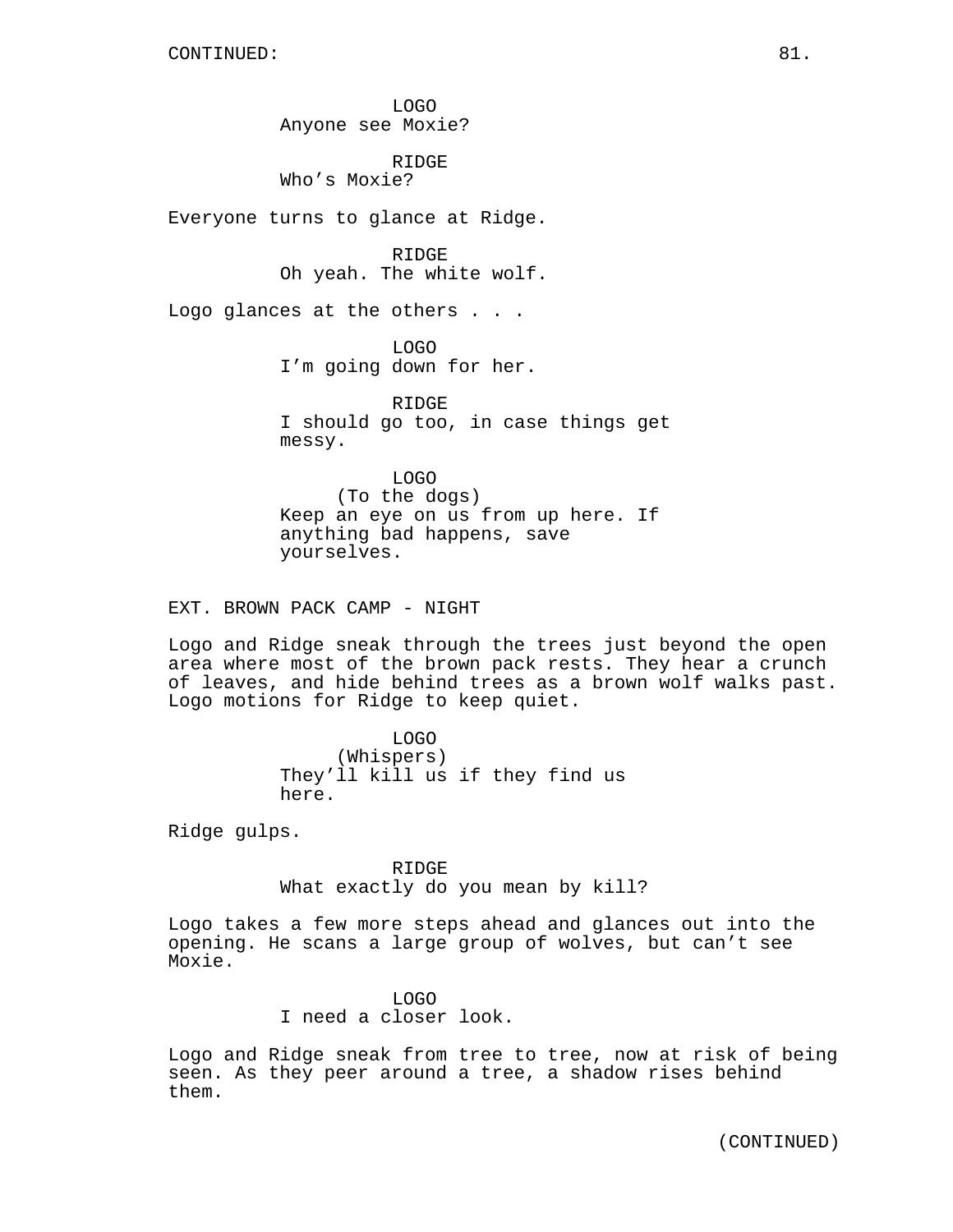VOICE What are you doing here?

Ridge's teeth chatter as he and Logo turn around to see . . . Moxie. Only, she is now brown. Her eyes are still the same. Ridge doesn't realize it's Moxie.

RIDGE

Oh no, please don't kill us. Please, please don't kill us. I have hopes and dreams of running for the porcupine council. Oh, please.

Moxie slaps Ridge, and he shakes out of it.

LOGO Moxie! I've been looking all over for you.

Ridge looks at her fur, down at the dirt, and wipes his finger across her shoulder, leaving a trail of white.

> RIDGE (A revelation)

Ahh.

MOXIE What are you doing here, Logo?

LOGO I had to find you. About the other day. Listen, I didn't know . . .

MOXIE You didn't know what?

LOGO That--that you were part of this pack. I guess I didn't understand. I'm sorry.

MOXIE Well, it's too late for sorry. Maybe it was stupid to think we could ever be friends.

LOGO Don't say that. We actually have a lot in common. Both of us are kind of outsiders.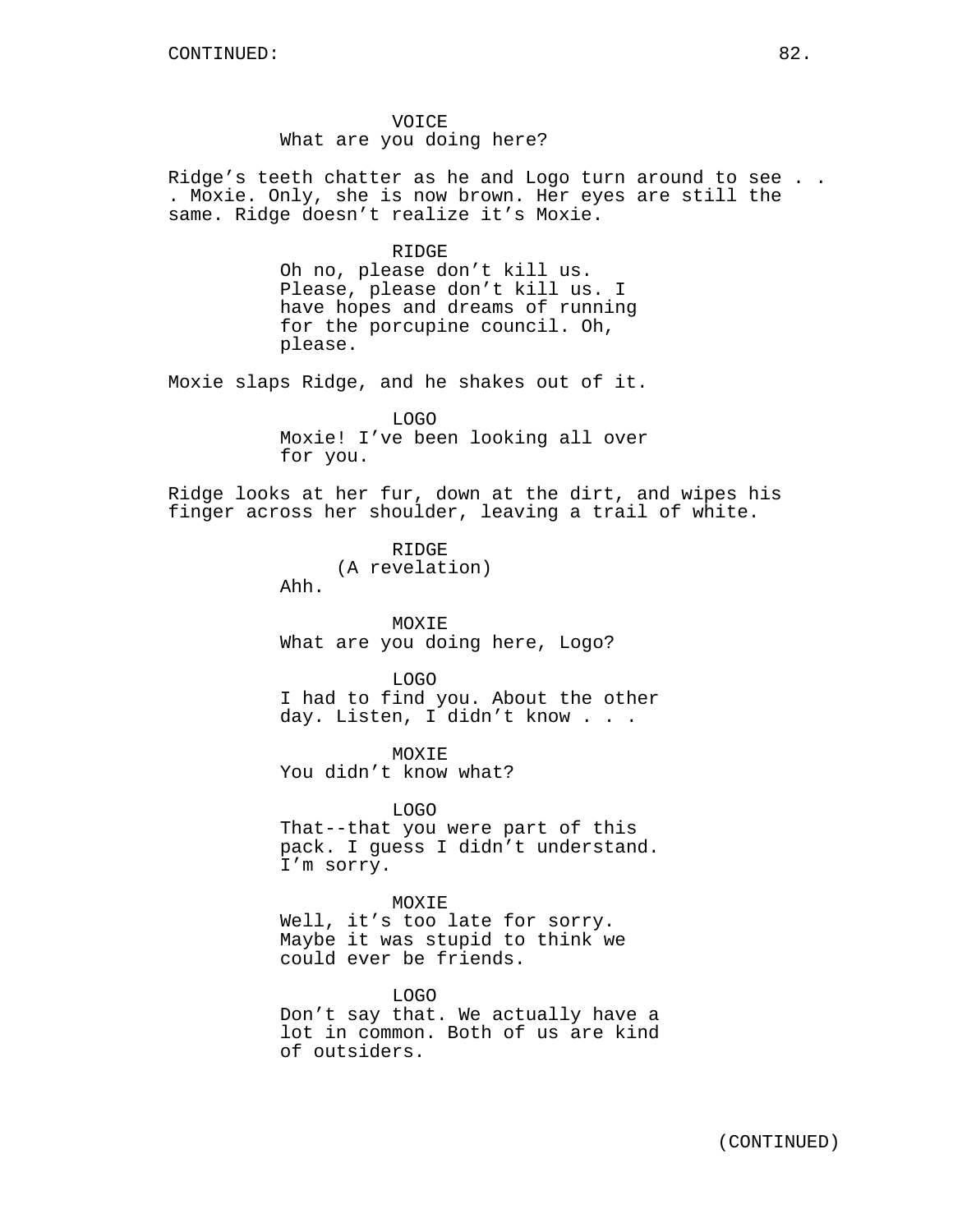MOXIE

We don't have anything in common, Logo. You're part of the grey pack, and I'm part of the brown pack, and that's the way it's always going to be.

Logo hangs his head.

MOXIE I think you should just go. They'd kill you if they caught you here.

LOGO Moxie . . .

## MOXIE

Just go!

Logo and Ridge walk away, disappearing into the darkness of the forest. Moxie watches them disappear, and paws at the ground in disappointment. Tears well up in her eyes.

Just then, her mother comes up from behind.

ZEE

Moxie.

Moxie turns around, quickly wiping her eyes dry.

MOXIE

Hey mom.

ZEE

You okay?

MOXIE Yeah, of course.

ZEE Good. I just wanted to let you know the plan. We attack at first light.

MOXIE

Ok.

ZEE The grey pack will be destroyed once and for all. You'll finally have the home you've always deserved.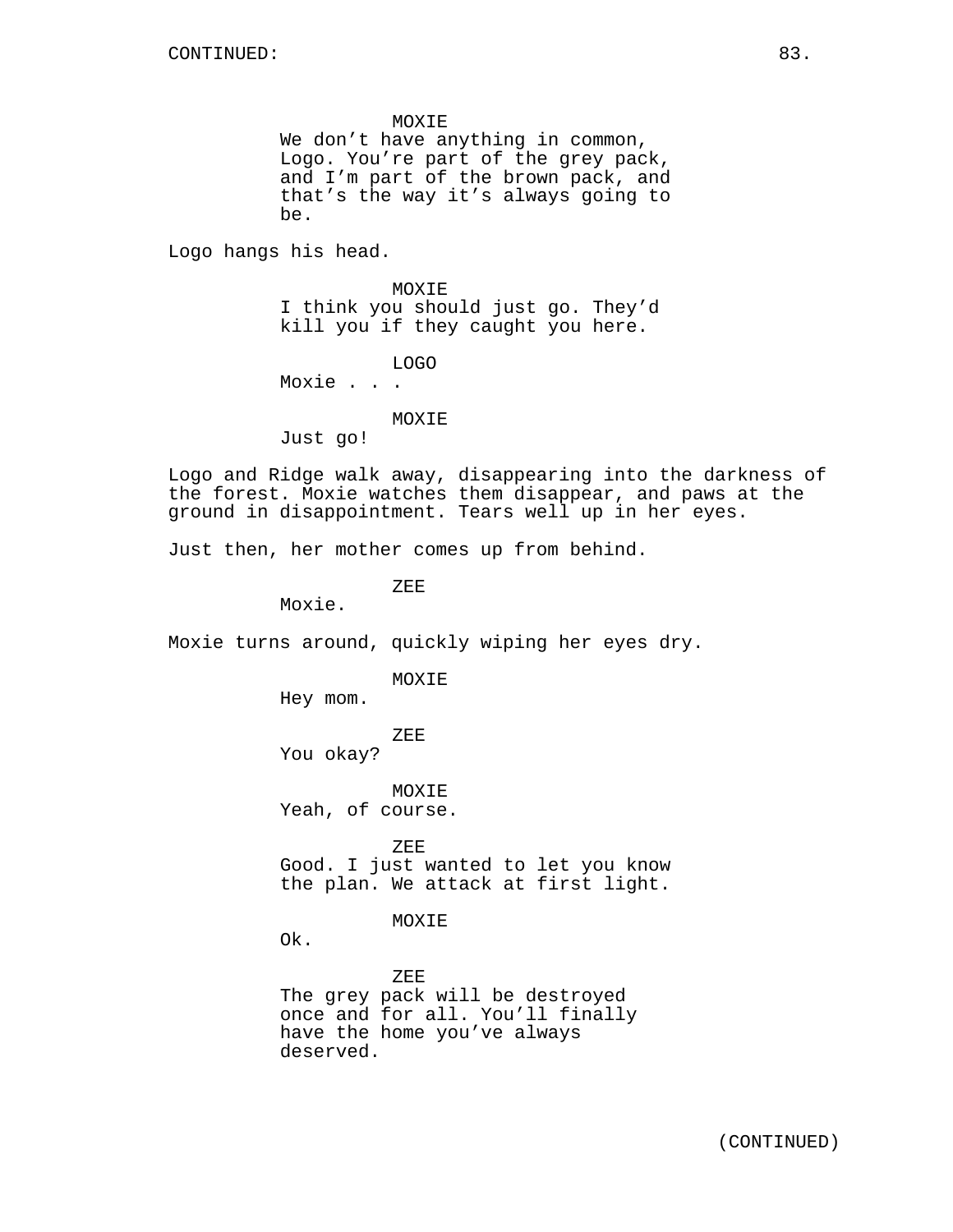## MOXIE

Right.

ZEE Get some sleep. You're going to need your rest.

EXT. DOG CAMP #3 - AFTER MIDNIGHT

Headlights of a vehicle illumine the abandoned camp, and Wilbur and Brenda emerge from the diesel truck to inspect the area for clues.

> BRENDA Whatcha think, Wilbur?

WILBUR I've asked you to call me Ranger.

**BRENDA** Sorry. Whatcha think, Ranger?

Wilbur picks up a handful of grass and inhales it deeply. He throws it to the ground.

> WILBUR (Satisfied) Oh, mama.

> BRENDA What is it?!

> > WILBUR

Wolf pee.

BRENDA

Huh?

WILBUR

Wolf pee! The answer has been right in front of me all along. The wolves. The key to finding the dogs has always been finding the wolves.

BRENDA They're practally cousins on the

food chain!

Wilbur pauses, considering the statement.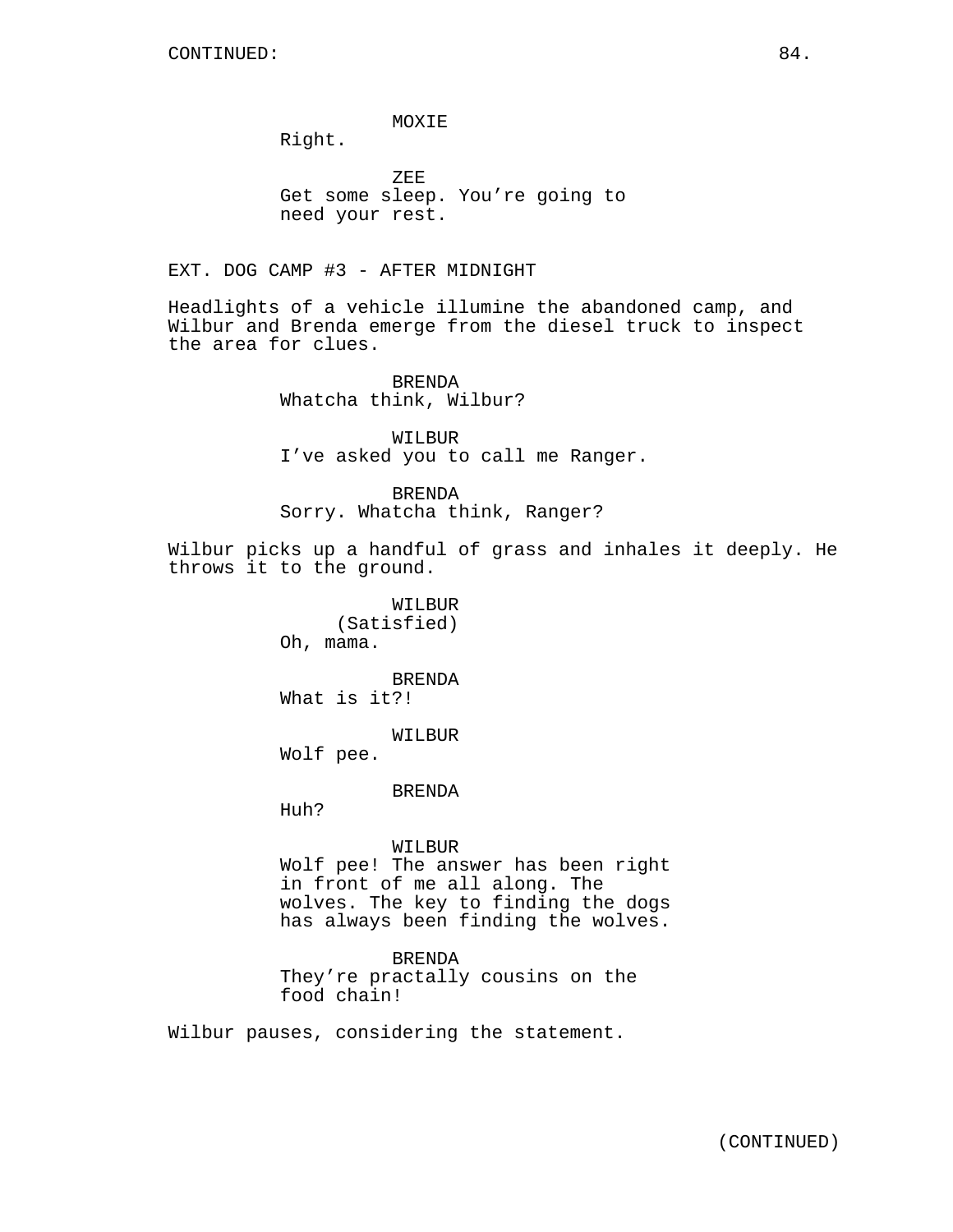## WILBUR

No.

Wilbur makes for the running truck.

BRENDA Where we goin?

WILBUR To Wolf Valley!

EXT. MOUNTAIN TOP - DAWN

The first rays of sunlight creep over the mountains, and a few streaks of light reach the edge of Wolf Valley. The dogs and Ridge are spread out, snoring and twitching as flies land on their noses.

Logo leans over Ridge, who is snoring heavily, inflating to three times his size and then breathing out, returning to his normal state with a long hiss. Logo nudges him.

> RIDGE Not now Mom!

LOGO Ridge . . .

RIDGE Porcupines can accomplish anything they put their minds to.

LOGO Ridge, wake up!

Ridge's eyes flutter open, and he sits up.

RIDGE

Logo. I was just about to come wake you up. I've been out and about this morning.

#### LOGO

(Concerned) I have a bad feeling. Something in me--something doesn't feel right. I want to go see Moxie.

RIDGE Ok, let me just gather my things.

Ridge falls back and begins snoring.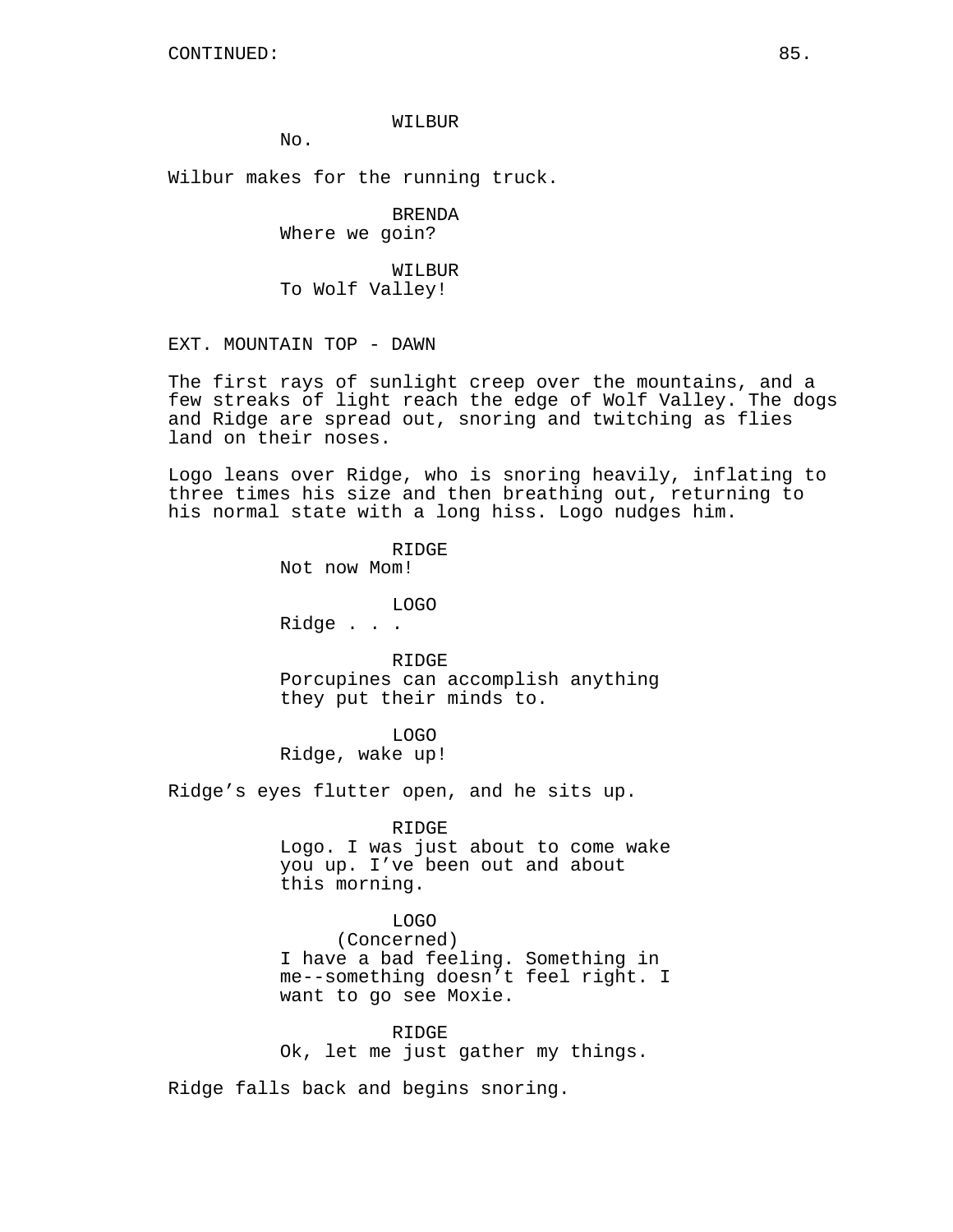Logo and Ridge jog through the trees and see that the brown pack's camp is completely empty. Everything is packed up and moved. Logo rushes into the camp and looks around. He turns to Ridge with a frightened look.

> RIDGE Where is everyone? LOGO Oh no . . . RIDGE Oh no what? LOGO What if . . . what if . . . RIDGE What if what? LOGO I should have seen it . . . RIDGE I'm having a hard time piecing together your sentences, Logo. LOGO The brown pack . . . they're going to attack us. (Calling out) Moxie?!? Moxie?!?

RIDGE She must have gone with them.

LOGO (Disbelieving) No. She couldn't. She wouldn't do that.

His eyes widen at the sound of war drums in the distance. They see the remnant of the brown pack marching towards Wolf Valley.

EXT. WOLF VALLEY - MORNING

All the wolves of the grey pack are sleeping heavily, scattered across the ground.

Striker snores heavily, an empty bowl resting on his chest.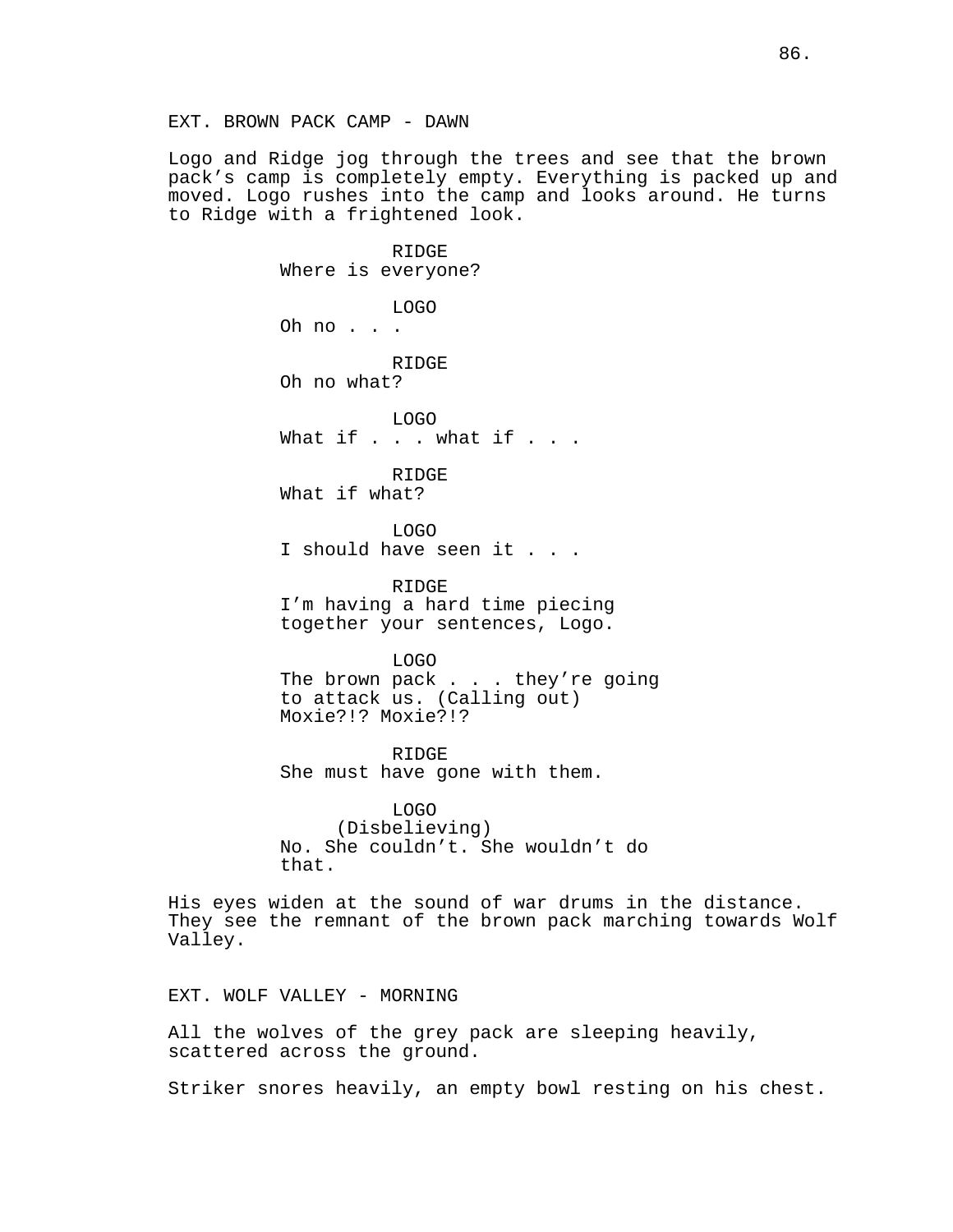EXT. MOUNTAIN TOP - MORNING Logo and Ridge run to where the others are sleeping and slide to a stop. LOGO (Shouting) Get up! Everyone get up! Rumor sits up, concerned. RUMOR What's wrong? RIDGE Everything! LOGO (Frantic) I think the brown pack is about to attack. TUESDAY Fa-fa-fa for real? RUMOR And Moxie? LOGO She's . . . she's with them. The dogs leap up and brush themselves off. RUMOR How much time do we have? LOGO Not enough. The brown pack is already marching! RUMOR Let's go. EXT. FOREST FLOOR - MORNING The dogs, Logo, and Ridge rush through the forest, darting around trees and leaping over fallen logs. Bacon rides on Tuesday's back, yanking his ears as if directing a horse.

87.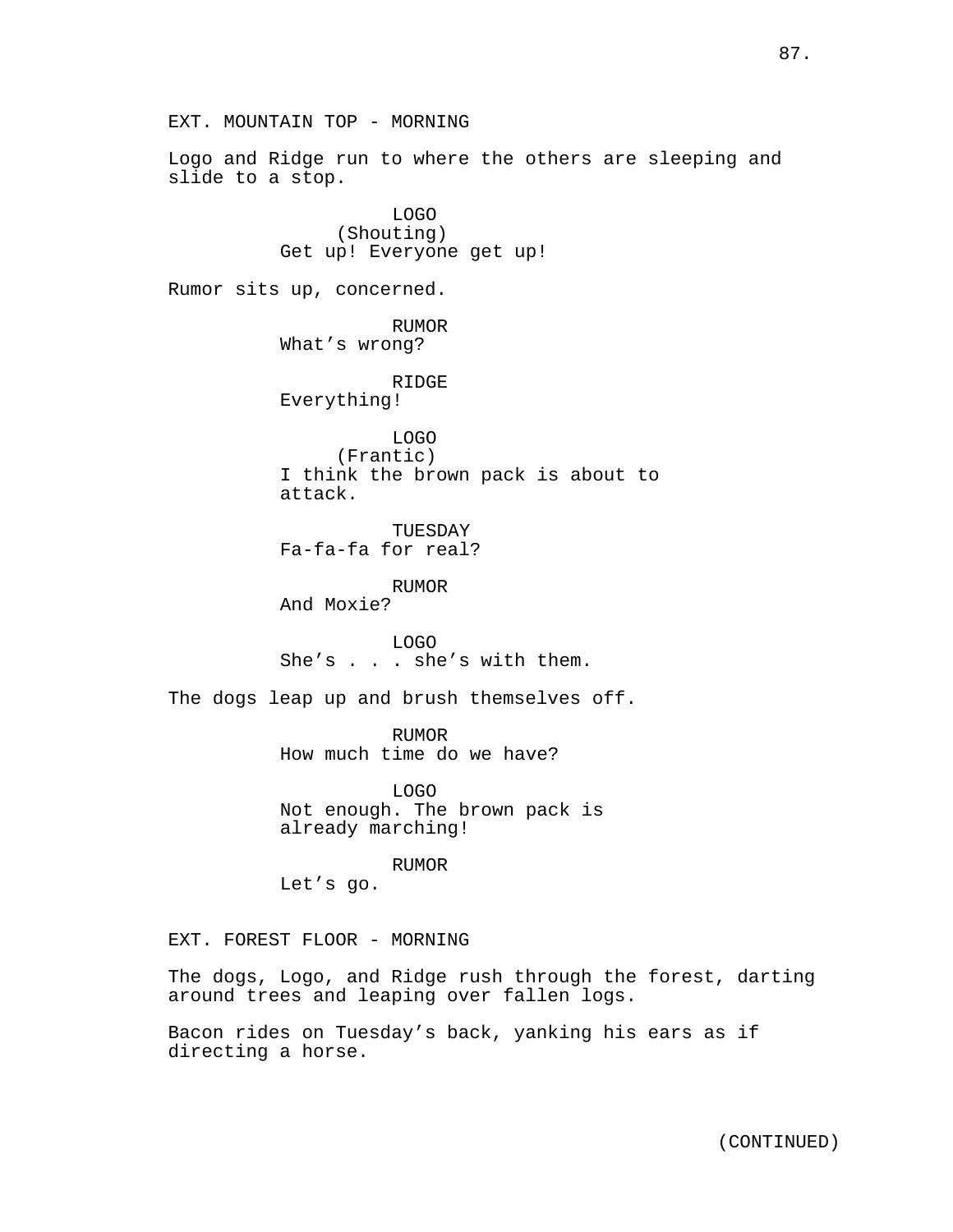**BACON** Faster! Faster! Faster!

EXT. FOREST FLOOR - MORNING

The rangers' diesel truck fishtails down a dirt road, and speeds ahead towards Wolf Valley.

INT. TRUCK - CONTINUOUS

Wilbur grips the steering wheel like a vice, and his face is determined. Brenda is chewing bubble gum, and blows a monster bubble. Wilbur steps on the gas pedal with full force, and in the passenger's seat, Brenda is jolted, the bubble bursts in her face.

EXT. WOLF VALLEY - MORNING

Zee leads the brown pack through the trees. The war drums have come to a halt. Dozens of brown wolves creep ahead, waiting on her direction. In the distance, we see smoke rising from the grey pack's camp.

Nothing moves. All is quiet.

They move ahead to the edge of the trees. Moxie is with them, and glances at the others in her pack.

EXT. WOLF VALLEY - MORNING

Striker and the others wolves are still snoring the morning away. The sun beams down into his eyes, and they briefly flutter open.

He yawns, rolls over, and falls back asleep.

EXT. FOREST FLOOR - MORNING

The dogs, Logo, and Ridge continue running through the forest.

> LOGO Hurry! We have to stop them!

Ridge is slowing down in front of Tuesday and Bacon, and Bacon rips a branch from a tree. He uses it like a whip on Ridge, who speeds up immediately.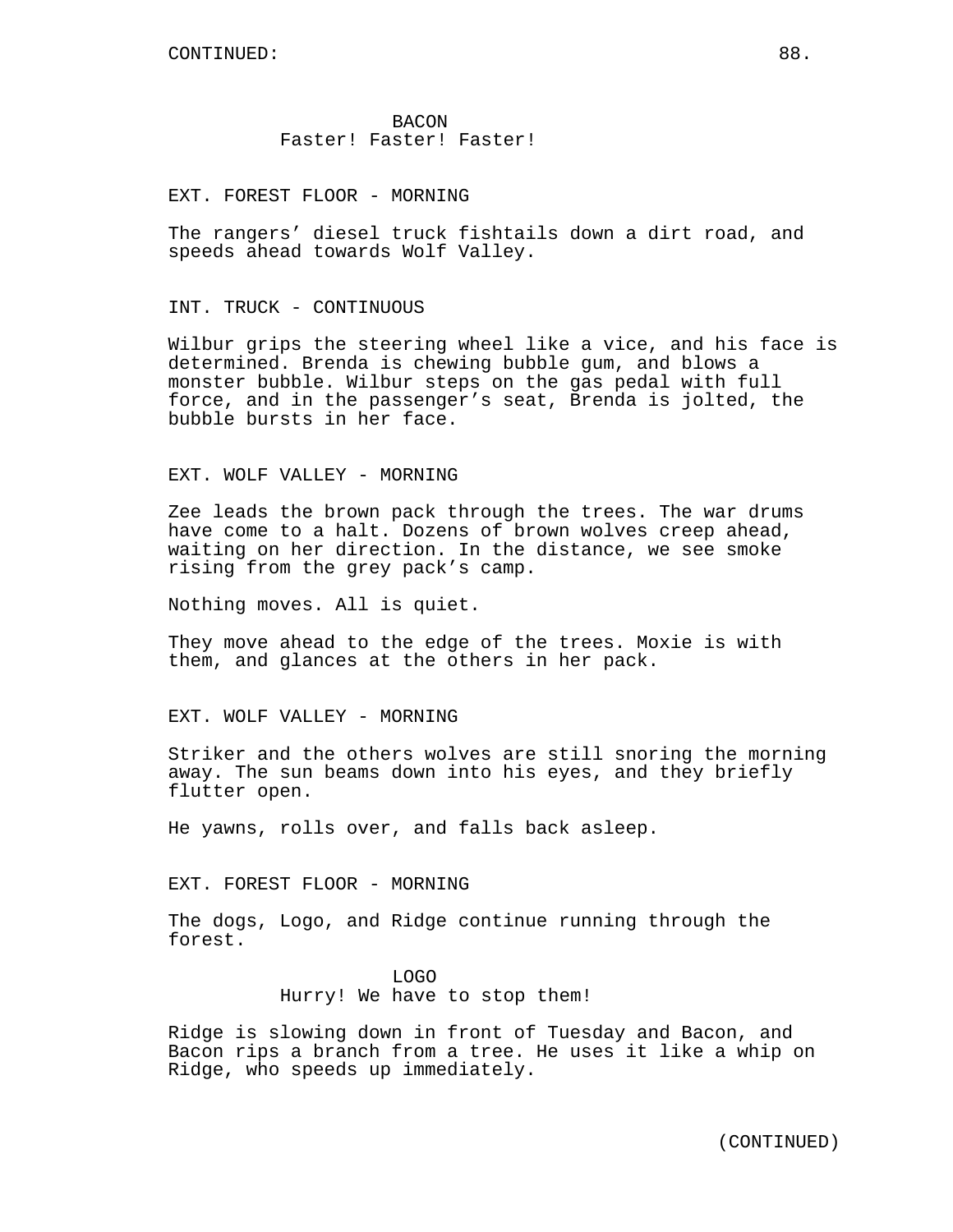BACON Faster, porcupine!

RIDGE (To himself) That little guy is crazy!

EXT. WOLF VALLEY - MORNING

Zee and the others begin to jog ahead, and the war drums begin to beat. They slowly gain speed as they enter the main part of Wolf Valley. Finally, they are in an all out sprint, baring teeth.

On the other side of the valley, a bug lands on Striker's face. He swats at it, and it buzzes off, only to return. He swats at it again, and it returns again. He slaps himself in the face, and sits up in a flush.

> STRIKER (Confused) What's that noise?

Striker glances around to see the whole pack lying in sleep. Even Pops is snoring the morning away.

That's when he glances up to see a V-formation of brown wolves rushing through the valley, only a hundred yards away. A war cry arises amidst the banging drums.

> STRIKER (Shouts) Atttaaaaaaackkkk!!!

The other wolves stir awake, and quickly jump into form. In a scramble, they prepare for the coming battle, and join the ranks. Striker directs them, and then leads the disheveled grey pack ahead to defend their land. With a battle cry, they surge ahead to meet the brown pack on the battlefield.

EXT. ROAD - MORNING

The dogs, Logo, and Ridge run across a dirt road, and see that Wilbur's truck is barreling towards them.

> RIDGE (Fierce) You all go ahead. I've got this.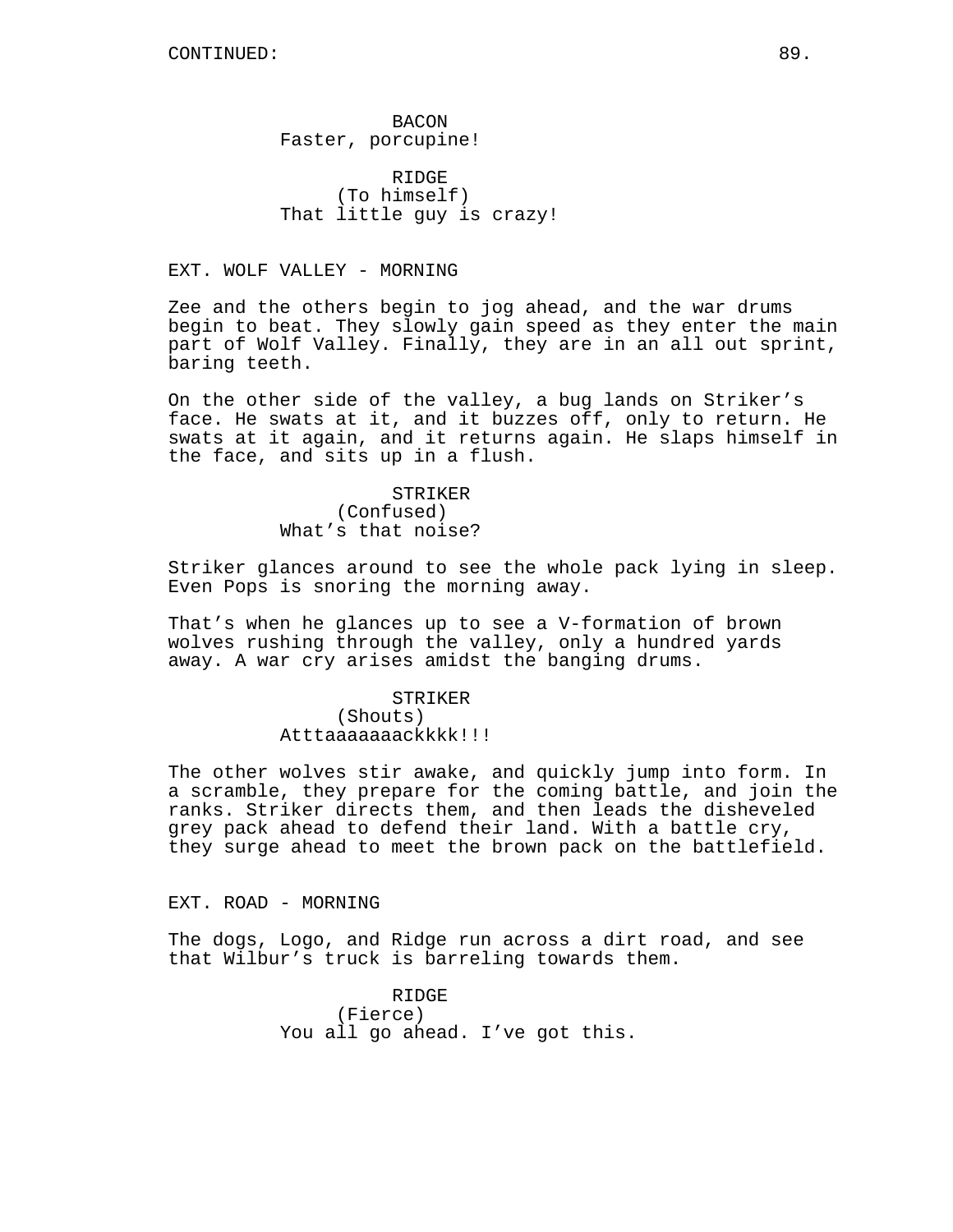INT. TRUCK - CONTINUOUS

Wilbur's eyes widen

## WILBUR

Bingo!

EXT. ROAD - CONTINUOUS

The dogs and Logo cross the road, but Ridge stands firm, waiting on the truck.

> RIDGE I've been waiting on this moment my whole life . . .

INT. TRUCK - CONTINUOUS

Wilbur furrows his brow, in a game of chicken with the porcupine who set his prisoners free.

> BRENDA (Pointing) That there's a porkapine!

WILBUR More like roadkill!

Wilbur speeds up, as he and Brenda scream at the top of their lungs.

EXT. ROAD - CONTINUOUS

The truck comes closer to Ridge, and it seems like he is going to be smashed. The front left tire is coming directly towards him.

At the very last second, Ridge puffs into a ball of quills.

INT. TRUCK - CONTINUOUS

Seeing Ridge as a ball of sharp quills, Wilbur's mouth hangs open.

WILBUR

Uh oh.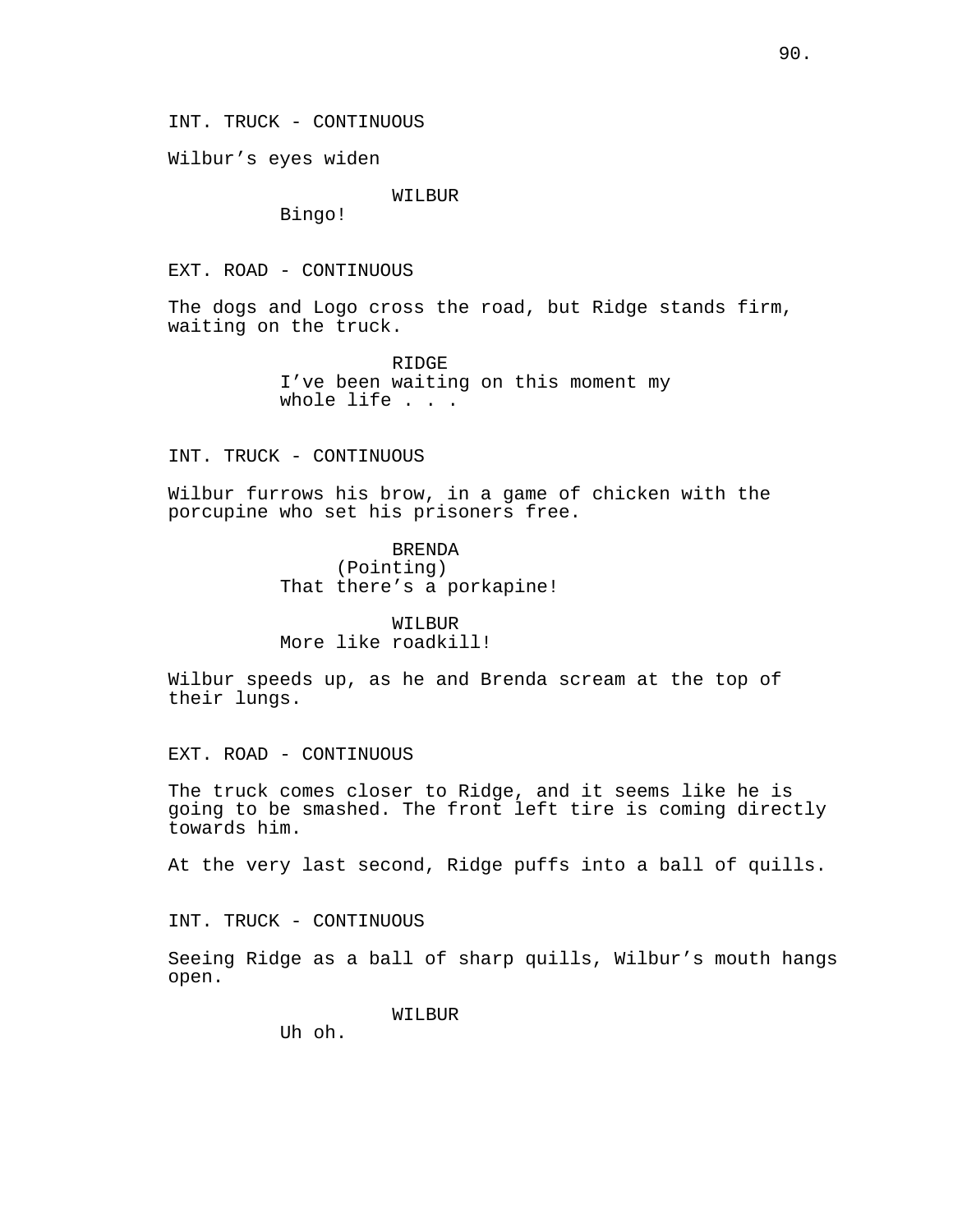EXT. ROAD - CONTINUOUS

The truck tire pops on contact with Ridge's quills, and the truck flips end over end into the bushes.

Ridge deflates and blows on his finger like a pistol.

# RIDGE All in a day's work.

He scurries across the road to meet up with the others.

INT. TRUCK - CONTINUOUS

Wilbur and Brenda hang upside down in the wrecked truck, and slowly turn their heads to look at each other. Wilbur can hardly catch his breath, and Brenda's eyes are wide.

## BRENDA

You ok?

WILBUR I think so. You?

BRENDA Uh huh. But I think I made a mess of my britches.

EXT. MOUNTAIN SIDE - DAY

The dogs, Logo, and Ridge slide to a stop at a high place, looking down from afar to see the two packs moving towards one another.

> LOGO (Heartbroken) We're too late.

RIDGE It's not your fault, Logo.

LOGO It is. It's all my fault.

The packs are moving closer to one another.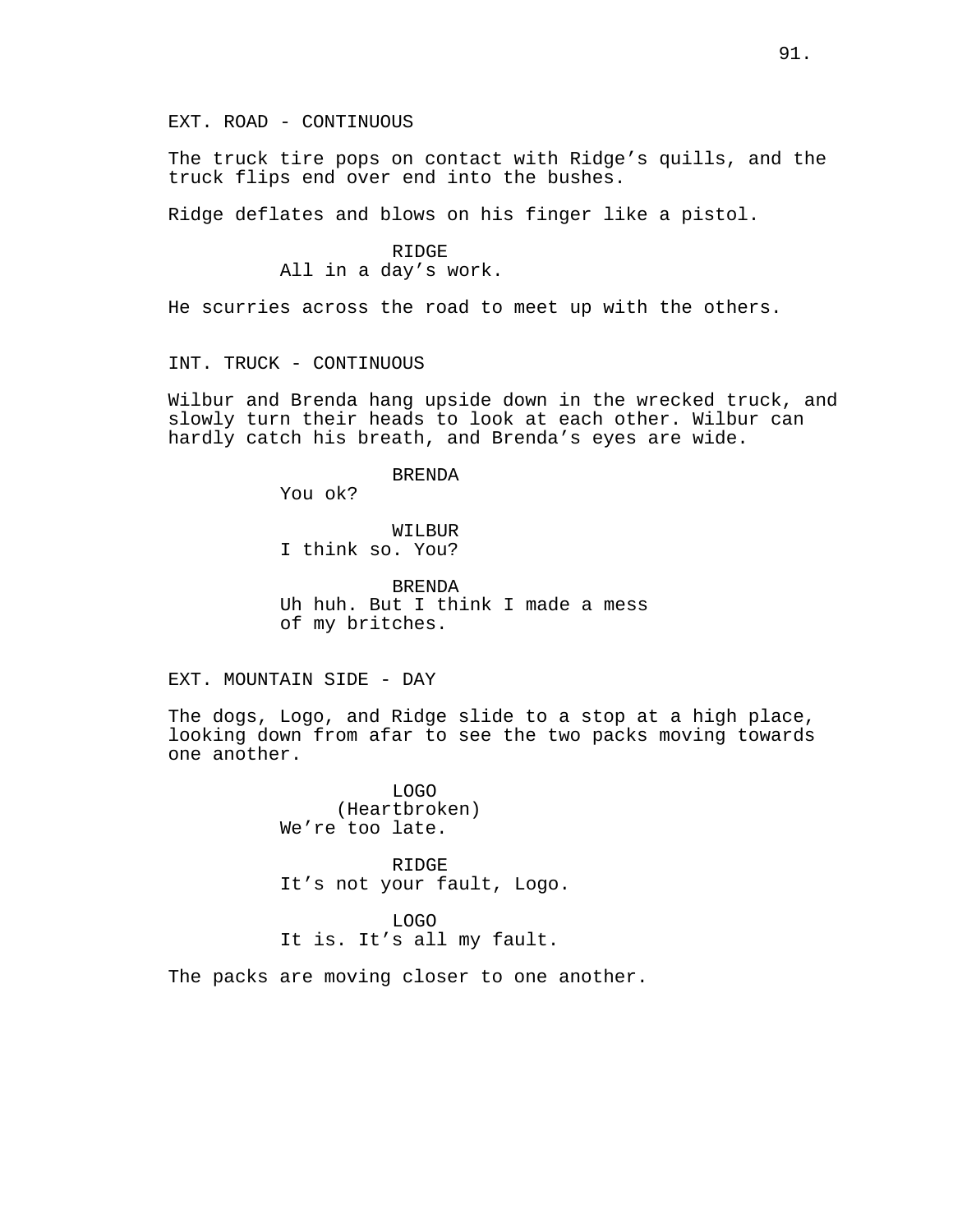#### EXT. WOLF VALLEY BATTLEFIELD - MORNING

The two wolf packs draw dangerously close to one another. Striker and Zee meet eyes, and both flare their teeth as they growl. Striker and Zee will certainly meet, as they lead the points of the charging armies.

Striker and Zee leap in the air, their claws outstretched.

Just then, we see a white flash running between the two armies. It is MOXIE. She dives in between Striker and her mother . . .

### MOXIE

Noooooo!

Striker and Zee leap forward, and Moxie is smashed between them. Moxie falls limp, rolling from the impact on the ground. A storm of dust rises between the two armies, who come to a standstill at the strange interruption of the white wolf.

Silence fills Wolf Valley, as all look upon the outcast.

The dust clears, and Moxie is lying on her back, coughing for air. Her eyes begin to fade, and it seems as if she may die.

Zee sees that it's her own daughter, and rushes to Moxie's side.

> ZEE Moxie girl? My little Moxie? What are you doing?

Moxie glances up to meet her mother's eyes.

MOXIE (Struggling for breath) Hi mom.

Zee wraps her daughter in an embrace.

ZEE (Stammering) Moxie, how? What? Where did you ---

MOXIE I had to do what's best for the pack.

Zee glances up at Striker, who has softened at the sight of a mother and her child. He takes a step back and lowers his head, impacted by the child's words.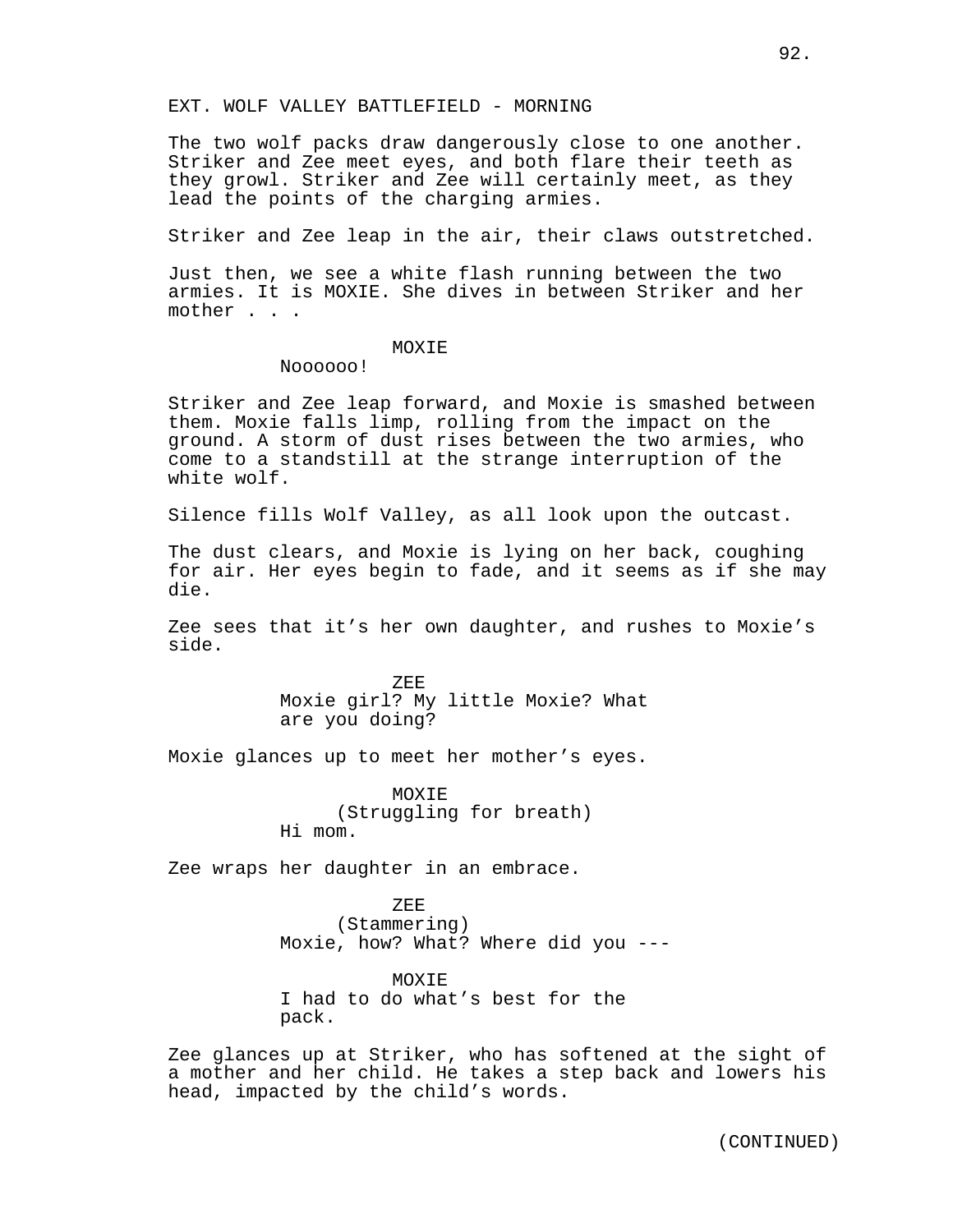A chorus of barking interrupts the tense moment. Both wolf packs look to see the dogs charging ahead, lead by Bacon riding on Tuesday.

# BACON Clear a path, wolves! Make way!

The confused wolves step out of the way, allowing the group to pass. The wolves of the grey pack are shocked to see Logo among them. Logo slides on his knees to Moxie's side.

Striker's eyes widen at the sight of his 'dead' brother. He steps forward, hope restored.

> STRIKER Little, brother. You're alive!

Logo turns to look at Striker.

LOGO Yeah, Striker. I'm alive. I'll explain everything later.

Logo places a hand on Moxie's forehead.

LOGO Moxie? Moxie, it's me.

MOXIE (Dying) I did it, Logo. I stopped it. You were right.

LOGO (Desperate) Please, please don't die, Moxie. Please. I need you.

Moxie places a hand on Logo's chest. The others have gathered behind Logo.

MOXIE

All my life I tried to live a lie. It wasn't worth it. Just be who you are, Logo. Always, and nothing else. That's what's best for the pack.

LOGO I--I promise.

Moxie closes her eyes, and DIES. Zee begins to cry, and Striker hangs his head. Ridge comes over to place a hand on Logo's shoulder.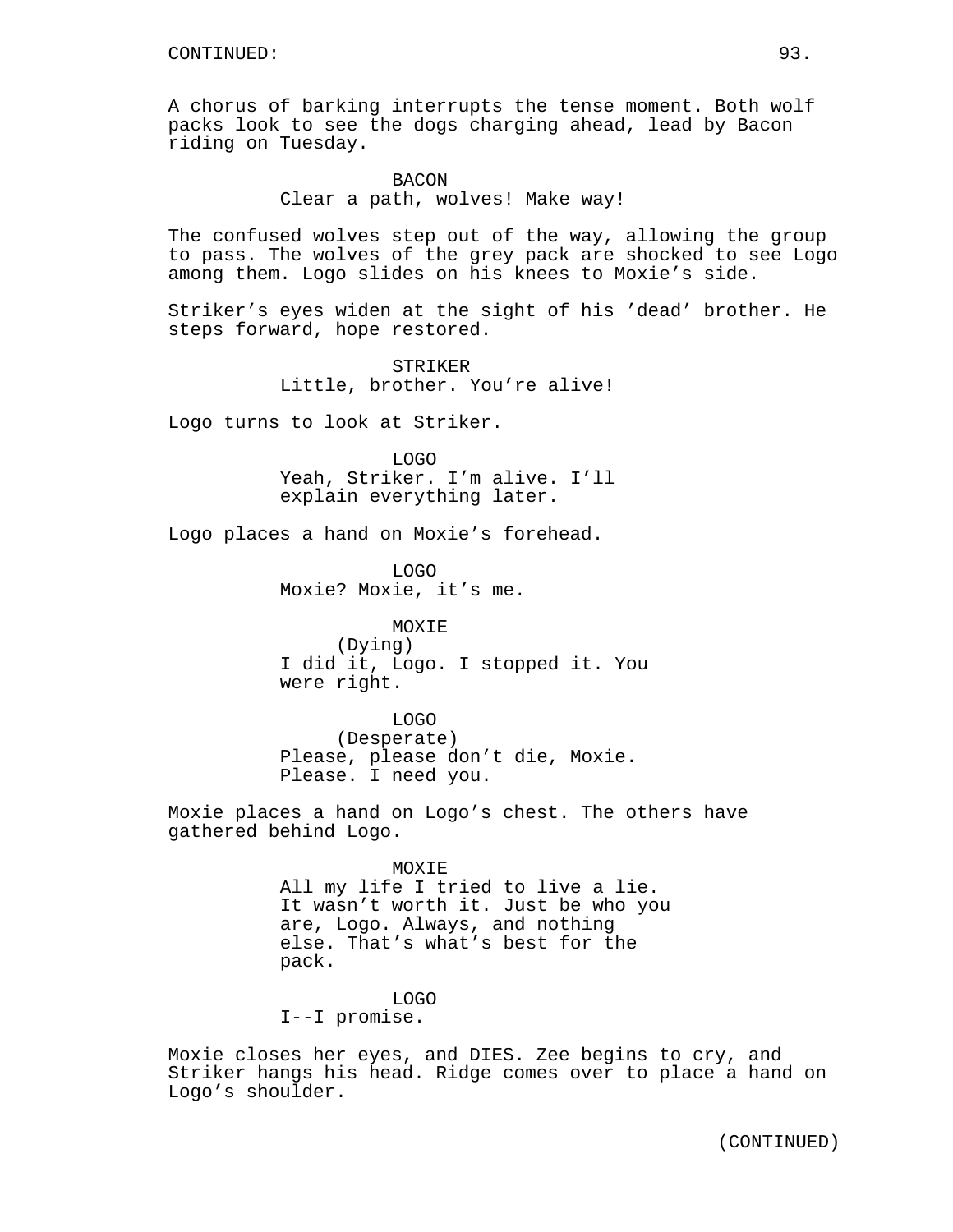RIDGE

I'm so sorry, Logo. I'm so sorry. It shouldn't be this way.

Logo clenches his eyes shut, and a tear rolls down his cheek.

> ZEE It doesn't have to be this way. She's not gone yet. We can still bring her back.

Zee looks to Striker, who understands.

ZEE Will you howl with me?

Striker turns to look at his own pack, who was prepared for war just minutes ago. The pack nods back at him.

#### STRIKER

As one.

ZEE

As one.

Striker walks up to Logo, who is heartbroken, crying. His chest heaves in sadness.

> STRIKER Logo, will you lead us in the howl?

Logo's eyes open wide. A final tear drips off his face. He shakes his head, no, and stands up to face his brother. He looks Striker in the eyes, finally free from the chains of self-consciousness.

> LOGO Striker, I--I can't howl. I probably never will.

Both packs begin murmuring amongst themselves. Logo scans the crowd and sees all of the faces that have haunted him--Pops, Quake, Petra, and others. Quake smirks.

> STRIKER (Encouraging) Yes you can.

> > LOGO

I can't.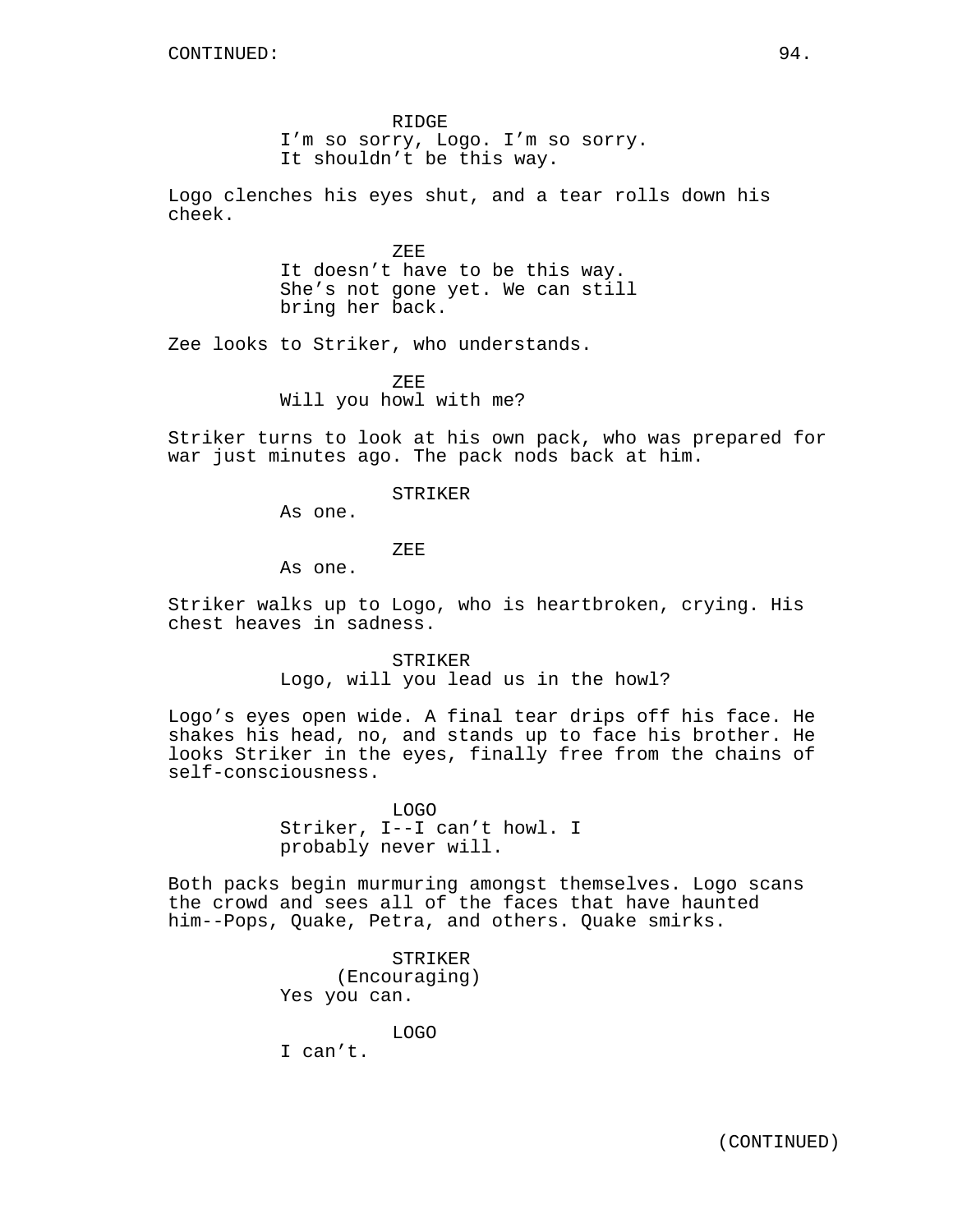### STRIKER

Maybe not like us, but in your own way. I learned something when you were gone. Making a noise doesn't make you a wolf. No, being a wolf is about what's in your heart and your mind. And in my book, you're the best wolf among all of us.

RIDGE Whew . . . that's like, poetry, man.

Striker glances at Ridge suspiciously.

STRIKER Who are you again?

Ridge groans.

RIDGE Dude, you're one of my best friends. Are we having this conversation again?

LOGO (To Striker) You mean it, Striker?

STRIKER Yeah, buddy. So howl. In your own way.

Logo glances around at the two wolf packs, who all stare at him, waiting on his direction. He steps close to Moxie, and looks down at her.

> LOGO Here goes . . .

Logo arches his head upwards, closes his eyes, and tries to howl. Nothing comes out, but he holds the pose. The other wolves glance around at one another, and then, one by one, mimic Logo. Before long, every wolf in the valley is howling in silence.

We go to a CLOSE UP of Moxie's face.

All of a sudden, her eyes flutter open. In them, we see a spark.

FADE OUT: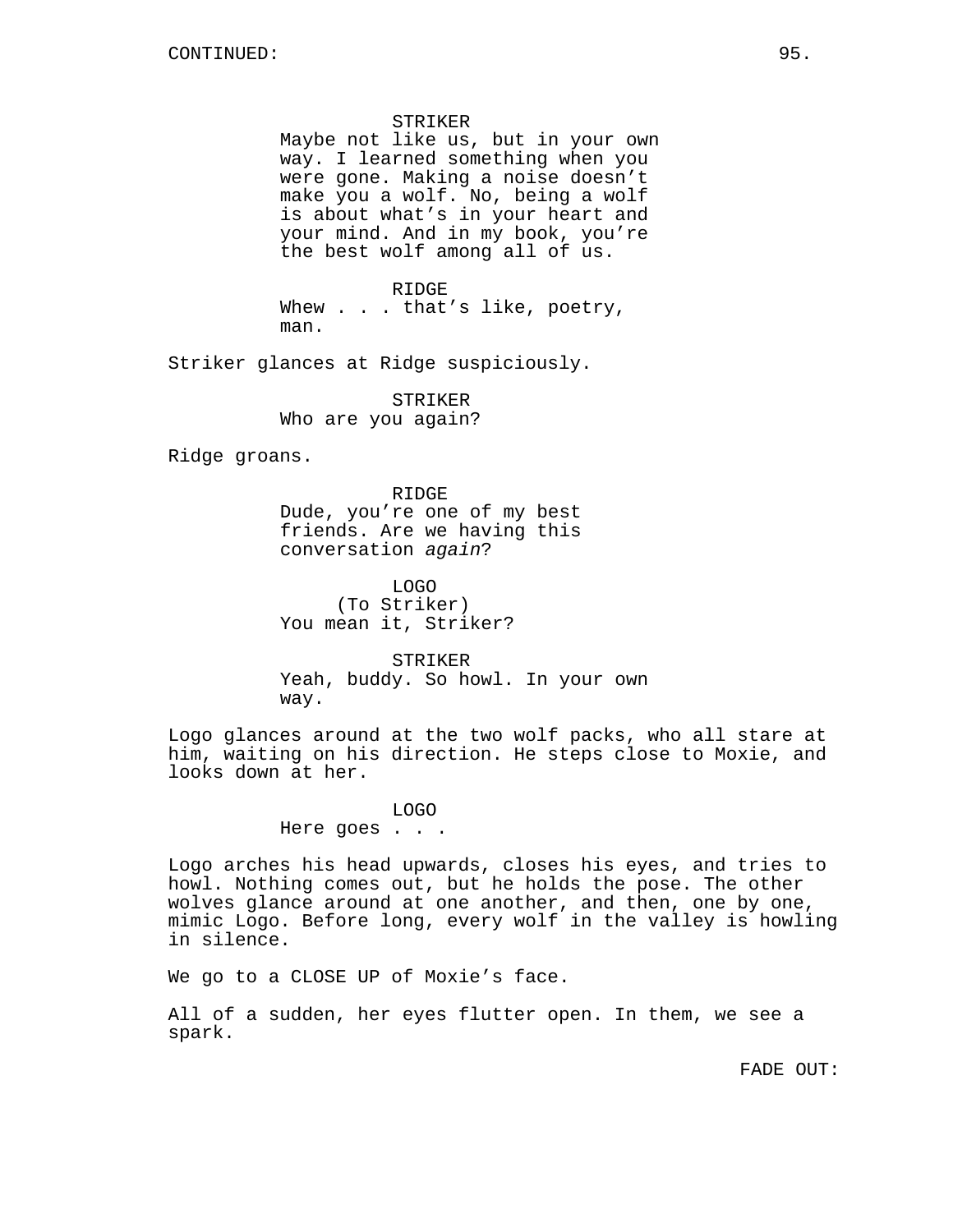#### EXT. WOLF VALLEY - DAY

Ridge looks at the camera, and begins walking. He looks at the camera, and bumps into unsuspecting wolves who howl at the prick of his quills.

#### RIDGE

Well, that's how it all went down. An incredible porcupine journey, if I've ever heard one. You're probably wondering what happened to Moxie. After a few weeks, she was just fine. I knew a doctor up in Idaho who came down to help her out.

Ridge stops, closes his eyes, and breathes in deep.

RIDGE Feels good to be a hero.

He continues walking.

RIDGE

That park ranger decided it was no use chasing after the dogs anymore. I guess too much bad stuff happened to him. Oh, and it turns out that he married the other park ranger. They've got a little one on the way, named Ranger.

A few brown wolves walk alongside a few grey wolves, laughing and carrying on.

> R TDGE And all that stuff between the two wolf packs, well, that's over too. We're all friends, just as it should be.

Ridge bumps into Circles, who turns, sees her tail, and begins chasing after it.

> RIDGE As for Logo . . . well, he became a pretty popular guy. Turns out, a whole lot of wolves couldn't howl. They were just too afraid to say anything about it.

Ridge turns a corner, and in an open field we see groups of wolves practicing karate, singing, aerobics, etc. Bacon leaps up and karate chops his instructor in the throat.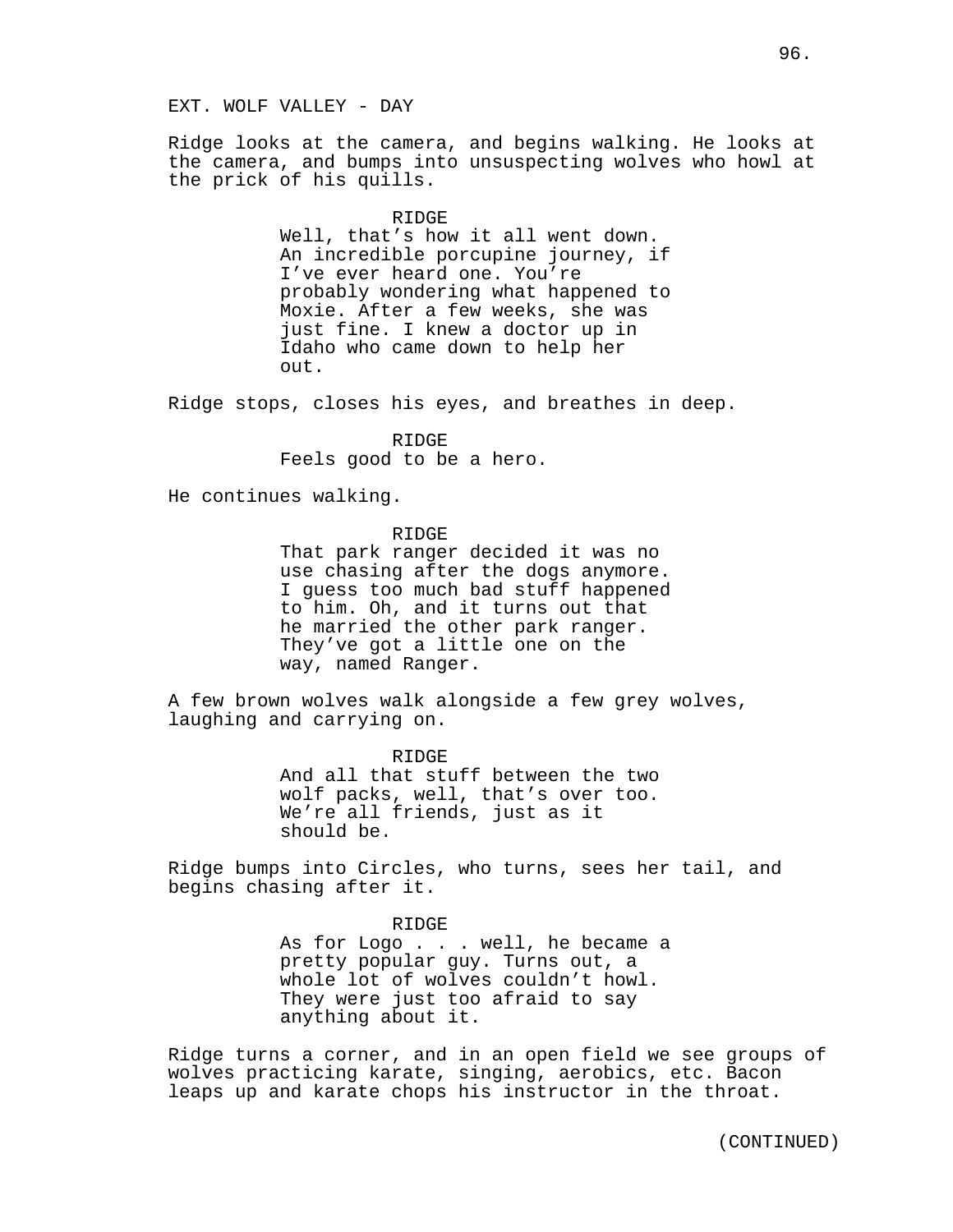## BACON

Karate!

Logo and Moxie walk among them, bumping into one another flirtatiously.

> RIDGE Logo thought all the wolves who couldn't howl might be good at other stuff. He was right.

Striker strolls by. Ridge holds up his hand for a high-five. Striker just looks at the hand.

> RIDGE What's up, dude?

STRIKER (Confused) Do I know you?

Ridge lowers his hand.

### RIDGE

Seriously?

Striker shrugs, and saunters away.

RIDGE

Anyways, that's it. The story of a porcupine hero. If you're ever in Yellowstone National Park, let me know. I'll give you a private tour, a package valued at over five hundred dollars.

Logo glances over at Ridge, and they grin at one another.

RIDGE That's my buddy Logo. He's a real wolf.

Ridge winks.

A black screen begins to circle in on Logo. Moxie's face appears in the shrinking screen as she kisses Logo on the cheek.

Logo's eyes grow wide.

RIDGE (scoffing)

(MORE)